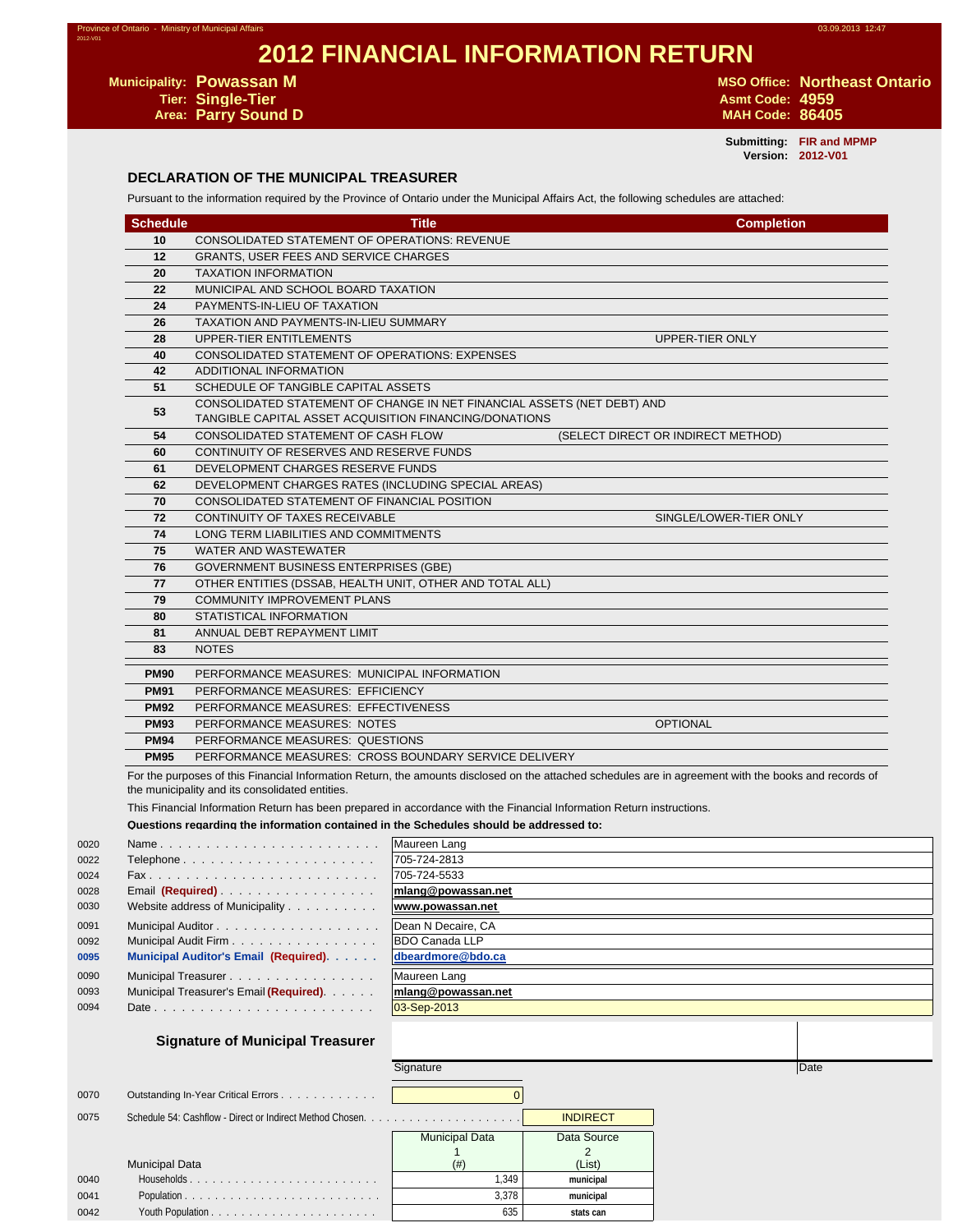|              | Province of Ontario - Ministry of Municipal Affairs                  |                                                      | 03.09.2013 12:47                     |
|--------------|----------------------------------------------------------------------|------------------------------------------------------|--------------------------------------|
|              | FIR2012: Powassan M                                                  |                                                      | <b>Schedule 10</b>                   |
|              | Asmt Code: 4959<br><b>MAH Code: 86405</b>                            | <b>CONSOLIDATED STATEMENT OF OPERATIONS: REVENUE</b> | for the year ended December 31, 2012 |
|              |                                                                      |                                                      |                                      |
|              | STATEMENT OF OPERATIONS: REVENUE                                     |                                                      | Own Purposes Revenue<br>$\mathbf{1}$ |
|              | <b>Property Taxation</b>                                             |                                                      | s.                                   |
| 0299         |                                                                      |                                                      | 2,570,349                            |
| 0499         |                                                                      |                                                      | 45,869                               |
| 9940         |                                                                      | Subtotal                                             | 2,616,218                            |
|              |                                                                      |                                                      |                                      |
| 0620         | <b>Ontario Unconditional Grants</b>                                  |                                                      | 928,300                              |
| 0695         | Other Grants - in lieu power dams                                    |                                                      | 50,652                               |
| 0696         | Other<br><u> 1989 - Andrea Station Barbara, amerikan per</u>         |                                                      |                                      |
| 0697         | Other $\ldots$ $\ldots$ $\ldots$ $\ldots$ $\ldots$ $\ldots$ $\ldots$ |                                                      |                                      |
| 0698         | Other $\ldots$ $\ldots$ $\ldots$ $\ldots$ $\ldots$ $\ldots$          |                                                      |                                      |
| 0699         |                                                                      | Subtotal                                             | 978,952                              |
| 0810         | <b>Conditional Grants</b>                                            |                                                      | 11,688                               |
| 0815         |                                                                      |                                                      | 64,440                               |
| 0820         |                                                                      |                                                      | $\Omega$                             |
| 0825         |                                                                      |                                                      | 366,761                              |
| 0830         |                                                                      |                                                      | 169,418                              |
| 0831         |                                                                      |                                                      |                                      |
| 0899         |                                                                      | Subtotal                                             | 612,307                              |
| 1098         |                                                                      |                                                      | $\Omega$                             |
| 1099         |                                                                      |                                                      | $\Omega$                             |
| 1299         |                                                                      |                                                      | 591,780                              |
|              | Licences, permits, rents, etc.                                       |                                                      |                                      |
| 1410         |                                                                      |                                                      |                                      |
| 1420         |                                                                      |                                                      | 28,347                               |
| 1430         |                                                                      |                                                      | 324,267                              |
| 1498         | Other                                                                |                                                      |                                      |
| 1499         |                                                                      | Subtotal                                             | 352,614                              |
|              | Fines and penalties                                                  |                                                      |                                      |
| 1605<br>1610 |                                                                      |                                                      | 23,243<br>3,960                      |
| 1620         |                                                                      |                                                      | 65,233                               |
| 1698         | Other                                                                |                                                      |                                      |
| 1699         |                                                                      | Subtotal                                             | 92,436                               |
|              |                                                                      |                                                      |                                      |
|              | Other revenue                                                        |                                                      |                                      |
| 1805         |                                                                      |                                                      | 20,386                               |
| 1806         |                                                                      | Interest earned on reserves and reserve funds.       |                                      |
| 1811<br>1812 |                                                                      |                                                      |                                      |
|              |                                                                      |                                                      |                                      |

| 1806 |                               |  |         |
|------|-------------------------------|--|---------|
| 1811 |                               |  |         |
| 1812 |                               |  |         |
| 1813 |                               |  |         |
| 1814 | Other Deferred revenue earned |  |         |
| 1830 |                               |  | 5.568   |
| 1831 |                               |  |         |
| 1840 |                               |  |         |
| 1850 |                               |  |         |
| 1865 |                               |  |         |
| 1870 |                               |  |         |
| 1890 | Other   Library revenues      |  | 80,592  |
| 1891 | Other Niscellaneous revenues  |  | 433.364 |
| 1892 | Other Municipal contribution  |  | 314.749 |
| 1893 |                               |  |         |

| 1011 |                                                             |          |         |
|------|-------------------------------------------------------------|----------|---------|
| 1812 |                                                             |          |         |
| 1813 |                                                             |          |         |
| 1814 | Other Deferred revenue earned                               |          |         |
| 1830 |                                                             |          | 5,568   |
| 1831 |                                                             |          |         |
| 1840 |                                                             |          |         |
| 1850 |                                                             |          |         |
| 1865 |                                                             |          |         |
| 1870 |                                                             |          |         |
| 1890 | Other   Library revenues                                    |          | 80.592  |
| 1891 | Other Niscellaneous revenues                                |          | 433.364 |
| 1892 | Other Municipal contribution                                |          | 314.749 |
| 1893 |                                                             |          |         |
| 1894 | Other $\vert$                                               |          |         |
| 1895 |                                                             |          |         |
| 1896 | Other $\vert$                                               |          |         |
| 1897 |                                                             |          |         |
| 1898 | Other $\ldots$ $\ldots$ $\ldots$ $\ldots$ $\ldots$ $\ldots$ |          |         |
| 1899 |                                                             | Subtotal | 854,659 |
| 1880 |                                                             |          |         |
|      |                                                             |          |         |
| 1905 |                                                             |          |         |

| <b>TOTAL Revenues</b><br>9910 | 5.098.966 |
|-------------------------------|-----------|
|-------------------------------|-----------|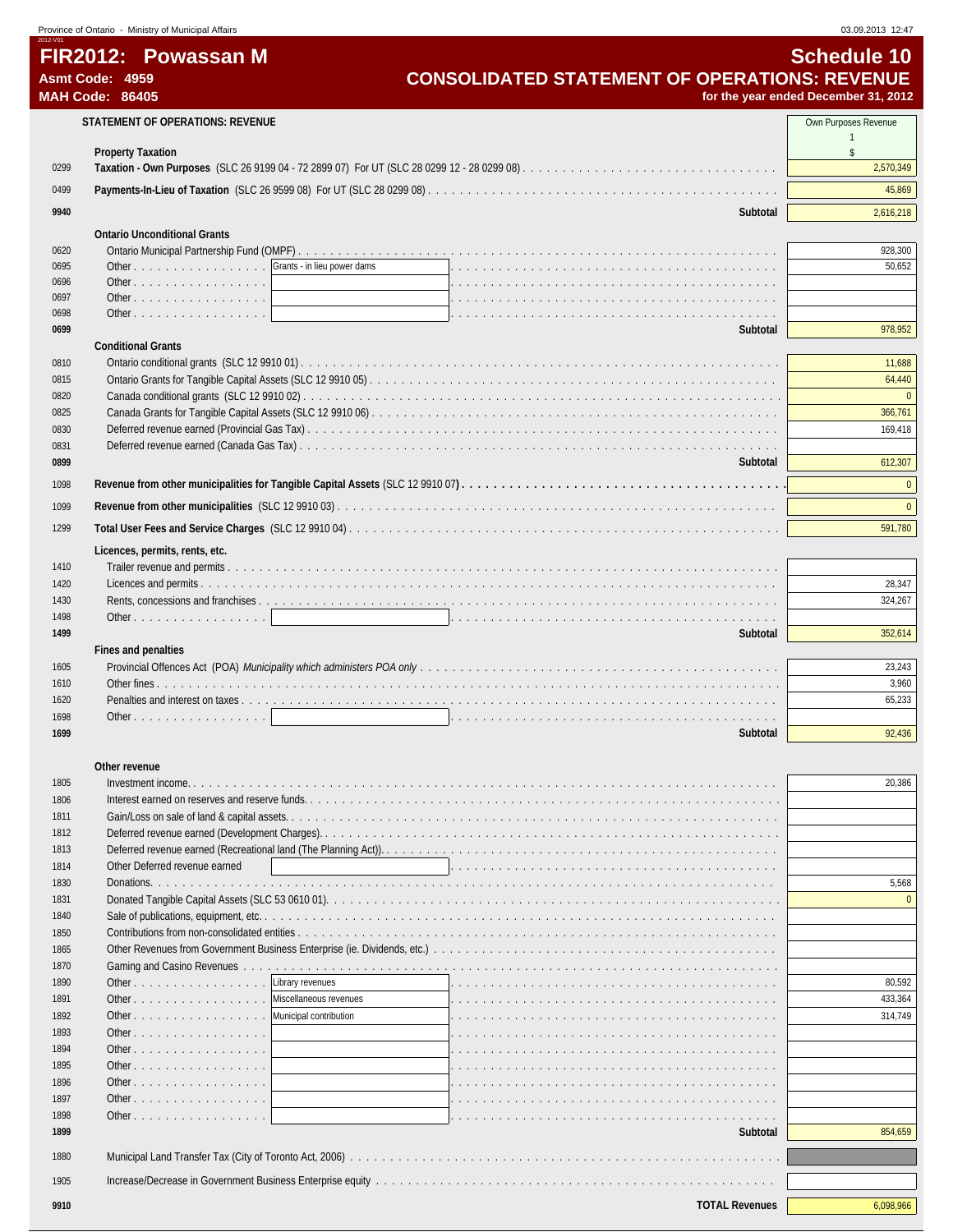# **FIR2012: Powassan M** Schedule 10<br>CONSOLIDATED STATEMENT OF OPERATIONS: REVENUE Asmt Code: 4959 Asmt Code: 4959<br> **CONSOLIDATED STATEMENT OF OPERATIONS: REVENUE**<br>
for the year ended December 31, 2012<br> **CONSOLIDATED STATEMENT OF OPERATIONS: REVENUE**

for the year ended December 31, 2012

**Continuity of Accumulated Surplus/(Deficit)** 1

| 2010 |         |            |
|------|---------|------------|
| 2020 |         | 5,299,770  |
| 2030 | PLUS: 1 |            |
| 2040 |         |            |
| 2045 |         |            |
| 2099 |         |            |
|      |         |            |
| 2060 |         | 12.307.471 |
| 9950 |         | 3.106.667  |

| Continuity of Government Business Enterprise Equity |         |  |  |
|-----------------------------------------------------|---------|--|--|
| 6010                                                |         |  |  |
| 6020<br>6060                                        | PLUS: 1 |  |  |
| 6090                                                |         |  |  |

## **Total of line 0899 includes:** <sup>1</sup>

|      | 1919191111099771119199997 |  |
|------|---------------------------|--|
| 4020 | Provincial Gas<br>.       |  |

# **Canada Gas Tax Funding**

| 4025 |                                 |  |
|------|---------------------------------|--|
|      | <b>Transportation Services:</b> |  |
| 4030 |                                 |  |
| 4031 |                                 |  |
| 4032 |                                 |  |
| 4033 |                                 |  |
| 4040 |                                 |  |
| 4041 |                                 |  |
|      | <b>Environmental Services:</b>  |  |
| 4060 |                                 |  |
| 4061 |                                 |  |
| 4062 |                                 |  |
| 4063 |                                 |  |
| 4064 |                                 |  |
| 4065 |                                 |  |
| 4066 |                                 |  |
| 4067 |                                 |  |
| 4068 |                                 |  |
| 4069 |                                 |  |
| 4099 | Canada Gas Tax                  |  |
|      |                                 |  |

 $\blacksquare$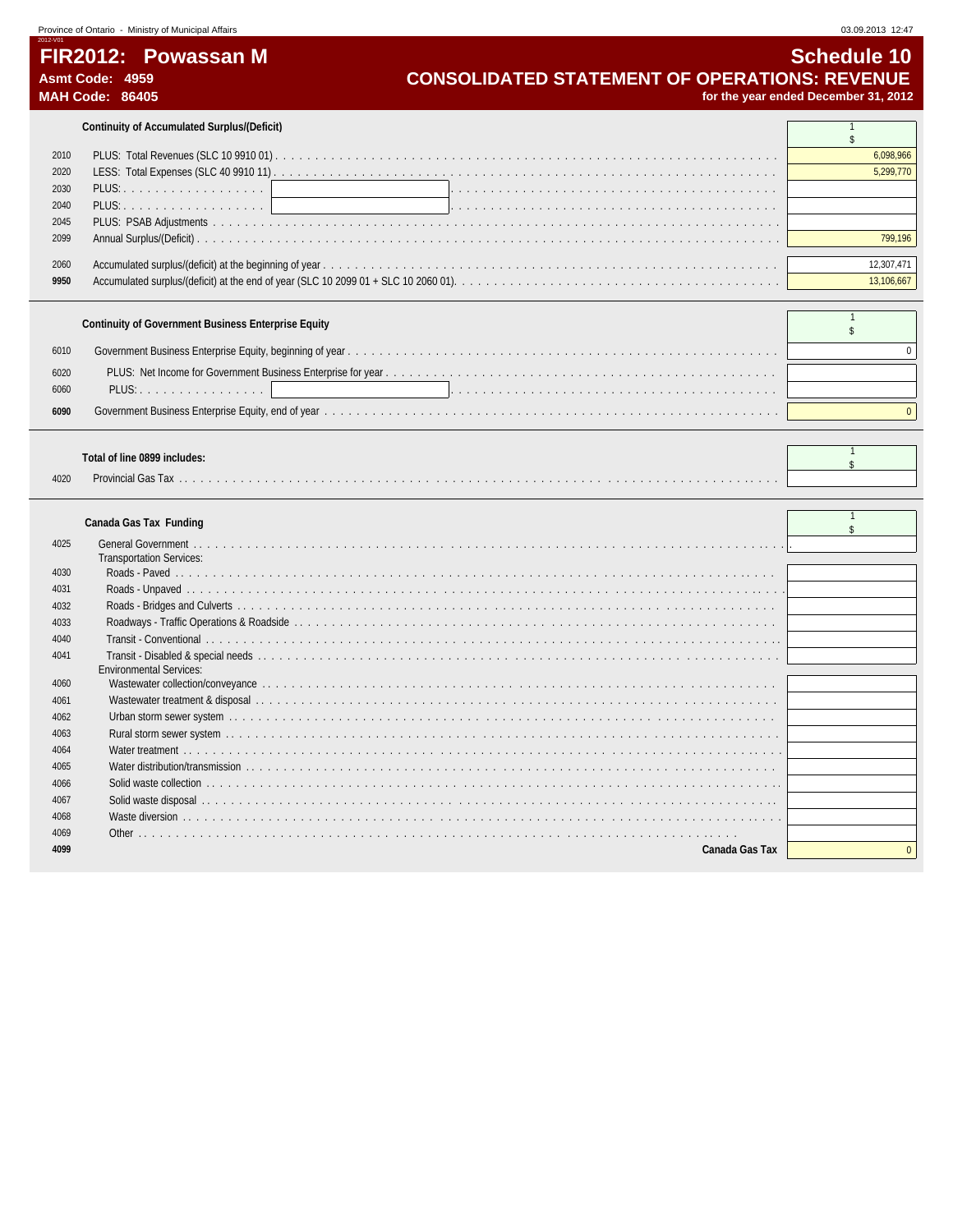# **FIR2012: Powassan M Schedule 12 Asmt Code: 4959 GRANTS, USER FEES AND SERVICE CHARGES**

|              | <b>MAH Code: 86405</b>                                                                                                                                                                                                                              |                                   |                    |                             |                       |                | for the year ended December 31, 2012                 |                         |
|--------------|-----------------------------------------------------------------------------------------------------------------------------------------------------------------------------------------------------------------------------------------------------|-----------------------------------|--------------------|-----------------------------|-----------------------|----------------|------------------------------------------------------|-------------------------|
|              |                                                                                                                                                                                                                                                     |                                   | Canada Conditional |                             | User Fees and Service |                | Ontario Grants - Tangible   Canada Grants - Tangible | Other Municipalities -  |
|              |                                                                                                                                                                                                                                                     | <b>Ontario Conditional Grants</b> | Grants             | <b>Other Municipalities</b> | Charges               | Capital Assets | Capital Assets                                       | Tangible Capital Assets |
|              |                                                                                                                                                                                                                                                     | $\overline{1}$                    | $\overline{2}$     | $\overline{3}$              | $\overline{4}$        | 5              | 6                                                    |                         |
| 0299         |                                                                                                                                                                                                                                                     | $\mathsf{\$}$                     | \$                 | $\mathbb{S}$                | \$<br>3,364           | $\mathsf{\$}$  | \$                                                   | \$                      |
|              |                                                                                                                                                                                                                                                     |                                   |                    |                             |                       |                |                                                      |                         |
| 0410         | Protection services                                                                                                                                                                                                                                 |                                   |                    |                             | 3,435                 |                |                                                      |                         |
| 0420         |                                                                                                                                                                                                                                                     |                                   |                    |                             |                       |                |                                                      |                         |
| 0421         |                                                                                                                                                                                                                                                     |                                   |                    |                             |                       |                |                                                      |                         |
| 0422<br>0430 |                                                                                                                                                                                                                                                     |                                   |                    |                             |                       |                |                                                      |                         |
| 0440         |                                                                                                                                                                                                                                                     |                                   |                    |                             |                       |                |                                                      |                         |
| 0445         |                                                                                                                                                                                                                                                     |                                   |                    |                             | 1,785                 |                |                                                      |                         |
| 0450<br>0460 |                                                                                                                                                                                                                                                     |                                   |                    |                             |                       |                |                                                      |                         |
| 0498         | Other<br>the contract of the contract of the contract of the contract of the contract of the contract of the contract of                                                                                                                            |                                   |                    |                             |                       |                |                                                      |                         |
| 0499         | Subtotal                                                                                                                                                                                                                                            | $\mathbf{0}$                      | $\mathbf{0}$       | $\mathbf{0}$                | 5,220                 | $\overline{0}$ | $\Omega$                                             |                         |
|              | <b>Transportation services</b>                                                                                                                                                                                                                      |                                   |                    |                             |                       |                |                                                      |                         |
| 0611<br>0612 |                                                                                                                                                                                                                                                     |                                   |                    |                             |                       |                |                                                      |                         |
| 0613         |                                                                                                                                                                                                                                                     |                                   |                    |                             |                       |                |                                                      |                         |
| 0614         |                                                                                                                                                                                                                                                     |                                   |                    |                             |                       |                |                                                      |                         |
| 0621<br>0622 | Winter Control - Except sidewalks, Parking Lots<br>Winter Control - Sidewalks, Parking Lots Only.                                                                                                                                                   |                                   |                    |                             |                       |                |                                                      |                         |
| 0631         |                                                                                                                                                                                                                                                     |                                   |                    |                             |                       |                |                                                      |                         |
| 0632         |                                                                                                                                                                                                                                                     |                                   |                    |                             |                       |                |                                                      |                         |
| 0640<br>0650 |                                                                                                                                                                                                                                                     |                                   |                    |                             |                       |                |                                                      |                         |
| 0660         |                                                                                                                                                                                                                                                     |                                   |                    |                             |                       |                |                                                      |                         |
| 0698         | Other<br>.                                                                                                                                                                                                                                          |                                   |                    |                             |                       |                |                                                      |                         |
| 0699         | Subtotal<br><b>Environmental services</b>                                                                                                                                                                                                           | $\mathbf{0}$                      | $\mathbf{0}$       | $\bf{0}$                    | $\mathbf{0}$          | $\overline{0}$ | $\mathbf{0}$                                         | $\mathbf{0}$            |
| 0811         |                                                                                                                                                                                                                                                     |                                   |                    |                             |                       |                |                                                      |                         |
| 0812         |                                                                                                                                                                                                                                                     |                                   |                    |                             |                       |                |                                                      |                         |
| 0821<br>0822 |                                                                                                                                                                                                                                                     |                                   |                    |                             |                       |                |                                                      |                         |
| 0831         |                                                                                                                                                                                                                                                     |                                   |                    |                             | 162,932               |                | 36,824                                               |                         |
| 0832         |                                                                                                                                                                                                                                                     |                                   |                    |                             | 319,894               |                | 329,937                                              |                         |
| 0840         |                                                                                                                                                                                                                                                     |                                   |                    |                             | 40,356<br>17,772      |                |                                                      |                         |
| 0850<br>0860 |                                                                                                                                                                                                                                                     |                                   |                    |                             | 27,790                |                |                                                      |                         |
| 0898         | Other<br>and the contract of the contract of the contract of the contract of the contract of the contract of the contract of the contract of the contract of the contract of the contract of the contract of the contract of the contra             |                                   |                    |                             |                       |                |                                                      |                         |
| 0899         | Subtotal                                                                                                                                                                                                                                            | $\pmb{0}$                         | $\pmb{0}$          | $\bf 0$                     | 568,744               | $\overline{0}$ | 366,761                                              | $\mathbf{0}$            |
| 1010         | <b>Health services</b>                                                                                                                                                                                                                              | 11,688                            |                    |                             |                       |                |                                                      |                         |
| 1020         |                                                                                                                                                                                                                                                     |                                   |                    |                             |                       |                |                                                      |                         |
| 1030<br>1035 |                                                                                                                                                                                                                                                     |                                   |                    |                             |                       |                |                                                      |                         |
| 1040         |                                                                                                                                                                                                                                                     |                                   |                    |                             | 9,201                 |                |                                                      |                         |
| 1098         | Other<br>the contract of the contract of the contract of the contract of the contract of the contract of the contract of                                                                                                                            |                                   |                    |                             |                       |                |                                                      |                         |
| 1099         | Subtotal                                                                                                                                                                                                                                            | 11,688                            | $\mathbf{0}$       | $\mathbf{0}$                | 9,201                 | $\overline{0}$ | $\Omega$                                             | $\mathbf{0}$            |
| 1210         | Social and family services                                                                                                                                                                                                                          |                                   |                    |                             |                       |                |                                                      |                         |
| 1220         |                                                                                                                                                                                                                                                     |                                   |                    |                             |                       |                |                                                      |                         |
| 1230         |                                                                                                                                                                                                                                                     |                                   |                    |                             |                       |                |                                                      |                         |
| 1298<br>1299 | and the contract of the contract of the contract of the contract of the contract of the contract of the contract of the contract of the contract of the contract of the contract of the contract of the contract of the contra<br>Other<br>Subtotal | $\mathbf{0}$                      | $\mathbf{0}$       | $\mathbf{0}$                | $\mathbf{0}$          | $\overline{0}$ | $\overline{0}$                                       | $\mathbf{0}$            |
|              | <b>Social Housing</b>                                                                                                                                                                                                                               |                                   |                    |                             |                       |                |                                                      |                         |
| 1410         |                                                                                                                                                                                                                                                     |                                   |                    |                             |                       |                |                                                      |                         |
| 1420         | Non - Profit/Cooperative Housing                                                                                                                                                                                                                    |                                   |                    |                             |                       |                |                                                      |                         |
| 1430<br>1497 | Other<br>.                                                                                                                                                                                                                                          |                                   |                    |                             |                       |                |                                                      |                         |
| 1498         | Other<br>.                                                                                                                                                                                                                                          |                                   |                    |                             |                       |                |                                                      |                         |
| 1499         | Subtotal                                                                                                                                                                                                                                            | $\mathbf{0}$                      | $\mathbf{0}$       | $\mathbf{0}$                | $\mathbf{0}$          | $\overline{0}$ | $\overline{0}$                                       | $\mathbf{0}$            |
|              | Recreation and cultural services                                                                                                                                                                                                                    |                                   |                    |                             |                       |                |                                                      |                         |
| 1610         |                                                                                                                                                                                                                                                     |                                   |                    |                             |                       |                |                                                      |                         |
| 1620<br>1631 | Recreation facilities - Golf Course, Marina, Ski Hill                                                                                                                                                                                               |                                   |                    |                             |                       |                |                                                      |                         |
| 1634         |                                                                                                                                                                                                                                                     |                                   |                    |                             |                       | 64,440         |                                                      |                         |
| 1640         |                                                                                                                                                                                                                                                     |                                   |                    |                             |                       |                |                                                      |                         |
| 1645<br>1650 |                                                                                                                                                                                                                                                     |                                   |                    |                             |                       |                |                                                      |                         |
| 1698         | Other<br>.                                                                                                                                                                                                                                          |                                   |                    |                             |                       |                |                                                      |                         |
| 1699         | Subtotal                                                                                                                                                                                                                                            | $\mathbf{0}$                      | $\mathbf{0}$       | $\mathbf{0}$                | $\mathbf{0}$          | 64,440         | $\overline{0}$                                       | $\mathbf{0}$            |
| 1810         | Planning and development                                                                                                                                                                                                                            |                                   |                    |                             | 5,251                 |                |                                                      |                         |
| 1820         |                                                                                                                                                                                                                                                     |                                   |                    |                             |                       |                |                                                      |                         |
| 1830         |                                                                                                                                                                                                                                                     |                                   |                    |                             |                       |                |                                                      |                         |
| 1840<br>1850 |                                                                                                                                                                                                                                                     |                                   |                    |                             |                       |                |                                                      |                         |
| 1898         | Other<br>and a series and a series of                                                                                                                                                                                                               |                                   |                    |                             |                       |                |                                                      |                         |
| 1899         | Subtotal                                                                                                                                                                                                                                            | $\mathbf{0}$                      | $\mathbf{0}$       | $\mathbf{0}$                | 5,251                 | $\overline{0}$ | $\mathbf{0}$                                         | $\mathbf{0}$            |
| 1910         | Other<br>and a series and a series of                                                                                                                                                                                                               |                                   |                    |                             |                       |                |                                                      |                         |
| 9910         | <b>TOTAL</b>                                                                                                                                                                                                                                        | 11,688                            | $\overline{0}$     | $\pmb{0}$                   | 591,780               | 64,440         | 366,761                                              | $\mathbf{0}$            |
|              |                                                                                                                                                                                                                                                     |                                   |                    |                             |                       |                |                                                      |                         |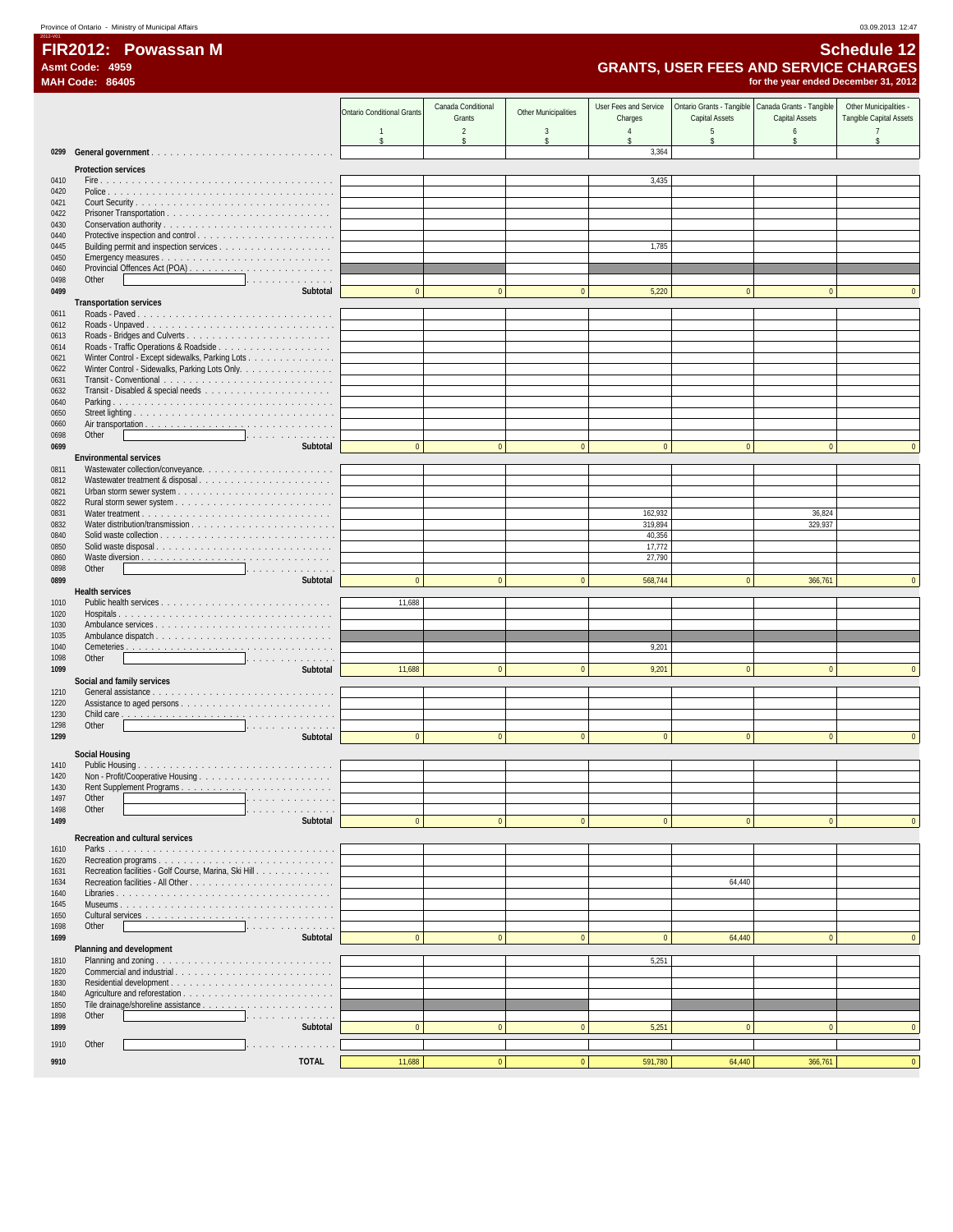| FIR2012: Powassan M | Schedule 20                          |
|---------------------|--------------------------------------|
| Asmt Code: 4959     | <b>TAXATION INFORMATION</b>          |
| MAH Code: 86405     | for the year ended December 31, 2012 |

#### **General Information**

2012-V01

| 1. Optional Property Classes in Effect |  |
|----------------------------------------|--|
|----------------------------------------|--|

|      |                                                                    | Y or N |
|------|--------------------------------------------------------------------|--------|
| 0202 | N New Multi-Residential                                            | N      |
| 0205 | G Parking Lot (Includes CJ, CR, CX, CY, CZ) $\ldots \ldots \ldots$ | N      |
| 0210 | D Office Building                                                  | Ν      |
| 0215 |                                                                    |        |
| 0220 |                                                                    | Ν      |
| 0225 | Other<br><b>INA</b><br>. 1                                         |        |

#### **2. Capping Parameters and Results**

|      | 2. Capping Parameters and Results | <b>DOM ARMA</b><br>Percentage<br>Retained | Tax Adiustment -<br>Increasers | Net Class Impact | Annualized Tax<br>Limit | CVA Tax Limit | Value for<br>Protected<br>Properties | Value for Clawed<br><b>Back Properties</b> | Properties<br>Previously at<br>CVA Tax | from Capped to<br>Clawed Back | Properties that go Properties that go<br>from Clawed<br>Back to Capped |
|------|-----------------------------------|-------------------------------------------|--------------------------------|------------------|-------------------------|---------------|--------------------------------------|--------------------------------------------|----------------------------------------|-------------------------------|------------------------------------------------------------------------|
|      |                                   |                                           |                                |                  |                         |               |                                      |                                            |                                        | 10                            |                                                                        |
|      |                                   |                                           |                                |                  |                         |               |                                      |                                            | Y or N                                 | Y or N                        | Y or N                                                                 |
| 0320 | M Multi-Residential               | 100.0%                                    |                                |                  |                         |               |                                      |                                            |                                        |                               |                                                                        |
| 0330 | C Commercial.                     | 100.0%                                    |                                |                  |                         |               |                                      |                                            |                                        |                               |                                                                        |
| 0340 | Industrial                        | 100.0%                                    |                                |                  |                         |               |                                      |                                            |                                        |                               |                                                                        |

CVA Threshold

CVA Threshold Value for Clawed

Exclude Properties

|                                   |                               |                        |              | Low Band                  |                     | Middle Band                      |
|-----------------------------------|-------------------------------|------------------------|--------------|---------------------------|---------------------|----------------------------------|
|                                   | Grad, Tax Rates<br>in Fffect? | Number of Tax<br>Bands | CVA Boundary | % of Highest<br>Band Rate | <b>CVA Boundary</b> | % of Highest<br><b>Band Rate</b> |
| 3. Graduated Taxation (Tax Bands) |                               |                        |              |                           |                     |                                  |
|                                   | Y or N                        |                        |              | %                         |                     | %                                |
|                                   |                               |                        |              |                           |                     |                                  |
|                                   |                               |                        |              |                           |                     |                                  |
|                                   |                               |                        |              |                           |                     |                                  |
|                                   |                               |                        |              |                           |                     |                                  |
|                                   |                               |                        |              |                           |                     |                                  |
|                                   |                               |                        |              |                           |                     |                                  |

Tax Adjustment -

Decrease - Percentage

| 0610 |  | N   |
|------|--|-----|
| 0611 |  | N   |
| 0612 |  | N   |
| 0613 |  | N   |
| 0620 |  | N   |
| 0621 |  | - N |

|      |                                                           | Phase-In<br>Program in<br>Fffect? | Year Current Phase-<br>In Initiated | Term of Current<br>Phase-In |
|------|-----------------------------------------------------------|-----------------------------------|-------------------------------------|-----------------------------|
|      | 4. Phase-In Program in Effect (Most recent Phase-In only) |                                   |                                     |                             |
|      |                                                           | Y or N                            | Year                                | $#$ of Yrs                  |
| 0805 | R Residential                                             |                                   | 2008                                |                             |
| 0810 | M Multi-Residential                                       |                                   | 2008                                |                             |
| 0815 | N New Multi-Residential                                   |                                   | 2008                                |                             |
| 0820 |                                                           |                                   | 2008                                |                             |
| 0840 |                                                           |                                   | 2008                                |                             |
| 0850 | F Farmland                                                |                                   | 2008                                |                             |
| 0855 |                                                           |                                   | 2008                                |                             |
| 0860 | P Pipeline                                                |                                   | 2008                                |                             |

#### **5. Rebates for Eligible Charities** 2

1010 Rebate Percentage for Eligible Charities (SLC 72 2099 xx) . . . . . . 40.0%

|      |                                                          |                     | <b>INTERIM Billing Installments</b> |               |              | <b>FINAL Billing Installments</b> |               |
|------|----------------------------------------------------------|---------------------|-------------------------------------|---------------|--------------|-----------------------------------|---------------|
|      | 6. Property Tax Due Dates for Current Year               | <b>Installments</b> | <b>First Due Date</b>               | Last Due Date | Installments | First Due Date                    | Last Due Date |
|      | To be completed by Single/Lower-tier Municipalities Only |                     |                                     |               |              |                                   |               |
|      |                                                          |                     | YYYYMMDD                            | YYYYMMDD      |              | YYYYMMDD                          | YYYYMMDD      |
| 1210 | R Residential                                            |                     | 20120429                            |               |              | 20120731                          | 20120928      |
| 1220 | M Multi-Residential                                      |                     | 20120429                            |               |              | 20120731                          | 20120928      |
| 1230 | F Farmland                                               |                     | 20120429                            |               |              | 20120731                          | 20120928      |
| 1240 |                                                          |                     | 20120429                            |               |              | 20120731                          | 20120928      |
| 1250 |                                                          |                     | 20120429                            |               |              | 20120731                          | 20120928      |
| 1260 |                                                          |                     | 20120429                            |               |              | 20120731                          | 20120928      |
| 1270 |                                                          |                     | 20120429                            |               |              | 20120731                          | 20120928      |
| 1298 | Other<br>.                                               |                     |                                     |               |              |                                   |               |

 $\%$ 

Exclude

**Exclude**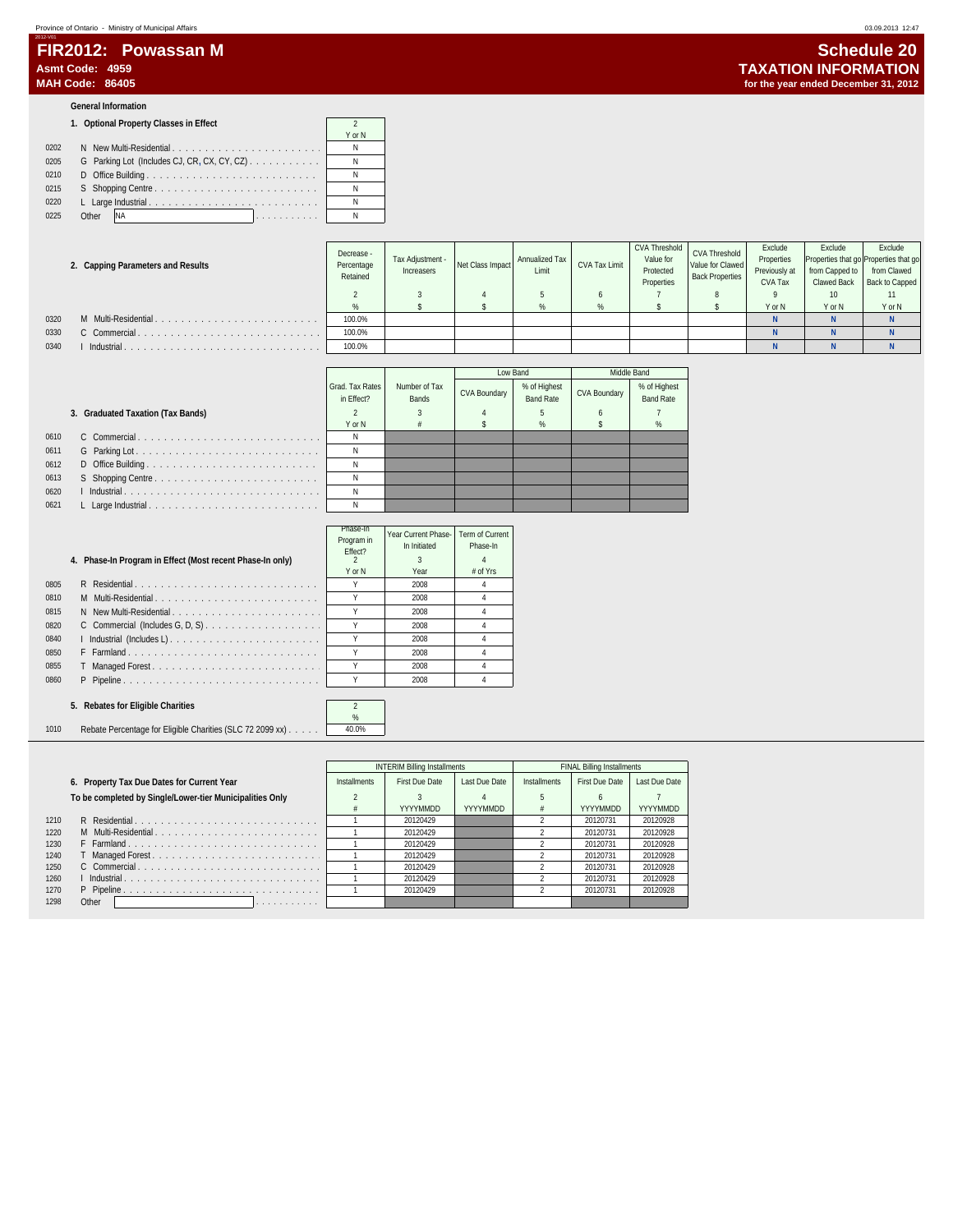## **FIR2012: Powassan MAsmt Code: 4959**

**MAH Code: 86405**

2012-V01

## **Schedule 22 MUNICIPAL and SCHOOL BOARD TAXATIONfor the year ended December 31, 2012**

**1. GENERAL PURPOSE LEVY INFORMATION**

|      |              |                |                       |                             |           |            |                       | Phase-In Taxable<br>Assessment |                       |                         |                       |              | <b>LT/ST Taxes</b>     | UT Taxes       | <b>Education Taxes</b> | <b>TOTAL</b>   |
|------|--------------|----------------|-----------------------|-----------------------------|-----------|------------|-----------------------|--------------------------------|-----------------------|-------------------------|-----------------------|--------------|------------------------|----------------|------------------------|----------------|
| 9299 |              |                |                       |                             |           |            |                       | 243,280,970                    |                       |                         |                       |              | 2,550,832              | $\overline{0}$ | 758,212                | 3,309,044      |
|      |              |                |                       |                             |           |            |                       |                                |                       |                         |                       |              |                        |                |                        |                |
|      | <b>RTC</b>   | Tax            | <b>Property Class</b> | <b>Tax Rate Description</b> | Tax Ratio | Percent of | <b>CVA Assessment</b> | Phase-In Taxable               |                       |                         | <b>Tax Rates</b>      |              | <b>Municipal Taxes</b> |                | <b>Education Taxes</b> | <b>TOTAL</b>   |
|      | <b>RTQ</b>   | Band           |                       |                             |           | Full Rate  |                       | Assessment                     | LT/ST                 | UT                      | <b>EDUC</b>           | <b>TOTAL</b> | LT/ST                  | <b>UT</b>      |                        |                |
|      |              | $\overline{2}$ | $\mathbf{3}$          |                             | 5         | 6          |                       | 16                             |                       | Q                       | 10                    | 11           | 12                     | 13             | 14                     | 15             |
|      | <b>LIST</b>  | <b>LIST</b>    |                       |                             |           | %          | <sup>\$</sup>         | s                              | 0.XXXXXX <sup>%</sup> | 0. XXXXXX <sup>96</sup> | 0.XXXXXX <sup>%</sup> | 0.xxxxxx%    | $\mathbf{s}$           | $\mathsf{\$}$  | $\mathbf{s}$           | $\mathsf{\$}$  |
| 2001 | $\Omega$     | Powassan M     |                       |                             |           |            |                       |                                |                       |                         |                       |              |                        |                |                        |                |
| 0010 | <b>RT</b>    | $\Omega$       | Residential           | <b>Full Occupied</b>        | 1.000000  | 100%       | 204,204,915           | 204,204,915                    | 1.028657%             |                         | 0.221000%             | 1.249657%    | 2,100,568              | $\overline{0}$ | 451,293                | 2,551,861      |
| 0050 | MT           | $\Omega$       | Multi-Residential     | <b>Full Occupied</b>        | 2.634046  | 100%       | 888.000               | 888,000                        | 2.709530%             |                         | 0.221000%             | 2.930530%    | 24.061                 |                | 1.962                  | 26,023         |
| 0210 | <b>CT</b>    | $\Omega$       | Commercial            | <b>Full Occupied</b>        | 1.399016  | 100%       | 14.689.355            | 14,689,355                     | 1.439108%             |                         | 1.002754%             | 2.441862%    | 211,396                |                | 147,298                | 358,694        |
| 0270 | <b>CX</b>    | $\overline{0}$ | Commercial            | <b>Vacant Land</b>          | 1.399016  | 70%        | 402,200               | 402,200                        | 1.007372%             |                         | 0.701928%             | 1.709300%    | 4,052                  |                | 2,823                  | 6,875          |
| 0240 | CU           | $\Omega$       | Commercial            | <b>Excess Land</b>          | 1.399016  | 70%        | 70,600                | 70,600                         | 1.007375%             |                         | 0.701928%             | 1.709303%    | 711                    |                | 496                    | 1,207          |
| 0510 | $\mathsf{I}$ | $\Omega$       | Industrial            | <b>Full Occupied</b>        | 1.731650  | 100%       | 1,844,600             | 1,844,600                      | 1.781274%             |                         | 1.227226%             | 3.008500%    | 32,857                 |                | 22,637                 | 55,494         |
| 0570 | IX           | $\Omega$       | Industrial            | <b>Vacant Land</b>          | 1.731650  | 65%        | 15,500                | 15,500                         | 1.157828%             |                         | 0.797697%             | 1.955525%    | 179                    |                | 124                    | 303            |
| 0610 | $\mathsf{I}$ | $\Omega$       | Large Industrial      | <b>Full Occupied</b>        | 2.206940  | 100%       | 212,000               | 212,000                        | 2.270184%             |                         | 1.260000%             | 3.530184%    | 4,813                  |                | 2,671                  | 7,484          |
| 0710 | PT           | $\overline{0}$ | Pipeline              | <b>Full Occupied</b>        | 1.056004  | 100%       | 13,953,000            | 13,953,000                     | 1.086266%             |                         | 0.881063%             | 1.967329%    | 151,567                |                | 122,935                | 274,502        |
| 0110 | <b>FT</b>    | $^{\circ}$     | Farmland              | <b>Full Occupied</b>        | 0.250000  | 100%       | 6,406,400             | 6,406,400                      | 0.257164%             |                         | 0.055250%             | 0.312414%    | 16,475                 |                | 3,540                  | 20,015         |
| 0140 | <b>TT</b>    | $^{\circ}$     | <b>Managed Forest</b> | <b>Full Occupied</b>        | 0.250000  | 100%       | 372,300               | 372.300                        | 0.257164%             |                         | 0.055250%             | 0.312414%    | 957                    |                | 206                    | 1,163          |
| 2440 | <b>XT</b>    | $\Omega$       | Commercial, NConstr.  | <b>Full Occupied</b>        | 1.399016  | 100%       | 222,100               | 222,100                        | 1.439108%             |                         | 1.002754%             | 2.441862%    | 3,196                  |                | 2,227                  | 5,423          |
|      |              |                |                       |                             |           |            |                       |                                |                       |                         |                       |              |                        |                |                        | $\overline{0}$ |
|      |              |                |                       |                             |           |            |                       |                                |                       |                         |                       |              |                        |                |                        | $\overline{0}$ |
|      |              |                |                       |                             |           |            |                       |                                |                       |                         |                       |              |                        |                |                        | $\overline{0}$ |
|      |              |                |                       |                             |           |            |                       |                                |                       |                         |                       |              |                        |                |                        | $\overline{0}$ |
|      |              |                |                       |                             |           |            |                       |                                |                       |                         |                       |              |                        |                |                        | $\overline{0}$ |
|      |              |                |                       |                             |           |            |                       |                                |                       |                         |                       |              |                        |                |                        | $\overline{0}$ |
|      |              |                |                       |                             |           |            |                       |                                |                       |                         |                       |              |                        |                |                        | $\Omega$       |
|      |              |                |                       |                             |           |            |                       |                                |                       |                         |                       |              |                        |                |                        | $\overline{0}$ |
| 9201 |              |                |                       | Subtotal                    |           |            | 243,280,970           | 243,280,970                    |                       |                         |                       |              | 2,550,832              | $\Omega$       | 758,212                | 3,309,044      |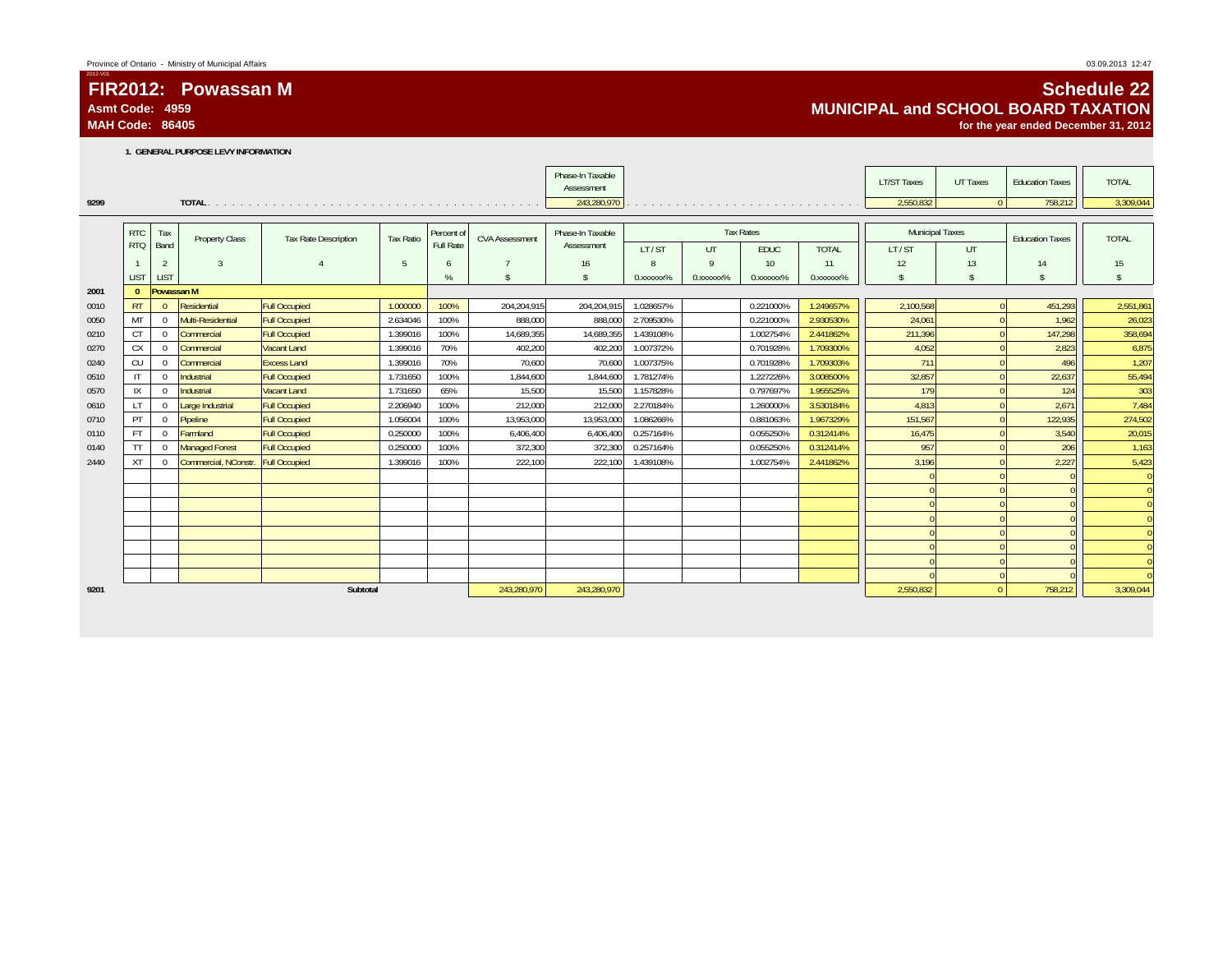**MAH Code: 86405**

**FIR2012: Powassan M**

2012-V01

## **Schedule 22 MUNICIPAL and SCHOOL BOARD TAXATIONfor the year ended December 31, 2012**

**2. LOWER-TIER / SINGLE-TIER SPECIAL AREA LEVY INFORMATION**

|              |                |                |                       |                      |                 |            |                       |                  |           |           |                  |           | <b>LT/ST Taxes</b>       | UT Taxes      | <b>Education Taxes</b> | <b>TOTAL</b>                                         |
|--------------|----------------|----------------|-----------------------|----------------------|-----------------|------------|-----------------------|------------------|-----------|-----------|------------------|-----------|--------------------------|---------------|------------------------|------------------------------------------------------|
| 9499         |                |                |                       |                      |                 |            |                       |                  |           |           |                  |           | $\overline{\phantom{0}}$ |               |                        | $\Omega$                                             |
|              | <b>RTC</b>     | Tax            |                       |                      | Tax Ratio       | Percent of | <b>CVA Assessment</b> | Phase-In Taxable |           |           | <b>Tax Rates</b> |           | Municipal Taxes          |               |                        | <b>TOTAL</b>                                         |
|              | <b>RTQ</b>     | Band           | <b>Property Class</b> | Tax Rate Description |                 | Full Rate  |                       | Assessment       | LT/ST     | UT        | EDUC             | TOTAL     | LT/ST                    | UT            | <b>Education Taxes</b> |                                                      |
|              | $\overline{1}$ | $\overline{2}$ | $\overline{3}$        | $\overline{A}$       | $5\phantom{.0}$ | 6          | $\overline{7}$        | 16               | 8         | 9         | 10 <sup>°</sup>  | 11        | 12                       | 13            | 14                     | 15                                                   |
|              | <b>LIST</b>    | <b>LIST</b>    |                       |                      |                 | %          | $\sqrt[6]{5}$         | s.               | 0.xxxxxx% | 0.xxxxxx% | 0.xxxxxx%        | 0.xxxxxx% | $\mathsf{\$}$            | $\mathsf{\$}$ | $\mathbf{s}$           | $\mathbf{\hat{s}}$                                   |
| 4001<br>0010 | RT             | $\overline{0}$ | Residential           | <b>Full Occupied</b> | 1.000000        | 100%       |                       |                  |           |           |                  |           |                          |               |                        |                                                      |
|              |                |                |                       |                      |                 |            |                       |                  |           |           |                  |           |                          |               |                        | $\overline{0}$<br>$\overline{0}$                     |
|              |                |                |                       |                      |                 |            |                       |                  |           |           |                  |           |                          |               |                        | $\overline{0}$                                       |
|              |                |                |                       |                      |                 |            |                       |                  |           |           |                  |           |                          |               |                        | $\overline{0}$                                       |
|              |                |                |                       |                      |                 |            |                       |                  |           |           |                  |           |                          |               |                        | $\overline{\phantom{a}}$                             |
|              |                |                |                       |                      |                 |            |                       |                  |           |           |                  |           |                          |               |                        | $\overline{\phantom{a}}$                             |
|              |                |                |                       |                      |                 |            |                       |                  |           |           |                  |           |                          |               |                        | $\overline{\phantom{a}}$<br>$\overline{\phantom{a}}$ |
|              |                |                |                       |                      |                 |            |                       |                  |           |           |                  |           |                          |               |                        | e.<br>$\overline{0}$                                 |
|              |                |                |                       |                      |                 |            |                       |                  |           |           |                  |           |                          |               |                        | $\overline{0}$                                       |
|              |                |                |                       |                      |                 |            |                       |                  |           |           |                  |           |                          |               |                        | $\overline{\phantom{a}}$                             |
|              |                |                |                       |                      |                 |            |                       |                  |           |           |                  |           |                          |               |                        | ÷<br>$\overline{0}$                                  |
|              |                |                |                       |                      |                 |            |                       |                  |           |           |                  |           |                          |               |                        | $\overline{\phantom{a}}$                             |
|              |                |                |                       |                      |                 |            |                       |                  |           |           |                  |           |                          |               |                        | $\overline{\phantom{a}}$                             |
|              |                |                |                       |                      |                 |            |                       |                  |           |           |                  |           |                          |               |                        | $\overline{0}$<br>$\overline{\phantom{a}}$           |
|              |                |                |                       |                      |                 |            |                       |                  |           |           |                  |           |                          |               |                        | $\overline{\mathbf{0}}$                              |
|              |                |                |                       |                      |                 |            |                       |                  |           |           |                  |           |                          |               |                        | e e<br>$\overline{0}$                                |
|              |                |                |                       |                      |                 |            |                       |                  |           |           |                  |           |                          |               |                        | $\overline{0}$                                       |
|              |                |                |                       |                      |                 |            |                       |                  |           |           |                  |           |                          |               |                        | $\overline{0}$                                       |
| 9401         |                |                |                       | Subtotal             |                 |            | $\Omega$              | $\overline{0}$   |           |           |                  |           |                          |               |                        | $\overline{0}$                                       |
|              |                |                |                       |                      |                 |            |                       |                  |           |           |                  |           |                          |               |                        |                                                      |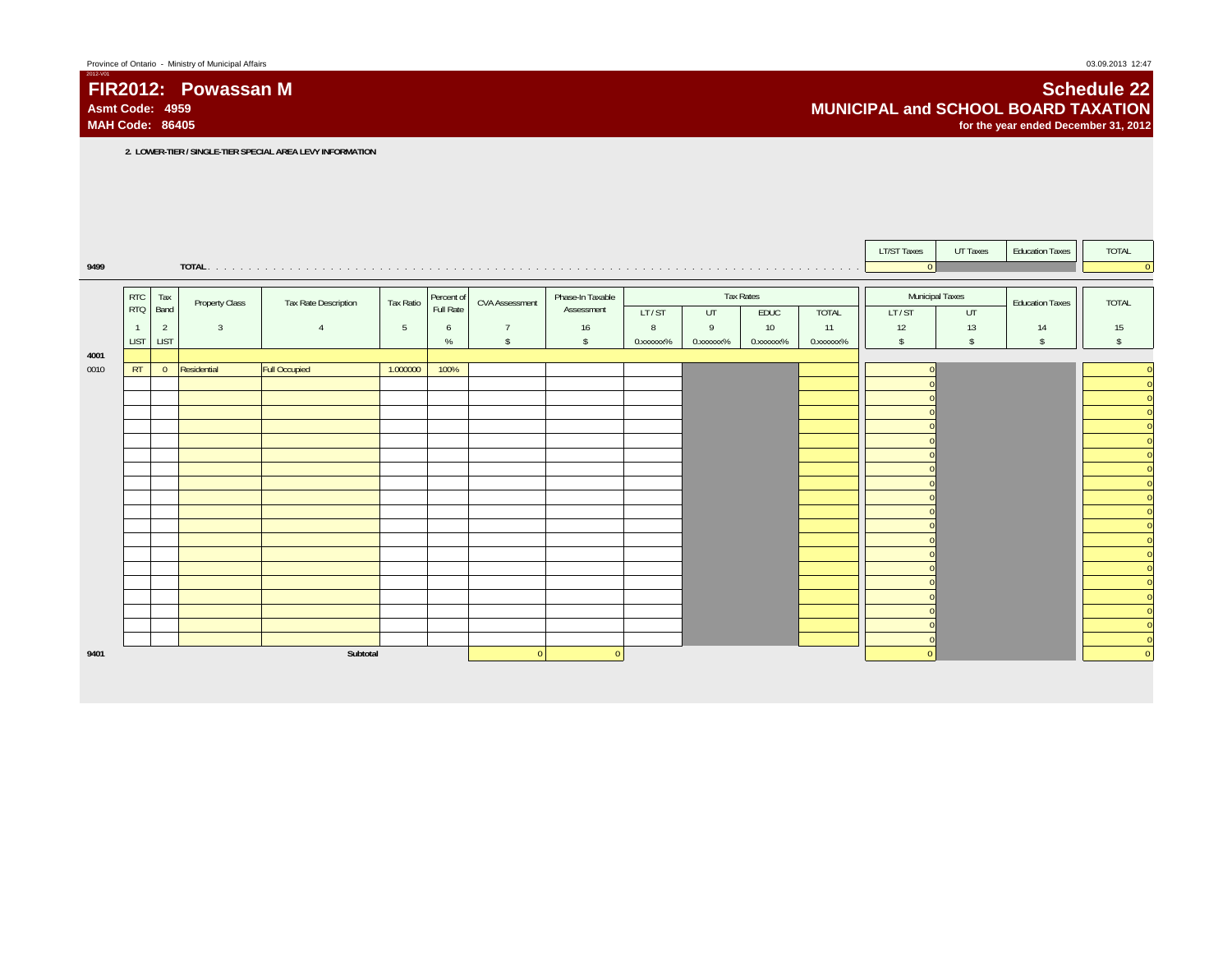**MAH Code: 86405**

**FIR2012: Powassan M**

2012-V01

## **Schedule 22 MUNICIPAL and SCHOOL BOARD TAXATIONfor the year ended December 31, 2012**

**3. UPPER-TIER SPECIAL AREA LEVY INFORMATION**

|      |                          |                               |                |                      |                 |                         |                       |                                |                |           |                              |                    | <b>LT/ST Taxes</b> | UT Taxes            | <b>Education Taxes</b> | TOTAL                                                |
|------|--------------------------|-------------------------------|----------------|----------------------|-----------------|-------------------------|-----------------------|--------------------------------|----------------|-----------|------------------------------|--------------------|--------------------|---------------------|------------------------|------------------------------------------------------|
| 9699 |                          |                               | TOTAL.         |                      |                 |                         |                       |                                |                |           |                              |                    |                    | $\vert$ 0           |                        | $\overline{0}$                                       |
|      |                          |                               |                |                      |                 |                         |                       |                                |                |           |                              |                    |                    |                     |                        |                                                      |
|      | <b>RTC</b><br><b>RTQ</b> | Tax<br>Band                   | Property Class | Tax Rate Description | Tax Ratio       | Percent of<br>Full Rate | <b>CVA Assessment</b> | Phase-In Taxable<br>Assessment |                |           | <b>Tax Rates</b>             |                    |                    | Municipal Taxes     | <b>Education Taxes</b> | <b>TOTAL</b>                                         |
|      | $\overline{1}$           |                               | $\overline{3}$ | $\overline{A}$       |                 |                         | $\overline{7}$        |                                | LT/ST          | UT<br>9   | EDUC                         | <b>TOTAL</b><br>11 | LT/ST              | UT                  |                        |                                                      |
|      | <b>LIST</b>              | $\overline{2}$<br><b>LIST</b> |                |                      | $5\phantom{.0}$ | 6<br>$\%$               | $\mathsf{\$}$         | 16<br>$\mathsf{s}$             | 8<br>0.xxxxxx% | 0.xxxxxx% | 10 <sup>°</sup><br>0.xxxxxx% | 0.xxxxxx%          | 12<br>$\sqrt[6]{}$ | 13<br>$\mathsf{\$}$ | 14<br>$\mathsf{s}$     | 15<br>$\mathbf{\hat{S}}$                             |
| 6001 |                          |                               |                |                      |                 |                         |                       |                                |                |           |                              |                    |                    |                     |                        |                                                      |
| 0010 | RT                       | $\overline{0}$                | Residential    | <b>Full Occupied</b> | 1.000000        | 100%                    |                       |                                |                |           |                              |                    |                    |                     |                        | $\overline{0}$                                       |
|      |                          |                               |                |                      |                 |                         |                       |                                |                |           |                              |                    |                    |                     |                        | $\overline{0}$                                       |
|      |                          |                               |                |                      |                 |                         |                       |                                |                |           |                              |                    |                    |                     |                        | $\overline{0}$                                       |
|      |                          |                               |                |                      |                 |                         |                       |                                |                |           |                              |                    |                    |                     |                        | $\overline{0}$<br>$\overline{\phantom{a}}$           |
|      |                          |                               |                |                      |                 |                         |                       |                                |                |           |                              |                    |                    |                     |                        | $\overline{\phantom{a}}$                             |
|      |                          |                               |                |                      |                 |                         |                       |                                |                |           |                              |                    |                    |                     |                        | $\overline{\phantom{a}}$                             |
|      |                          |                               |                |                      |                 |                         |                       |                                |                |           |                              |                    |                    |                     |                        | $\overline{\overline{\phantom{0}}\phantom{0}}$       |
|      |                          |                               |                |                      |                 |                         |                       |                                |                |           |                              |                    |                    |                     |                        | e e c<br>$\overline{0}$                              |
|      |                          |                               |                |                      |                 |                         |                       |                                |                |           |                              |                    |                    |                     |                        | $\overline{\phantom{a}}$                             |
|      |                          |                               |                |                      |                 |                         |                       |                                |                |           |                              |                    |                    |                     |                        | $\overline{\phantom{a}}$                             |
|      |                          |                               |                |                      |                 |                         |                       |                                |                |           |                              |                    |                    |                     |                        | $\overline{\phantom{a}}$<br>$\overline{\phantom{a}}$ |
|      |                          |                               |                |                      |                 |                         |                       |                                |                |           |                              |                    |                    |                     |                        | $\overline{\ }$ 0                                    |
|      |                          |                               |                |                      |                 |                         |                       |                                |                |           |                              |                    |                    |                     |                        | $\overline{0}$                                       |
|      |                          |                               |                |                      |                 |                         |                       |                                |                |           |                              |                    |                    |                     |                        | $\overline{\phantom{a}}$                             |
|      |                          |                               |                |                      |                 |                         |                       |                                |                |           |                              |                    |                    |                     |                        | $\overline{\phantom{a}}$                             |
|      |                          |                               |                |                      |                 |                         |                       |                                |                |           |                              |                    |                    |                     |                        | $\overline{0}$                                       |
|      |                          |                               |                |                      |                 |                         |                       |                                |                |           |                              |                    |                    |                     |                        | $\overline{0}$                                       |
|      |                          |                               |                |                      |                 |                         |                       |                                |                |           |                              |                    |                    |                     |                        | $\overline{0}$<br>e e                                |
| 9601 |                          |                               |                | Subtotal             |                 |                         | $\Omega$              | $\Omega$                       |                |           |                              |                    |                    | $\Omega$            |                        | $\overline{0}$                                       |
|      |                          |                               |                |                      |                 |                         |                       |                                |                |           |                              |                    |                    |                     |                        |                                                      |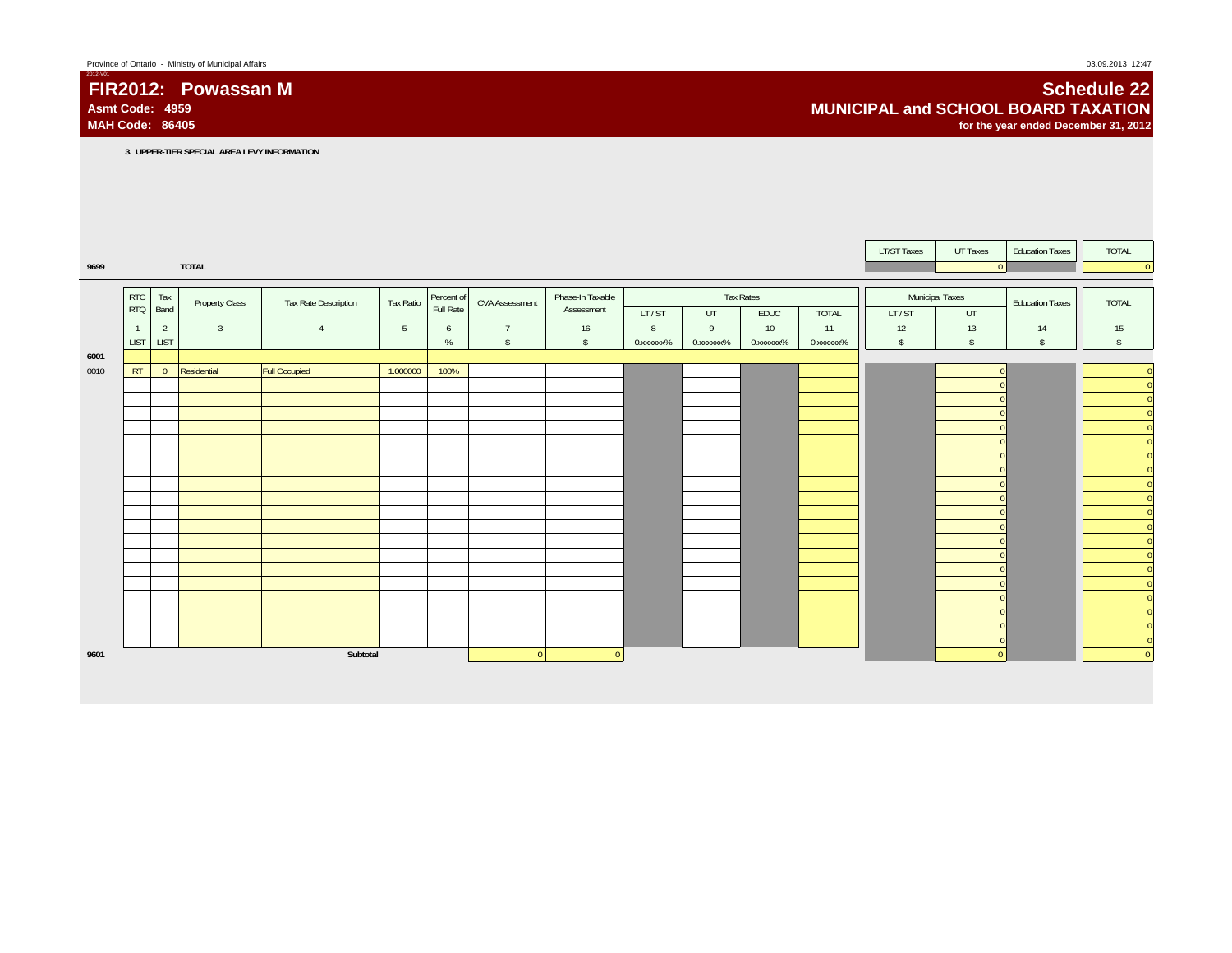**FIR2012: Powassan M**

 $2012 -$ 

# **Schedule 22 MUNICIPAL and SCHOOL BOARD TAXATION**

|                                                                              | <b>MAH Code: 86405</b>                                                         |                                                               |                | for the year ended December 31, 2012 |                                          |
|------------------------------------------------------------------------------|--------------------------------------------------------------------------------|---------------------------------------------------------------|----------------|--------------------------------------|------------------------------------------|
|                                                                              | 4. ADJUSTMENTS TO TAXATION                                                     | <b>Municipal Taxes</b><br>LT/ST<br>12<br>$\ddot{\mathcal{L}}$ | UT<br>13       | <b>Education Taxes</b><br>14         | <b>TOTAL</b><br>15<br>$\mathbf{\hat{S}}$ |
| 7010                                                                         | 5. SUPPLEMENTARY TAXES                                                         |                                                               |                |                                      |                                          |
| 9799                                                                         |                                                                                | 12,514                                                        |                | 7,607                                | 20,121                                   |
| 9910                                                                         | 6. AMOUNT LEVIED BY TAX RATE<br><b>TOTAL Levied by Tax Rate</b>                | 2,563,346                                                     | $\overline{0}$ | 765,819                              | 3,329,165                                |
| 8005<br>8010<br>8015<br>8020<br>8025<br>8030<br>8035<br>8040<br>8097<br>9890 | 7. AMOUNTS ADDED TO TAX BILL<br>Other<br>Subtotal<br>8. OTHER TAXATION AMOUNTS |                                                               | $\mathbf{0}$   | $\Omega$                             |                                          |
| 8045<br>8050<br>8098<br>9892                                                 | CAPPING & BIA TAXATION<br>Other<br>Subtotal                                    | 6.856<br>147<br>7,003                                         | $\Omega$       | 4,368<br>4.368                       | 11,224<br>147<br>11,371                  |
| 9990                                                                         | 9. TOTAL AMOUNT LEVIED<br><b>TOTAL Levies</b>                                  | 2,570,349                                                     | $\overline{0}$ | 770.187                              | 3,340,536                                |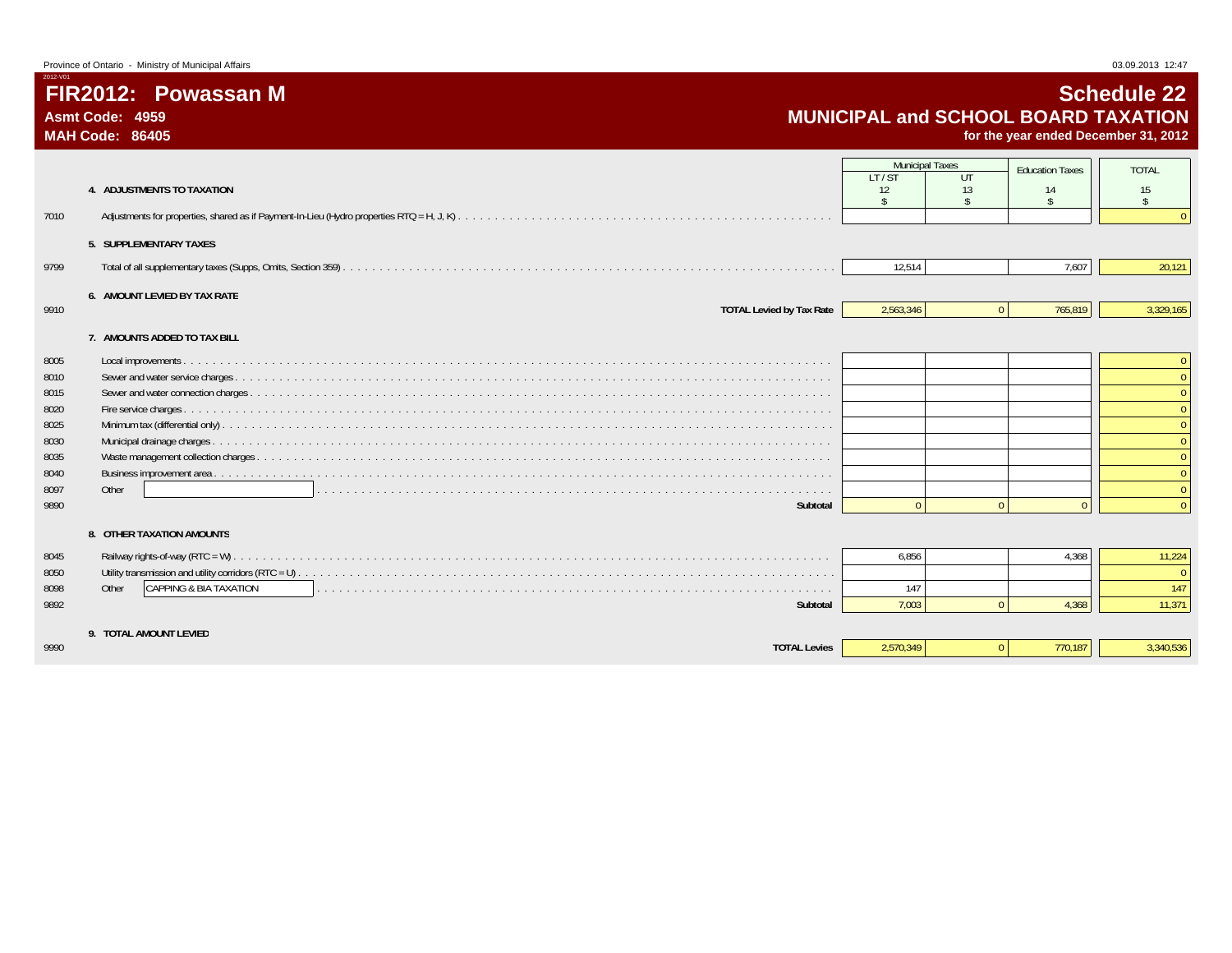# **FIR2012: Powassan M**

**Asmt Code: 4959MAH Code: 86405**

2012-V01

# **Schedule 24 PAYMENTS-IN-LIEU of TAXATION**

**for the year ended December 31, 2012**

**1. GENERAL PURPOSE PAYMENTS-IN-LIEU**

|      |              |                |                       |                                                |           |            |                           | PIL Phased-In<br>Assessment |           |                        |                  |              | <b>LT/ST PILS</b>     | UT PILS            | <b>Education PILS</b> | <b>TOTAL</b>             |
|------|--------------|----------------|-----------------------|------------------------------------------------|-----------|------------|---------------------------|-----------------------------|-----------|------------------------|------------------|--------------|-----------------------|--------------------|-----------------------|--------------------------|
| 9299 |              |                |                       |                                                |           |            |                           | 3,592,200                   |           |                        |                  |              | 45,869                | $\overline{0}$     | 5,788                 | 51,657                   |
|      |              |                |                       |                                                |           |            |                           |                             |           |                        |                  |              |                       |                    |                       |                          |
|      | <b>RTC</b>   | Tax            | <b>Property Class</b> | <b>Tax Rate Description</b>                    | Tax Ratio | Percent of | <b>PIL CVA Assessment</b> | PIL Phased-In               |           |                        | <b>Tax Rates</b> |              | <b>Municipal PILS</b> |                    | <b>Education PILS</b> | <b>TOTAL</b>             |
|      | <b>RTQ</b>   | Band           |                       |                                                |           | Full Rate  |                           | Assessment                  | LT/ST     | <b>UT</b>              | <b>EDUC</b>      | <b>TOTAL</b> | LT/ST                 | UT                 |                       |                          |
|      |              | $\overline{2}$ | $\overline{3}$        |                                                | 5         | 6          |                           | 16                          | 8         | $\mathsf{q}$           | 10               | 11           | 12                    | 13                 | 14                    | 15                       |
|      | <b>LIST</b>  | <b>LIST</b>    |                       |                                                |           | %          |                           | s.                          | 0.xxxxxx% | 0. XXXXXX <sup>%</sup> | 0.xxxxxx%        | 0.xxxxxx%    | <sup>\$</sup>         | $\mathbf{\hat{S}}$ | $\hat{\mathcal{L}}$   | $\mathbf{\hat{S}}$       |
| 2001 | $\mathbf{0}$ | Powassan M     |                       |                                                |           |            |                           |                             |           |                        |                  |              |                       |                    |                       |                          |
| 1010 | <b>RF</b>    | $\Omega$       | Residential           | PIL: Full Occupied                             | 1.000000  | 100%       | 92,100                    | 92,100                      | 1.028657% |                        | 0.221000%        | 1.249657%    | 947                   |                    | 204                   | 1,151                    |
| 1210 | CF           | $\Omega$       | Commercial            | PIL: Full Occupied                             | 1.399016  | 100%       | 509,500                   | 509,500                     | 1.439108% |                        | 1.002754%        | 2.441862%    | 7,332                 |                    | 5,109                 | 12,441                   |
| 1260 | <b>CW</b>    | $\Omega$       | Commercial            | PIL: Excess Land, 'General' Only               | 1.399016  | 70%        | 43,500                    | 43,500                      | 1.007375% |                        |                  | 1.007375%    | 438                   |                    |                       | 438                      |
| 1220 | CG           | $\Omega$       | Commercial            | PIL: 'General' Only (No Educ.)                 | 1.399016  | 100%       | 1,665,500                 | 1,665,500                   | 1.439108% |                        |                  | 1.439108%    | 23,968                |                    |                       | 23,968                   |
| 1028 | RG           | $\Omega$       | Residential           | PIL: 'General' Only (No Educ.)                 | 1.000000  | 100%       | 1,066,800                 | 1,066,800                   | 1.028657% |                        |                  | 1.028657%    | 10,974                |                    |                       | 10,974                   |
| 1015 | <b>RP</b>    | $\Omega$       | Residential           | PIL: Full Occupied, Taxable Tenant of Province | 1.000000  | 100%       | 214,800                   | 214,800                     | 1.028657% |                        | 0.221000%        | 1.249657%    | 2,210                 |                    | 475                   | 2,685                    |
|      |              |                |                       |                                                |           |            |                           |                             |           |                        |                  |              |                       |                    |                       | $\overline{0}$           |
|      |              |                |                       |                                                |           |            |                           |                             |           |                        |                  |              |                       |                    |                       | $\overline{\phantom{a}}$ |
|      |              |                |                       |                                                |           |            |                           |                             |           |                        |                  |              |                       |                    |                       | $\overline{0}$           |
|      |              |                |                       |                                                |           |            |                           |                             |           |                        |                  |              |                       |                    |                       | $\overline{0}$           |
|      |              |                |                       |                                                |           |            |                           |                             |           |                        |                  |              |                       |                    |                       | $\overline{0}$           |
|      |              |                |                       |                                                |           |            |                           |                             |           |                        |                  |              |                       |                    |                       | $\overline{0}$           |
|      |              |                |                       |                                                |           |            |                           |                             |           |                        |                  |              |                       |                    |                       | $\overline{0}$           |
|      |              |                |                       |                                                |           |            |                           |                             |           |                        |                  |              |                       |                    |                       | $\overline{0}$           |
|      |              |                |                       |                                                |           |            |                           |                             |           |                        |                  |              |                       |                    |                       | $\overline{0}$           |
|      |              |                |                       |                                                |           |            |                           |                             |           |                        |                  |              |                       |                    |                       | $\overline{0}$           |
|      |              |                |                       |                                                |           |            |                           |                             |           |                        |                  |              |                       |                    |                       | $\overline{0}$           |
|      |              |                |                       |                                                |           |            |                           |                             |           |                        |                  |              |                       |                    |                       | $\overline{0}$           |
|      |              |                |                       |                                                |           |            |                           |                             |           |                        |                  |              | $\overline{0}$        |                    |                       |                          |
|      |              |                |                       |                                                |           |            |                           |                             |           |                        |                  |              |                       | $\Omega$           |                       | $\overline{0}$           |
| 9201 |              |                |                       | Subtotal                                       |           |            | 3,592,200                 | 3,592,200                   |           |                        |                  |              | 45,869                | $\overline{0}$     | 5,788                 | 51,657                   |
|      |              |                |                       |                                                |           |            |                           |                             |           |                        |                  |              |                       |                    |                       |                          |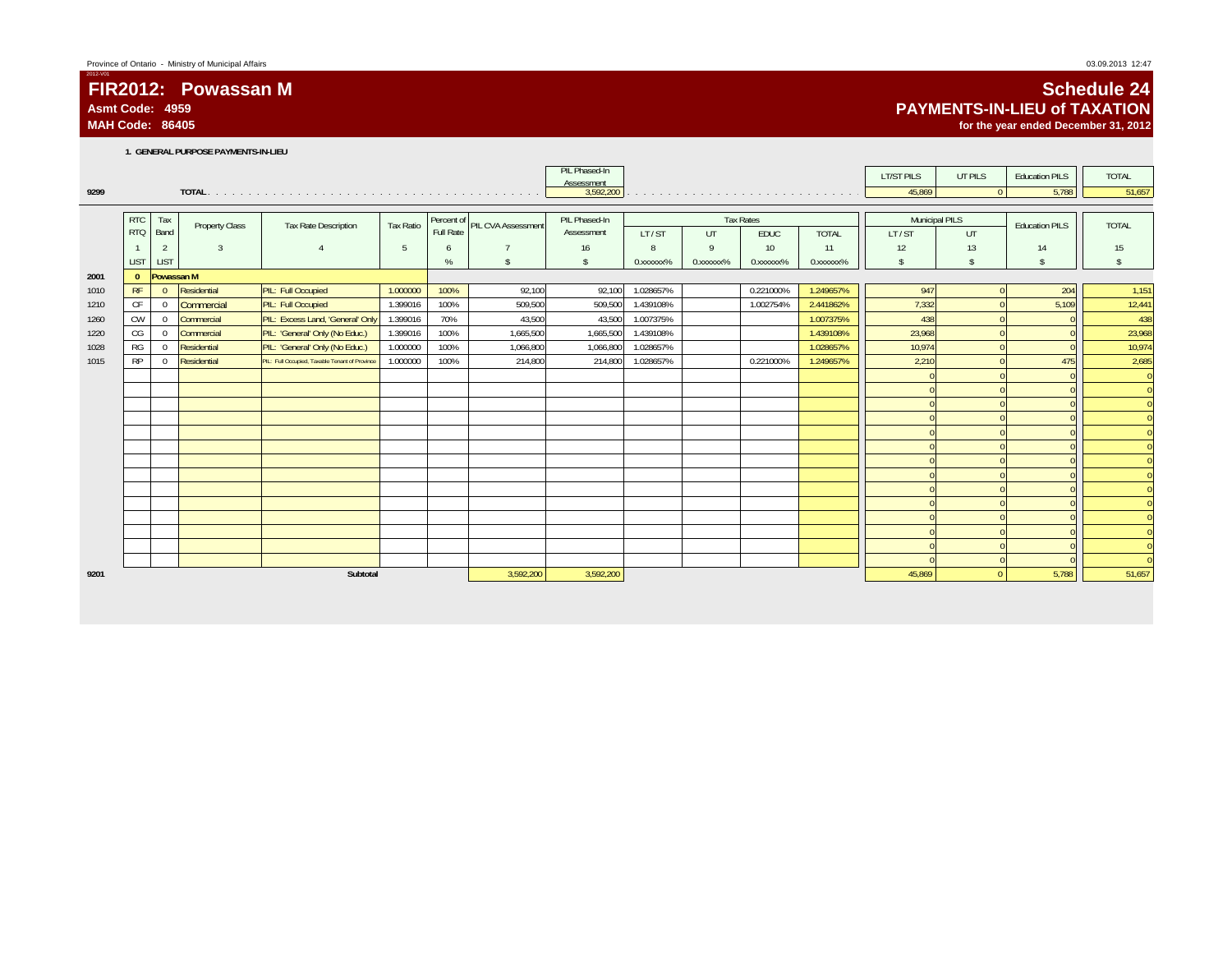**MAH Code: 86405**

**FIR2012: Powassan M**

2012-V01

## **Schedule 24 PAYMENTS-IN-LIEU of TAXATIONfor the year ended December 31, 2012**

**2. LOWER-TIER / SINGLE-TIER SPECIAL AREA PAYMENTS-IN-LIEU INFORMATION**

|      |                |                |                |                      |                 |      |                               |                |           |           |           |              | LT/ST PILS     | UT PILS        | <b>Education PILS</b> | TOTAL              |
|------|----------------|----------------|----------------|----------------------|-----------------|------|-------------------------------|----------------|-----------|-----------|-----------|--------------|----------------|----------------|-----------------------|--------------------|
| 9499 |                |                |                |                      |                 |      |                               |                |           |           |           |              | $\overline{0}$ |                |                       | $\Omega$           |
|      | <b>RTC</b>     | Tax            |                |                      |                 |      |                               | PIL Phased-In  |           |           | Tax Rates |              |                | Municipal PILS |                       |                    |
|      | <b>RTQ</b>     | Band           | Property Class | Tax Rate Description | Tax Ratio       |      | Percent of PIL CVA Assessment | Assessment     | LT/ST     | UT        | EDUC      | <b>TOTAL</b> | LT/ST          | UT             | <b>Education PILS</b> | <b>TOTAL</b>       |
|      | $\overline{1}$ | $\overline{2}$ | $\overline{3}$ | $\overline{4}$       | $5\phantom{.0}$ | 6    | $\overline{7}$                | 16             | 8         | 9         | 10        | 11           | 12             | 13             | 14                    | 15                 |
|      | <b>LIST</b>    | <b>LIST</b>    |                |                      |                 | %    | $\mathsf{\$}$                 | $\mathsf{S}$   | 0.xxxxxx% | 0.xxxxxx% | 0.xxxxxx% | 0.xxxxxx%    | $\mathcal{S}$  | $\sqrt{2}$     | $\mathsf{s}$          | $\mathbf{\hat{S}}$ |
| 4001 |                |                |                |                      |                 |      |                               |                |           |           |           |              |                |                |                       |                    |
| 1010 | RF             | $\overline{0}$ | Residential    | PIL: Full Occupied   | 1.000000        | 100% |                               |                |           |           |           |              |                |                |                       | $\Omega$           |
|      |                |                |                |                      |                 |      |                               |                |           |           |           |              |                |                |                       |                    |
|      |                |                |                |                      |                 |      |                               |                |           |           |           |              |                |                |                       |                    |
|      |                |                |                |                      |                 |      |                               |                |           |           |           |              |                |                |                       |                    |
|      |                |                |                |                      |                 |      |                               |                |           |           |           |              |                |                |                       |                    |
|      |                |                |                |                      |                 |      |                               |                |           |           |           |              |                |                |                       |                    |
|      |                |                |                |                      |                 |      |                               |                |           |           |           |              |                |                |                       | $\Omega$           |
|      |                |                |                |                      |                 |      |                               |                |           |           |           |              |                |                |                       |                    |
|      |                |                |                |                      |                 |      |                               |                |           |           |           |              |                |                |                       |                    |
|      |                |                |                |                      |                 |      |                               |                |           |           |           |              |                |                |                       |                    |
|      |                |                |                |                      |                 |      |                               |                |           |           |           |              |                |                |                       |                    |
|      |                |                |                |                      |                 |      |                               |                |           |           |           |              |                |                |                       |                    |
|      |                |                |                |                      |                 |      |                               |                |           |           |           |              |                |                |                       | $\Omega$           |
|      |                |                |                |                      |                 |      |                               |                |           |           |           |              |                |                |                       |                    |
|      |                |                |                |                      |                 |      |                               |                |           |           |           |              |                |                |                       |                    |
|      |                |                |                |                      |                 |      |                               |                |           |           |           |              |                |                |                       |                    |
|      |                |                |                |                      |                 |      |                               |                |           |           |           |              |                |                |                       | $\Omega$           |
| 9401 |                |                |                | Subtotal             |                 |      | $\Omega$                      | $\overline{0}$ |           |           |           |              |                |                |                       | $\Omega$           |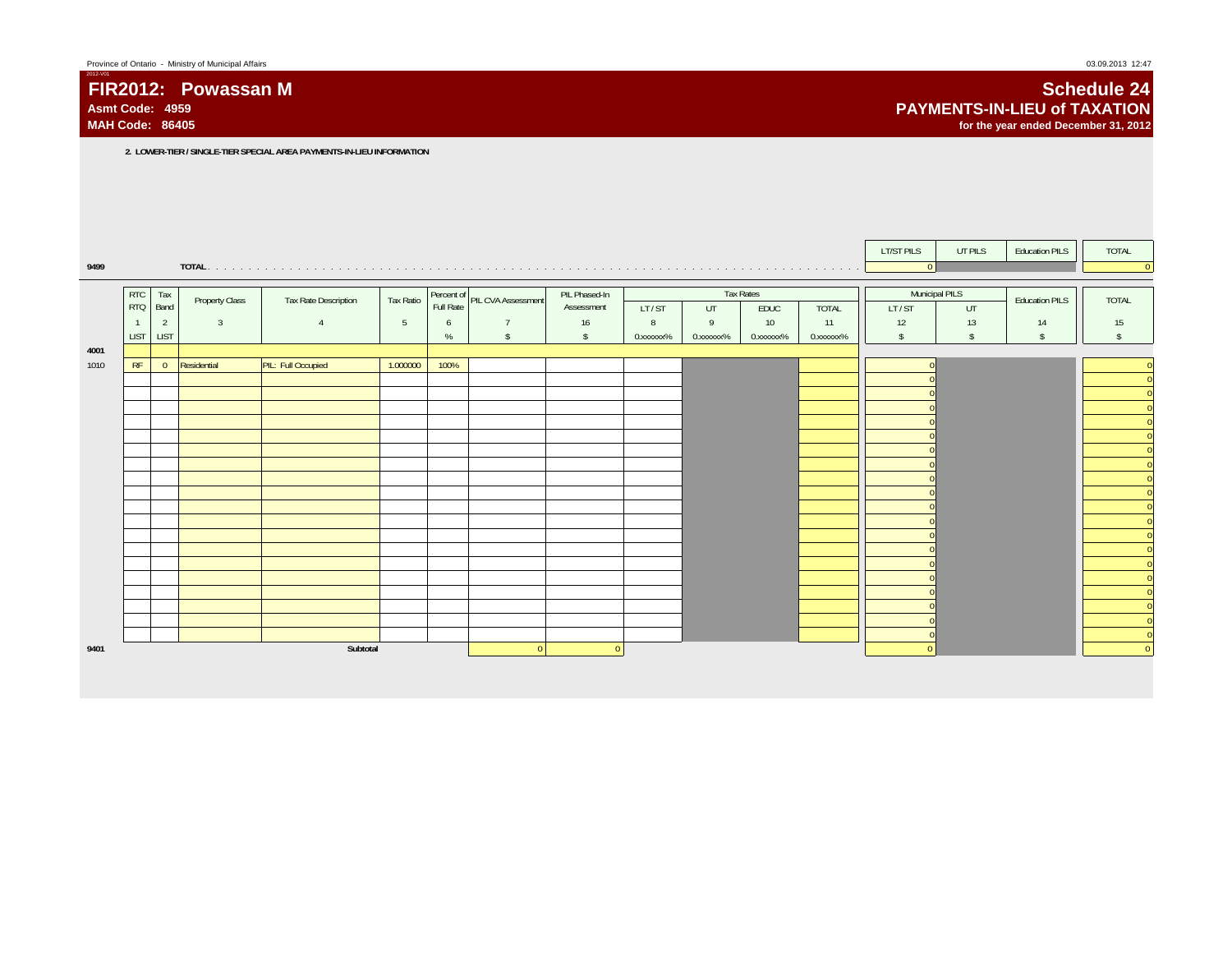**MAH Code: 86405**

**FIR2012: Powassan M**

2012-V01

## **Schedule 24 PAYMENTS-IN-LIEU of TAXATIONfor the year ended December 31, 2012**

**3. UPPER-TIER SPECIAL AREA PAYMENTS-IN-LIEU INFORMATION**

|      |                          |                               |                |                      |                 |           |                               |                    |                          |           |                  |                    | LT/ST PILS          | UT PILS             | <b>Education PILS</b> | TOTAL        |
|------|--------------------------|-------------------------------|----------------|----------------------|-----------------|-----------|-------------------------------|--------------------|--------------------------|-----------|------------------|--------------------|---------------------|---------------------|-----------------------|--------------|
| 9699 |                          |                               | TOTAL.         |                      |                 |           |                               |                    |                          |           |                  |                    |                     | $\vert$ 0           |                       | $\Omega$     |
|      |                          |                               |                |                      |                 |           |                               |                    |                          |           |                  |                    |                     |                     |                       |              |
|      | <b>RTC</b><br><b>RTQ</b> | Tax<br>Band                   | Property Class | Tax Rate Description | Tax Ratio       | Full Rate | Percent of PIL CVA Assessment | PIL Phased-In      |                          |           | <b>Tax Rates</b> |                    |                     | Municipal PILS      | <b>Education PILS</b> | <b>TOTAL</b> |
|      | $\overline{1}$           |                               | $\overline{3}$ | $\overline{4}$       | $5\phantom{.0}$ |           | $\overline{7}$                | Assessment         | LT/ST<br>$8\phantom{.0}$ | UT<br>9   | EDUC<br>10       | <b>TOTAL</b><br>11 | LT/ST               | UT                  |                       |              |
|      | <b>LIST</b>              | $\overline{2}$<br><b>LIST</b> |                |                      |                 | 6<br>$\%$ | $\sqrt{2}$                    | 16<br>$\mathsf{s}$ | 0.xxxxxx%                | 0.xxxxxx% | 0.xxxxxx%        | 0.xxxxxx%          | 12<br>$\mathsf{\$}$ | 13<br>$\mathsf{\$}$ | 14<br>$\mathsf{s}$    | 15           |
| 6001 |                          |                               |                |                      |                 |           |                               |                    |                          |           |                  |                    |                     |                     |                       |              |
| 1010 | RF                       | $\mathbf{0}$                  | Residential    | PIL: Full Occupied   | 1.000000        | 100%      |                               |                    |                          |           |                  |                    |                     |                     |                       |              |
|      |                          |                               |                |                      |                 |           |                               |                    |                          |           |                  |                    |                     |                     |                       | $\Omega$     |
|      |                          |                               |                |                      |                 |           |                               |                    |                          |           |                  |                    |                     |                     |                       |              |
|      |                          |                               |                |                      |                 |           |                               |                    |                          |           |                  |                    |                     |                     |                       | $\Omega$     |
|      |                          |                               |                |                      |                 |           |                               |                    |                          |           |                  |                    |                     |                     |                       |              |
|      |                          |                               |                |                      |                 |           |                               |                    |                          |           |                  |                    |                     |                     |                       |              |
|      |                          |                               |                |                      |                 |           |                               |                    |                          |           |                  |                    |                     |                     |                       |              |
|      |                          |                               |                |                      |                 |           |                               |                    |                          |           |                  |                    |                     |                     |                       |              |
|      |                          |                               |                |                      |                 |           |                               |                    |                          |           |                  |                    |                     |                     |                       |              |
|      |                          |                               |                |                      |                 |           |                               |                    |                          |           |                  |                    |                     |                     |                       |              |
|      |                          |                               |                |                      |                 |           |                               |                    |                          |           |                  |                    |                     |                     |                       |              |
|      |                          |                               |                |                      |                 |           |                               |                    |                          |           |                  |                    |                     |                     |                       |              |
|      |                          |                               |                |                      |                 |           |                               |                    |                          |           |                  |                    |                     |                     |                       |              |
|      |                          |                               |                |                      |                 |           |                               |                    |                          |           |                  |                    |                     |                     |                       |              |
|      |                          |                               |                |                      |                 |           |                               |                    |                          |           |                  |                    |                     |                     |                       |              |
|      |                          |                               |                |                      |                 |           |                               |                    |                          |           |                  |                    |                     |                     |                       |              |
|      |                          |                               |                |                      |                 |           |                               |                    |                          |           |                  |                    |                     |                     |                       |              |
|      |                          |                               |                |                      |                 |           |                               |                    |                          |           |                  |                    |                     |                     |                       | $\Omega$     |
| 9601 |                          |                               |                | Subtotal             |                 |           | $\Omega$                      | $\Omega$           |                          |           |                  |                    |                     |                     |                       | $\mathbf{0}$ |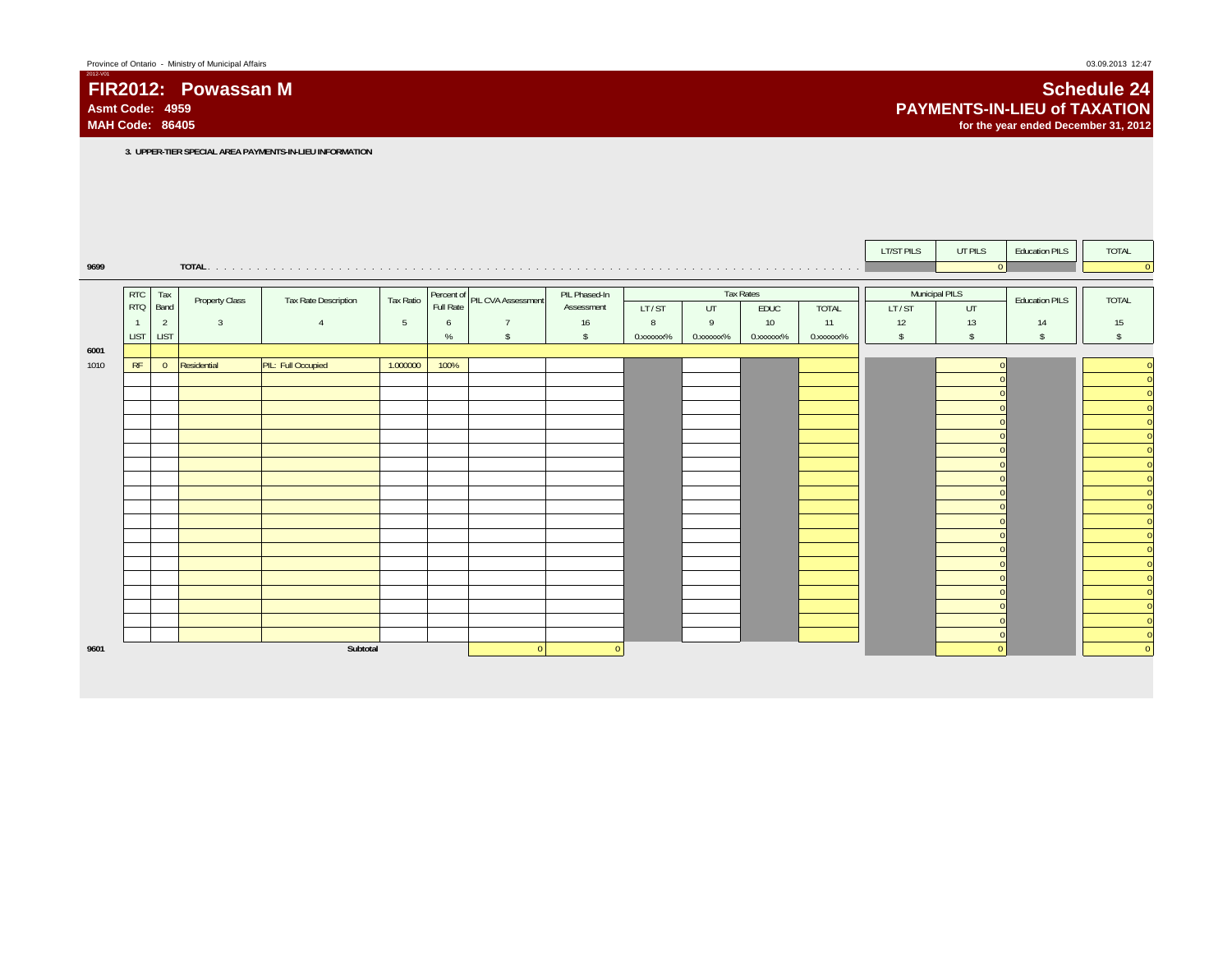**MAH Code: 86405**

2012-V01

# **Schedule 24 PAYMENTS-IN-LIEU of TAXATION**

**for the year ended December 31, 2012**

|                                                |                                      | <b>Municipal PILS</b>    |              | <b>Education PILS</b>    | <b>TOTAL</b>             |
|------------------------------------------------|--------------------------------------|--------------------------|--------------|--------------------------|--------------------------|
|                                                |                                      | IT/ST                    | $U$ T        |                          |                          |
| 4. SUPPLEMENTARY PAYMENTS-IN-LIEU              |                                      | 12<br>$\hat{\mathbf{S}}$ | 13           | 14<br>$\hat{\mathbf{r}}$ | 15<br>$\hat{\mathbf{s}}$ |
| 9799                                           |                                      |                          |              |                          |                          |
|                                                |                                      |                          |              |                          |                          |
| 5. PAYMENTS-IN-LIEU LEVIED BY TAX RATE<br>9910 | <b>TOTAL PILS Levied by Tax Rate</b> | 45.869                   | $\mathbf{0}$ | 5,788                    | 51,657                   |
|                                                |                                      |                          |              |                          |                          |
| 6. AMOUNTS ADDED TO PAYMENTS-IN-LIEU           |                                      |                          |              |                          |                          |
| 8005                                           |                                      |                          |              |                          | $\overline{0}$           |
| 8010                                           |                                      |                          |              |                          | $\Omega$                 |
| 8015                                           |                                      |                          |              |                          | $\overline{0}$           |
| 8020                                           |                                      |                          |              |                          | $\Omega$                 |
| 8030                                           |                                      |                          |              |                          | $\theta$                 |
| 8035                                           |                                      |                          |              |                          | $\Omega$                 |
| 8040                                           |                                      |                          |              |                          | $\Omega$                 |
| 8097<br>Other                                  |                                      |                          |              |                          | $\Omega$                 |
| 9890                                           | Subtotal                             | $\cap$                   | $\Omega$     | $\Omega$                 | $\mathbf{0}$             |
| 7. OTHER PAYMENTS-IN-LIEU AMOUNTS              |                                      |                          |              |                          |                          |
| 8045                                           |                                      |                          |              |                          | $\overline{0}$           |
| 8046                                           |                                      |                          |              |                          | $\Omega$                 |
| 8050                                           |                                      |                          |              |                          | $\Omega$                 |
| 8051                                           |                                      |                          |              |                          | $\Omega$                 |
| 8055                                           |                                      |                          |              |                          | $\Omega$                 |
| 8060                                           |                                      |                          |              |                          | $\mathbf{0}$             |
| Other<br>8098                                  |                                      |                          |              |                          | $\Omega$                 |
| 9892                                           | Subtotal                             | $\Omega$                 | $\Omega$     |                          | $\Omega$                 |
|                                                |                                      |                          |              |                          |                          |
| 8. TOTAL PAYMENTS-IN-LIEU LEVIED               |                                      |                          |              |                          |                          |
| 9990                                           | <b>TOTAL PILS Levied</b>             | 45.869                   | $\Omega$     | 5.788                    | 51,657                   |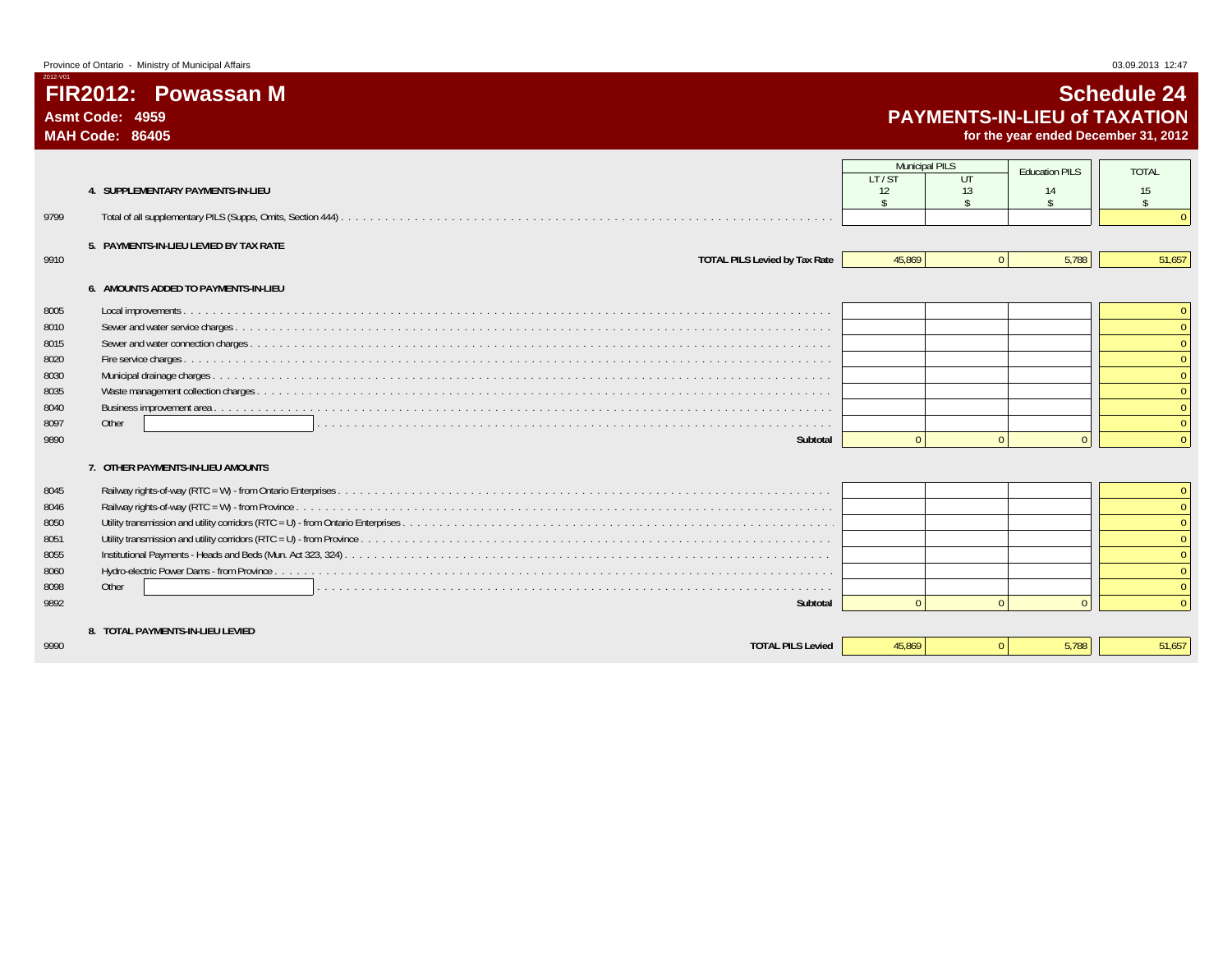# **FIR2012: Powassan MAsmt Code: 4959**

**MAH Code: 86405**

2012-V01

# **Schedule 26 TAXATION and PAYMENTS-IN-LIEU SUMMARY**

**for the year ended December 31, 2012**

| <b>TOTAL</b><br>FRE - Public<br>Other<br><b>ENG - Public</b><br>ENG - Separate<br>FRE - Separate<br>1. Municipal and School Board Taxation<br>100.000%<br>57.478%<br>0.000%<br>4.146%<br>19.328%<br>19.048%<br>Phase-In<br>Distribution of Education Taxes in column 6 by School Board<br><b>Municipal Taxes</b><br>Taxable Asmt.<br>Taxable Asmt.<br>Taxable Asmt.<br><b>TOTAL Taxes</b><br><b>Education Taxes</b><br>(CVA)<br>(Wtd & Disc CVA)<br>LT/ST<br>UT<br>ENG - Public<br>FRE - Public<br>ENG - Separate<br>Other<br>FRE - Separate<br>(Wtd & Disc CVA)<br><b>Property Class Group</b><br>16<br>204.204.915<br>204,204,915<br>204,204,915<br>2,551,861<br>2,100,568<br>451,293<br>358,985<br>1.400<br>86,296<br>4,612<br>Residential<br>$\Omega$<br>0010<br>.<br>1,962<br>267<br>888,000<br>2,339,033<br>2,339,033<br>24,061<br>$\Omega$<br>1,680<br>12<br>Multi-residential<br>26,023<br>0050<br>$\overline{0}$<br>Farmland.<br>6.406.400<br>3.540<br>2.892<br>648<br>1.601.600<br>1,601,600<br>20.015<br>16.475<br>0110<br>.<br>$\overline{0}$<br>372,300<br>93.075<br>93.075<br>957<br>206<br>190<br>Managed Forests<br>1,163<br>0140<br>$\overline{0}$<br>208,238,623<br>208,238,623<br>363,747<br>1,410<br>87,220<br>Subtotal<br>211,871,615<br>2,599,062<br>2,142,061<br>457,001<br>4,624<br>9110<br>$\Omega$<br>21,013,661<br>216,159<br>28,690<br>15,162,155<br>21,013,661<br>366,776<br>$\overline{0}$<br>150,617<br>86.572<br>6,245<br>29,111<br>$\mathbf{0}$<br>Commercial<br>0210<br>design and a state of the<br>2,227<br>1,280<br>92<br>424<br><b>Commercial New Construction.</b><br>222,100<br>310,721<br>310,721<br>3,196<br>430<br>5,423<br>$\Omega$<br>0215<br>$\mathbf{0}$<br>Parking Lot.<br>$\Omega$<br>$\Omega$<br>0310<br>Office Building<br>0320<br>$\Omega$<br>$\overline{0}$<br>$\Omega$<br>$\Omega$<br>$\Omega$<br>$\Omega$<br>$\Omega$<br>Office Building New Construction<br>0325<br>$\Omega$<br>$\Omega$<br>$\Omega$<br>$\overline{0}$<br>$\Omega$<br>$\Omega$<br>$\Omega$<br>$\overline{0}$<br>Shopping Centre<br>$\Omega$<br>$\Omega$<br>0340<br>$\Omega$<br>$\Omega$<br>$\Omega$<br>$\Omega$<br>0345<br>Shopping Centre New Construct<br>$\overline{0}$<br>$\Omega$<br>$\Omega$<br>$\Omega$<br>$\Omega$<br>$\overline{0}$<br>6.337<br>87.852<br>15.384.255<br>21.324.382<br>21.324.382<br>372,199<br>219.355<br>152,844<br>29.542<br>29.114<br>9120<br>Subtotal<br>1,860,100<br>3,211,648<br>3,211,648<br>55,797<br>33,036<br>22,761<br>13,083<br>944<br>4,399<br>4,336<br>$\Omega$<br>Industrial.<br>$\Omega$<br>0510<br>.<br>$\overline{0}$<br>Industrial New Construction<br>$\Omega$<br>$\Omega$<br>$\Omega$<br>$\mathbf{0}$<br>0515<br>$\Omega$<br>212,000<br>509<br>467,871<br>467,871<br>7,484<br>2,671<br>1,535<br>516<br>Large Industrial<br>4,813<br>$\Omega$<br>111<br>0610<br>$\mathbf{0}$<br>$\overline{0}$<br>Large Industrial New Constructio<br>$\Omega$<br>0615<br>$\Omega$<br>$\Omega$<br>$\Omega$<br>$\overline{0}$<br>2,072,100<br>63,281<br>25,432<br>14,618<br>1,054<br>4,915<br>4,844<br>9130<br>3,679,519<br>3,679,519<br>37,849<br>Subtotal<br>$\Omega$<br>13,953,000<br>14,734,424<br>274,502<br>151.567<br>$\overline{0}$<br>122,935<br>70.661<br>5.097<br>23.761<br>0710 Pipelines.<br>14,734,424<br>23.417<br>a dia ana ana ana ana an<br>0810 Other Property Classes<br>$\Omega$<br>$\Omega$<br>9160 Adj. for shared PIL properties<br>$\overline{0}$<br>$\overline{0}$<br>20,121<br>7,607<br>9170 Supplementary Taxes<br>12,514<br>324<br>3,692<br>2,100<br>1,491<br><b>Total Levied by Rate</b><br>3,329,165<br>2,563,346<br>765,819<br>14.222<br>0 <sup>1</sup><br>540.569<br>147.538<br>63,490<br>9180<br>$\overline{0}$<br>9190 Amts Added to Tax Bill.<br>.<br>$\overline{0}$<br>7.003<br>4.368<br>832<br>9192 Other Taxation Amounts<br>11,371<br>2.511<br>181<br>844<br>64.322<br>243,280,970<br>247,976,948<br>247,976,948<br>3,340,536<br>2,570,349<br>$\Omega$<br>770.187<br>543.080<br>14.403<br>148.382<br>TOTAL before Adj.<br>$\Omega$<br>9199 |  |  |  |  |  |  |  |
|----------------------------------------------------------------------------------------------------------------------------------------------------------------------------------------------------------------------------------------------------------------------------------------------------------------------------------------------------------------------------------------------------------------------------------------------------------------------------------------------------------------------------------------------------------------------------------------------------------------------------------------------------------------------------------------------------------------------------------------------------------------------------------------------------------------------------------------------------------------------------------------------------------------------------------------------------------------------------------------------------------------------------------------------------------------------------------------------------------------------------------------------------------------------------------------------------------------------------------------------------------------------------------------------------------------------------------------------------------------------------------------------------------------------------------------------------------------------------------------------------------------------------------------------------------------------------------------------------------------------------------------------------------------------------------------------------------------------------------------------------------------------------------------------------------------------------------------------------------------------------------------------------------------------------------------------------------------------------------------------------------------------------------------------------------------------------------------------------------------------------------------------------------------------------------------------------------------------------------------------------------------------------------------------------------------------------------------------------------------------------------------------------------------------------------------------------------------------------------------------------------------------------------------------------------------------------------------------------------------------------------------------------------------------------------------------------------------------------------------------------------------------------------------------------------------------------------------------------------------------------------------------------------------------------------------------------------------------------------------------------------------------------------------------------------------------------------------------------------------------------------------------------------------------------------------------------------------------------------------------------------------------------------------------------------------------------------------------------------------------------------------------------------------------------------------------------------------------------------------------------------------------------------------------------------------------------------------------------------------------------------------------------------------------------------------------------------------------------------------------------------------------------------------------------------------------------------------------------------------------------------------------------------------------------------------------------------------------------------------------------------------------------------------|--|--|--|--|--|--|--|
|                                                                                                                                                                                                                                                                                                                                                                                                                                                                                                                                                                                                                                                                                                                                                                                                                                                                                                                                                                                                                                                                                                                                                                                                                                                                                                                                                                                                                                                                                                                                                                                                                                                                                                                                                                                                                                                                                                                                                                                                                                                                                                                                                                                                                                                                                                                                                                                                                                                                                                                                                                                                                                                                                                                                                                                                                                                                                                                                                                                                                                                                                                                                                                                                                                                                                                                                                                                                                                                                                                                                                                                                                                                                                                                                                                                                                                                                                                                                                                                                                                        |  |  |  |  |  |  |  |
|                                                                                                                                                                                                                                                                                                                                                                                                                                                                                                                                                                                                                                                                                                                                                                                                                                                                                                                                                                                                                                                                                                                                                                                                                                                                                                                                                                                                                                                                                                                                                                                                                                                                                                                                                                                                                                                                                                                                                                                                                                                                                                                                                                                                                                                                                                                                                                                                                                                                                                                                                                                                                                                                                                                                                                                                                                                                                                                                                                                                                                                                                                                                                                                                                                                                                                                                                                                                                                                                                                                                                                                                                                                                                                                                                                                                                                                                                                                                                                                                                                        |  |  |  |  |  |  |  |
|                                                                                                                                                                                                                                                                                                                                                                                                                                                                                                                                                                                                                                                                                                                                                                                                                                                                                                                                                                                                                                                                                                                                                                                                                                                                                                                                                                                                                                                                                                                                                                                                                                                                                                                                                                                                                                                                                                                                                                                                                                                                                                                                                                                                                                                                                                                                                                                                                                                                                                                                                                                                                                                                                                                                                                                                                                                                                                                                                                                                                                                                                                                                                                                                                                                                                                                                                                                                                                                                                                                                                                                                                                                                                                                                                                                                                                                                                                                                                                                                                                        |  |  |  |  |  |  |  |
|                                                                                                                                                                                                                                                                                                                                                                                                                                                                                                                                                                                                                                                                                                                                                                                                                                                                                                                                                                                                                                                                                                                                                                                                                                                                                                                                                                                                                                                                                                                                                                                                                                                                                                                                                                                                                                                                                                                                                                                                                                                                                                                                                                                                                                                                                                                                                                                                                                                                                                                                                                                                                                                                                                                                                                                                                                                                                                                                                                                                                                                                                                                                                                                                                                                                                                                                                                                                                                                                                                                                                                                                                                                                                                                                                                                                                                                                                                                                                                                                                                        |  |  |  |  |  |  |  |
|                                                                                                                                                                                                                                                                                                                                                                                                                                                                                                                                                                                                                                                                                                                                                                                                                                                                                                                                                                                                                                                                                                                                                                                                                                                                                                                                                                                                                                                                                                                                                                                                                                                                                                                                                                                                                                                                                                                                                                                                                                                                                                                                                                                                                                                                                                                                                                                                                                                                                                                                                                                                                                                                                                                                                                                                                                                                                                                                                                                                                                                                                                                                                                                                                                                                                                                                                                                                                                                                                                                                                                                                                                                                                                                                                                                                                                                                                                                                                                                                                                        |  |  |  |  |  |  |  |
|                                                                                                                                                                                                                                                                                                                                                                                                                                                                                                                                                                                                                                                                                                                                                                                                                                                                                                                                                                                                                                                                                                                                                                                                                                                                                                                                                                                                                                                                                                                                                                                                                                                                                                                                                                                                                                                                                                                                                                                                                                                                                                                                                                                                                                                                                                                                                                                                                                                                                                                                                                                                                                                                                                                                                                                                                                                                                                                                                                                                                                                                                                                                                                                                                                                                                                                                                                                                                                                                                                                                                                                                                                                                                                                                                                                                                                                                                                                                                                                                                                        |  |  |  |  |  |  |  |
|                                                                                                                                                                                                                                                                                                                                                                                                                                                                                                                                                                                                                                                                                                                                                                                                                                                                                                                                                                                                                                                                                                                                                                                                                                                                                                                                                                                                                                                                                                                                                                                                                                                                                                                                                                                                                                                                                                                                                                                                                                                                                                                                                                                                                                                                                                                                                                                                                                                                                                                                                                                                                                                                                                                                                                                                                                                                                                                                                                                                                                                                                                                                                                                                                                                                                                                                                                                                                                                                                                                                                                                                                                                                                                                                                                                                                                                                                                                                                                                                                                        |  |  |  |  |  |  |  |
|                                                                                                                                                                                                                                                                                                                                                                                                                                                                                                                                                                                                                                                                                                                                                                                                                                                                                                                                                                                                                                                                                                                                                                                                                                                                                                                                                                                                                                                                                                                                                                                                                                                                                                                                                                                                                                                                                                                                                                                                                                                                                                                                                                                                                                                                                                                                                                                                                                                                                                                                                                                                                                                                                                                                                                                                                                                                                                                                                                                                                                                                                                                                                                                                                                                                                                                                                                                                                                                                                                                                                                                                                                                                                                                                                                                                                                                                                                                                                                                                                                        |  |  |  |  |  |  |  |
|                                                                                                                                                                                                                                                                                                                                                                                                                                                                                                                                                                                                                                                                                                                                                                                                                                                                                                                                                                                                                                                                                                                                                                                                                                                                                                                                                                                                                                                                                                                                                                                                                                                                                                                                                                                                                                                                                                                                                                                                                                                                                                                                                                                                                                                                                                                                                                                                                                                                                                                                                                                                                                                                                                                                                                                                                                                                                                                                                                                                                                                                                                                                                                                                                                                                                                                                                                                                                                                                                                                                                                                                                                                                                                                                                                                                                                                                                                                                                                                                                                        |  |  |  |  |  |  |  |
|                                                                                                                                                                                                                                                                                                                                                                                                                                                                                                                                                                                                                                                                                                                                                                                                                                                                                                                                                                                                                                                                                                                                                                                                                                                                                                                                                                                                                                                                                                                                                                                                                                                                                                                                                                                                                                                                                                                                                                                                                                                                                                                                                                                                                                                                                                                                                                                                                                                                                                                                                                                                                                                                                                                                                                                                                                                                                                                                                                                                                                                                                                                                                                                                                                                                                                                                                                                                                                                                                                                                                                                                                                                                                                                                                                                                                                                                                                                                                                                                                                        |  |  |  |  |  |  |  |
|                                                                                                                                                                                                                                                                                                                                                                                                                                                                                                                                                                                                                                                                                                                                                                                                                                                                                                                                                                                                                                                                                                                                                                                                                                                                                                                                                                                                                                                                                                                                                                                                                                                                                                                                                                                                                                                                                                                                                                                                                                                                                                                                                                                                                                                                                                                                                                                                                                                                                                                                                                                                                                                                                                                                                                                                                                                                                                                                                                                                                                                                                                                                                                                                                                                                                                                                                                                                                                                                                                                                                                                                                                                                                                                                                                                                                                                                                                                                                                                                                                        |  |  |  |  |  |  |  |
|                                                                                                                                                                                                                                                                                                                                                                                                                                                                                                                                                                                                                                                                                                                                                                                                                                                                                                                                                                                                                                                                                                                                                                                                                                                                                                                                                                                                                                                                                                                                                                                                                                                                                                                                                                                                                                                                                                                                                                                                                                                                                                                                                                                                                                                                                                                                                                                                                                                                                                                                                                                                                                                                                                                                                                                                                                                                                                                                                                                                                                                                                                                                                                                                                                                                                                                                                                                                                                                                                                                                                                                                                                                                                                                                                                                                                                                                                                                                                                                                                                        |  |  |  |  |  |  |  |
|                                                                                                                                                                                                                                                                                                                                                                                                                                                                                                                                                                                                                                                                                                                                                                                                                                                                                                                                                                                                                                                                                                                                                                                                                                                                                                                                                                                                                                                                                                                                                                                                                                                                                                                                                                                                                                                                                                                                                                                                                                                                                                                                                                                                                                                                                                                                                                                                                                                                                                                                                                                                                                                                                                                                                                                                                                                                                                                                                                                                                                                                                                                                                                                                                                                                                                                                                                                                                                                                                                                                                                                                                                                                                                                                                                                                                                                                                                                                                                                                                                        |  |  |  |  |  |  |  |
|                                                                                                                                                                                                                                                                                                                                                                                                                                                                                                                                                                                                                                                                                                                                                                                                                                                                                                                                                                                                                                                                                                                                                                                                                                                                                                                                                                                                                                                                                                                                                                                                                                                                                                                                                                                                                                                                                                                                                                                                                                                                                                                                                                                                                                                                                                                                                                                                                                                                                                                                                                                                                                                                                                                                                                                                                                                                                                                                                                                                                                                                                                                                                                                                                                                                                                                                                                                                                                                                                                                                                                                                                                                                                                                                                                                                                                                                                                                                                                                                                                        |  |  |  |  |  |  |  |
|                                                                                                                                                                                                                                                                                                                                                                                                                                                                                                                                                                                                                                                                                                                                                                                                                                                                                                                                                                                                                                                                                                                                                                                                                                                                                                                                                                                                                                                                                                                                                                                                                                                                                                                                                                                                                                                                                                                                                                                                                                                                                                                                                                                                                                                                                                                                                                                                                                                                                                                                                                                                                                                                                                                                                                                                                                                                                                                                                                                                                                                                                                                                                                                                                                                                                                                                                                                                                                                                                                                                                                                                                                                                                                                                                                                                                                                                                                                                                                                                                                        |  |  |  |  |  |  |  |
|                                                                                                                                                                                                                                                                                                                                                                                                                                                                                                                                                                                                                                                                                                                                                                                                                                                                                                                                                                                                                                                                                                                                                                                                                                                                                                                                                                                                                                                                                                                                                                                                                                                                                                                                                                                                                                                                                                                                                                                                                                                                                                                                                                                                                                                                                                                                                                                                                                                                                                                                                                                                                                                                                                                                                                                                                                                                                                                                                                                                                                                                                                                                                                                                                                                                                                                                                                                                                                                                                                                                                                                                                                                                                                                                                                                                                                                                                                                                                                                                                                        |  |  |  |  |  |  |  |
|                                                                                                                                                                                                                                                                                                                                                                                                                                                                                                                                                                                                                                                                                                                                                                                                                                                                                                                                                                                                                                                                                                                                                                                                                                                                                                                                                                                                                                                                                                                                                                                                                                                                                                                                                                                                                                                                                                                                                                                                                                                                                                                                                                                                                                                                                                                                                                                                                                                                                                                                                                                                                                                                                                                                                                                                                                                                                                                                                                                                                                                                                                                                                                                                                                                                                                                                                                                                                                                                                                                                                                                                                                                                                                                                                                                                                                                                                                                                                                                                                                        |  |  |  |  |  |  |  |
|                                                                                                                                                                                                                                                                                                                                                                                                                                                                                                                                                                                                                                                                                                                                                                                                                                                                                                                                                                                                                                                                                                                                                                                                                                                                                                                                                                                                                                                                                                                                                                                                                                                                                                                                                                                                                                                                                                                                                                                                                                                                                                                                                                                                                                                                                                                                                                                                                                                                                                                                                                                                                                                                                                                                                                                                                                                                                                                                                                                                                                                                                                                                                                                                                                                                                                                                                                                                                                                                                                                                                                                                                                                                                                                                                                                                                                                                                                                                                                                                                                        |  |  |  |  |  |  |  |
|                                                                                                                                                                                                                                                                                                                                                                                                                                                                                                                                                                                                                                                                                                                                                                                                                                                                                                                                                                                                                                                                                                                                                                                                                                                                                                                                                                                                                                                                                                                                                                                                                                                                                                                                                                                                                                                                                                                                                                                                                                                                                                                                                                                                                                                                                                                                                                                                                                                                                                                                                                                                                                                                                                                                                                                                                                                                                                                                                                                                                                                                                                                                                                                                                                                                                                                                                                                                                                                                                                                                                                                                                                                                                                                                                                                                                                                                                                                                                                                                                                        |  |  |  |  |  |  |  |
|                                                                                                                                                                                                                                                                                                                                                                                                                                                                                                                                                                                                                                                                                                                                                                                                                                                                                                                                                                                                                                                                                                                                                                                                                                                                                                                                                                                                                                                                                                                                                                                                                                                                                                                                                                                                                                                                                                                                                                                                                                                                                                                                                                                                                                                                                                                                                                                                                                                                                                                                                                                                                                                                                                                                                                                                                                                                                                                                                                                                                                                                                                                                                                                                                                                                                                                                                                                                                                                                                                                                                                                                                                                                                                                                                                                                                                                                                                                                                                                                                                        |  |  |  |  |  |  |  |
|                                                                                                                                                                                                                                                                                                                                                                                                                                                                                                                                                                                                                                                                                                                                                                                                                                                                                                                                                                                                                                                                                                                                                                                                                                                                                                                                                                                                                                                                                                                                                                                                                                                                                                                                                                                                                                                                                                                                                                                                                                                                                                                                                                                                                                                                                                                                                                                                                                                                                                                                                                                                                                                                                                                                                                                                                                                                                                                                                                                                                                                                                                                                                                                                                                                                                                                                                                                                                                                                                                                                                                                                                                                                                                                                                                                                                                                                                                                                                                                                                                        |  |  |  |  |  |  |  |
|                                                                                                                                                                                                                                                                                                                                                                                                                                                                                                                                                                                                                                                                                                                                                                                                                                                                                                                                                                                                                                                                                                                                                                                                                                                                                                                                                                                                                                                                                                                                                                                                                                                                                                                                                                                                                                                                                                                                                                                                                                                                                                                                                                                                                                                                                                                                                                                                                                                                                                                                                                                                                                                                                                                                                                                                                                                                                                                                                                                                                                                                                                                                                                                                                                                                                                                                                                                                                                                                                                                                                                                                                                                                                                                                                                                                                                                                                                                                                                                                                                        |  |  |  |  |  |  |  |
|                                                                                                                                                                                                                                                                                                                                                                                                                                                                                                                                                                                                                                                                                                                                                                                                                                                                                                                                                                                                                                                                                                                                                                                                                                                                                                                                                                                                                                                                                                                                                                                                                                                                                                                                                                                                                                                                                                                                                                                                                                                                                                                                                                                                                                                                                                                                                                                                                                                                                                                                                                                                                                                                                                                                                                                                                                                                                                                                                                                                                                                                                                                                                                                                                                                                                                                                                                                                                                                                                                                                                                                                                                                                                                                                                                                                                                                                                                                                                                                                                                        |  |  |  |  |  |  |  |
|                                                                                                                                                                                                                                                                                                                                                                                                                                                                                                                                                                                                                                                                                                                                                                                                                                                                                                                                                                                                                                                                                                                                                                                                                                                                                                                                                                                                                                                                                                                                                                                                                                                                                                                                                                                                                                                                                                                                                                                                                                                                                                                                                                                                                                                                                                                                                                                                                                                                                                                                                                                                                                                                                                                                                                                                                                                                                                                                                                                                                                                                                                                                                                                                                                                                                                                                                                                                                                                                                                                                                                                                                                                                                                                                                                                                                                                                                                                                                                                                                                        |  |  |  |  |  |  |  |
|                                                                                                                                                                                                                                                                                                                                                                                                                                                                                                                                                                                                                                                                                                                                                                                                                                                                                                                                                                                                                                                                                                                                                                                                                                                                                                                                                                                                                                                                                                                                                                                                                                                                                                                                                                                                                                                                                                                                                                                                                                                                                                                                                                                                                                                                                                                                                                                                                                                                                                                                                                                                                                                                                                                                                                                                                                                                                                                                                                                                                                                                                                                                                                                                                                                                                                                                                                                                                                                                                                                                                                                                                                                                                                                                                                                                                                                                                                                                                                                                                                        |  |  |  |  |  |  |  |
|                                                                                                                                                                                                                                                                                                                                                                                                                                                                                                                                                                                                                                                                                                                                                                                                                                                                                                                                                                                                                                                                                                                                                                                                                                                                                                                                                                                                                                                                                                                                                                                                                                                                                                                                                                                                                                                                                                                                                                                                                                                                                                                                                                                                                                                                                                                                                                                                                                                                                                                                                                                                                                                                                                                                                                                                                                                                                                                                                                                                                                                                                                                                                                                                                                                                                                                                                                                                                                                                                                                                                                                                                                                                                                                                                                                                                                                                                                                                                                                                                                        |  |  |  |  |  |  |  |
|                                                                                                                                                                                                                                                                                                                                                                                                                                                                                                                                                                                                                                                                                                                                                                                                                                                                                                                                                                                                                                                                                                                                                                                                                                                                                                                                                                                                                                                                                                                                                                                                                                                                                                                                                                                                                                                                                                                                                                                                                                                                                                                                                                                                                                                                                                                                                                                                                                                                                                                                                                                                                                                                                                                                                                                                                                                                                                                                                                                                                                                                                                                                                                                                                                                                                                                                                                                                                                                                                                                                                                                                                                                                                                                                                                                                                                                                                                                                                                                                                                        |  |  |  |  |  |  |  |
|                                                                                                                                                                                                                                                                                                                                                                                                                                                                                                                                                                                                                                                                                                                                                                                                                                                                                                                                                                                                                                                                                                                                                                                                                                                                                                                                                                                                                                                                                                                                                                                                                                                                                                                                                                                                                                                                                                                                                                                                                                                                                                                                                                                                                                                                                                                                                                                                                                                                                                                                                                                                                                                                                                                                                                                                                                                                                                                                                                                                                                                                                                                                                                                                                                                                                                                                                                                                                                                                                                                                                                                                                                                                                                                                                                                                                                                                                                                                                                                                                                        |  |  |  |  |  |  |  |
|                                                                                                                                                                                                                                                                                                                                                                                                                                                                                                                                                                                                                                                                                                                                                                                                                                                                                                                                                                                                                                                                                                                                                                                                                                                                                                                                                                                                                                                                                                                                                                                                                                                                                                                                                                                                                                                                                                                                                                                                                                                                                                                                                                                                                                                                                                                                                                                                                                                                                                                                                                                                                                                                                                                                                                                                                                                                                                                                                                                                                                                                                                                                                                                                                                                                                                                                                                                                                                                                                                                                                                                                                                                                                                                                                                                                                                                                                                                                                                                                                                        |  |  |  |  |  |  |  |
|                                                                                                                                                                                                                                                                                                                                                                                                                                                                                                                                                                                                                                                                                                                                                                                                                                                                                                                                                                                                                                                                                                                                                                                                                                                                                                                                                                                                                                                                                                                                                                                                                                                                                                                                                                                                                                                                                                                                                                                                                                                                                                                                                                                                                                                                                                                                                                                                                                                                                                                                                                                                                                                                                                                                                                                                                                                                                                                                                                                                                                                                                                                                                                                                                                                                                                                                                                                                                                                                                                                                                                                                                                                                                                                                                                                                                                                                                                                                                                                                                                        |  |  |  |  |  |  |  |
|                                                                                                                                                                                                                                                                                                                                                                                                                                                                                                                                                                                                                                                                                                                                                                                                                                                                                                                                                                                                                                                                                                                                                                                                                                                                                                                                                                                                                                                                                                                                                                                                                                                                                                                                                                                                                                                                                                                                                                                                                                                                                                                                                                                                                                                                                                                                                                                                                                                                                                                                                                                                                                                                                                                                                                                                                                                                                                                                                                                                                                                                                                                                                                                                                                                                                                                                                                                                                                                                                                                                                                                                                                                                                                                                                                                                                                                                                                                                                                                                                                        |  |  |  |  |  |  |  |
|                                                                                                                                                                                                                                                                                                                                                                                                                                                                                                                                                                                                                                                                                                                                                                                                                                                                                                                                                                                                                                                                                                                                                                                                                                                                                                                                                                                                                                                                                                                                                                                                                                                                                                                                                                                                                                                                                                                                                                                                                                                                                                                                                                                                                                                                                                                                                                                                                                                                                                                                                                                                                                                                                                                                                                                                                                                                                                                                                                                                                                                                                                                                                                                                                                                                                                                                                                                                                                                                                                                                                                                                                                                                                                                                                                                                                                                                                                                                                                                                                                        |  |  |  |  |  |  |  |
|                                                                                                                                                                                                                                                                                                                                                                                                                                                                                                                                                                                                                                                                                                                                                                                                                                                                                                                                                                                                                                                                                                                                                                                                                                                                                                                                                                                                                                                                                                                                                                                                                                                                                                                                                                                                                                                                                                                                                                                                                                                                                                                                                                                                                                                                                                                                                                                                                                                                                                                                                                                                                                                                                                                                                                                                                                                                                                                                                                                                                                                                                                                                                                                                                                                                                                                                                                                                                                                                                                                                                                                                                                                                                                                                                                                                                                                                                                                                                                                                                                        |  |  |  |  |  |  |  |
|                                                                                                                                                                                                                                                                                                                                                                                                                                                                                                                                                                                                                                                                                                                                                                                                                                                                                                                                                                                                                                                                                                                                                                                                                                                                                                                                                                                                                                                                                                                                                                                                                                                                                                                                                                                                                                                                                                                                                                                                                                                                                                                                                                                                                                                                                                                                                                                                                                                                                                                                                                                                                                                                                                                                                                                                                                                                                                                                                                                                                                                                                                                                                                                                                                                                                                                                                                                                                                                                                                                                                                                                                                                                                                                                                                                                                                                                                                                                                                                                                                        |  |  |  |  |  |  |  |

#### **2. Payments-In-Lieu of Taxation**

|      |                                  | PIL Asmt.      | PIL Asmt.        | Phase-In                      |                          | <b>Municipal PILS</b> |              |                       |                                                       |
|------|----------------------------------|----------------|------------------|-------------------------------|--------------------------|-----------------------|--------------|-----------------------|-------------------------------------------------------|
|      |                                  | (CVA)          | (Wtd & Disc CVA) | PIL Asmt.<br>(Wtd & Disc CVA) | <b>Total PILS Levied</b> | LT/ST                 | UT           | <b>Education PILS</b> |                                                       |
|      | <b>Property Class Group</b>      | 16             |                  |                               |                          |                       |              |                       |                                                       |
|      |                                  |                |                  |                               |                          |                       |              |                       |                                                       |
|      | 1010 Residential                 | 1,373,700      | 1,373,700        | 1,373,700                     | 14,810                   | 14,131                | $\Omega$     | 679                   |                                                       |
| 1050 | Multi-residential                | $\Omega$       |                  |                               |                          |                       | $\Omega$     |                       |                                                       |
|      | 1110 Farmland                    | $\mathbf{0}$   |                  |                               |                          |                       | $\Omega$     |                       |                                                       |
| 1140 | Managed Forests                  | $\Omega$       |                  |                               |                          |                       | $\Omega$     | $\Omega$              |                                                       |
| 9210 | Subtotal                         | 1,373,700      | 1,373,700        | 1,373,700                     | 14,810                   | 14,131                | $\mathbf{0}$ | 679                   |                                                       |
| 1210 | Commercial                       | 2,218,500      | 3,085,460        | 3,085,460                     | 36,847                   | 31,738                | $\Omega$     | 5,109                 |                                                       |
| 1215 | Commercial New Construction.     | $\mathbf{0}$   |                  |                               | $\Omega$                 |                       | $\mathbf{0}$ |                       |                                                       |
| 1310 | Parking Lot.                     | $\Omega$       |                  |                               |                          |                       | $\Omega$     |                       |                                                       |
| 1320 | Office Building                  | $\mathbf{0}$   |                  |                               |                          |                       | $\Omega$     |                       |                                                       |
| 1325 | Office Building New Construction | $\mathbf{0}$   |                  |                               |                          |                       | $\Omega$     |                       |                                                       |
| 1340 | Shopping Centre                  | $\Omega$       |                  |                               |                          |                       | $\Omega$     |                       | Part 3 contains Distribution of PILS by School Boards |
| 1345 | Shopping Centre New Construct    | $\Omega$       |                  |                               |                          |                       | $\Omega$     |                       |                                                       |
| 9220 | Subtotal                         | 2,218,500      | 3,085,460        | 3,085,460                     | 36,847                   | 31,738                | $\mathbf{0}$ | 5,109                 |                                                       |
| 1510 | Industrial<br>.                  | $\mathbf{0}$   |                  |                               |                          |                       | $\Omega$     |                       |                                                       |
| 1515 | Industrial New Construction.     | $\mathbf{0}$   |                  |                               |                          |                       | $\Omega$     |                       |                                                       |
| 1610 | Large Industrial                 | $\overline{0}$ |                  |                               |                          |                       | $\Omega$     |                       |                                                       |
| 1615 | Large Industrial New Constructio | $\mathbf{0}$   | $\Omega$         |                               | $\Omega$                 |                       | $\Omega$     |                       |                                                       |
| 9230 | Subtotal                         | $\Omega$       | $\Omega$         | $\Omega$                      | $\Omega$                 |                       | $\Omega$     | $\Omega$              |                                                       |
|      | 1718 Pipelines                   | $\mathbf{0}$   |                  |                               | $\overline{0}$           |                       | $\mathbf{0}$ |                       |                                                       |
|      | 1810 Other Property Classes      | $\Omega$       | $\Omega$         |                               | $\theta$                 |                       | $\mathbf{0}$ |                       |                                                       |
|      | 9270 Supplementary PILS          |                |                  |                               |                          |                       | $\Omega$     | $\Omega$              |                                                       |
|      |                                  |                |                  |                               |                          |                       |              |                       |                                                       |
| 9280 | <b>Total Levied by Rate</b>      |                |                  |                               | 51,657                   | 45,869                | $\Omega$     | 5,788                 |                                                       |
| 9290 | Amts Added to PILs               |                |                  |                               |                          |                       | $\Omega$     |                       |                                                       |
|      | 9292 Other PIL Amounts           |                |                  |                               |                          |                       | $\Omega$     |                       |                                                       |
| 9299 | TOTAL before Adj.                | 3,592,200      | 4,459,160        | 4,459,160                     | 51,657                   | 45,869                | $\Omega$     | 5,788                 |                                                       |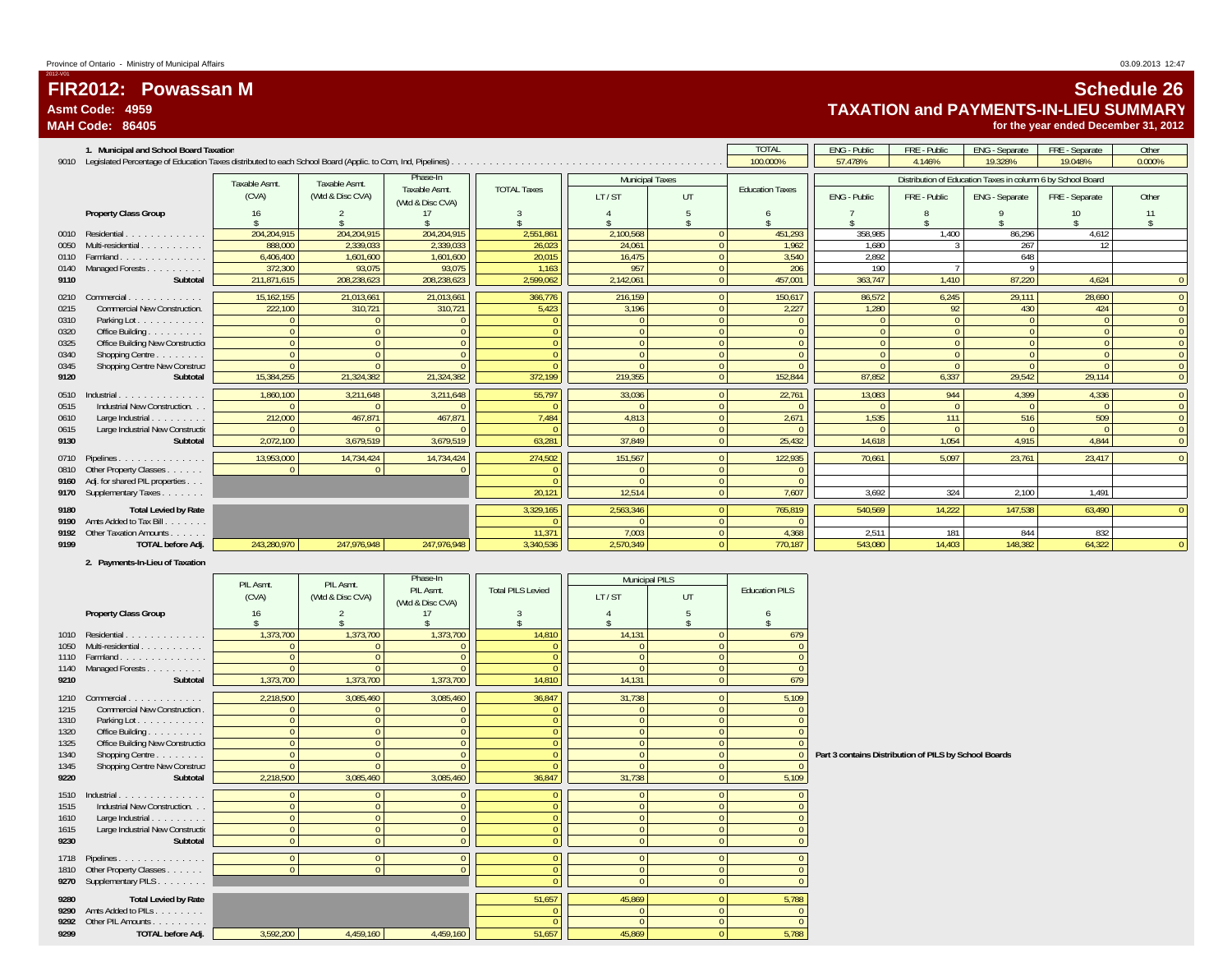**MAH Code: 86405**

**FIR2012: Powassan M**

2012-V01

# **Schedule 26 TAXATION and PAYMENTS-IN-LIEU SUMMARY**

**for the year ended December 31, 2012**

**3. Payments-In-Lieu of Taxation: Distribution of Entitlements**

|      |                                                          |        | <b>PILS Levied</b> |           | <b>TOTAL PILS</b> | Adjustment to | <b>TOTAL PIL</b> |        | Distrib. of PIL Entitlement in Col. 7 |                    |       | Distribution of Education PILS in column 10 by School Board |                       |                      |               |
|------|----------------------------------------------------------|--------|--------------------|-----------|-------------------|---------------|------------------|--------|---------------------------------------|--------------------|-------|-------------------------------------------------------------|-----------------------|----------------------|---------------|
|      | Source of PILS                                           | LT/ST  | UT                 | Education | Levied            | PILS Levied   | Entitlement      | LT/ST  | <b>UT</b>                             | Education          |       | English - Public French - Public                            | English -<br>Separate | French -<br>Separate | Other         |
|      |                                                          |        |                    |           |                   |               |                  | 8      | 9                                     | 10                 | 11    | 12                                                          | 13                    | 14                   | 15            |
|      |                                                          |        |                    |           |                   |               |                  |        | \$                                    | $\hat{\mathbf{S}}$ | \$    | $\mathsf{\$}$                                               | $\mathbf{\hat{S}}$    | $\mathsf{\$}$        | $\hat{\zeta}$ |
|      | 5010 Canada.<br>.                                        |        |                    |           |                   |               |                  |        |                                       |                    |       |                                                             |                       |                      |               |
| 5020 | Canada Enterprises.<br>المالم المالم المالم المالم المال |        |                    |           | $\Omega$          |               | $\Omega$         |        |                                       |                    |       |                                                             |                       |                      |               |
|      | Ontario                                                  |        |                    |           |                   |               |                  |        |                                       |                    |       |                                                             |                       |                      |               |
|      | Municipal Tax Assist. Act                                |        |                    |           |                   |               |                  |        |                                       |                    |       |                                                             |                       |                      |               |
| 5210 | Prev. Exempt Properties.<br><b>Service</b>               |        |                    |           | $\Omega$          |               | $\Omega$         |        |                                       |                    |       |                                                             |                       |                      |               |
| 5220 | Other Mun. Tax Asst. Act.<br><b>Service</b>              | 43,659 |                    | 5,313     | 48,972            |               | 48,972           | 43.659 |                                       | 5,313              | 3.059 | 220                                                         | 1,024                 | 1,010                |               |
| 5230 | Inst. Payments - Heads and Beds                          |        |                    |           |                   |               |                  |        |                                       |                    |       |                                                             |                       |                      |               |
| 5232 | Railway Rights-of-way                                    |        |                    |           |                   |               | $\Omega$         |        |                                       |                    |       |                                                             |                       |                      |               |
| 5234 | Utility Corridors/Transmission                           |        |                    |           |                   |               | $\Omega$         |        |                                       |                    |       |                                                             |                       |                      |               |
| 5236 | Hydro-Electric Power Dams.<br>and a series               |        |                    |           | $\Omega$          |               | $\theta$         |        |                                       |                    |       |                                                             |                       |                      |               |
| 5240 | Other<br>a sa sa                                         |        |                    |           |                   |               | $\theta$         |        |                                       |                    |       |                                                             |                       |                      |               |
|      | <b>Ontario Enterprises</b>                               |        |                    |           |                   |               |                  |        |                                       |                    |       |                                                             |                       |                      |               |
| 5410 | Ontario Housing Corp.                                    |        |                    |           |                   |               | $\theta$         |        |                                       |                    |       |                                                             |                       |                      |               |
| 5430 | Liquor Control Board of Ont.                             |        |                    |           |                   |               | $\Omega$         |        |                                       |                    |       |                                                             |                       |                      |               |
| 5432 | Railway Rights-of-way                                    |        |                    |           |                   |               | $\theta$         |        |                                       |                    |       |                                                             |                       |                      |               |
| 5434 | Utility Corridors/Transmission.<br>a sa sa               |        |                    |           |                   |               |                  |        |                                       |                    |       |                                                             |                       |                      |               |
| 5437 | Ontario Lottery and Gaming Corp                          |        |                    |           |                   |               |                  |        |                                       |                    |       |                                                             |                       |                      |               |
| 5460 | Other<br><b>RES TTP</b><br>and a series                  | 2,210  |                    | 475       | 2,685             |               | 2,685            | 2,210  |                                       | 475                | 163   |                                                             | 312                   |                      |               |
| 5610 | <b>Municipal Enterprises.</b><br>and a series and        |        |                    |           |                   |               | $\theta$         |        |                                       |                    |       |                                                             |                       |                      |               |
| 5910 | Other Muns and Enterprises.<br>and a state               |        |                    |           |                   |               |                  |        |                                       |                    |       |                                                             |                       |                      |               |
| 5950 | Amounts Added to PIL<br>and a series and                 |        |                    |           |                   |               |                  |        |                                       |                    |       |                                                             |                       |                      |               |
| 9599 | <b>TOTAL</b>                                             | 45,869 |                    | 5,788     | 51,657            |               | 51,657           | 45,869 |                                       | 5,788              | 3,222 | 220                                                         | 1,336                 | 1,010                |               |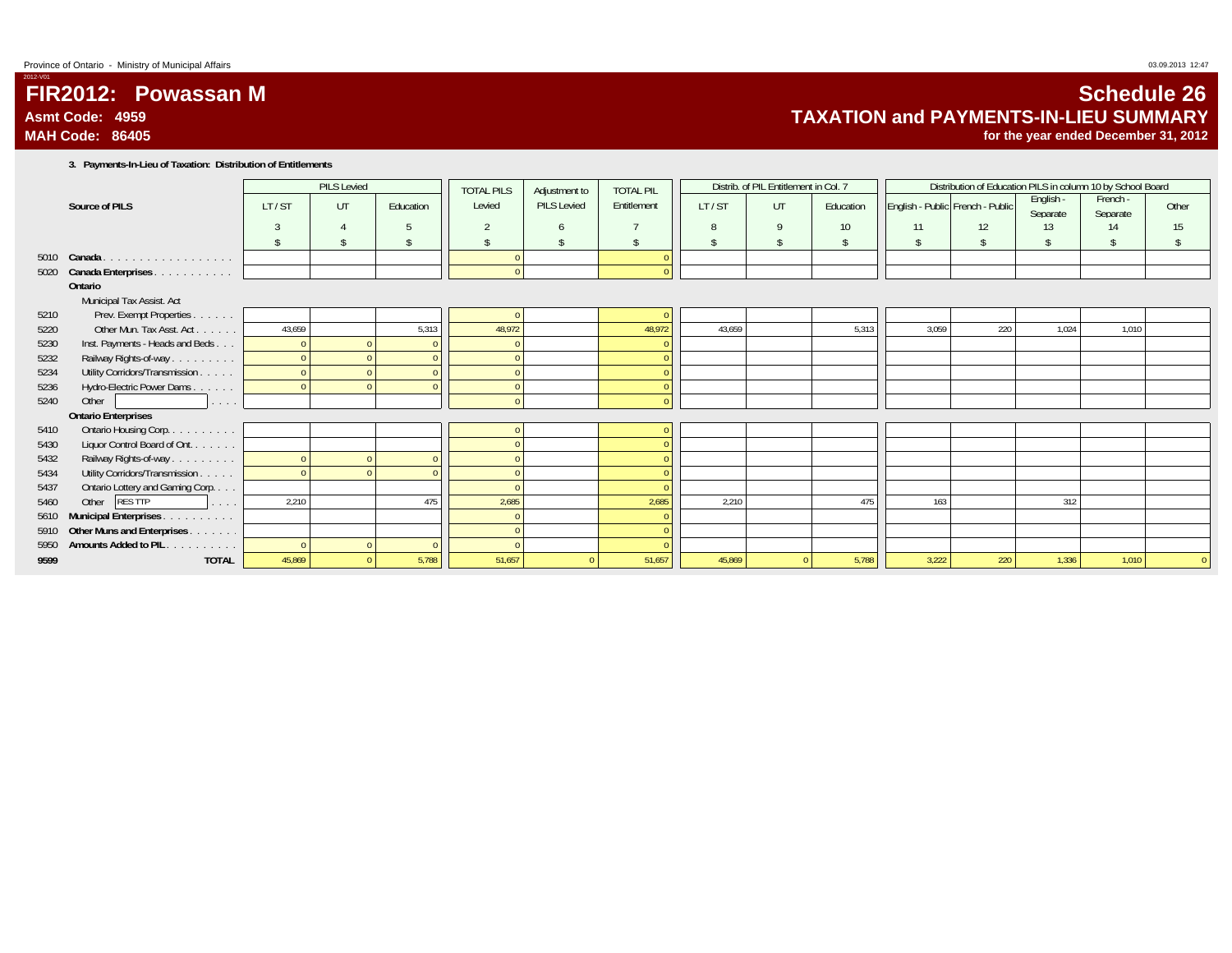# **FIR2012: Powassan MAsmt Code: 4959MAH Code: 86405**

#### **Upper-tier Entitlements from Lower-tiers**

|      | Lower-Tier Municipality             | MAH<br>Code    | Asmt<br>Code   | <b>General Purpose</b><br>Levy | Upper-Tier Special<br>Area Levies (Total) | Supplementary<br>Taxes | Amounts Added to<br><b>Tax Bills</b> | Other Taxation<br>Amounts | Payments - In - Lieu | 5% Capping Limit<br>Adjustment | PLUS: UT Tax<br>Adjust. Applied to<br>Taxation | LESS: UT Tax<br>Adjust. Recovered<br>from Allowances | TOTAL              |
|------|-------------------------------------|----------------|----------------|--------------------------------|-------------------------------------------|------------------------|--------------------------------------|---------------------------|----------------------|--------------------------------|------------------------------------------------|------------------------------------------------------|--------------------|
|      |                                     | $\overline{2}$ | $\overline{3}$ | 4<br>$\mathsf{\$}$             | 5<br>$\mathsf{s}$                         | 6<br>$\sqrt{2}$        | $\overline{7}$<br>$\mathsf{\$}$      | 13<br>$\sqrt$             | 8<br>$\mathsf{\$}$   | 9<br>$\sqrt{2}$                | 10<br>$\mathsf{\$}$                            | 11<br>$\mathsf{\$}$                                  | 12<br>$\sqrt[6]{}$ |
| 0201 |                                     |                | $\sim$         |                                |                                           |                        |                                      |                           |                      |                                |                                                |                                                      | $\overline{0}$     |
| 0202 |                                     |                | $\sim$         |                                |                                           |                        |                                      |                           |                      |                                |                                                |                                                      | $\overline{0}$     |
| 0203 |                                     |                | $\sim$         |                                |                                           |                        |                                      |                           |                      |                                |                                                |                                                      | $\overline{0}$     |
| 0204 |                                     |                | $\sim$         |                                |                                           |                        |                                      |                           |                      |                                |                                                |                                                      | $\mathbf{0}$       |
| 0205 |                                     |                | $\sim$         |                                |                                           |                        |                                      |                           |                      |                                |                                                |                                                      | $\mathbf{0}$       |
| 0206 |                                     |                | $\sim$         |                                |                                           |                        |                                      |                           |                      |                                |                                                |                                                      | $\mathbf{0}$       |
| 0207 |                                     |                | $\sim$         |                                |                                           |                        |                                      |                           |                      |                                |                                                |                                                      | $\mathbf{0}$       |
| 0208 |                                     |                | $\sim$         |                                |                                           |                        |                                      |                           |                      |                                |                                                |                                                      | $\mathbf{0}$       |
| 0209 |                                     |                | $\sim$         |                                |                                           |                        |                                      |                           |                      |                                |                                                |                                                      | $\overline{0}$     |
| 0210 |                                     |                | $\sim$         |                                |                                           |                        |                                      |                           |                      |                                |                                                |                                                      | $\mathbf{0}$       |
| 0211 |                                     |                | $\sim$         |                                |                                           |                        |                                      |                           |                      |                                |                                                |                                                      | $\overline{0}$     |
| 0212 |                                     |                | $\sim$         |                                |                                           |                        |                                      |                           |                      |                                |                                                |                                                      | $\mathbf{0}$       |
| 0213 |                                     |                | $\sim$         |                                |                                           |                        |                                      |                           |                      |                                |                                                |                                                      | $\overline{0}$     |
| 0214 |                                     |                | $\sim$         |                                |                                           |                        |                                      |                           |                      |                                |                                                |                                                      | $\mathbf{0}$       |
| 0215 |                                     |                | $\sim$         |                                |                                           |                        |                                      |                           |                      |                                |                                                |                                                      | $\overline{0}$     |
| 0216 |                                     |                | $\sim$         |                                |                                           |                        |                                      |                           |                      |                                |                                                |                                                      | $\mathbf{0}$       |
| 0217 |                                     |                | $\sim$         |                                |                                           |                        |                                      |                           |                      |                                |                                                |                                                      | $\mathbf{0}$       |
| 0218 |                                     |                | $\sim$         |                                |                                           |                        |                                      |                           |                      |                                |                                                |                                                      | $\overline{0}$     |
| 0219 |                                     |                | $\sim$         |                                |                                           |                        |                                      |                           |                      |                                |                                                |                                                      | $\mathbf{0}$       |
| 0220 |                                     |                | $\sim$         |                                |                                           |                        |                                      |                           |                      |                                |                                                |                                                      | $\mathbf{0}$       |
| 0221 |                                     |                | $\sim$         |                                |                                           |                        |                                      |                           |                      |                                |                                                |                                                      | $\mathbf{0}$       |
| 0299 | <b>TOTAL Upper-Tier Entitlement</b> |                |                | $\mathbf{0}$                   | $\overline{0}$                            | $\overline{0}$         | $\overline{0}$                       | $\overline{0}$            | $\overline{0}$       | $\overline{0}$                 | $\overline{0}$                                 | $\overline{0}$                                       | $\overline{0}$     |

# **Upper-Tier ONLY Schedule 28 UPPER-TIER ENTITLEMENTS for the year ended December 31, 2012**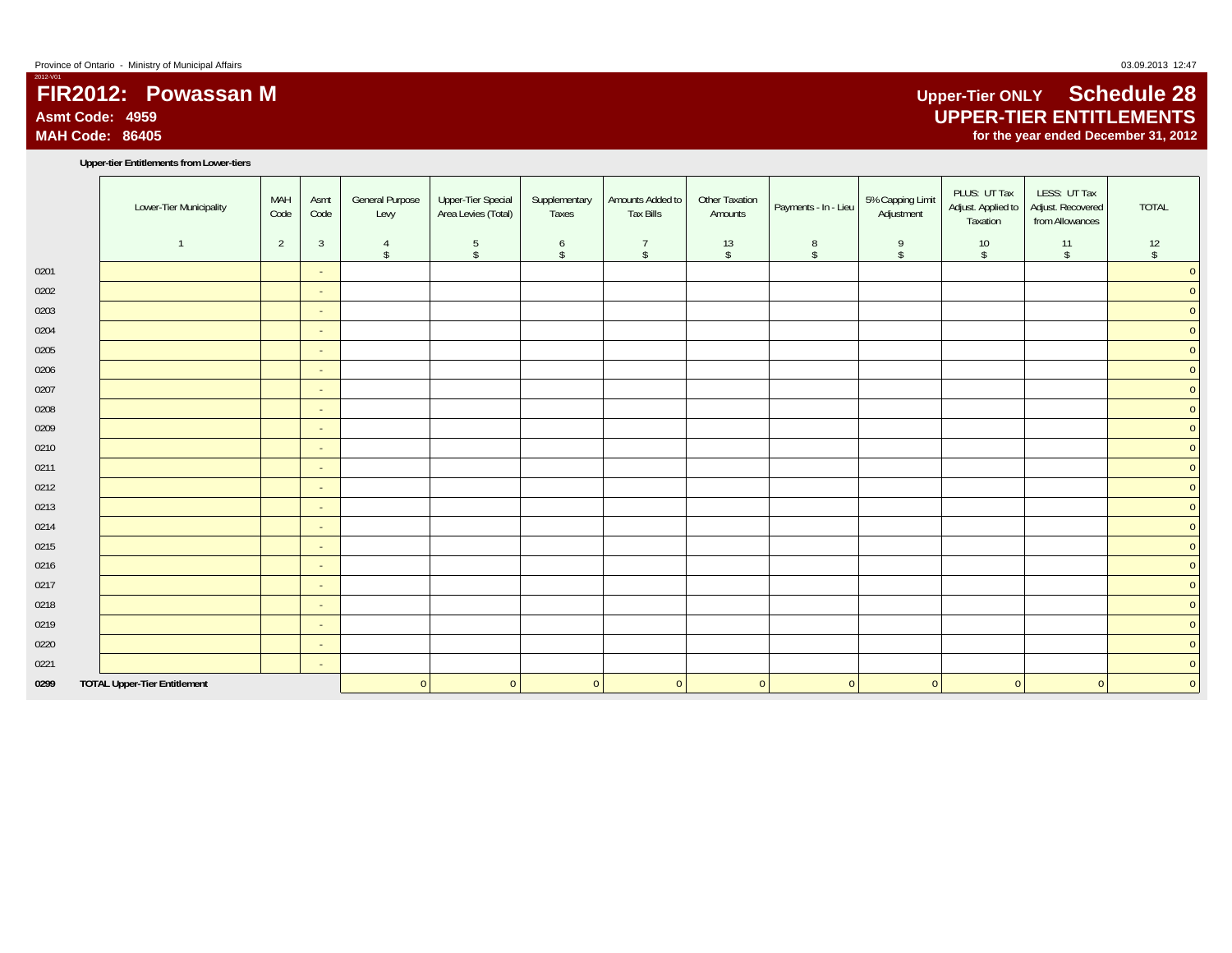**MAH Code: 86405**

**FIR2012: Powassan M**

2012-V01

# **Schedule 40 CONSOLIDATED STATEMENT OF OPERATIONS: EXPENSES for the year ended December 31, 2012**

|              |                                                                    | Salaries, Wages and<br><b>Employee Benefits</b> | Interest on<br>Long Term Debt<br>2 | Materials<br>$\mathbf{3}$ | Contracted<br>Services<br>$\mathbf{A}$ | Rents and Financial<br>Expenses<br>$\overline{5}$ | External<br>Transfers<br>$\overline{6}$ | Amortization<br>16 | <b>Total Expenses</b><br><b>Before Adjustments</b><br>$\overline{7}$ | Inter-Functional<br>Adjustments<br>12 | Allocation of<br>Program Support *<br>13 | <b>Total Expenses</b><br>After Adjustments<br>11 |
|--------------|--------------------------------------------------------------------|-------------------------------------------------|------------------------------------|---------------------------|----------------------------------------|---------------------------------------------------|-----------------------------------------|--------------------|----------------------------------------------------------------------|---------------------------------------|------------------------------------------|--------------------------------------------------|
|              |                                                                    | Š.                                              | $\hat{\mathbf{x}}$                 |                           |                                        | $\hat{\mathbf{x}}$                                | $\hat{\mathbf{r}}$                      | $\hat{\mathbf{x}}$ | $\hat{\mathbf{x}}$                                                   | $\mathbf{s}$                          | $\mathbf{s}$                             | $\hat{\mathbf{x}}$                               |
|              | General government                                                 | 53.434                                          |                                    | 38.137                    |                                        |                                                   | 4,510                                   |                    | 96.081                                                               |                                       |                                          | 96.081                                           |
| 0240<br>0250 |                                                                    | 245,657                                         |                                    | 212,661                   | 166,936                                | 3,882                                             |                                         | 64,373             | 693,509                                                              |                                       |                                          | 693,509                                          |
| 0260         |                                                                    |                                                 |                                    |                           |                                        |                                                   |                                         |                    |                                                                      |                                       |                                          | $\sqrt{2}$                                       |
| 0299         | Subtotal                                                           | 299.091                                         |                                    | 250,798                   | 166.936                                | 3,882                                             | 4,510                                   | 64.373             | 789.590                                                              |                                       |                                          | 789,590                                          |
|              | <b>Protection services</b>                                         |                                                 |                                    |                           |                                        |                                                   |                                         |                    |                                                                      |                                       |                                          |                                                  |
| 0410         |                                                                    | 47.552                                          |                                    | 77,003                    | 2,479                                  |                                                   |                                         | 57.507             | 184,541                                                              |                                       |                                          | 184,541                                          |
| 0420         |                                                                    |                                                 |                                    |                           | 414,570                                |                                                   |                                         |                    | 414,570                                                              |                                       |                                          | 414,570                                          |
| 0421         |                                                                    |                                                 |                                    |                           |                                        |                                                   |                                         |                    |                                                                      |                                       |                                          | $\mathbf 0$                                      |
| 0422         |                                                                    |                                                 |                                    |                           |                                        |                                                   |                                         |                    | $\Omega$                                                             |                                       |                                          | $\mathbf{0}$<br>$\overline{0}$                   |
| 0430<br>0440 | Conservation authority<br>Protective inspection and control        | 6.221                                           |                                    | 11.783                    |                                        |                                                   |                                         |                    | 18,004                                                               |                                       |                                          | 18.004                                           |
| 0445         | Building permit and inspection services                            | 103.744                                         |                                    | 15.667                    |                                        |                                                   |                                         |                    | 119,411                                                              |                                       |                                          | 119.411                                          |
| 0450         |                                                                    |                                                 |                                    | 3,771                     | 8,347                                  |                                                   |                                         |                    | 12,118                                                               |                                       |                                          | 12,118                                           |
| 0460         | Provincial Offences Act (POA)                                      |                                                 |                                    |                           |                                        |                                                   |                                         |                    |                                                                      |                                       |                                          | $\,$ 0                                           |
| 0498<br>0499 | Other<br>Subtotal                                                  | 157.517                                         |                                    | 108,224                   | 425.396                                |                                                   |                                         | 57,507             | 748.644                                                              |                                       |                                          | $\mathbf 0$<br>748.644                           |
|              |                                                                    |                                                 |                                    |                           |                                        |                                                   |                                         |                    |                                                                      |                                       |                                          |                                                  |
|              | <b>Transportation services</b>                                     |                                                 |                                    |                           |                                        |                                                   |                                         |                    |                                                                      |                                       |                                          |                                                  |
| 0611         |                                                                    | 7.636                                           |                                    | 18.377                    |                                        |                                                   |                                         |                    | 26,013                                                               |                                       |                                          | 26,013                                           |
| 0612         |                                                                    | 29,090                                          |                                    | 226,097                   |                                        |                                                   |                                         |                    | 255,187                                                              |                                       |                                          | 255,187                                          |
| 0613<br>0614 | Roads - Traffic Operations & Roadside                              | 6,343<br>11,401                                 |                                    | 16,667<br>39,829          |                                        |                                                   |                                         |                    | 23,010<br>51,230                                                     |                                       |                                          | 23,010<br>51,230                                 |
| 0621         | Winter Control - Except sidewalks, Parking Lots                    | 55,812                                          |                                    | 39,052                    |                                        |                                                   |                                         |                    | 94,864                                                               |                                       |                                          | 94,864                                           |
| 0622         | Winter Control - Sidewalks, Parking Lots Only                      | 1.609                                           |                                    | 1.832                     |                                        |                                                   |                                         |                    | 3,441                                                                |                                       |                                          | 3.441                                            |
| 0631         |                                                                    |                                                 |                                    |                           |                                        |                                                   |                                         |                    |                                                                      |                                       |                                          | $\overline{\mathbf{0}}$                          |
| 0632         | Transit - Disabled & special needs                                 |                                                 |                                    |                           |                                        |                                                   |                                         |                    |                                                                      |                                       |                                          | $\mathbf{0}$                                     |
| 0640         |                                                                    | 3.344                                           |                                    | 55,897                    |                                        |                                                   |                                         |                    | 59,241                                                               |                                       |                                          | $\mathbf{0}$<br>59,241                           |
| 0650<br>0660 |                                                                    |                                                 |                                    |                           |                                        |                                                   |                                         |                    |                                                                      |                                       |                                          |                                                  |
| 0698         | Other<br>all other                                                 | 313.466                                         |                                    | $-9.602$                  |                                        |                                                   |                                         | 502.153            | 806.017                                                              |                                       |                                          | 806.017                                          |
| 0699         | Subtotal                                                           | 428,701                                         |                                    | 388,149                   | $\sqrt{2}$                             | $\sqrt{2}$                                        |                                         | 502.153            | 1,319,003                                                            | $\Omega$                              |                                          | 1,319,003                                        |
|              |                                                                    |                                                 |                                    |                           |                                        |                                                   |                                         |                    |                                                                      |                                       |                                          |                                                  |
| 0811         | <b>Environmental services</b><br>Wastewater collection/conveyance. | 11,565                                          |                                    | 7,004                     | 46,497                                 |                                                   |                                         |                    | 65,066                                                               |                                       |                                          | 65,066                                           |
| 0812         | Wastewater treatment & disposal                                    | 27,014                                          |                                    | 23,513                    |                                        |                                                   |                                         | 19,154             | 69,681                                                               |                                       |                                          | 69,681                                           |
| 0821         |                                                                    |                                                 |                                    |                           |                                        |                                                   |                                         |                    |                                                                      |                                       |                                          | $\mathbf 0$                                      |
| 0822         |                                                                    |                                                 |                                    |                           |                                        |                                                   |                                         |                    |                                                                      |                                       |                                          | $\overline{0}$                                   |
| 0831         |                                                                    | 11.896                                          | 57.103                             | $-24.164$                 | 101.542                                |                                                   |                                         | 104.845            | 251,222                                                              |                                       |                                          | 251,222                                          |
| 0832<br>0840 |                                                                    | 3,963<br>36,310                                 |                                    | 25,309                    |                                        |                                                   |                                         |                    | 3,963<br>61,619                                                      |                                       |                                          | 3,963<br>61,619                                  |
| 0850         |                                                                    | 34,052                                          |                                    | 86,904                    | 2,698                                  |                                                   |                                         |                    | 123,654                                                              |                                       |                                          | 123,654                                          |
| 0860         |                                                                    |                                                 |                                    | 88,874                    |                                        |                                                   |                                         |                    | 88,874                                                               |                                       |                                          | 88,874                                           |
| 0898         | Other                                                              |                                                 |                                    |                           |                                        |                                                   |                                         |                    |                                                                      |                                       |                                          | $\sqrt{2}$                                       |
| 0899         | Subtotal                                                           | 124,800                                         | 57.103                             | 207,440                   | 150,737                                |                                                   |                                         | 123,999            | 664,079                                                              |                                       |                                          | 664,079                                          |
|              | <b>Health services</b>                                             |                                                 |                                    |                           |                                        |                                                   |                                         |                    |                                                                      |                                       |                                          |                                                  |
| 1010         |                                                                    |                                                 |                                    |                           |                                        |                                                   | 99,258                                  |                    | 99,258                                                               |                                       |                                          | 99,258                                           |
| 1020         | Hospitals                                                          |                                                 |                                    |                           |                                        |                                                   |                                         |                    |                                                                      |                                       |                                          | $\overline{0}$                                   |
| 1030         |                                                                    |                                                 |                                    |                           | 72,931                                 |                                                   |                                         |                    | 72,931                                                               |                                       |                                          | 72,931                                           |
| 1035<br>1040 |                                                                    | 20,811                                          |                                    | 1,698                     |                                        |                                                   |                                         |                    | 22,509                                                               |                                       |                                          | $\sqrt{2}$<br>22,509                             |
| 1098         | Other<br>all other                                                 | 5.975                                           |                                    | 69.796                    |                                        |                                                   |                                         |                    | 75,771                                                               |                                       |                                          | 75.771                                           |
| 1099         | Subtotal                                                           | 26,786                                          |                                    | 71.494                    | 72,931                                 |                                                   | 99,258                                  |                    | 270,469                                                              |                                       |                                          | 270.469                                          |
|              |                                                                    |                                                 |                                    |                           |                                        |                                                   |                                         |                    |                                                                      |                                       |                                          |                                                  |
|              | Social and family services                                         |                                                 |                                    |                           |                                        |                                                   |                                         |                    |                                                                      |                                       |                                          |                                                  |
| 1210<br>1220 |                                                                    |                                                 | 36,231                             | 11.841                    |                                        |                                                   | 130,044<br>57.769                       |                    | 130,044<br>105,841                                                   |                                       |                                          | 130,044<br>105.841                               |
| 1230         |                                                                    |                                                 |                                    |                           |                                        |                                                   |                                         |                    |                                                                      |                                       |                                          | $\overline{0}$                                   |
| 1298         | Other                                                              |                                                 |                                    |                           |                                        |                                                   |                                         |                    |                                                                      |                                       |                                          | $\mathbf{0}$                                     |
| 1299         | Subtotal                                                           |                                                 | 36.231                             | 11.841                    |                                        |                                                   | 187.813                                 |                    | 235.885                                                              |                                       |                                          | 235.885                                          |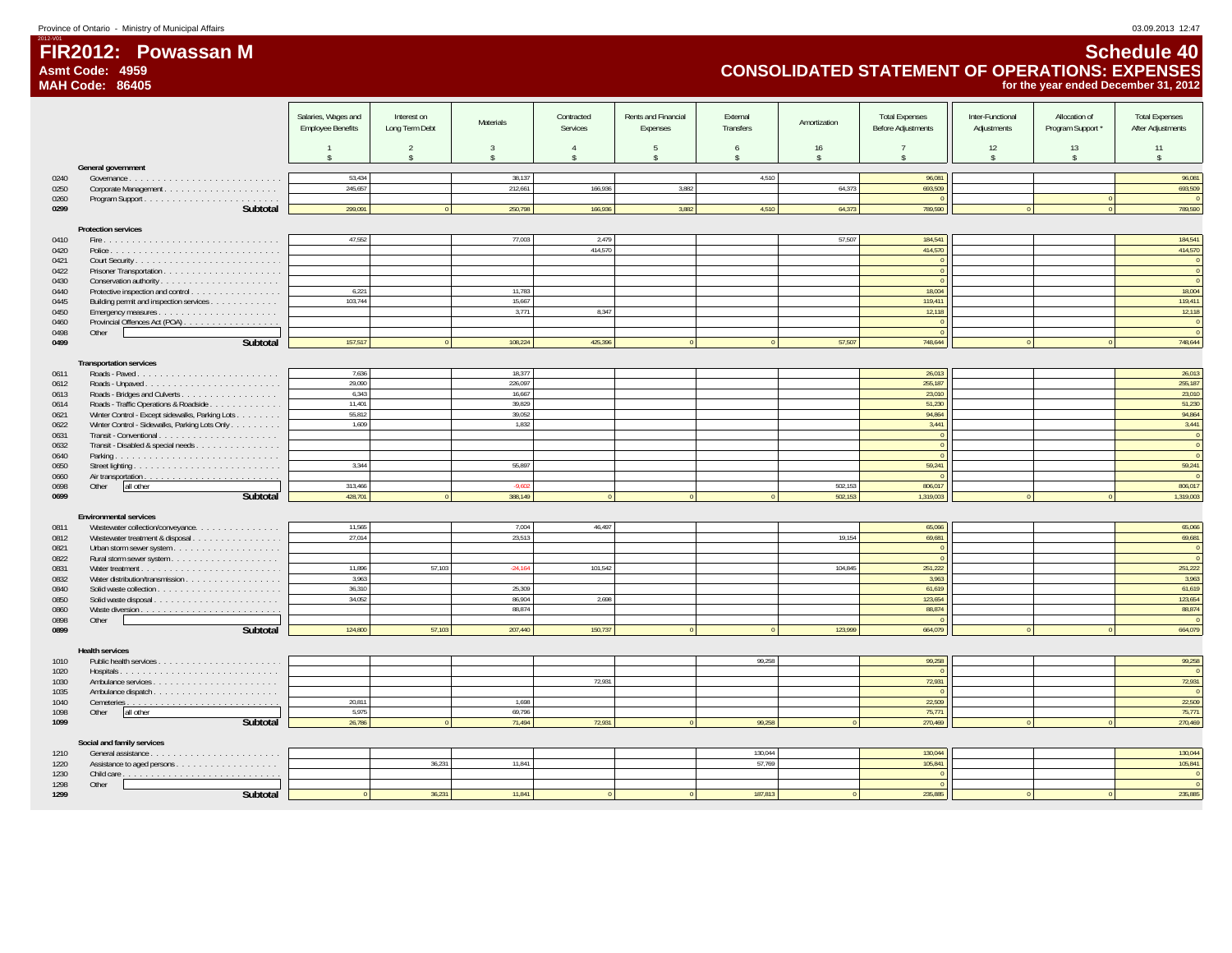Province of Ontario - Ministry of Municipal Affairs 03.09.2013 12:47

**Asmt Code: 4959**

**FIR2012: Powassan M**

2012-V01

# **Schedule 40 CONSOLIDATED STATEMENT OF OPERATIONS: EXPENSES for the year ended December 31, 2012**

|                                                                      | <b>MAH Code: 86405</b>                                                                                       |                                                 |                               |                                        |                        |                                 |                       |                    |                                                             |                                 |                                    | for the year ended December 31, 2012                                          |
|----------------------------------------------------------------------|--------------------------------------------------------------------------------------------------------------|-------------------------------------------------|-------------------------------|----------------------------------------|------------------------|---------------------------------|-----------------------|--------------------|-------------------------------------------------------------|---------------------------------|------------------------------------|-------------------------------------------------------------------------------|
|                                                                      |                                                                                                              | Salaries, Wages and<br><b>Employee Benefits</b> | Interest on<br>Long Term Debt | Materials                              | Contracted<br>Services | Rents and Financial<br>Expenses | External<br>Transfers | Amortization       | <b>Total Expenses</b><br><b>Before Adjustments</b>          | Inter-Functional<br>Adjustments | Allocation of<br>Program Support * | <b>Total Expenses</b><br>After Adjustments                                    |
|                                                                      |                                                                                                              |                                                 |                               |                                        |                        |                                 |                       | 16                 |                                                             | $12 \,$                         | 13                                 | 11                                                                            |
|                                                                      | <b>Social Housing</b>                                                                                        |                                                 |                               |                                        |                        |                                 |                       |                    |                                                             |                                 |                                    |                                                                               |
| 1410                                                                 |                                                                                                              |                                                 |                               |                                        |                        |                                 |                       |                    |                                                             |                                 |                                    |                                                                               |
| 1420                                                                 | Non-Profit/Cooperative Housing                                                                               |                                                 |                               |                                        |                        |                                 |                       |                    |                                                             |                                 |                                    |                                                                               |
| 1430                                                                 |                                                                                                              |                                                 |                               |                                        |                        |                                 |                       |                    |                                                             |                                 |                                    |                                                                               |
| 1497                                                                 | Other                                                                                                        |                                                 |                               |                                        |                        |                                 |                       |                    |                                                             |                                 |                                    |                                                                               |
| 1498                                                                 | Other                                                                                                        |                                                 |                               |                                        |                        |                                 |                       |                    |                                                             |                                 |                                    |                                                                               |
| 1499                                                                 | Subtotal                                                                                                     |                                                 |                               |                                        |                        |                                 |                       |                    |                                                             |                                 |                                    |                                                                               |
| 1610<br>1620<br>1631<br>1634<br>1640<br>1645<br>1650<br>1698<br>1699 | Recreation and cultural services<br>Rec. Fac. - Golf Crs, Marina, Ski Hill<br>all other<br>Other<br>Subtotal | 5,052<br>24,077<br>205,846<br>891<br>235,866    | 33,872<br>33.872              | 15,328<br>678,665<br>34.423<br>728,416 | 16,335<br>16,335       |                                 |                       | 127,595<br>127,595 | 20,380<br>24,077<br>1,062,313<br>34,423<br>891<br>1,142,084 |                                 |                                    | 20,380<br>24,077<br>1,062,313<br>34,423<br>$\overline{0}$<br>891<br>1,142,084 |
|                                                                      | Planning and development                                                                                     |                                                 |                               |                                        |                        |                                 |                       |                    |                                                             |                                 |                                    |                                                                               |
| 1810                                                                 |                                                                                                              | 71,240                                          |                               | 17,724                                 |                        |                                 |                       |                    | 88,964                                                      |                                 |                                    | 88,964                                                                        |
| 1820                                                                 |                                                                                                              |                                                 |                               |                                        |                        |                                 |                       |                    |                                                             |                                 |                                    |                                                                               |
| 1830                                                                 |                                                                                                              |                                                 |                               |                                        |                        |                                 |                       |                    |                                                             |                                 |                                    | $\sqrt{2}$                                                                    |
| 1840                                                                 |                                                                                                              |                                                 |                               |                                        |                        |                                 |                       |                    |                                                             |                                 |                                    | $\Omega$                                                                      |
| 1850                                                                 | Tile drainage/shoreline assistance                                                                           |                                                 |                               |                                        |                        |                                 |                       |                    |                                                             |                                 |                                    | $\sqrt{2}$                                                                    |
| 1898                                                                 | all other<br>Other                                                                                           |                                                 |                               | 41.052                                 |                        |                                 |                       |                    | 41.052                                                      |                                 |                                    | 41.052                                                                        |
| 1899                                                                 | Subtotal                                                                                                     | 71,240                                          |                               | 58,776                                 |                        |                                 |                       |                    | 130,016                                                     |                                 |                                    | 130,016                                                                       |
| 1910                                                                 | Other                                                                                                        |                                                 |                               |                                        |                        |                                 |                       |                    |                                                             |                                 |                                    |                                                                               |
| 9910                                                                 | <b>TOTAL</b>                                                                                                 | 1.344.001                                       | 127,206                       | 1.825.138                              | 832,335                | 3.882                           | 291.581               | 875.627            | 5.299.770                                                   |                                 |                                    | 5.299.770                                                                     |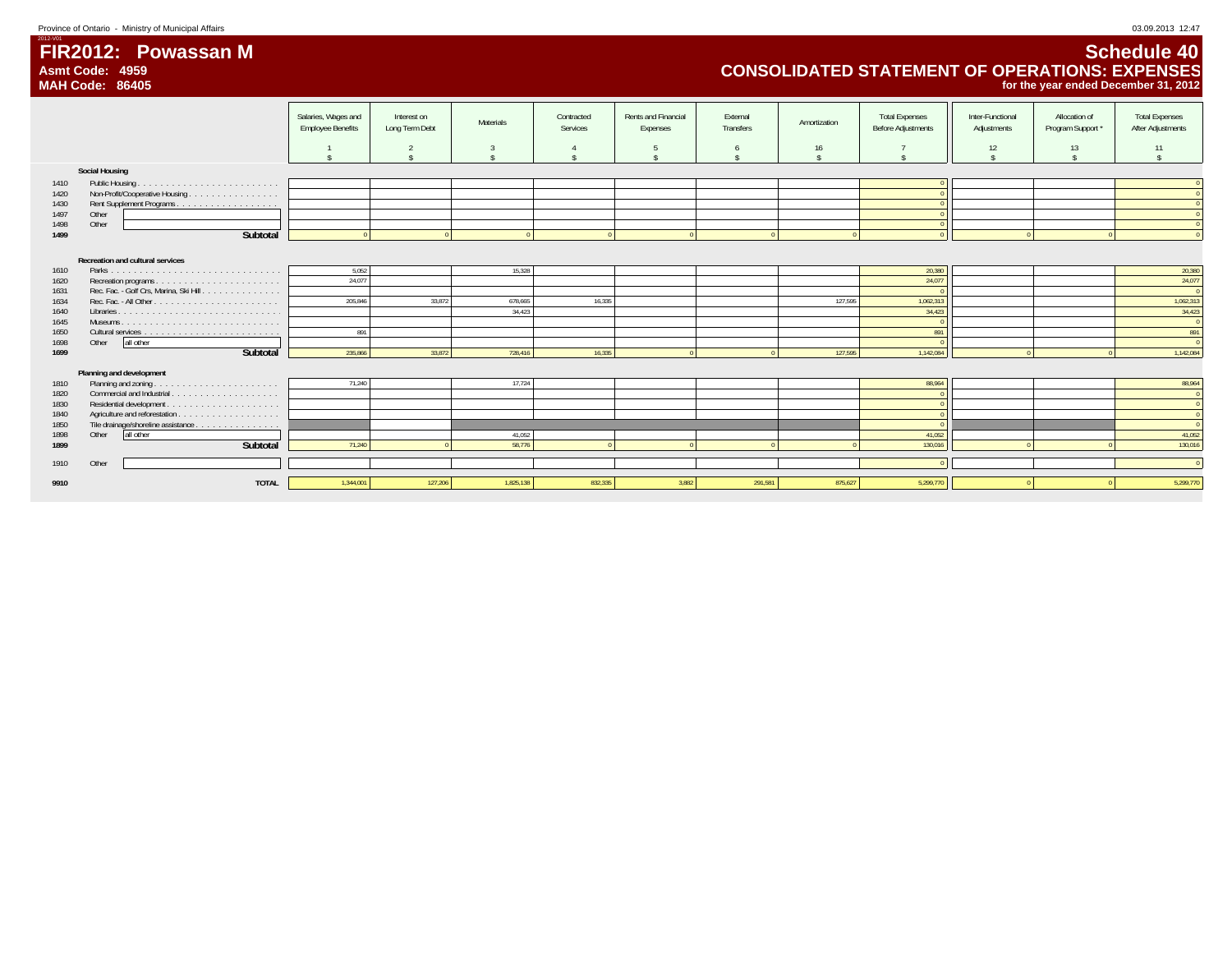# **FIR2012: Powassan M** Schedule 42<br>Asmt Code: 4959 **Schedule 42 Asmt Code: 4959 ADDITIONAL INFORMATION**

for the year ended December 31, 2012

**Additional information contained in Schedule 40**

|      |                                                                                                | 1         |
|------|------------------------------------------------------------------------------------------------|-----------|
|      | Total of column 1 includes:                                                                    | \$        |
| 5010 |                                                                                                | 1,038,293 |
| 5020 |                                                                                                | 305,708   |
| 5099 |                                                                                                | 1,344,001 |
| 5050 |                                                                                                |           |
| 5098 |                                                                                                | 1,344,001 |
|      | Total of column 3 includes:                                                                    |           |
| 5110 |                                                                                                |           |
|      | Total of column 4 includes:                                                                    |           |
| 5210 |                                                                                                | 55,250    |
|      | Total of column 5 includes:                                                                    |           |
| 5610 |                                                                                                | 3,882     |
|      |                                                                                                |           |
|      | Total of column 6 includes:                                                                    |           |
| 5810 |                                                                                                | 4,510     |
| 5820 |                                                                                                |           |
|      | Contributions to UNCONSOLIDATED joint local boards                                             |           |
| 5840 |                                                                                                | 99,258    |
| 5850 | District Social Services Administration Board (DSSAB)                                          | 130,044   |
| 5860 |                                                                                                |           |
| 5870 |                                                                                                | 57,769    |
| 5880 |                                                                                                |           |
| 5890 |                                                                                                |           |
| 5895 | Other                                                                                          |           |
| 5896 | Other                                                                                          |           |
| 5897 | Other                                                                                          |           |
| 5898 | Other                                                                                          |           |
|      |                                                                                                |           |
| 5910 |                                                                                                |           |
| 5920 |                                                                                                |           |
|      |                                                                                                |           |
|      | Total of column 11 includes:                                                                   |           |
| 6010 | Payments for long term commitments and liabilities financed from the consolidated statement of |           |
|      |                                                                                                |           |
|      | Line 0611 of column 11 (Total costs for paved roads) includes:                                 |           |
| 6106 |                                                                                                |           |
| 6107 |                                                                                                |           |
|      |                                                                                                |           |
|      | Line 0612 of column 11 (Total costs for unpaved roads) includes:                               |           |
| 6108 |                                                                                                |           |
|      | Line 0831 of column 11 (Total costs for water treatment) includes:                             |           |
| 6611 |                                                                                                |           |
|      |                                                                                                |           |
|      | Line 0832 of column 11 (Total costs for water distribution) includes:                          |           |
| 6612 | Distribution/transmission costs for water not treated to drinking water standards              |           |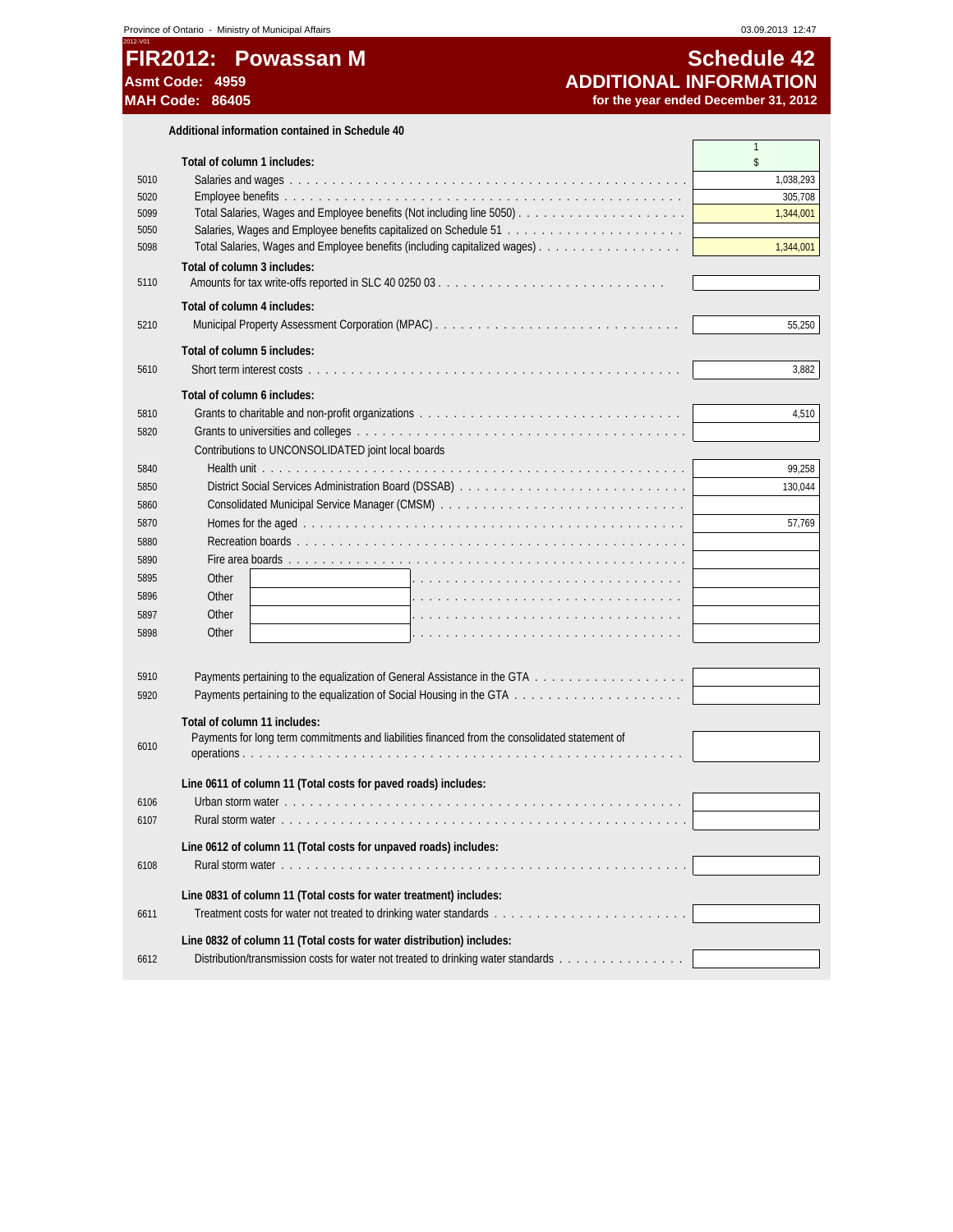# **FIR2012: Powassan MAsmt Code: 4959**

**MAH Code: 86405**

2012-V01

# **Schedule 51 SCHEDULE OF TANGIBLE CAPITAL ASSETS for the year ended December 31, 2012**

|              | ANALYSIS BY FUNCTIONAL CLASSIFICATION                                        |                                |                                      |                                      | COS <sub>1</sub>               |                    |                              |                                         | AMORTIZATION                       |                                    |                                         |                                  |
|--------------|------------------------------------------------------------------------------|--------------------------------|--------------------------------------|--------------------------------------|--------------------------------|--------------------|------------------------------|-----------------------------------------|------------------------------------|------------------------------------|-----------------------------------------|----------------------------------|
|              |                                                                              | 2012 Opening<br>Net Book Value | 2012 Opening<br>Cost Balance         | Additions and<br><b>Betterments</b>  | Disposals                      | <b>Write Downs</b> | 2012 Closing<br>Cost Balance | 2012 Opening<br>Amortization<br>Balance | Annual<br>Amortization             | Amortization<br>Disposal           | 2012 Closing<br>Amortization<br>Balance | 2012 Closing<br>Net Book Value   |
|              |                                                                              | $\hat{\mathbf{S}}$             | $\mathfrak{D}$<br>$\hat{\mathbf{S}}$ | $\overline{3}$<br>$\hat{\mathbf{S}}$ | $\overline{A}$<br>$\mathsf{s}$ | 5<br>\$            | 6<br>\$                      | 7<br>¢                                  | $\mathbf{8}$<br>$\hat{\mathbf{S}}$ | $\mathsf{Q}$<br>$\hat{\mathbf{x}}$ | 10<br>$\hat{\mathbf{S}}$                | 11<br>\$                         |
| 0299         |                                                                              | 611,215                        | 1,013,927                            | 61,782                               |                                | $-1,261,49$        | 2,337,200                    | 402,712                                 | 64,826                             | $-369,557$                         | 837,095                                 | 1,500,105                        |
|              | <b>Protection services</b>                                                   |                                |                                      |                                      |                                |                    |                              |                                         |                                    |                                    |                                         |                                  |
| 0410         |                                                                              | 629,251                        | 1,078,566                            | 34,268                               |                                |                    | 1,112,834                    | 449,315                                 | 57,507                             |                                    | 506,822                                 | 606,012                          |
| 0420         |                                                                              | $\bf 0$                        | $\Omega$                             |                                      |                                |                    | $\overline{0}$               | $\Omega$                                |                                    |                                    | $\overline{0}$                          | $\overline{0}$                   |
| 0421         |                                                                              | $\mathbf 0$                    | $\Omega$                             |                                      |                                |                    | $\Omega$                     | $\mathbf{0}$                            |                                    |                                    | $\sqrt{2}$<br>$\Omega$                  | $\overline{0}$<br>$\overline{0}$ |
| 0422<br>0430 |                                                                              | $\mathbf 0$                    | $\mathbf{0}$<br>$\Omega$             |                                      |                                |                    | $\theta$                     | $\mathbf{0}$<br>$\Omega$                |                                    |                                    | $\sqrt{ }$                              | $\sqrt{0}$                       |
| 0440         |                                                                              | $\mathbf 0$<br>$\bf 0$         | $\mathbf{0}$                         |                                      |                                |                    | $\Omega$<br>$\overline{0}$   | $\Omega$                                |                                    |                                    | $\sqrt{2}$                              | $\overline{0}$                   |
| 0445         | Protective inspection and control<br>Building permit and inspection services | $\mathbf 0$                    | $\Omega$                             |                                      |                                |                    | $\mathbf{0}$                 | $\mathbf{0}$                            |                                    |                                    | $\Omega$                                | $\overline{0}$                   |
| 0450         |                                                                              | $\mathbf 0$                    | $\Omega$                             |                                      |                                |                    | $\Omega$                     | $\Omega$                                |                                    |                                    | $\Omega$                                | $\sqrt{0}$                       |
| 0460         | Provincial Offences Act (POA)                                                | $\mathbf{0}$                   | $\mathbf{0}$                         |                                      |                                |                    | $\theta$                     | $\mathbf{0}$                            |                                    |                                    | $\theta$                                | $\theta$                         |
| 0498         | Other                                                                        | $\mathbf{0}$                   | $\Omega$                             |                                      |                                |                    | $\Omega$                     | $\Omega$                                |                                    |                                    | $\Omega$                                | $\overline{0}$                   |
| 0499         | Subtotal                                                                     | 629,251                        | 1,078,566                            | 34,268                               | $\overline{0}$                 | $\overline{0}$     | 1,112,834                    | 449,315                                 | 57,507                             | $\overline{0}$                     | 506,822                                 | 606,012                          |
|              | <b>Transportation services</b>                                               |                                |                                      |                                      |                                |                    |                              |                                         |                                    |                                    |                                         |                                  |
| 0611         |                                                                              | 2,616,722                      | 4,445,115                            | 598,564                              |                                | 502,411            | 4,541,268                    | 1,828,393                               | 213,004                            | $-74.958$                          | 2,116,355                               | 2,424,913                        |
| 0612         | Roads - Unpaved                                                              | $\theta$                       |                                      |                                      |                                |                    |                              | $\Omega$                                |                                    |                                    |                                         | $\sqrt{2}$                       |
| 0613         |                                                                              | 1,489,988                      | 2,834,748                            | 579.315                              |                                |                    | 3,414,063                    | 1,344,760                               | 83.606                             | $-17.660$                          | 1,446,026                               | 1,968,037                        |
| 0614         | Roads - Traffic Operations & Roadside                                        | $\mathbf{0}$                   |                                      |                                      |                                |                    |                              | $\Omega$                                |                                    |                                    | $\sqrt{2}$                              | $\overline{0}$                   |
| 0621         | Winter Control - Except sidewalks, Parking Lots                              | $\bullet$                      | $\overline{0}$                       |                                      |                                |                    | $\mathbf{0}$                 | $\mathbf{0}$                            |                                    |                                    | $\Omega$                                | $\overline{0}$                   |
| 0622         | Winter Control - Sidewalks, Parking Lots Only                                | $\bf 0$                        | $\Omega$                             |                                      |                                |                    | $\theta$                     | $\Omega$                                |                                    |                                    | $\Omega$                                | $\sqrt{0}$                       |
| 0631         | Transit - Conventional                                                       | $\mathbf{0}$                   | $\overline{0}$                       |                                      |                                |                    | $\mathbf{0}$                 | $\overline{0}$                          |                                    |                                    | $\Omega$                                | $\sqrt{0}$                       |
| 0632         | Transit - Disabled & special needs                                           | $\mathbf{0}$                   | $\overline{0}$                       |                                      |                                |                    | $\mathbf{0}$                 | $\circ$                                 |                                    |                                    | $\theta$                                | $\overline{0}$                   |
| 0640         |                                                                              | $\mathbf 0$                    | $\overline{0}$                       |                                      |                                |                    | $\mathbf{0}$                 | $\mathbf{0}$                            |                                    |                                    | $\Omega$                                | $\overline{0}$                   |
| 0650         |                                                                              | $\mathbf{0}$                   | $\mathbf{0}$                         |                                      |                                |                    | $\theta$                     | $\Omega$                                |                                    |                                    | $\Omega$                                | $\sqrt{2}$                       |
| 0660         |                                                                              | $\mathbf{0}$                   | $\Omega$                             |                                      |                                |                    | $\mathbf{0}$                 | $\mathbf{0}$                            |                                    |                                    | $\Omega$                                | $\sqrt{0}$                       |
| 0698         | public works department<br>Other                                             | 1,138,468                      | 2,033,003                            | 261,288                              | 159.700                        |                    | 2,134,591                    | 894,535                                 | 102,173                            | 159,700                            | 837,008                                 | 1,297,583                        |
| 0699         | Subtotal                                                                     | 5.245.178                      | 9.312.866                            | 1.439.167                            | 159,700                        | 502.411            | 10,089,922                   | 4.067.688                               | 398.783                            | 67.082                             | 4,399,389                               | 5,690,533                        |
|              | <b>Environmental services</b>                                                |                                |                                      |                                      |                                |                    |                              |                                         |                                    |                                    |                                         |                                  |
| 0811         | Wastewater collection/conveyance.                                            | $\mathbf 0$                    | $\overline{0}$                       |                                      |                                |                    | $\mathbf{0}$                 | $\mathbf 0$                             |                                    |                                    | $\Omega$                                | $\overline{0}$                   |
| 0812         | Wastewater treatment & disposal                                              | $\mathbf 0$                    | $\overline{0}$                       |                                      |                                |                    | $\Omega$                     | $\mathbf{0}$                            |                                    |                                    | $\Omega$                                | $\overline{0}$                   |
| 0821         |                                                                              | $\,$ 0 $\,$                    | $\overline{0}$                       |                                      |                                |                    | $\mathbf{0}$                 | $\overline{0}$                          |                                    |                                    | $\sqrt{0}$                              | $\sqrt{0}$                       |
| 0822         |                                                                              | $\mathbf{0}$                   | $\mathbf{0}$                         |                                      |                                |                    | $\theta$                     | $\mathbf{0}$                            |                                    |                                    | $\theta$                                | $\overline{0}$                   |
| 0831         |                                                                              | $\mathbf 0$                    | $\overline{0}$                       |                                      |                                |                    | $\Omega$                     | $\overline{0}$                          |                                    |                                    | $\Omega$                                | $\overline{0}$                   |
| 0832         |                                                                              | $\mathbf 0$<br>$\mathbf{0}$    | $\Omega$                             |                                      |                                |                    | $\Omega$                     | $\mathbf{0}$                            |                                    |                                    | $\Omega$<br>$\sqrt{ }$                  | $\sqrt{0}$<br>$\sqrt{0}$         |
| 0840<br>0850 |                                                                              | $\mathbf{0}$                   | $\overline{0}$<br>$\mathbf{0}$       |                                      |                                |                    | $\Omega$                     | $\overline{0}$<br>$\overline{0}$        |                                    |                                    | $\Omega$                                | $\overline{0}$                   |
| 0860         |                                                                              | $\mathbf 0$                    | $\mathbf{0}$                         |                                      |                                |                    | $\Omega$                     | $\mathbf{0}$                            |                                    |                                    | $\Omega$                                | $\sqrt{0}$                       |
| 0898         | Other<br>all other                                                           | 3.073.586                      | 4.300.310                            | 503.699                              |                                |                    | 4.804.009                    | 1,226,724                               | 123.999                            | $-5.434$                           | 1,356,157                               | 3,447,852                        |
| 0899         | Subtotal                                                                     | 3.073.586                      | 4.300.310                            | 503.699                              | $\Omega$                       |                    | 4.804.009                    | 1.226.724                               | 123.999                            | $-5.434$                           | 1.356.157                               | 3,447,852                        |
|              | <b>Health services</b>                                                       |                                |                                      |                                      |                                |                    |                              |                                         |                                    |                                    |                                         |                                  |
| 1010         |                                                                              | $\mathbf 0$                    | $\overline{0}$                       |                                      |                                |                    | $\Omega$                     | $\mathbf 0$                             |                                    |                                    | $\overline{0}$                          | $\overline{0}$                   |
| 1020         | Hospitals                                                                    | $\theta$                       | $\Omega$                             |                                      |                                |                    | $\Omega$                     | $\Omega$                                |                                    |                                    | $\sqrt{ }$                              | $\overline{0}$                   |
| 1030         |                                                                              | $\mathbf 0$                    | $\overline{0}$                       |                                      |                                |                    | $\mathbf{0}$                 | $\mathbf{0}$                            |                                    |                                    | $\overline{0}$                          | $\overline{0}$                   |
| 1035         |                                                                              | $\mathbf 0$                    | $\mathbf{0}$                         |                                      |                                |                    | $\Omega$                     | $\mathbf{0}$                            |                                    |                                    | $\Omega$                                | $\theta$                         |
| 1040         |                                                                              | $\mathbf 0$                    | $\mathbf{0}$                         |                                      |                                |                    | $\theta$                     | $\mathbf{0}$                            |                                    |                                    | $\theta$                                | $\sqrt{2}$                       |
| 1098         | Other                                                                        | $\mathbf 0$                    | $\overline{0}$                       |                                      |                                |                    | $\mathbf{0}$                 | $\overline{0}$                          |                                    |                                    | $\Omega$                                | $\theta$                         |
| 1099         | Subtotal                                                                     | $\mathbf{0}$                   | $\overline{0}$                       | $\Omega$                             | $\Omega$                       | $\mathbf{0}$       | $\theta$                     | $\overline{0}$                          | $\Omega$                           | $\Omega$                           | $\theta$                                | $\sqrt{2}$                       |
|              | Social and family services                                                   |                                |                                      |                                      |                                |                    |                              |                                         |                                    |                                    |                                         |                                  |
| 1210         |                                                                              | $\mathbf 0$                    | $\Omega$                             |                                      |                                |                    | $\Omega$                     | $\mathbf 0$                             |                                    |                                    | $\Omega$                                | $\Omega$                         |
| 1220         |                                                                              | $\mathbf{0}$                   | $\Omega$                             |                                      |                                |                    | $\Omega$                     | $\Omega$                                |                                    |                                    | $\Omega$                                |                                  |
| 1230         |                                                                              | $\mathbf 0$                    | $\mathbf{0}$                         |                                      |                                |                    | $\Omega$                     | $\mathbf{0}$                            |                                    |                                    | $\sqrt{ }$                              | $\overline{0}$                   |
| 1298         | Other                                                                        | $\Omega$                       | $\Omega$                             |                                      |                                |                    |                              | $\Omega$                                |                                    |                                    |                                         |                                  |
| 1299         | Subtotal                                                                     |                                |                                      |                                      |                                |                    |                              |                                         |                                    |                                    |                                         |                                  |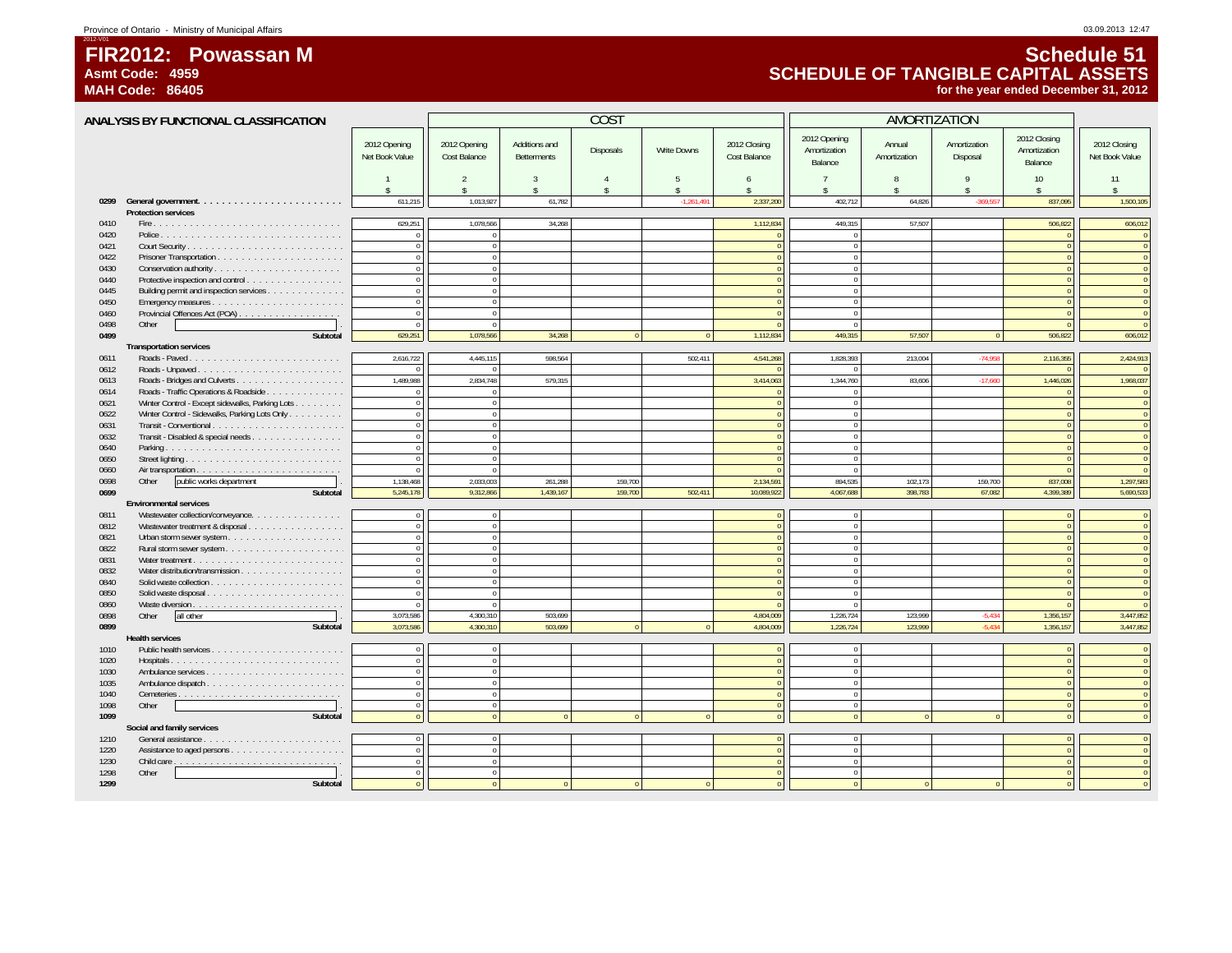Province of Ontario - Ministry of Municipal Affairs 03.09.2013 12:47

 **FIR2012: Powassan MAsmt Code: 4959**

**MAH Code: 86405**

2012-V01

## **Schedule 51 SCHEDULE OF TANGIBLE CAPITAL ASSETSfor the year ended December 31, 2012**

**ANALYSIS BY FUNCTIONAL CLASSIFICATION**2012 Opening Net Book Value 2012 Opening Cost BalanceAdditions and BettermentsDisposals Write Downs 2012 Closing<br>Cost Balance 2012 Opening Amortization Balancening Annual Amortization 2012 Closing<br>tion Amortization Disposal Amortization<br>e Balance 2012 Closing<br>Amortization Balance<br>Balance<br>Ret Book Value 1 1 2 3 4 5 6 6 7 8 9 9 10 11 \$ \$\$\$\$\$ \$\$\$\$ \$COST AMORTIZATION**Social Housing** 1410 Public Housing . . . . . . . . . . . . . . . . . . . . . . . . . 0 <sup>0</sup> <sup>00</sup> <sup>00</sup> 1420 Non-Profit/Cooperative Housing . . . . . . . . . . . . . . . . 0 <sup>0</sup> <sup>00</sup> <sup>00</sup> 1430 Rent Supplement Programs . . . . . . . . . . . . . . . . . . . <sup>0</sup> <sup>0</sup> <sup>00</sup> <sup>00</sup> 1497 Other **.** 0 0 00 00 1498 Other **.** 0 0 00 00 **1499 Subtotal** 0 00000 0000 0 **Recreation and cultural services** 1610 Parks . . . . . . . . . . . . . . . . . . . . . . . . . . . . . . 0 0 00 00 1620 Recreation programs . . . . . . . . . . . . . . . . . . . . . . 0 <sup>0</sup> <sup>00</sup> <sup>00</sup> 1631 Rec. Fac. - Golf Crs, Marina, Ski Hill . . . . . . . . . . . . . . 0 0 00 00 1634 Rec. Fac. - All Other . . . . . . . . . . . . . . . . . . . . . . . 3,329,160 4,408,263 122,116 41,836 62,419 4,426,124 1,079,103 70,925 -3,814 1,153,842 3,272,282 1640 Libraries . . . . . . . . . . . . . . . . . . . . . . . . . . . . . 0 0 16,605 7,222 -217,244 226,627 0 7,159 -127,141 134,300 92,327 1645 Museums . . . . . . . . . . . . . . . . . . . . . . . . . . . . 0 0 00 00 1650 Cultural services . . . . . . . . . . . . . . . . . . . . . . . . 0 0 00 00 1698 Other all other . 922,727 1,417,922 -504,017 913,905 0 495,195 152,428 647,623 0 0 **1699 Subtotal**1 | 4,251,887 || 5,826,185 -365,296 -49,058 -759,080 -4,652,751 | 1,574,298 - 230,512 516,668 -1,288,142 || 3,364,609 **Planning and development** 1810 Planning and zoning . . . . . . . . . . . . . . . . . . . . . . . <sup>0</sup> <sup>0</sup> <sup>00</sup> <sup>00</sup> 1820 Commercial and Industrial . . . . . . . . . . . . . . . . . . . 0 0 00 00 1830 Residential development . . . . . . . . . . . . . . . . . . . . 0 <sup>0</sup> <sup>00</sup> <sup>00</sup> 1840 Agriculture and reforestation . . . . . . . . . . . . . . . . . . 0 <sup>0</sup> <sup>00</sup> <sup>00</sup> 1850 Tile drainage/shoreline assistance . . . . . . . . . . . . . . . 0 <sup>0</sup> <sup>00</sup> <sup>00</sup> 1898 Other . 0 0 00 00 **1899 Subtotal** 0 00000 0000 0 1910 Other . 0 0 00 00 **9910 Total Tangible Capital Assets** 13,811,117 21,531,854 1,673,620 208,758 <sup>0</sup> 22,996,716 7,720,737 875,627 208,759 8,387,605 14,609,111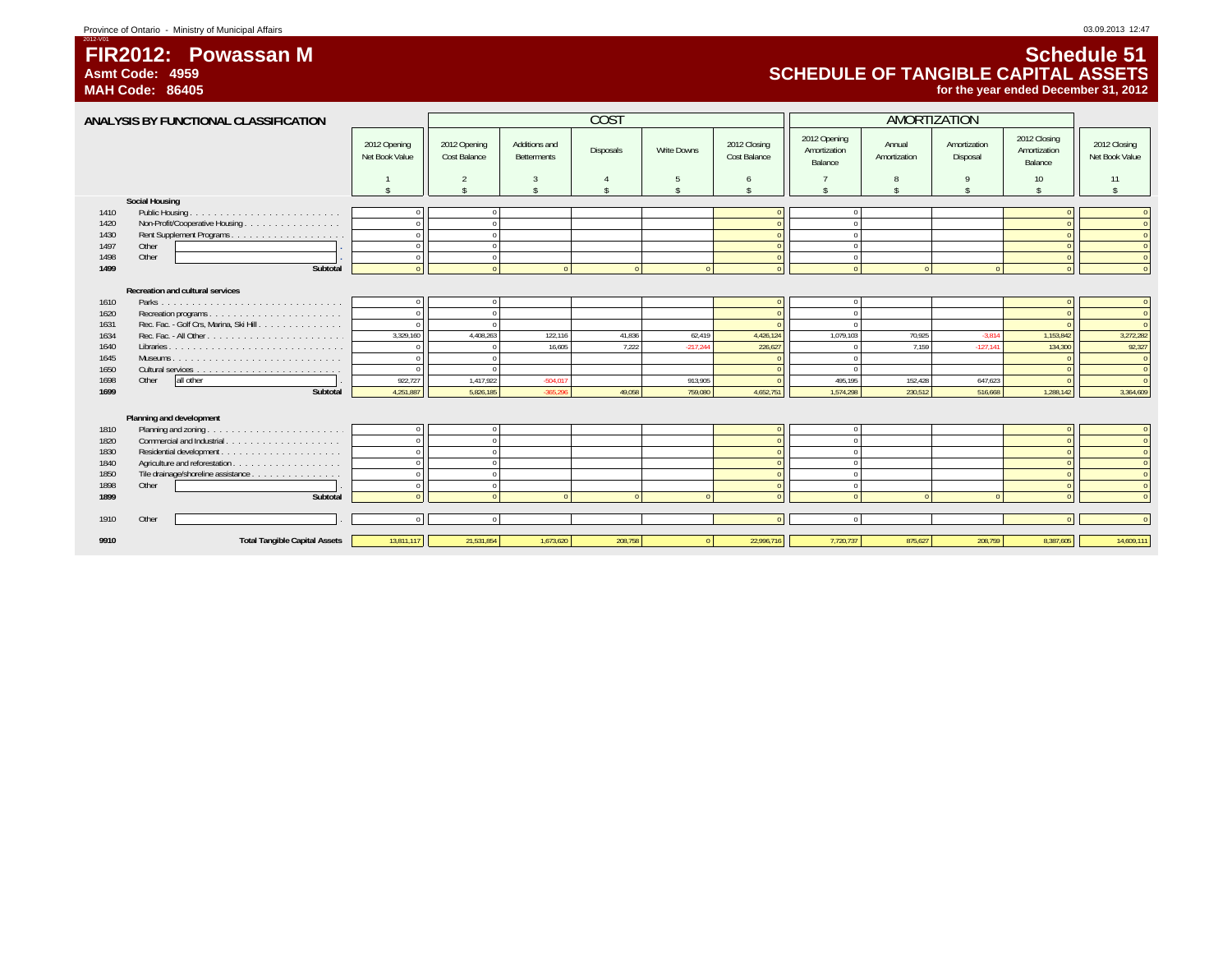| Province of Ontario - Ministry of Municipal Affairs | 03.09.2013 12:47                           |
|-----------------------------------------------------|--------------------------------------------|
| 2012-V01<br>FIR2012: Powassan M                     | Schedule 51                                |
| Asmt Code: 4959                                     | <b>SCHEDULE OF TANGIBLE CAPITAL ASSETS</b> |
| <b>MAH Code: 86405</b>                              | for the year ended December 31, 2012       |
|                                                     |                                            |

**SEGMENTED BY ASSET CLASS**

|      |                               |                                     | 2012 Opening   | 2012 Closing   |
|------|-------------------------------|-------------------------------------|----------------|----------------|
|      |                               |                                     | Net Book Value | Net Book Value |
|      |                               |                                     | (NBV)          | (NBV)          |
|      |                               |                                     |                |                |
|      | <b>General Capital Assets</b> |                                     |                |                |
| 2005 |                               |                                     |                |                |
| 2010 |                               |                                     |                |                |
| 2020 |                               |                                     |                |                |
| 2030 |                               |                                     | 67.029         | 51.293         |
| 2040 |                               |                                     |                |                |
| 2097 | Other                         | .                                   |                |                |
| 2098 | Other                         | .                                   |                |                |
| 2099 |                               | <b>Total General Capital Assets</b> | 67.029         | 51.293         |

|      |                              |                                                            | 2012 Opening   | 2012 Closing   |
|------|------------------------------|------------------------------------------------------------|----------------|----------------|
|      |                              |                                                            | Net Book Value | Net Book Value |
|      |                              |                                                            | (NBV)          | (NBV)          |
|      |                              |                                                            |                | 11             |
|      | <b>Infrastructure Assets</b> |                                                            | \$             | \$             |
| 2205 |                              |                                                            | 230,669        | 356,928        |
| 2210 |                              |                                                            | $\Omega$       |                |
| 2220 |                              |                                                            | 4,961,640      | 4,758,797      |
| 2230 |                              |                                                            | 567,549        | 647,143        |
| 2240 |                              |                                                            | 803,933        | 954,248        |
| 2250 |                              |                                                            | 4,106,710      | 4,392,951      |
| 2297 | Other                        | water and sewer                                            | 3,073,587      | 3,447,751      |
| 2298 | Other                        |                                                            |                |                |
| 2299 |                              | <b>Total Infrastructure Assets</b>                         | 13,744,088     | 14,557,818     |
|      |                              |                                                            |                |                |
| 9920 |                              | <b>Total Tangible Capital Assets</b>                       | 13,811,117     | 14,609,111     |
|      |                              |                                                            |                |                |
| 2405 |                              | Construction-in-progress                                   | $\Omega$       | $\Omega$       |
|      |                              |                                                            |                |                |
| 9921 |                              | Total Tangible Capital Assets and Construction-in-progress | 13,811,117     | 14,609,111     |
|      |                              |                                                            |                |                |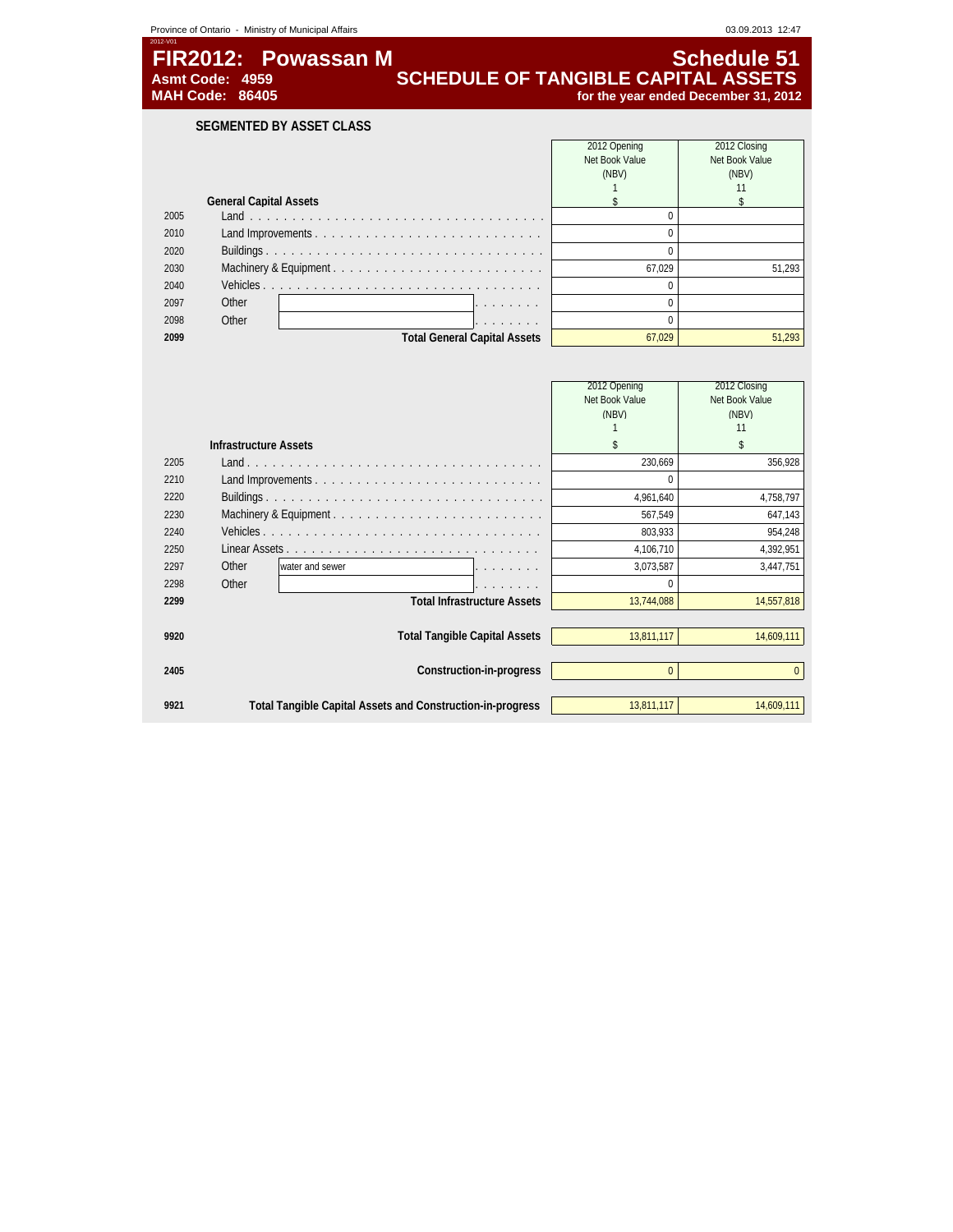|              | Province of Ontario - Ministry of Municipal Affairs              |                                                              |                      |                         | 03.09.2013 12:47                                           |  |
|--------------|------------------------------------------------------------------|--------------------------------------------------------------|----------------------|-------------------------|------------------------------------------------------------|--|
| 2012-V01     | FIR2012: Powassan M<br>Asmt Code: 4959<br><b>MAH Code: 86405</b> | SCHEDULE OF TANGIBLE CAPITAL ASSET: CONSTRUCTION-IN-PROGRESS |                      |                         | <b>Schedule 51</b><br>for the year ended December 31, 2012 |  |
|              | ANALYSIS BY FUNCTIONAL CLASSIFICATION                            | COST                                                         |                      |                         |                                                            |  |
|              |                                                                  | 2012 Opening Balance                                         | Expenditures in 2012 | Less Assets Capitalized | 2012 Closing Balance                                       |  |
|              |                                                                  |                                                              |                      |                         |                                                            |  |
| 0299         | <b>Protection services</b>                                       | $\Omega$                                                     |                      |                         |                                                            |  |
| 0410         |                                                                  | 0                                                            |                      |                         |                                                            |  |
| 0420         |                                                                  | $\Omega$                                                     |                      |                         |                                                            |  |
| 0421         |                                                                  | $\Omega$                                                     |                      |                         | $\overline{0}$                                             |  |
| 0422         |                                                                  | $\theta$                                                     |                      |                         |                                                            |  |
| 0430<br>0440 |                                                                  | $\Omega$<br>$\Omega$                                         |                      |                         |                                                            |  |
| 0445         |                                                                  | $\Omega$                                                     |                      |                         |                                                            |  |
| 0450         |                                                                  | $\Omega$                                                     |                      |                         |                                                            |  |
| 0460         |                                                                  | 0                                                            |                      |                         | $\Omega$                                                   |  |
| 0498         | Other                                                            | 0                                                            |                      |                         |                                                            |  |
| 0499         | Subtotal                                                         | $\Omega$                                                     | $\Omega$             | $\Omega$                | $\Omega$                                                   |  |
|              | <b>Transportation services</b>                                   |                                                              |                      |                         |                                                            |  |
| 0611<br>0612 | Roads - Paved                                                    | 0<br>$\Omega$                                                |                      |                         | $\mathbf{0}$<br>$\overline{0}$                             |  |
|              |                                                                  |                                                              |                      |                         |                                                            |  |

| 0499 | Subtotal                                        | $\Omega$     |                |                |  |  |
|------|-------------------------------------------------|--------------|----------------|----------------|--|--|
|      | <b>Transportation services</b>                  |              |                |                |  |  |
| 0611 |                                                 | 0            |                |                |  |  |
| 0612 |                                                 | $\Omega$     |                |                |  |  |
| 0613 |                                                 | $\Omega$     |                |                |  |  |
| 0614 | Roadways - Traffic Operations & Roadside        | 0            |                |                |  |  |
| 0621 | Winter Control - Except sidewalks, Parking Lots | 0            |                |                |  |  |
| 0622 | Winter Control - Sidewalks, Parking Lots Only   | 0            |                |                |  |  |
| 0631 |                                                 | 0            |                |                |  |  |
| 0632 |                                                 | 0            |                |                |  |  |
| 0640 |                                                 | 0            |                |                |  |  |
| 0650 |                                                 | $\Omega$     |                |                |  |  |
| 0660 |                                                 | 0            |                |                |  |  |
| 0698 | Other                                           | 0            |                |                |  |  |
| 0699 | Subtotal                                        | $\Omega$     | $\overline{0}$ | $\Omega$       |  |  |
|      | <b>Environmental services</b>                   |              |                |                |  |  |
| 0811 | Wastewater collection/conveyance.               | $\Omega$     |                |                |  |  |
| 0812 | Wastewater treatment & disposal                 | $\Omega$     |                |                |  |  |
| 0821 |                                                 | $\Omega$     |                |                |  |  |
| 0822 |                                                 | $\Omega$     |                |                |  |  |
| 0831 |                                                 | $\Omega$     |                |                |  |  |
| 0832 |                                                 | $\Omega$     |                |                |  |  |
| 0840 |                                                 | $\Omega$     |                |                |  |  |
| 0850 | Solid waste disposal                            | $\Omega$     |                |                |  |  |
| 0860 |                                                 | $\Omega$     |                |                |  |  |
| 0898 | Other                                           | $\Omega$     |                |                |  |  |
| 0899 | Subtotal                                        | $\Omega$     | $\Omega$       | $\Omega$       |  |  |
|      | <b>Health services</b>                          |              |                |                |  |  |
| 1010 |                                                 | $\Omega$     |                |                |  |  |
| 1020 |                                                 | $\Omega$     |                |                |  |  |
| 1030 |                                                 | $\Omega$     |                |                |  |  |
| 1035 |                                                 | $\Omega$     |                |                |  |  |
| 1040 |                                                 | $\Omega$     |                |                |  |  |
| 1098 | Other                                           | $\Omega$     |                |                |  |  |
| 1099 | Subtotal                                        | $\Omega$     | $\Omega$       | $\Omega$       |  |  |
|      | Social and family services                      |              |                |                |  |  |
| 1210 |                                                 | 0            |                |                |  |  |
| 1220 |                                                 | $\Omega$     |                |                |  |  |
| 1230 |                                                 | $\Omega$     |                |                |  |  |
| 1298 | Other                                           | 0            |                |                |  |  |
| 1299 | Subtotal                                        | $\Omega$     | $\Omega$       | $\Omega$       |  |  |
|      |                                                 |              |                |                |  |  |
|      | Social Housing                                  |              |                |                |  |  |
| 1410 |                                                 | $\mathbf{0}$ |                |                |  |  |
| 1420 |                                                 | $\Omega$     |                |                |  |  |
| 1430 |                                                 | $\Omega$     |                |                |  |  |
| 1497 | Other                                           | $\Omega$     |                |                |  |  |
| 1498 | Other                                           | $\Omega$     |                |                |  |  |
| 1499 | Subtotal                                        | $\Omega$     | $\overline{0}$ | $\overline{0}$ |  |  |

#### **Recreation and cultural services**

| 1610 |                                                                             |  |  |
|------|-----------------------------------------------------------------------------|--|--|
| 1620 | Recreation programs                                                         |  |  |
| 1631 | Rec. Fac. - Golf Crs, Marina, Ski Hill                                      |  |  |
| 1634 |                                                                             |  |  |
| 1640 |                                                                             |  |  |
| 1645 |                                                                             |  |  |
| 1650 | Cultural services $\ldots \ldots \ldots \ldots \ldots \ldots \ldots \ldots$ |  |  |
| 1698 | Other                                                                       |  |  |
| 1699 |                                                                             |  |  |

#### **Planning and develop**

| 1810 | Planning and zoning                   |  |  |
|------|---------------------------------------|--|--|
| 1820 |                                       |  |  |
| 1830 |                                       |  |  |
| 1840 |                                       |  |  |
| 1850 |                                       |  |  |
| 1898 | Other                                 |  |  |
| 1899 | Subtotal                              |  |  |
|      |                                       |  |  |
| 1910 | Other                                 |  |  |
|      |                                       |  |  |
| 9910 | <b>Total Construction-In-Progress</b> |  |  |
|      |                                       |  |  |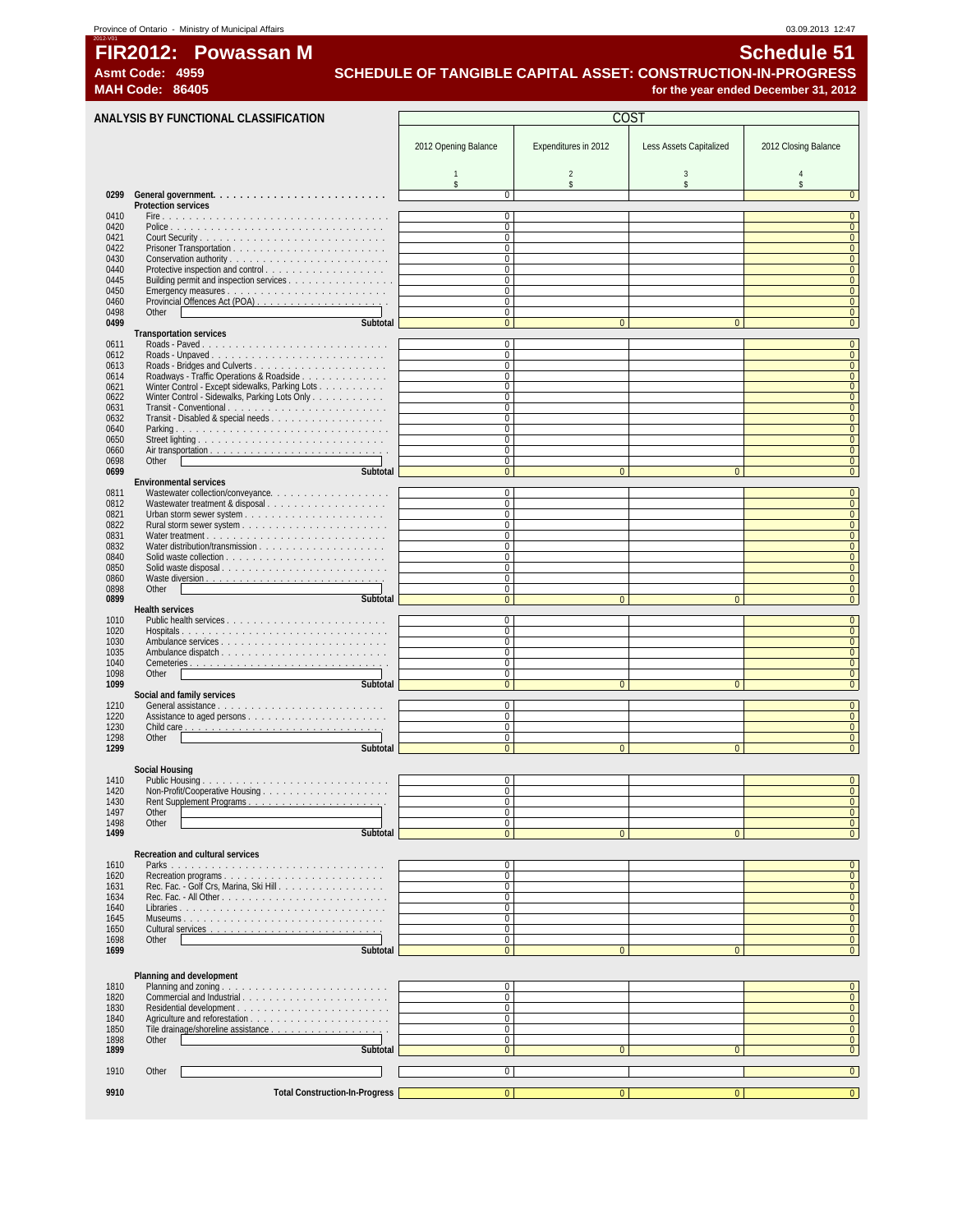| 2012-V01<br><b>FIR2012: Powassan M</b>    | <b>Schedule 53</b>                                                                                                                       |
|-------------------------------------------|------------------------------------------------------------------------------------------------------------------------------------------|
| Asmt Code: 4959<br><b>MAH Code: 86405</b> | <b>CONSOLIDATED STATEMENT OF CHANGE IN NET FINANCIAL ASSETS</b><br>(NET DEBT) AND TANGIBLE CAPITAL ASSET ACQUISITION FINANCING/DONATIONS |
|                                           | for the year ended December 31, 2012                                                                                                     |
|                                           | CONSOLIDATED STATEMENT OF CHANGE IN NET FINANCIAL ASSETS (NET DERT)                                                                      |

Province of Ontario - Ministry of Municipal Affairs 03.09.2013 12:47

|      | <b>CONSOLIDATED STATEMENT OF GITANGE IN INET FINANCIAL ASSETS (INET DEDT)</b>                                                |              |
|------|------------------------------------------------------------------------------------------------------------------------------|--------------|
|      |                                                                                                                              |              |
| 1010 |                                                                                                                              | 799.196      |
| 1020 |                                                                                                                              | $-1,673,620$ |
| 1030 |                                                                                                                              | 875.627      |
| 1031 |                                                                                                                              |              |
| 1040 |                                                                                                                              |              |
| 1050 |                                                                                                                              |              |
| 1060 |                                                                                                                              |              |
| 1070 | misc adj<br>Other                                                                                                            | $-1$         |
| 1071 | Other<br>.<br>The contract of the contract of the contract of the contract of the contract of the contract of the contract o |              |
| 1099 | Subtotal                                                                                                                     | $-797.994$   |
|      |                                                                                                                              |              |
| 1210 |                                                                                                                              |              |
| 1220 |                                                                                                                              | $-64.059$    |
| 1230 | Other                                                                                                                        |              |
| 1299 | Subtotal                                                                                                                     | $-64.059$    |
|      |                                                                                                                              |              |
| 1410 |                                                                                                                              | $-62.857$    |
| 1420 |                                                                                                                              | $-1,508,005$ |
| 9910 |                                                                                                                              | $-1,570,862$ |
|      |                                                                                                                              |              |

# **SOURCES OF FINANCING FOR TCA ACQUISITIONS / DONATIONS**

|      | Long Term Liabilities Incurred          | 1         |
|------|-----------------------------------------|-----------|
| 0205 |                                         |           |
| 0210 |                                         |           |
| 0215 |                                         |           |
| 0220 |                                         |           |
| 0225 |                                         |           |
| 0235 |                                         |           |
| 0240 |                                         |           |
| 0245 |                                         |           |
| 0250 |                                         |           |
| 0255 |                                         |           |
| 0260 |                                         |           |
| 0265 |                                         |           |
| 0297 | Other                                   |           |
| 0298 | Other                                   |           |
| 0299 | Subtotal                                | $\theta$  |
|      | <b>Financing from Dedicated Revenue</b> |           |
| 0405 |                                         |           |
| 0406 |                                         | 335,548   |
| 0410 |                                         |           |
| 0415 |                                         |           |
| 0416 |                                         |           |
| 0419 |                                         |           |
| 0420 | Other                                   |           |
| 0425 |                                         |           |
| 0430 |                                         |           |
| 0435 |                                         | 1,004,509 |
| 0440 |                                         | 333,563   |
| 0445 |                                         |           |
| 0495 | Other                                   |           |
| 0496 | Other                                   |           |
| 0497 | Other                                   |           |
| 0498 | Other                                   |           |
| 0499 | Subtotal                                | 1,673,620 |

Contributed (Donated) tangible capital assets . . . . . . . . . . . . . . . . . . . . . . . . . . . . . . . . . . . . . . . . . . . . . . 0

 $\Gamma$ 

 $\overline{\phantom{a}}$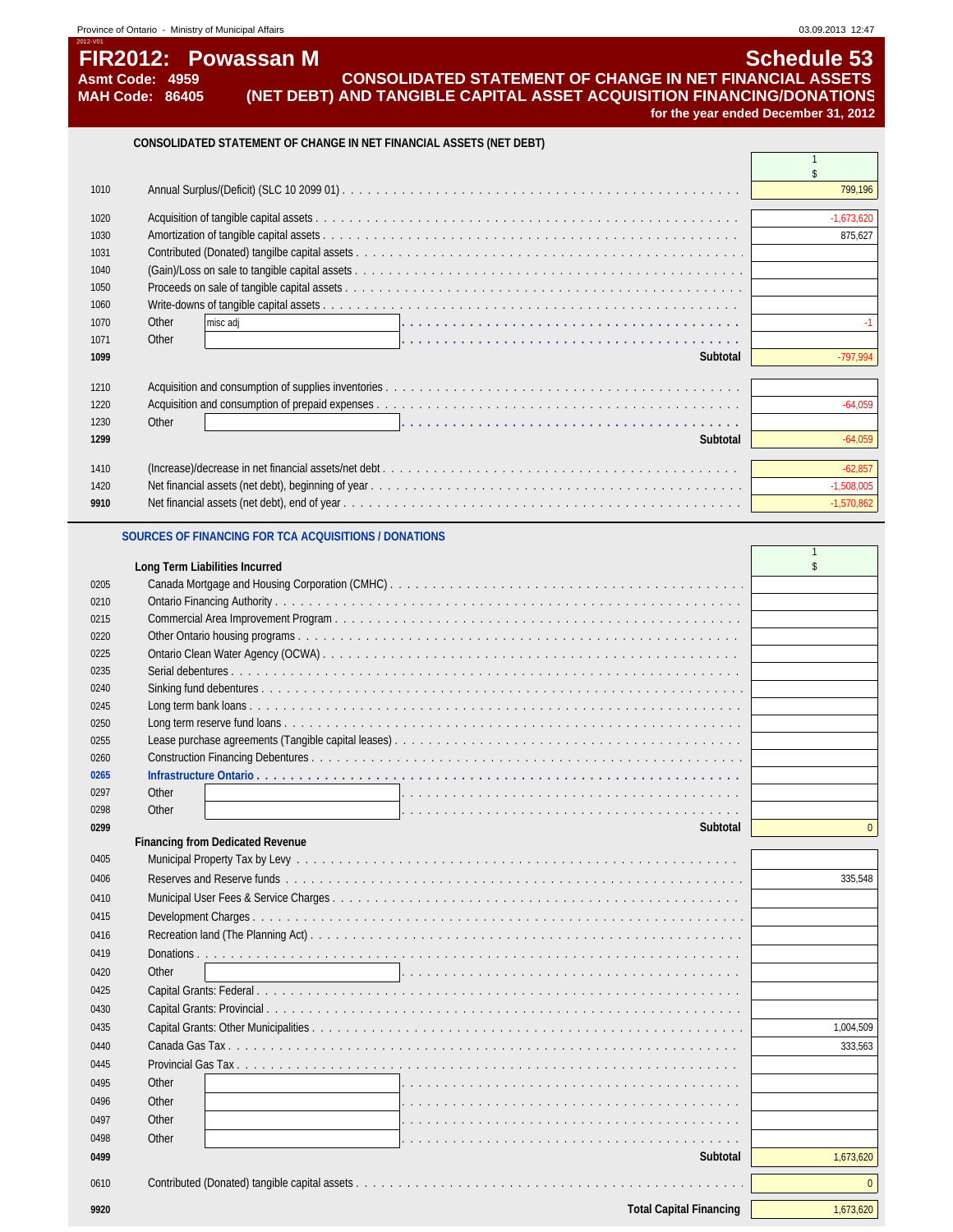# **FIR2012: Powassan M** Schedule 54

2012-V01

# **Asmt Code: 4959 CONSOLIDATED STATEMENT OF CASH FLOW - DIRECT METHOD**

**MAH Code: 86405 for the year ended December 31, 2012**

#### **\* Municipalities must choose either the direct or indirect method. If indirect method is chosen, please use Schedule 54B. CONSOLIDATED STATEMENT OF CASH FLOW - DIRECT METHOD**  $\Gamma$

|      |                                                                                                                               | Actual         |
|------|-------------------------------------------------------------------------------------------------------------------------------|----------------|
|      | <b>Operating Transactions</b>                                                                                                 | $\mathbf{1}$   |
|      | Cash received from                                                                                                            | \$             |
| 0210 |                                                                                                                               |                |
| 0220 |                                                                                                                               |                |
| 0230 | User Fees                                                                                                                     |                |
| 0240 |                                                                                                                               |                |
| 0250 |                                                                                                                               |                |
| 0260 |                                                                                                                               |                |
| 0298 | Other                                                                                                                         | $\overline{0}$ |
| 0299 | Subtotal                                                                                                                      |                |
|      | Cash paid for                                                                                                                 |                |
| 0410 |                                                                                                                               |                |
| 0420 |                                                                                                                               |                |
| 0430 |                                                                                                                               |                |
| 0440 |                                                                                                                               |                |
| 0450 |                                                                                                                               |                |
| 0498 | Other<br>. In the contract of the contract of the contract of the contract of the contract of the contract of the contract of |                |
| 0499 | Subtotal                                                                                                                      | $\mathbf{0}$   |
|      |                                                                                                                               |                |
| 2099 | Cash provided by operating transactions                                                                                       | $\mathbf{0}$   |
| 0610 | <b>Capital Transactions</b>                                                                                                   |                |
| 0620 |                                                                                                                               |                |
| 0630 |                                                                                                                               |                |
|      |                                                                                                                               |                |
| 0698 | Other<br>.<br>Ta kasa a ta kasa a ta kasa a ta kasa a ta kasa a ta kasa a ta kasa a ta kasa a ta kasa a ta kasa a ta kasa a   |                |
| 0699 | Cash applied to capital transactions                                                                                          | $\mathbf{0}$   |
|      | <b>Investing Transactions</b>                                                                                                 |                |
| 0810 |                                                                                                                               |                |
| 0820 |                                                                                                                               |                |
| 0898 | Other                                                                                                                         |                |
| 0899 | Cash provided by / (applied to) investing transactions                                                                        | $\mathbf{0}$   |
|      | <b>Financing Transactions</b>                                                                                                 |                |
| 1010 |                                                                                                                               |                |
| 1020 |                                                                                                                               |                |
| 1030 |                                                                                                                               |                |
| 1031 |                                                                                                                               |                |
| 1096 | Other                                                                                                                         |                |
| 1097 | Other<br>بمراجع والمتحالة والمتحالة والمتحالة والمتحالة والمتحالة والمتحالة والمتحالة والمتحالة والمتحالة والمتحالة والمتحالة |                |
| 1098 | Other                                                                                                                         |                |
| 1099 | Cash applied to financing transactions                                                                                        | $\mathbf{0}$   |
|      |                                                                                                                               |                |
| 1210 |                                                                                                                               | $\mathbf{0}$   |
| 1220 |                                                                                                                               | 1,199,085      |
| 9920 |                                                                                                                               | 1,199,085      |
|      |                                                                                                                               |                |

|      | Actual |
|------|--------|
| 1410 |        |
| 1420 |        |
| 9930 |        |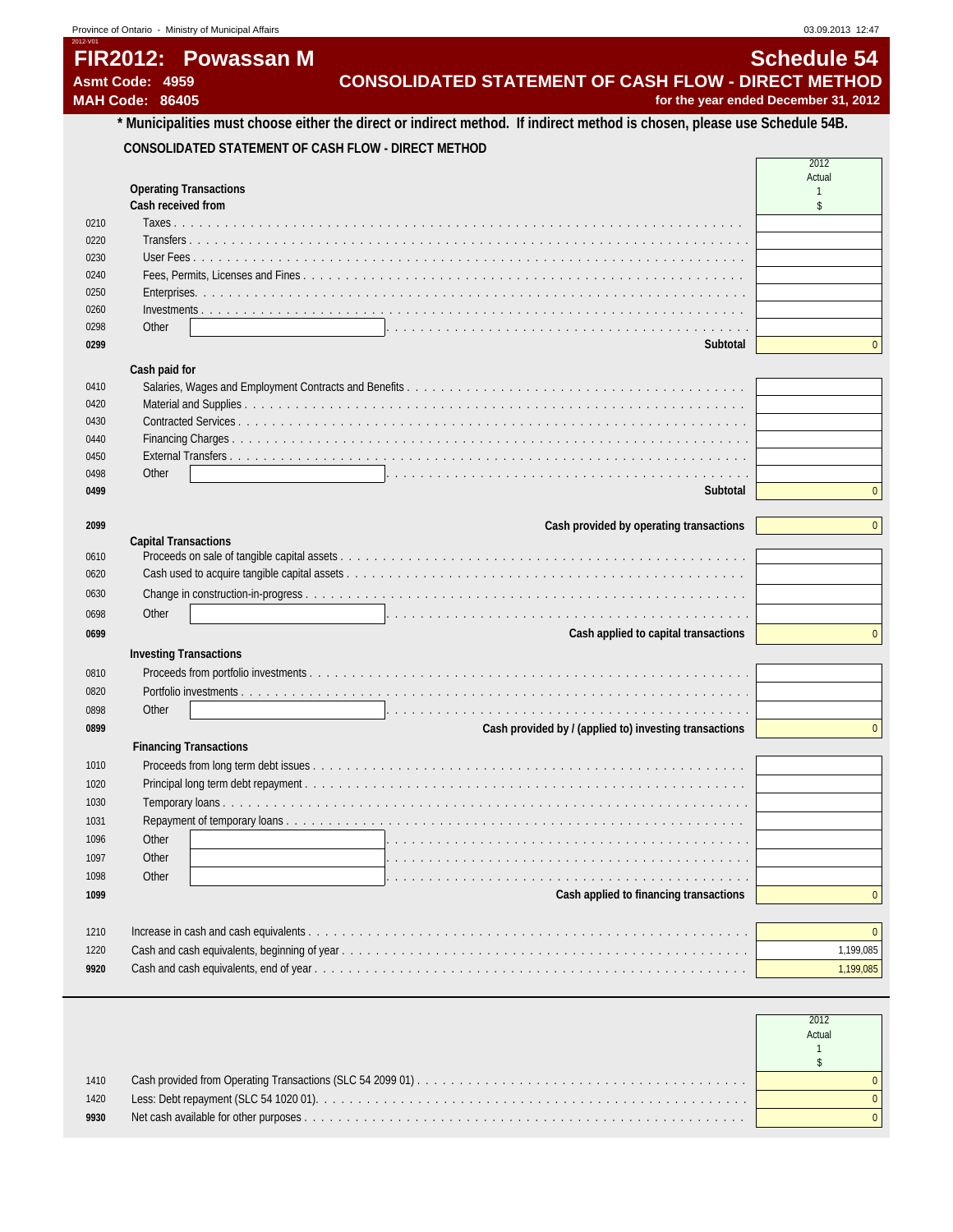| Province of Ontario - Ministry of Municipal Affairs | 03.09.2013 12:47                                                                                                        |
|-----------------------------------------------------|-------------------------------------------------------------------------------------------------------------------------|
| 2012-V01                                            |                                                                                                                         |
| FIR2012: Powassan M                                 | <b>Schedule 54</b>                                                                                                      |
| Asmt Code: 4959                                     | CONSOLIDATED STATEMENT OF CASH FLOW - INDIRECT METHOD                                                                   |
| <b>MAH Code: 86405</b>                              | for the year ended December 31, 2012                                                                                    |
|                                                     | * Municipalities must choose either the direct or indirect method. If direct method is chosen, please use Schedule 54A. |

### **CONSOLIDATED STATEMENT OF CASH FLOW - INDIRECT METHOD**

|      |                                                                                                                           | 2012               |
|------|---------------------------------------------------------------------------------------------------------------------------|--------------------|
|      |                                                                                                                           | Actual             |
|      | <b>Operating Transactions</b>                                                                                             | $\mathbf{1}$<br>\$ |
| 2010 |                                                                                                                           | 799,196            |
| 2020 |                                                                                                                           | 875,626            |
| 2021 |                                                                                                                           |                    |
| 2022 |                                                                                                                           | 1,256,722          |
| 2030 |                                                                                                                           | $-64,059$          |
| 2040 |                                                                                                                           | $-333,563$         |
| 2096 | Other                                                                                                                     |                    |
| 2097 | Other                                                                                                                     |                    |
| 2098 | Other<br>and a complete to the complete state of the complete state of the complete state of the complete state of the    |                    |
| 2099 | Cash provided by operating transactions                                                                                   | 2,533,922          |
|      | <b>Capital Transactions</b>                                                                                               |                    |
| 0610 |                                                                                                                           |                    |
| 0620 |                                                                                                                           | $-1,673,620$       |
| 0630 |                                                                                                                           |                    |
| 0698 | Other<br>a de la caractería de la caractería de la caractería de la caractería de la caractería de la caractería          |                    |
| 0699 | Cash applied to capital transactions                                                                                      | $-1,673,620$       |
|      | <b>Investing Transactions</b>                                                                                             |                    |
| 0810 |                                                                                                                           |                    |
| 0820 |                                                                                                                           |                    |
| 0898 | Other                                                                                                                     |                    |
| 0899 | Cash provided by / (applied to) investing transactions                                                                    | $\overline{0}$     |
|      | <b>Financing Transactions</b>                                                                                             |                    |
| 1010 |                                                                                                                           |                    |
| 1020 |                                                                                                                           | $-334,764$         |
| 1030 |                                                                                                                           | $-99.494$          |
| 1031 |                                                                                                                           |                    |
| 1096 | Other<br>decrease in long term commitments                                                                                | $-57,340$          |
| 1097 | Other                                                                                                                     |                    |
| 1098 | Other<br>and the company of the company of the company of the company of the company of the company of the company of the |                    |
| 1099 | Cash applied to financing transactions                                                                                    | $-491,598$         |
|      |                                                                                                                           |                    |
| 1210 |                                                                                                                           | 368,704            |
| 1220 |                                                                                                                           | 1,199,085          |
| 9920 |                                                                                                                           | 1,567,789          |
|      |                                                                                                                           |                    |

|      | 2012<br>Actual |
|------|----------------|
| 1410 | 2.533.922      |
| 1420 |                |
| 9930 | 2.199.158      |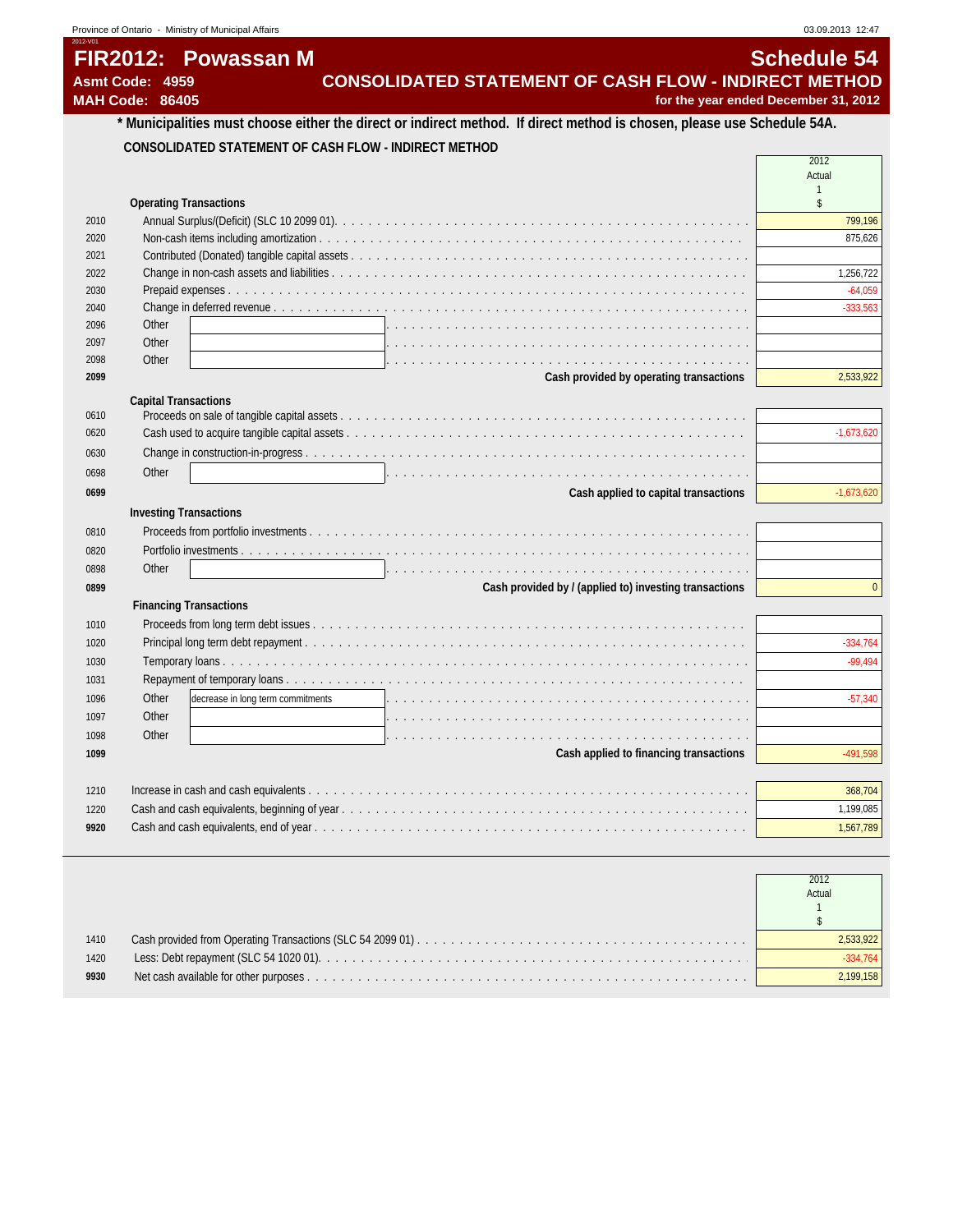# **FIR2012: Powassan M** Schedule 60<br>CONTINUITY OF RESERVES AND RESERVE FUNDS Asmt Code: 4959<br>
MAH Code: 86405<br>
MAH Code: 86405<br> **CONTINUITY OF RESERVES AND RESERVE FUNDS**<br>
for the year ended December 31, 2012 **MAH Code: 86405 for the year ended December 31, 2012**

|      |                                                                                                                                                                                                                                         | Obligatory Res. Funds, Deferred | Discretionary Res. Funds | <b>Reserves</b>                 |
|------|-----------------------------------------------------------------------------------------------------------------------------------------------------------------------------------------------------------------------------------------|---------------------------------|--------------------------|---------------------------------|
|      |                                                                                                                                                                                                                                         | Rev.                            |                          |                                 |
|      |                                                                                                                                                                                                                                         |                                 |                          |                                 |
| 0299 |                                                                                                                                                                                                                                         | $\mathbf{\hat{S}}$<br>203.516   | $\Omega$                 | $\mathbf{\hat{S}}$<br>1.956.913 |
|      |                                                                                                                                                                                                                                         |                                 |                          |                                 |
| 0310 |                                                                                                                                                                                                                                         |                                 |                          |                                 |
|      | Development Charges Act                                                                                                                                                                                                                 |                                 |                          |                                 |
| 0610 |                                                                                                                                                                                                                                         |                                 |                          |                                 |
| 0620 |                                                                                                                                                                                                                                         |                                 |                          |                                 |
| 0630 |                                                                                                                                                                                                                                         |                                 |                          |                                 |
| 0699 | Subtotal Development Charges Act                                                                                                                                                                                                        | $\Omega$                        |                          |                                 |
| 0810 |                                                                                                                                                                                                                                         |                                 |                          |                                 |
| 0820 | Subdivider contributions $\ldots$ , $\ldots$ , $\ldots$ , $\ldots$ , $\ldots$ , $\ldots$ , $\ldots$ , $\ldots$ , $\ldots$ , $\ldots$                                                                                                    |                                 |                          |                                 |
| 0830 |                                                                                                                                                                                                                                         |                                 |                          |                                 |
| 0841 |                                                                                                                                                                                                                                         |                                 |                          |                                 |
| 0860 |                                                                                                                                                                                                                                         |                                 |                          |                                 |
| 0861 |                                                                                                                                                                                                                                         |                                 |                          |                                 |
| 0862 |                                                                                                                                                                                                                                         | 237.106                         |                          |                                 |
| 0863 |                                                                                                                                                                                                                                         |                                 |                          |                                 |
| 0864 |                                                                                                                                                                                                                                         |                                 |                          |                                 |
| 0895 | Other<br>1.                                                                                                                                                                                                                             |                                 |                          |                                 |
| 0896 | Other<br>.                                                                                                                                                                                                                              |                                 |                          |                                 |
| 0897 | Other<br>.                                                                                                                                                                                                                              |                                 |                          |                                 |
| 0898 | Other<br>the contract of the contract of the contract of the contract of the contract of the contract of the contract of the contract of the contract of the contract of the contract of the contract of the contract of the contract o |                                 |                          |                                 |
| 9940 | <b>TOTAL Revenues &amp; Surplus</b>                                                                                                                                                                                                     | 237.106                         | $\mathbf{0}$             | $\Omega$                        |
|      |                                                                                                                                                                                                                                         |                                 |                          |                                 |
| 0910 |                                                                                                                                                                                                                                         | 203,516                         |                          | 332,562                         |
| 2099 |                                                                                                                                                                                                                                         | 237,106                         | $\Omega$                 | 1,624,351                       |
|      |                                                                                                                                                                                                                                         |                                 |                          |                                 |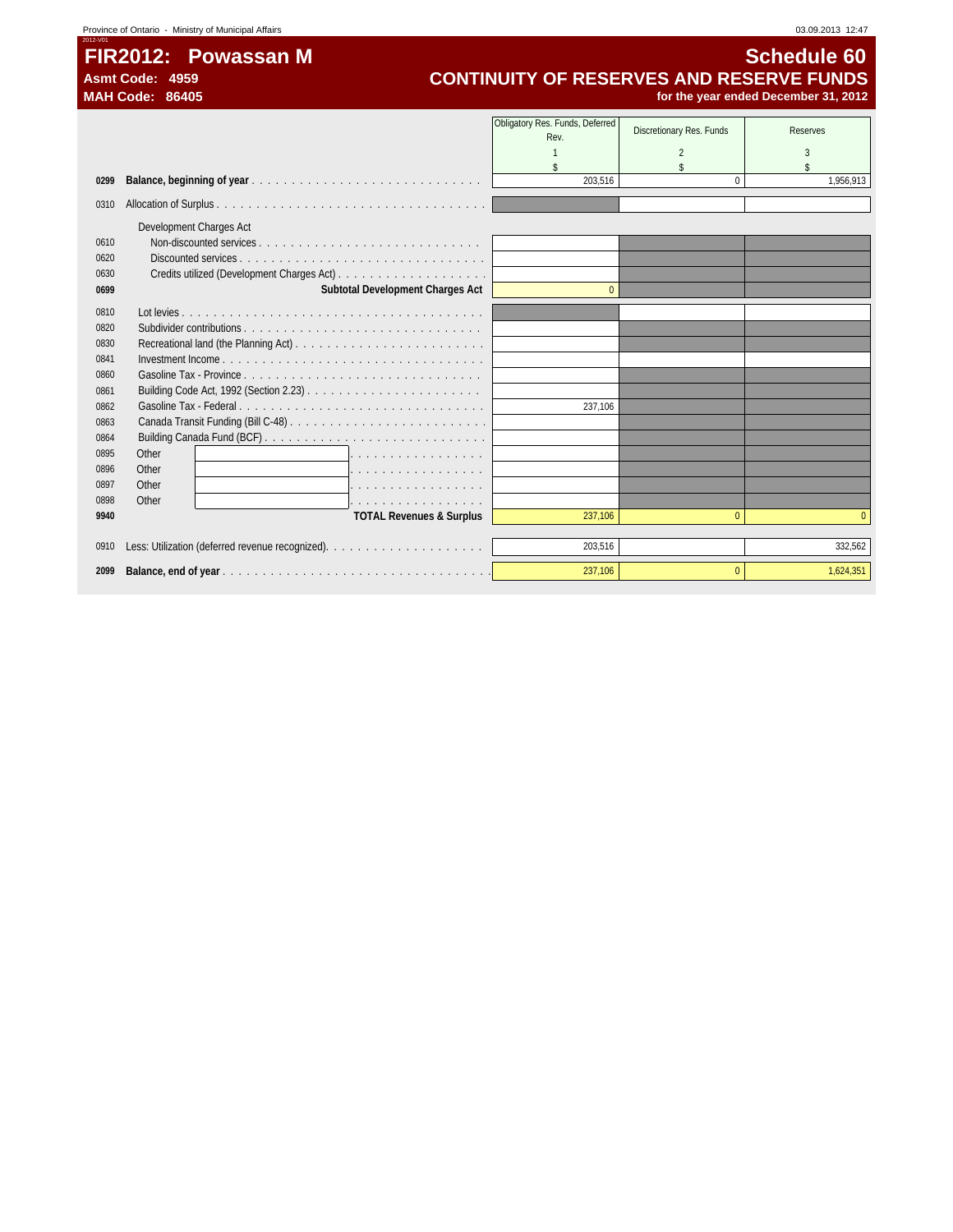# **FIR2012: Powassan M** Schedule 60<br>CONTINUITY OF RESERVES AND RESERVE FUNDS Asmt Code: 4959<br>MAH Code: 86405<br>MAH Code: 86405<br>Tor the year ended December 31, 2012 for the year ended December 31, 2012

|              |                                                           | Obligatory Res. Funds, Deferred | Discretionary Res. Funds | <b>Reserves</b> |
|--------------|-----------------------------------------------------------|---------------------------------|--------------------------|-----------------|
|              | Totals in line 2099 are analysed as follows:              | Rev<br>-1                       | $\overline{2}$           | 3               |
|              |                                                           | \$                              | \$                       | \$              |
| 5010         |                                                           |                                 |                          | 1,619,251       |
| 5020         | Ontario Clean Water Agency (OCWA) fund for renewals, etc. |                                 |                          |                 |
| 5030         |                                                           |                                 |                          |                 |
| 5040         |                                                           |                                 |                          |                 |
| 5050         |                                                           |                                 |                          |                 |
| 5060         |                                                           |                                 |                          | 5,100           |
| 5070         |                                                           |                                 |                          |                 |
| 5080         |                                                           |                                 |                          |                 |
| 5090         |                                                           |                                 |                          |                 |
| 5091<br>5630 |                                                           |                                 |                          |                 |
| 5660         |                                                           |                                 |                          |                 |
| 5670         |                                                           |                                 |                          |                 |
| 5680         |                                                           |                                 |                          |                 |
|              | Per Service Purpose:                                      |                                 |                          |                 |
| 5205         |                                                           |                                 |                          |                 |
| 5210         |                                                           |                                 |                          |                 |
|              | Transportation services:                                  |                                 |                          |                 |
| 5215         |                                                           |                                 |                          |                 |
| 5216         |                                                           |                                 |                          |                 |
| 5220         |                                                           |                                 |                          |                 |
| 5221<br>5222 |                                                           |                                 |                          |                 |
| 5223         |                                                           |                                 |                          |                 |
|              | Environmental services:                                   |                                 |                          |                 |
| 5225         |                                                           |                                 |                          |                 |
| 5230         |                                                           |                                 |                          |                 |
| 5235         | Waterworks system                                         |                                 |                          |                 |
| 5240         |                                                           |                                 |                          |                 |
| 5245         | Solid waste disposal                                      |                                 |                          |                 |
| 5246         |                                                           |                                 |                          |                 |
| 5250<br>5255 |                                                           |                                 |                          |                 |
| 5260         |                                                           |                                 |                          |                 |
|              | Recreation and cultural services:                         |                                 |                          |                 |
| 5265         |                                                           |                                 |                          |                 |
| 5266         |                                                           |                                 |                          |                 |
| 5271         | Recreation facilities - Golf Course, Marina, Ski Hill     |                                 |                          |                 |
| 5274         |                                                           |                                 |                          |                 |
| 5275         | Libraries                                                 |                                 |                          |                 |
| 5276<br>5277 |                                                           |                                 |                          |                 |
| 5280         | Planning and development                                  |                                 |                          |                 |
| 5290         | Other                                                     |                                 |                          |                 |
|              |                                                           |                                 |                          |                 |
|              | <b>Obligatory Deferred Revenue:</b>                       |                                 |                          |                 |
| 5610         | Development Charges Act - Non-discounted services         |                                 |                          |                 |
| 5620         | Development Charges Act - Discounted services             |                                 |                          |                 |
| 5640<br>5650 |                                                           |                                 |                          |                 |
| 5661         |                                                           |                                 |                          |                 |
| 5690         |                                                           |                                 |                          |                 |
| 5691         | Gasoline Tax - Federal                                    | 237,106                         |                          |                 |
| 5692         |                                                           |                                 |                          |                 |
| 5693         |                                                           |                                 |                          |                 |
| 5695         | Other                                                     |                                 |                          |                 |
| 5696         | Other                                                     |                                 |                          |                 |
| 5697<br>5698 | Other<br>Other                                            |                                 |                          |                 |
| 5699         | Other                                                     |                                 |                          |                 |
|              |                                                           |                                 |                          |                 |
| 9930         | <b>TOTAL</b>                                              | 237,106                         | $\pmb{0}$                | 1,624,351       |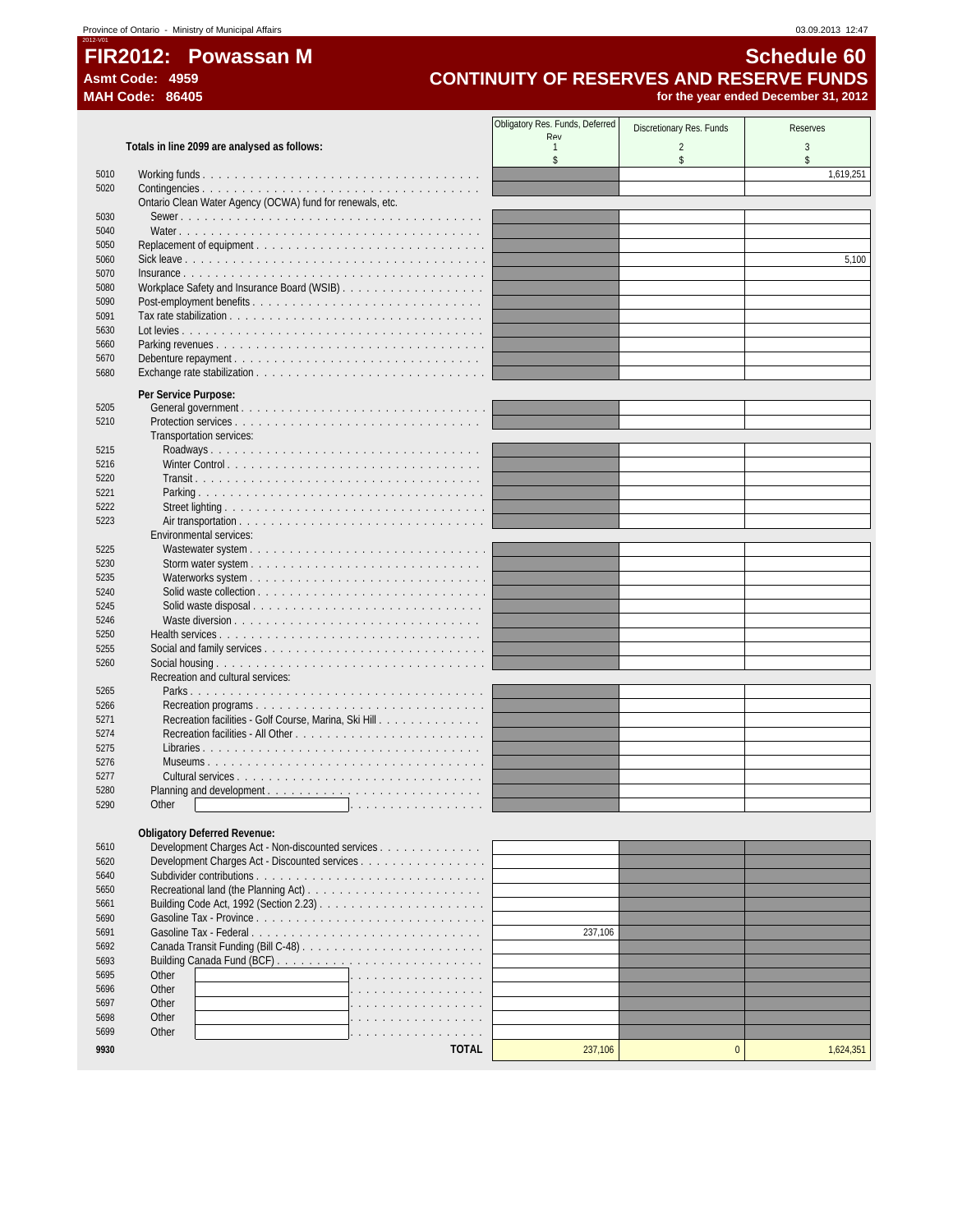### **FIR2012: Powassan MAsmt Code: 4959MAH Code: 86405**

## **Schedule 61 DEVELOPMENT CHARGES RESERVE FUNDSfor the year ended December 31, 2012**

|      |                            |                      |                                  |                                   | Development Charges Proceeds |                         |                    |                                                |                                                  |                     |                     |                    |                               |
|------|----------------------------|----------------------|----------------------------------|-----------------------------------|------------------------------|-------------------------|--------------------|------------------------------------------------|--------------------------------------------------|---------------------|---------------------|--------------------|-------------------------------|
|      |                            | Balance<br>January 1 | Development<br>Charges Collected | Interest and<br>Investment Income | Other Proceeds               | <b>Credits Utilized</b> | Total              | To: Consolidated<br>Statement of<br>Operations | To: Tangible Capital<br><b>Asset Acquisition</b> | Other Disbursements | Credits<br>Provided | Total              | <b>Balance December</b><br>31 |
|      |                            |                      | 2                                | 3                                 |                              | .5                      | 6                  |                                                |                                                  | $\mathbf Q$         | 10                  | 11                 | 12                            |
|      | <b>Development Charges</b> | $\mathbf{s}$         | $\mathsf{\$}$                    | $\mathsf{\$}$                     | s                            | s.                      | $\hat{\mathbf{S}}$ |                                                | $\hat{\mathbf{S}}$                               | $\hat{\mathbf{S}}$  | $\mathbf{\hat{S}}$  | $\hat{\mathbf{S}}$ | $\mathcal{S}$                 |
| 0205 | General Government         | $\Omega$             |                                  |                                   |                              |                         |                    |                                                |                                                  |                     |                     |                    | $\Omega$                      |
| 0210 |                            | $\Omega$             |                                  |                                   |                              |                         |                    |                                                |                                                  |                     |                     |                    | $\Omega$                      |
| 0215 |                            | $\Omega$             |                                  |                                   |                              |                         |                    |                                                |                                                  |                     |                     |                    | $\Omega$                      |
| 0220 | Roads and Structures       | $\cap$               |                                  |                                   |                              |                         | $\Omega$           |                                                |                                                  |                     |                     | $\Omega$           | $\Omega$                      |
| 0225 |                            |                      |                                  |                                   |                              |                         | $\Omega$           |                                                |                                                  |                     |                     |                    | $\Omega$                      |
| 0230 | Wastewater                 | $\cap$               |                                  |                                   |                              |                         | $\Omega$           |                                                |                                                  |                     |                     | $\Omega$           | $\overline{0}$                |
| 0235 |                            | $\Omega$             |                                  |                                   |                              |                         | $\Omega$           |                                                |                                                  |                     |                     | $\Omega$           | $\Omega$                      |
| 0240 |                            |                      |                                  |                                   |                              |                         | <sup>0</sup>       |                                                |                                                  |                     |                     | $\Omega$           | $\overline{0}$                |
| 0245 | Emergency Medical Services | $\Omega$             |                                  |                                   |                              |                         |                    |                                                |                                                  |                     |                     | $\Omega$           | $\Omega$                      |
| 0250 | Homes for the Aged         | $\Omega$             |                                  |                                   |                              |                         | $\Omega$           |                                                |                                                  |                     |                     |                    | $\overline{0}$                |
| 0255 | Daycare                    | $\Omega$             |                                  |                                   |                              |                         | $\overline{0}$     |                                                |                                                  |                     |                     | $\Omega$           | $\overline{0}$                |
| 0260 |                            | $\Omega$             |                                  |                                   |                              |                         | n                  |                                                |                                                  |                     |                     | $\Omega$           | $\Omega$                      |
| 0265 | Parkland Development.      | $\Omega$             |                                  |                                   |                              |                         | $\Omega$           |                                                |                                                  |                     |                     | $\sqrt{ }$         | $\overline{0}$                |
| 0270 |                            | $\Omega$             |                                  |                                   |                              |                         | $\Omega$           |                                                |                                                  |                     |                     | $\Omega$           | $\Omega$                      |
| 0275 |                            | $\Omega$             |                                  |                                   |                              |                         | $\Omega$           |                                                |                                                  |                     |                     | $\Omega$           | $\Omega$                      |
| 0280 |                            | $\Omega$             |                                  |                                   |                              |                         | $\overline{0}$     |                                                |                                                  |                     |                     | $\Omega$           | $\overline{0}$                |
| 0285 | Development Studies        | $\Omega$             |                                  |                                   |                              |                         | $\Omega$           |                                                |                                                  |                     |                     | $\Omega$           | $\Omega$                      |
| 0286 |                            | $\Omega$             |                                  |                                   |                              |                         | $\Omega$           |                                                |                                                  |                     |                     | $\Omega$           | $\Omega$                      |
| 0287 |                            | $\Omega$             |                                  |                                   |                              |                         | $\Omega$           |                                                |                                                  |                     |                     | $\Omega$           | $\overline{0}$                |
| 0288 | Municipal Cemeteries       | $\Omega$             |                                  |                                   |                              |                         | $\Omega$           |                                                |                                                  |                     |                     | $\Omega$           | $\overline{0}$                |
| 0290 | Other                      | $\Omega$             |                                  |                                   |                              |                         | $\Omega$           |                                                |                                                  |                     |                     | $\Omega$           | $\Omega$                      |
| 0295 | Other                      | $\Omega$             |                                  |                                   |                              |                         | $\Omega$           |                                                |                                                  |                     |                     | $\Omega$           | $\overline{0}$                |
| 0296 | Other                      |                      |                                  |                                   |                              |                         | $\Omega$           |                                                |                                                  |                     |                     | $\Omega$           | $\overline{0}$                |
| 0297 | Other $\ldots$             |                      |                                  |                                   |                              |                         | $\Omega$           |                                                |                                                  |                     |                     | $\Omega$           | $\overline{0}$                |
| 0299 | <b>TOTAL</b>               |                      | $\Omega$                         |                                   | $\Omega$                     |                         | $\Omega$           |                                                |                                                  |                     |                     |                    | $\Omega$                      |

 **Note 1: Please attach the financial statement relating to development charge by-laws and reserve funds identified in section 43 of the Development Charges Act, 1997.**

 **Note 2: Please attach a copy of your municipal development charge pamphlet, which provides information on your DC rates in place as of December 31.**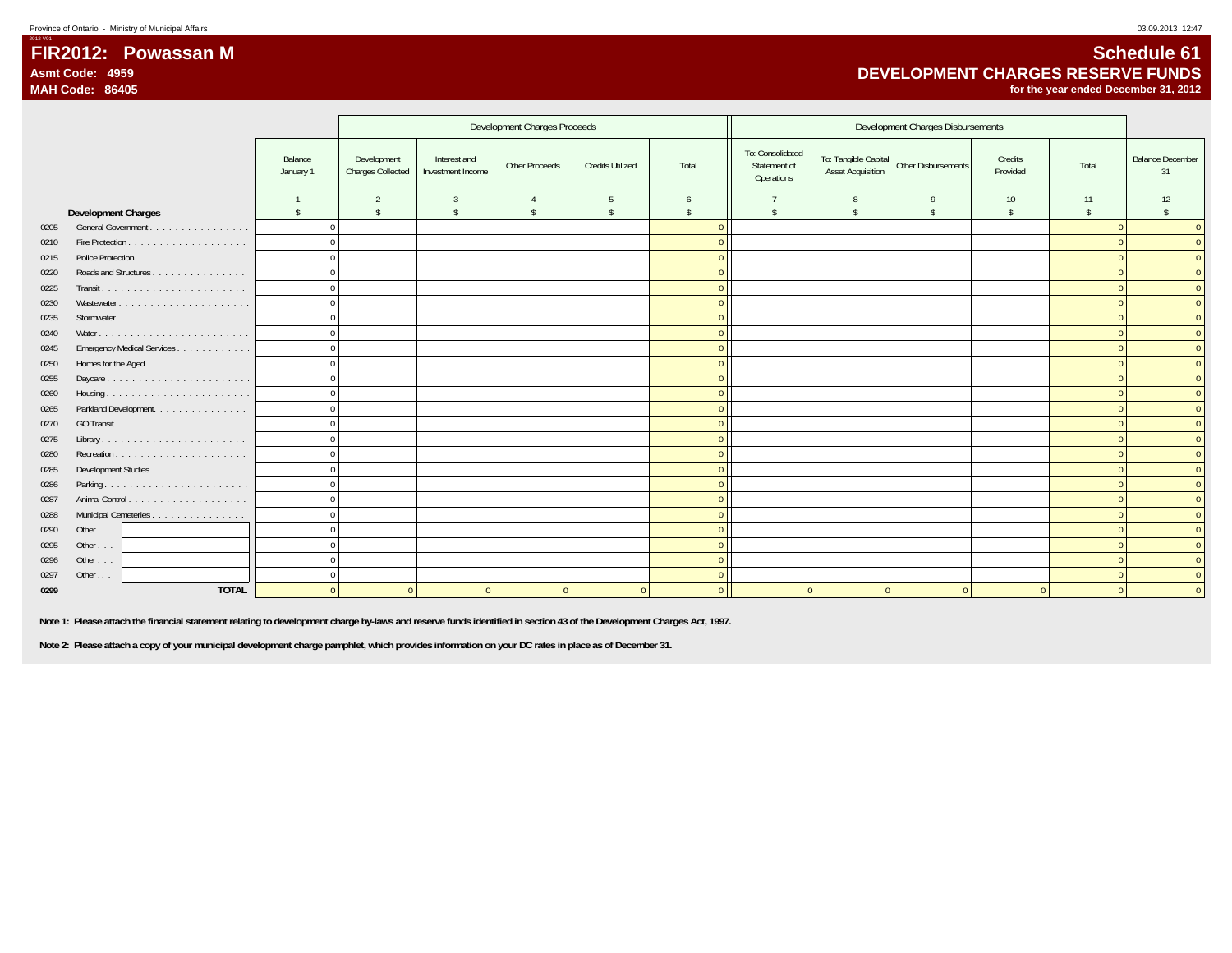|                | FIR2012: Powassan M<br>Asmt Code: 4959<br><b>MAH Code: 86405</b> |                                      |                                  |                                          |                                         |                                      |            |                         |            |            |                                             |                                |                                                                                                     | <b>DEVELOPMENT CHARGES RATES</b> | for the year ended December 31, 2012  |             | <b>Schedule 62</b> |
|----------------|------------------------------------------------------------------|--------------------------------------|----------------------------------|------------------------------------------|-----------------------------------------|--------------------------------------|------------|-------------------------|------------|------------|---------------------------------------------|--------------------------------|-----------------------------------------------------------------------------------------------------|----------------------------------|---------------------------------------|-------------|--------------------|
|                |                                                                  | <b>RESIDENTIAL CHARGES (\$)</b>      |                                  |                                          |                                         |                                      |            |                         |            |            | NON - RESIDENTIAL CHARGES (\$)              |                                |                                                                                                     |                                  | Sq. Foot / Sq. Metre (Please specify) |             |                    |
|                |                                                                  |                                      |                                  |                                          |                                         | Apartments                           |            |                         |            |            | <b>NON Res.</b>                             | Industrial                     | Commercial Institutional                                                                            |                                  |                                       |             |                    |
|                | Service                                                          | Single<br>Detached<br>$\overline{1}$ | Semi-<br>Detached<br>$2^{\circ}$ | <b>Other Multiples</b><br>$\overline{3}$ | $\leq$ =<br>1 Bedroom<br>$\overline{A}$ | $>$ =<br>2 Bedroom<br>5 <sup>5</sup> | Other<br>6 | Other<br>$\overline{7}$ | Other<br>8 | Other<br>9 | Metre (Please<br>Specify<br>10 <sup>°</sup> | Metre (Please<br>Specify<br>11 | Sq. Foot / Sq.   Sq. Foot / Sq.   Sq. Foot / Sq.   Sq. Foot / Sq.<br>Metre (Please<br>Specify<br>12 | Metre (Please<br>Specify<br>13   | Other<br>14                           | Other<br>15 | Other<br>16        |
| $\overline{0}$ | <b>Municipal Wide Charges</b>                                    |                                      |                                  |                                          |                                         | If Other, Please Specify >           |            |                         |            |            |                                             |                                |                                                                                                     | If Other, Please Specify >       |                                       |             |                    |
|                |                                                                  |                                      |                                  |                                          |                                         |                                      |            |                         |            |            |                                             |                                |                                                                                                     |                                  |                                       |             |                    |
|                |                                                                  |                                      |                                  |                                          |                                         |                                      |            |                         |            |            |                                             |                                |                                                                                                     |                                  |                                       |             |                    |
|                |                                                                  |                                      |                                  |                                          |                                         |                                      |            |                         |            |            |                                             |                                |                                                                                                     |                                  |                                       |             |                    |
|                |                                                                  |                                      |                                  |                                          |                                         |                                      |            |                         |            |            |                                             |                                |                                                                                                     |                                  |                                       |             |                    |
|                |                                                                  |                                      |                                  |                                          |                                         |                                      |            |                         |            |            |                                             |                                |                                                                                                     |                                  |                                       |             |                    |
|                |                                                                  |                                      |                                  |                                          |                                         |                                      |            |                         |            |            |                                             |                                |                                                                                                     |                                  |                                       |             |                    |
|                |                                                                  |                                      |                                  |                                          |                                         |                                      |            |                         |            |            |                                             |                                |                                                                                                     |                                  |                                       |             |                    |
|                |                                                                  |                                      |                                  |                                          |                                         |                                      |            |                         |            |            |                                             |                                |                                                                                                     |                                  |                                       |             |                    |
|                |                                                                  |                                      |                                  |                                          |                                         |                                      |            |                         |            |            |                                             |                                |                                                                                                     |                                  |                                       |             |                    |
|                |                                                                  |                                      |                                  |                                          |                                         |                                      |            |                         |            |            |                                             |                                |                                                                                                     |                                  |                                       |             |                    |
|                |                                                                  |                                      |                                  |                                          |                                         |                                      |            |                         |            |            |                                             |                                |                                                                                                     |                                  |                                       |             |                    |
|                |                                                                  |                                      |                                  |                                          |                                         |                                      |            |                         |            |            |                                             |                                |                                                                                                     |                                  |                                       |             |                    |
|                |                                                                  |                                      |                                  |                                          |                                         |                                      |            |                         |            |            |                                             |                                |                                                                                                     |                                  |                                       |             |                    |
|                |                                                                  |                                      |                                  |                                          |                                         |                                      |            |                         |            |            |                                             |                                |                                                                                                     |                                  |                                       |             |                    |
| 9910           | <b>TOTAL MUNICIPAL WIDE CHARGES</b>                              | 0.00                                 | 0.00                             | 0.00                                     | 0.00                                    | 0.00                                 | 0.00       | 0.00                    | 0.00       | 0.00       | 0.00                                        | 0.00                           | 0.00                                                                                                | 0.00                             | 0.00                                  | 0.00        | 0.00               |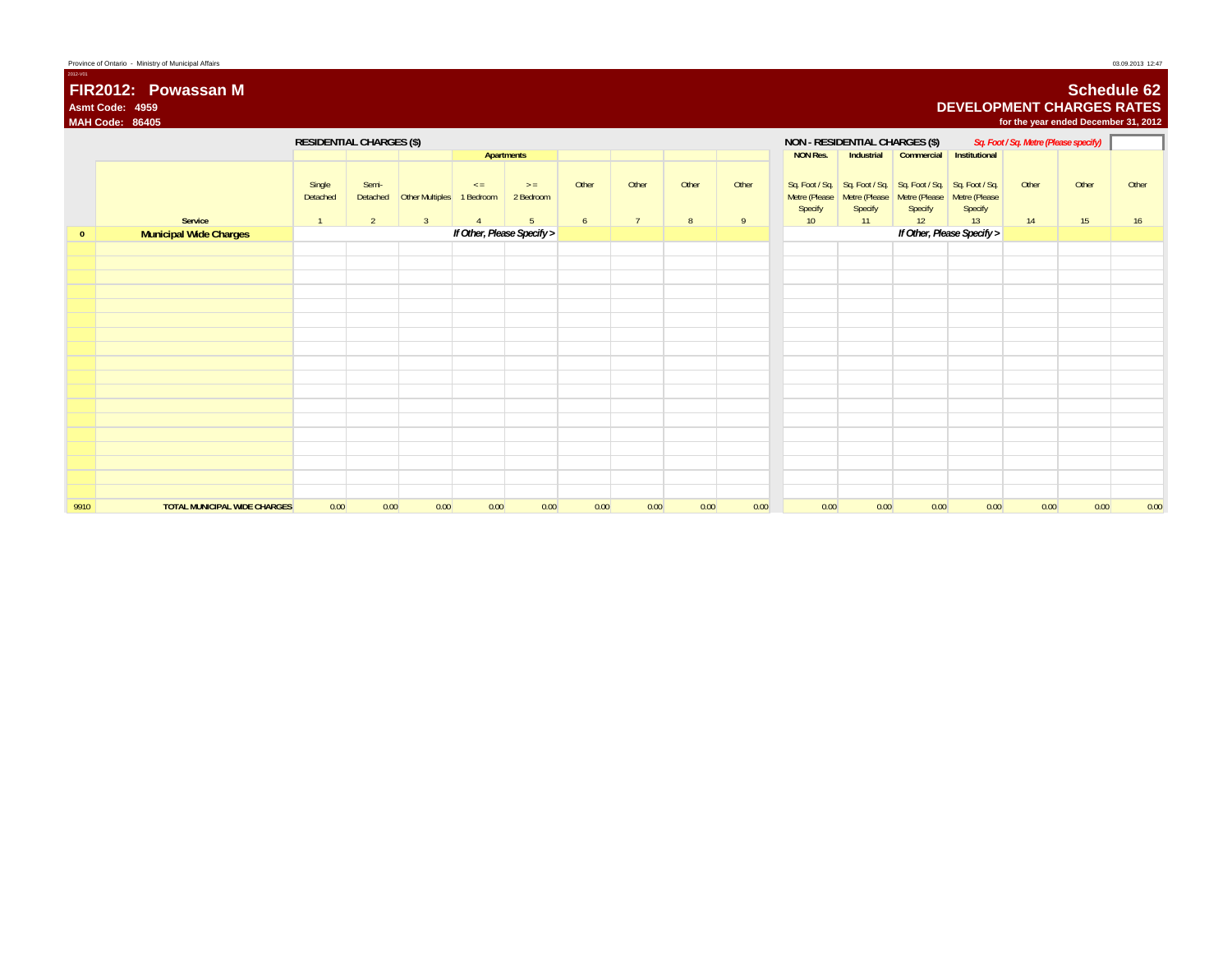| Province of Ontario - Ministry of Municipal Affairs | 03.09.2013 12:47                                                                 |
|-----------------------------------------------------|----------------------------------------------------------------------------------|
| 2012-V01                                            |                                                                                  |
| <b>FIR2012: Powassan M</b>                          | <b>Schedule 62</b>                                                               |
| Asmt Code: 4959                                     | <b>DEVELOPMENT CHARGES RATES - SPECIAL AREAS</b>                                 |
| <b>MAH Code: 86405</b>                              | for the year ended December 31, 2012                                             |
|                                                     |                                                                                  |
|                                                     | ,我们也不会有什么。""我们的人,我们也不会有什么?""我们的人,我们也不会有什么?""我们的人,我们也不会有什么?""我们的人,我们也不会有什么?""我们的人 |

|                                 |         |                 |      |                                    |     |                         |       |              |                                |              |                            |                                                                                                                                           |                                                | Sq. Foot / Sq. Metre (Please specify) |              |       |  |
|---------------------------------|---------|-----------------|------|------------------------------------|-----|-------------------------|-------|--------------|--------------------------------|--------------|----------------------------|-------------------------------------------------------------------------------------------------------------------------------------------|------------------------------------------------|---------------------------------------|--------------|-------|--|
| <b>RESIDENTIAL CHARGES (\$)</b> |         |                 |      |                                    |     |                         |       |              | NON - RESIDENTIAL CHARGES (\$) |              |                            |                                                                                                                                           |                                                |                                       |              |       |  |
|                                 |         | <b>Detached</b> | Semi | Detached Other Multiples 1 Bedroom | < = | Apartments<br>2 Bedroom | Other | <b>Other</b> | Other                          | <b>Other</b> | <b>NON Res.</b><br>Specify | Sq. Foot / Sq.   Sq. Foot / Sq.   Sq. Foot / Sq.   Sq. Foot / Sq.  <br>Metre (Please Metre (Please Metre (Please Metre (Please<br>Specify | Industrial Commercial Institutional<br>Specify | Specify                               | <b>Other</b> | Other |  |
|                                 | Service |                 |      |                                    |     |                         |       |              |                                |              |                            |                                                                                                                                           |                                                |                                       |              |       |  |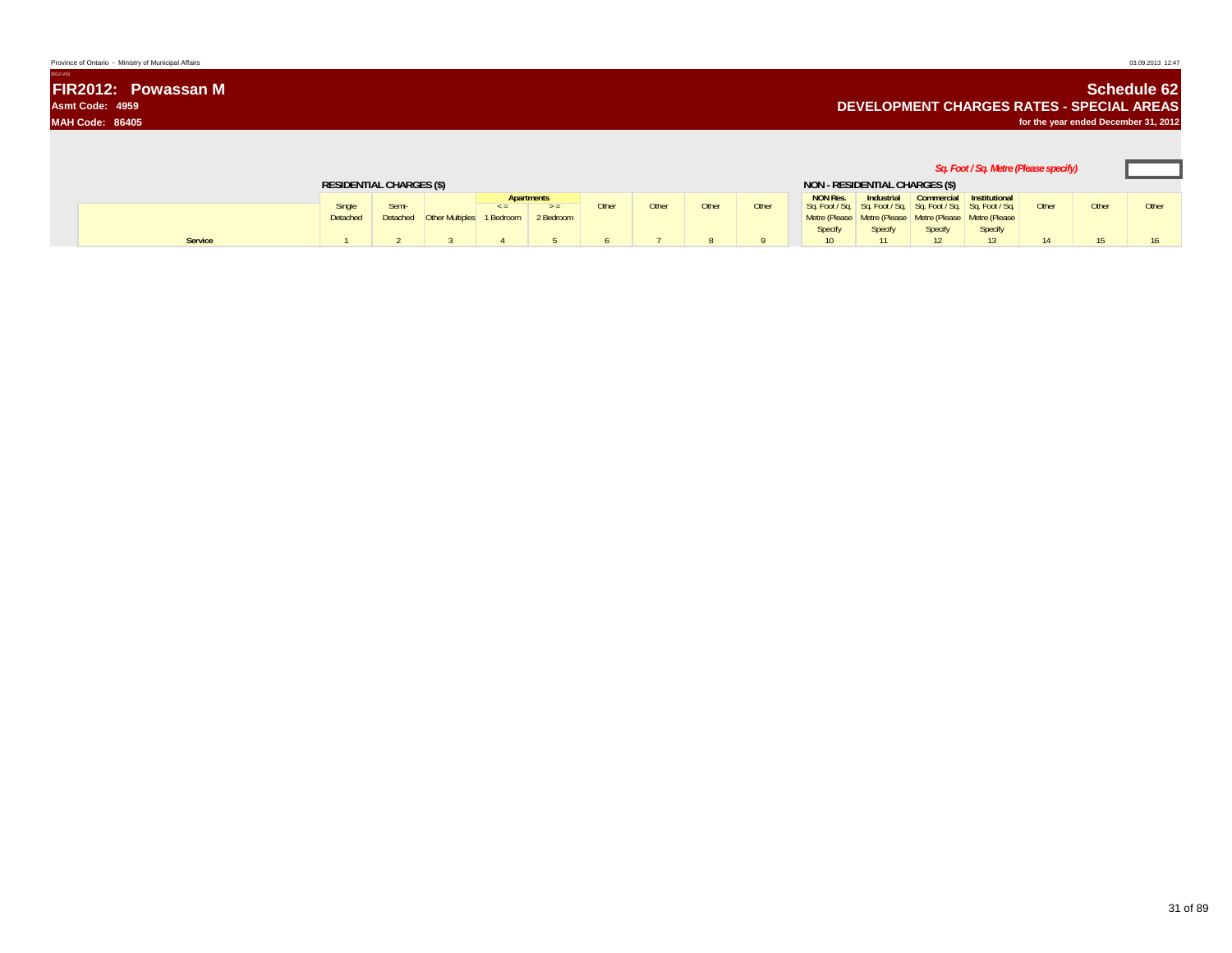| FIR2012: Powass  |  |
|------------------|--|
| Asmt Code: 4959  |  |
| MALLO ANAL OCADE |  |

**FIR2012: Powassan M** Schedule 70 **Asmt Code: 4959 CONSOLIDATED STATEMENT OF FINANCIAL POSITION MAH Code: 86405 for the year ended December 31, 2012**

2012-V01

|      | <b>Financial Assets</b>                                                                                                                                                                                                        |                |
|------|--------------------------------------------------------------------------------------------------------------------------------------------------------------------------------------------------------------------------------|----------------|
| 0299 |                                                                                                                                                                                                                                | 1,567,789      |
|      | Accounts receivable                                                                                                                                                                                                            |                |
| 0410 |                                                                                                                                                                                                                                | 89,050         |
| 0420 |                                                                                                                                                                                                                                | 155.351        |
| 0430 |                                                                                                                                                                                                                                |                |
| 0440 |                                                                                                                                                                                                                                |                |
| 0450 |                                                                                                                                                                                                                                |                |
| 0490 |                                                                                                                                                                                                                                | 1,369,622      |
| 0499 | Subtotal                                                                                                                                                                                                                       | 1,614,023      |
|      | Taxes receivable                                                                                                                                                                                                               |                |
| 0610 |                                                                                                                                                                                                                                | 266,419        |
| 0620 |                                                                                                                                                                                                                                | 252.397        |
| 0630 |                                                                                                                                                                                                                                |                |
| 0640 |                                                                                                                                                                                                                                | 107,039        |
| 0690 |                                                                                                                                                                                                                                | 76,273         |
| 0699 | Subtotal                                                                                                                                                                                                                       | 549,582        |
|      | Investments*                                                                                                                                                                                                                   |                |
| 0805 | Canada                                                                                                                                                                                                                         |                |
| 0810 | Ontario, a conservato de la conservación de la conservación de la conservación de la conservación de la conservación de la conservación de la conservación de la conservación de la conservación de la conservación de la cons |                |
| 0815 |                                                                                                                                                                                                                                |                |
| 0820 |                                                                                                                                                                                                                                |                |
| 0828 | Other                                                                                                                                                                                                                          |                |
| 0829 | Subtotal                                                                                                                                                                                                                       | $\Omega$       |
|      | Debt Recoverable from Others                                                                                                                                                                                                   |                |
| 0861 |                                                                                                                                                                                                                                |                |
| 0862 |                                                                                                                                                                                                                                |                |
| 0863 | Retirement Funds                                                                                                                                                                                                               |                |
| 0864 |                                                                                                                                                                                                                                |                |
| 0865 |                                                                                                                                                                                                                                |                |
| 0868 | Other<br>.                                                                                                                                                                                                                     |                |
| 0845 | Subtotal                                                                                                                                                                                                                       | $\overline{0}$ |
|      | Other financial assets                                                                                                                                                                                                         |                |
| 0830 |                                                                                                                                                                                                                                |                |
| 0835 |                                                                                                                                                                                                                                |                |
| 0840 |                                                                                                                                                                                                                                |                |
| 0850 |                                                                                                                                                                                                                                |                |
| 0890 | Other<br>and a straight and a straight                                                                                                                                                                                         |                |
| 0898 | Subtotal                                                                                                                                                                                                                       | $\overline{0}$ |
| 9930 | <b>TOTAL Financial Assets</b>                                                                                                                                                                                                  | 3,731,394      |
|      |                                                                                                                                                                                                                                |                |
| 8010 |                                                                                                                                                                                                                                |                |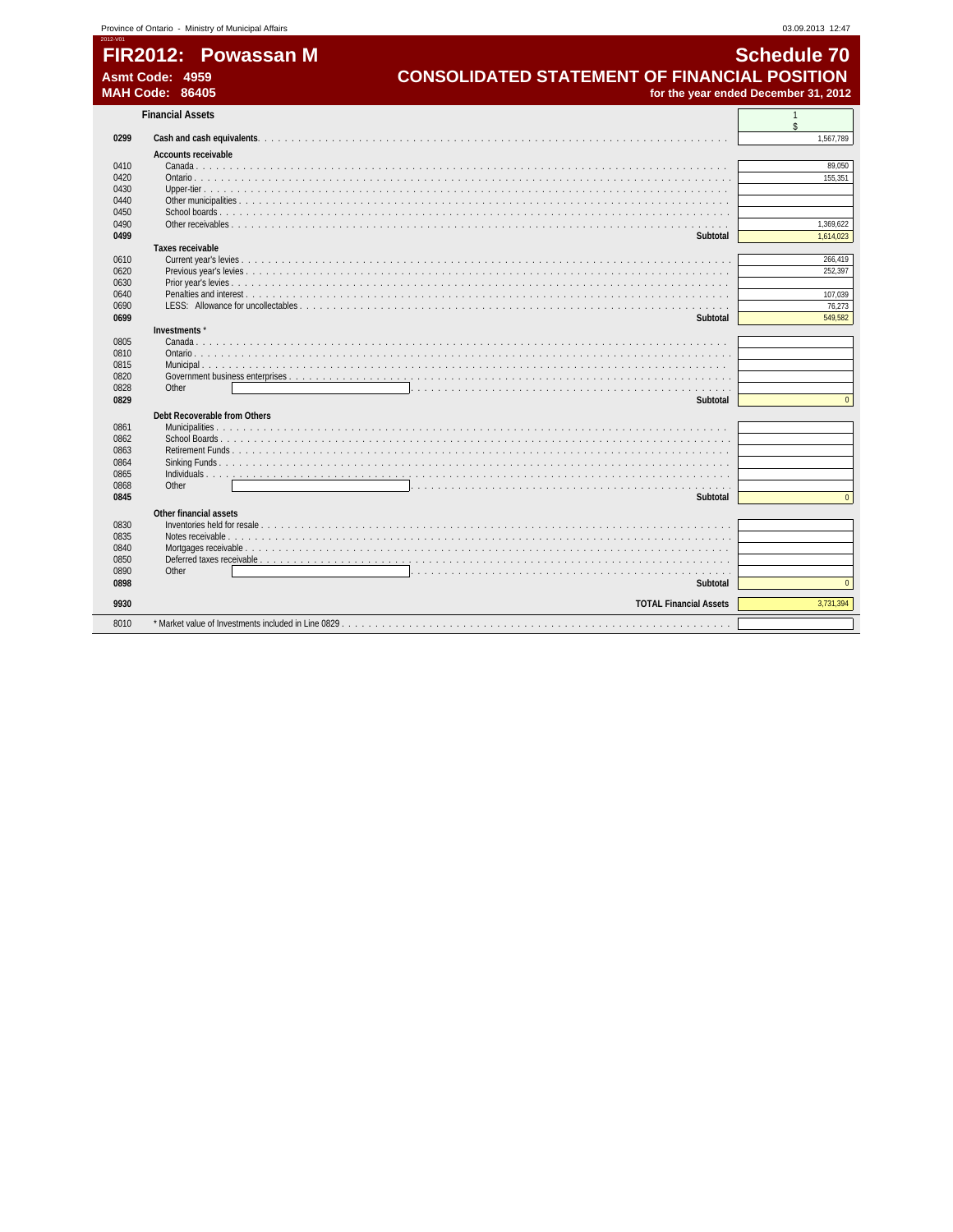| <b>Schedule 70</b>                                  |
|-----------------------------------------------------|
|                                                     |
| <b>CONSOLIDATED STATEMENT OF FINANCIAL POSITION</b> |

**FIR2012: Powassan M**<br>Asmt Code: 4959 **CONSOLIDATED STATEMENT OF FINANCIAL POSITION**<br>MAH Code: 86405 **SCALL ROSET STATEMENT OF FINANCIAL POSITION** 

|              | <b>IAH Code: 86405</b>                                                          | for the year ended December 31, 2012 |
|--------------|---------------------------------------------------------------------------------|--------------------------------------|
|              | Liabilities                                                                     |                                      |
|              | <b>Temporary loans</b>                                                          | \$                                   |
| 2010         | Tangible Capital Assets:                                                        | 845,382                              |
| 2020         |                                                                                 |                                      |
| 2030         |                                                                                 |                                      |
| 2040<br>2099 | Subtotal                                                                        | 845,382                              |
|              | <b>Accounts Payable</b>                                                         |                                      |
| 2210         |                                                                                 |                                      |
| 2220<br>2230 |                                                                                 |                                      |
| 2240         |                                                                                 |                                      |
| 2250<br>2260 |                                                                                 | 197,335                              |
| 2270         |                                                                                 | 315,967                              |
| 2290<br>2299 |                                                                                 | 513,302                              |
|              | Subtotal<br>Deferred revenue                                                    |                                      |
| 2410         |                                                                                 | 237,106                              |
| 2490         |                                                                                 | 24,148                               |
| 2499         | Subtotal                                                                        | 261,254                              |
| 2610         | Long term liabilities                                                           | 3,037,795                            |
| 2620         |                                                                                 |                                      |
| 2630<br>2640 | CONTRACTUAL OBLIGATIONS<br>Other                                                | 555,523                              |
| 2650         | Other                                                                           |                                      |
| 2660<br>2699 |                                                                                 | 3,593,318                            |
|              | Subtotal<br>Solid Waste Management Facility Liabilities                         |                                      |
| 2799         |                                                                                 | 89,000                               |
|              | Post employment benefits                                                        |                                      |
| 2810<br>2820 |                                                                                 |                                      |
| 2830         |                                                                                 |                                      |
| 2840         |                                                                                 |                                      |
| 2898<br>2899 | Other<br>Subtotal post employment benefits                                      | $\pmb{0}$                            |
| 9940         | <b>TOTAL Liabilities</b>                                                        | 5,302,256                            |
|              |                                                                                 |                                      |
|              |                                                                                 |                                      |
| 9945         | Net Financial Assets / Net Debt (Total Financial Assets LESS Total Liabilities) | $-1,570,862$                         |
|              | <b>Non-Financial Assets</b>                                                     |                                      |
| 6210         |                                                                                 | \$<br>14,609,111                     |
| 6250         |                                                                                 |                                      |
| 6260<br>6299 | <b>Total Non-Financial Assets</b>                                               | 68,418<br>14,677,529                 |
|              |                                                                                 |                                      |
| 9970         | <b>Total Accumulated Surplus/(Deficit)</b>                                      | 13,106,667                           |
|              | Analysis of the Accumulated Surplus/(Deficit)                                   |                                      |
|              |                                                                                 | 14.609.111                           |
| 6410<br>6420 | Equity in Tangible Capital Assets                                               | 1,624,351                            |
| 6430         |                                                                                 |                                      |
| 5030         | Local boards                                                                    |                                      |
| 5035         | Water operations.                                                               |                                      |
| 5040<br>5041 | Wastewater operations                                                           |                                      |
| 5045         | Libraries                                                                       |                                      |
| 5050         | Cemeteries                                                                      |                                      |
| 5055<br>5060 | Recreation, community centres and arenas<br>Business Improvement Area           |                                      |
| 5076         | Other                                                                           |                                      |
| 5077<br>5078 | Other<br>Other                                                                  |                                      |
| 5079         | Other                                                                           |                                      |
| 5098         | <b>Total Local Boards</b>                                                       | $\mathbf 0$                          |
| 5080         |                                                                                 | $\pmb{0}$                            |
| 6601         | Unfunded Employee Benefits                                                      |                                      |
| 6602         | Unfunded Landfill closure costs                                                 | $-89,000$                            |
| 6610<br>6620 | LONG-TERM DEBT<br>Other<br>Other                                                | $-3,037,795$                         |
| 6630         | Other                                                                           |                                      |
| 6640         | Other                                                                           |                                      |
| 6699<br>9971 | <b>Total Other</b><br><b>Total Accumulated Surplus/(Deficit)</b>                | $-3,126,795$<br>13,106,667           |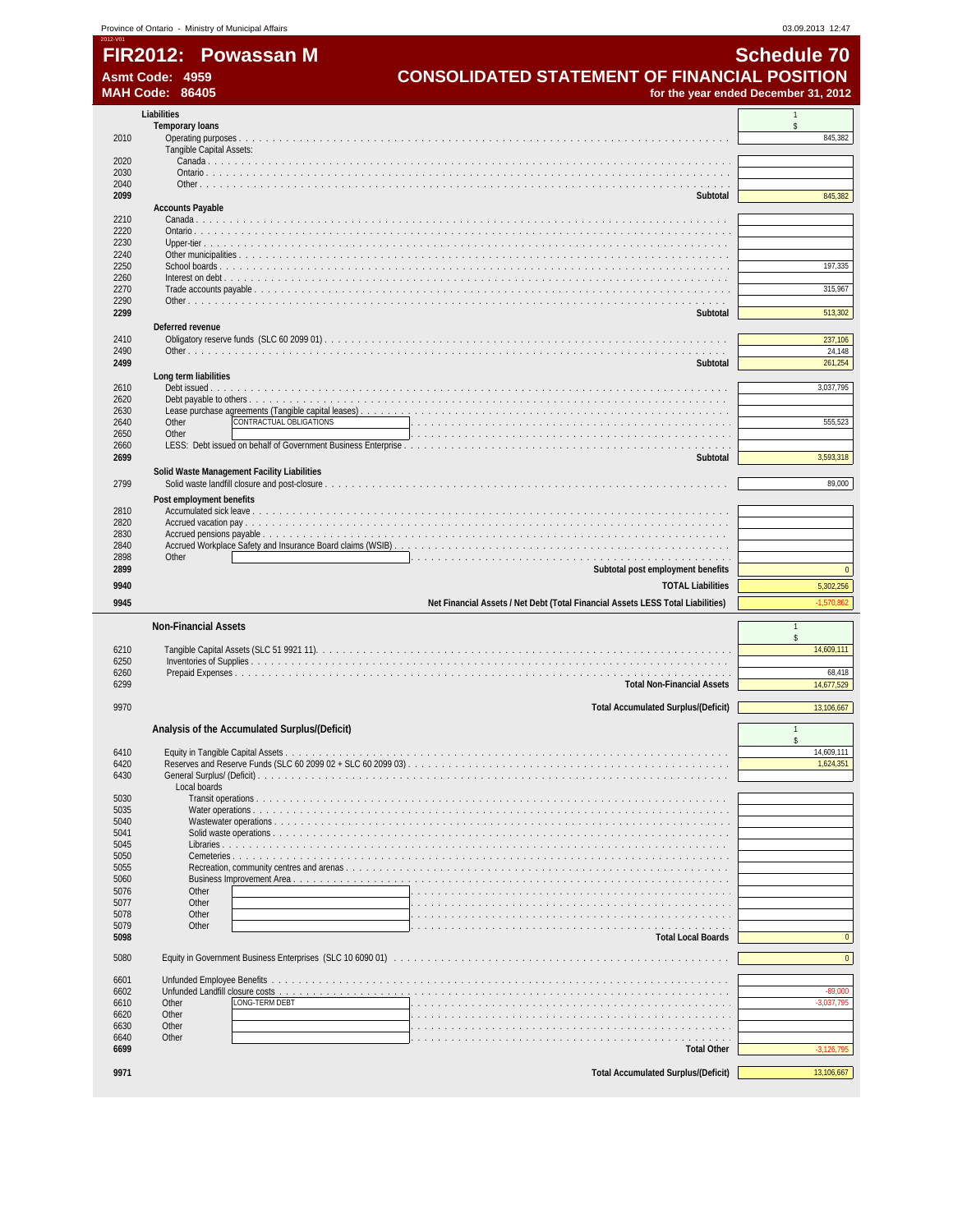# **FIR2012: Powassan M Single/Lower-Tier ONLY Schedule 72**<br>Asmt Code: 4959 **CONTINUITY OF TAXES RECEIVABLE Asmt Code: 4959 CONTINUITY OF TAXES RECEIVABLE MAH Code: 86405 for the year ended December 31, 2012**

|      | <b>Continuity of Taxes Receivable</b> |           |
|------|---------------------------------------|-----------|
|      |                                       |           |
| 0210 |                                       | 625,472   |
| 0215 |                                       |           |
| 0220 |                                       | 3,340,536 |
| 0225 |                                       | 65,233    |
| 0240 |                                       | 3,481,659 |
| 0250 |                                       |           |
| 0260 |                                       |           |
| 0280 | PLUS:                                 |           |
|      |                                       |           |
| 0290 |                                       | 549,582   |
|      |                                       |           |
|      | <b>Cash Collections</b>               |           |
|      |                                       |           |
| 0610 |                                       | 3,074,929 |
| 0620 |                                       | 294,120   |
| 0630 |                                       | 58,237    |
| 0640 |                                       |           |
| 0690 | <b>INCREASE IN AFDA</b><br>Other      | 54,373    |
| 0699 | <b>TOTAL Cash Collections</b>         | 3,481,659 |

 $\overline{\phantom{0}}$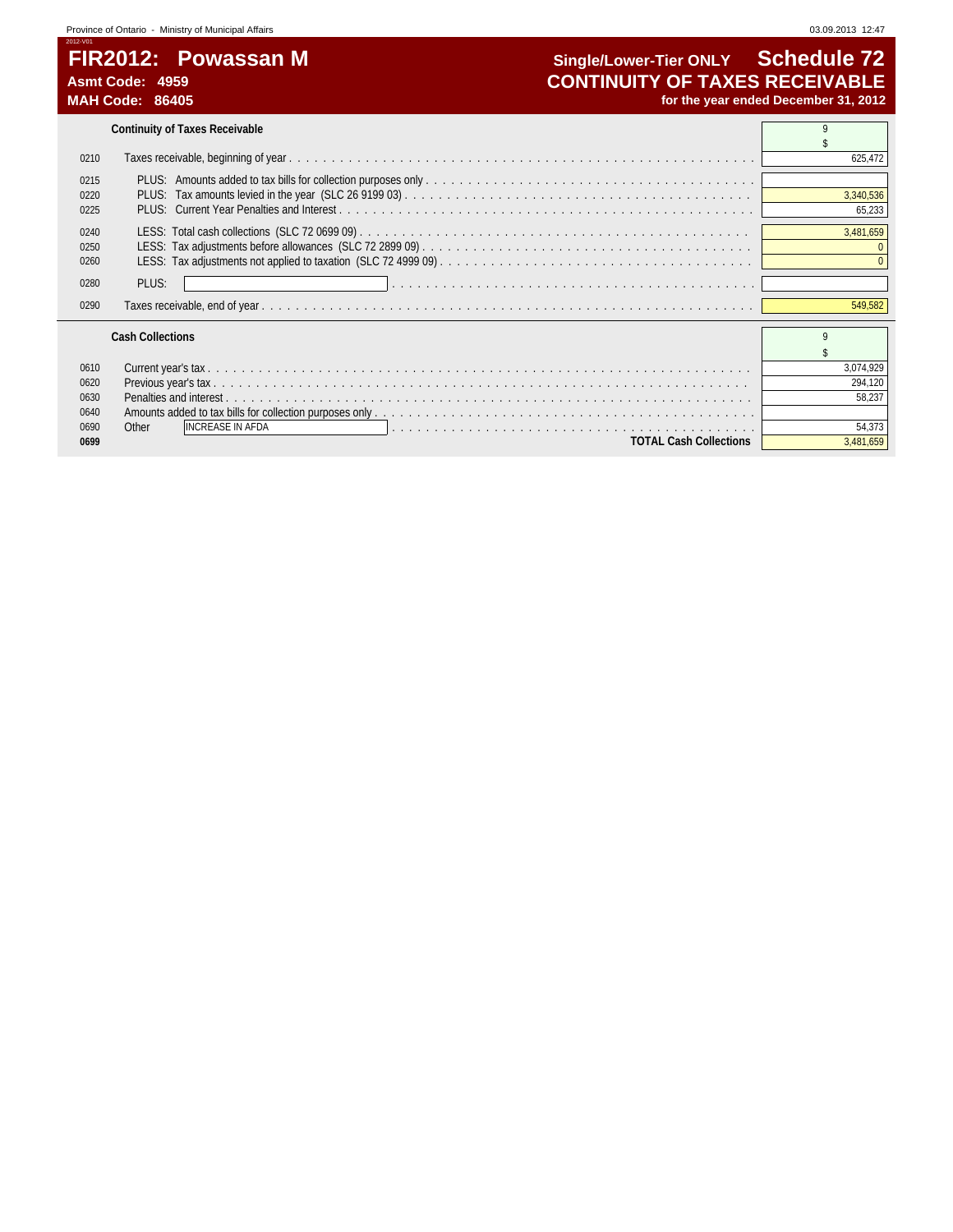# **FIR2012: Powassan MAsmt Code: 4959MAH Code: 86405**

# **Single/Lower-Tier ONLY Schedule 72 CONTINUITY OF TAXES RECEIVABLE**

**for the year ended December 31, 2012**

|      |       |                                                                      |                  |                 | <b>SCHOOL BOARDS</b> |                   |       |                        |                              |            |                                |
|------|-------|----------------------------------------------------------------------|------------------|-----------------|----------------------|-------------------|-------|------------------------|------------------------------|------------|--------------------------------|
|      |       |                                                                      | English - Public | French - Public | English - Separate   | French - Separate | Other | <b>TOTAL Education</b> | Lower-Tier (Single-<br>Tier) | Upper-Tier | <b>TOTAL Tax</b><br>Adjustment |
|      |       | Tax Adjustments Applied to Taxation                                  |                  |                 |                      |                   |       |                        |                              |            |                                |
|      |       |                                                                      |                  |                 |                      |                   |       |                        |                              |            |                                |
| 1099 |       |                                                                      |                  |                 |                      |                   |       |                        |                              |            |                                |
| 1299 |       | Discounts for Advance Payments (Mun. Act 345(10))                    |                  |                 |                      |                   |       |                        |                              |            | $\mathbf{0}$                   |
| 1499 |       |                                                                      |                  |                 |                      |                   |       |                        |                              |            | $\Omega$                       |
| 1699 |       | Tax Cancellation - Low income seniors and Disabled persons (Mun. Act |                  |                 |                      |                   |       |                        |                              |            | $\mathbf{0}$                   |
| 1810 |       | Rebates to Commercial properties (Mun. Act 362)                      |                  |                 |                      |                   |       |                        |                              |            | $\mathbf{0}$                   |
| 1820 |       | Rebates to Industrial properties (Mun. Act 362)                      |                  |                 |                      |                   |       |                        |                              |            | $\Omega$                       |
| 1899 |       | Subtotal                                                             |                  |                 | $\Omega$             |                   |       |                        |                              |            | $\mathbf{0}$                   |
| 2099 |       |                                                                      |                  |                 |                      |                   |       |                        |                              |            | $\mathbf{0}$                   |
| 2299 |       |                                                                      |                  |                 |                      |                   |       |                        |                              |            | $\Omega$                       |
| 2399 |       | Reduction for Heritage Property (Mun. Act 365.2)                     |                  |                 |                      |                   |       |                        |                              |            | $\Omega$                       |
| 2890 | Other | .                                                                    |                  |                 |                      |                   |       |                        |                              |            | $\Omega$                       |
| 2891 | Other | .                                                                    |                  |                 |                      |                   |       |                        |                              |            | $\Omega$                       |
| 2892 | Other | .                                                                    |                  |                 |                      |                   |       |                        |                              |            | $\mathbf{0}$                   |
| 2893 | Other | .                                                                    |                  |                 |                      |                   |       |                        |                              |            | $\Omega$                       |
| 2899 |       | Tax adjustments before allowances                                    |                  |                 |                      |                   |       |                        |                              |            | $\Omega$                       |

|      |                                                                                            |                  |                 | SCHOOL BOARDS |                                        |       |                        |                              |            |                                |
|------|--------------------------------------------------------------------------------------------|------------------|-----------------|---------------|----------------------------------------|-------|------------------------|------------------------------|------------|--------------------------------|
|      |                                                                                            | English - Public | French - Public |               | English - Separate   French - Separate | Other | <b>TOTAL Education</b> | Lower-Tier (Single-<br>Tier) | Upper-Tier | <b>TOTAL Tax</b><br>Adjustment |
|      | Tax Adjustments Not Applied to Taxation                                                    |                  |                 |               |                                        |       |                        |                              |            |                                |
|      |                                                                                            |                  |                 |               |                                        |       |                        |                              |            |                                |
| 4010 | Tax sale, Tax registration accounts<br>and a series of the contract of the contract of the |                  |                 |               |                                        |       |                        |                              |            |                                |
| 4210 | Tax Deferral - Low income seniors and Disabled persons (Mun. Act 319                       |                  |                 |               |                                        |       |                        |                              |            |                                |
| 4420 | Net Impact of 5% Capping Limit Program                                                     |                  |                 |               |                                        |       |                        |                              |            |                                |
| 4890 | Other<br>.                                                                                 |                  |                 |               |                                        |       |                        |                              |            |                                |
| 4891 | Other<br>.                                                                                 |                  |                 |               |                                        |       |                        |                              |            |                                |
| 4999 | Tax Adjustments Not Applied to Taxation                                                    |                  |                 |               |                                        |       |                        |                              |            |                                |
|      |                                                                                            |                  |                 |               |                                        |       |                        |                              |            |                                |

#### **Additional Information**

| 6010 |                              |         |        |         |        |        |  |  |
|------|------------------------------|---------|--------|---------|--------|--------|--|--|
| 7010 | Fntitlement of School Boards | 546,302 | 14,623 | 149.718 | 15,33Z | 75.975 |  |  |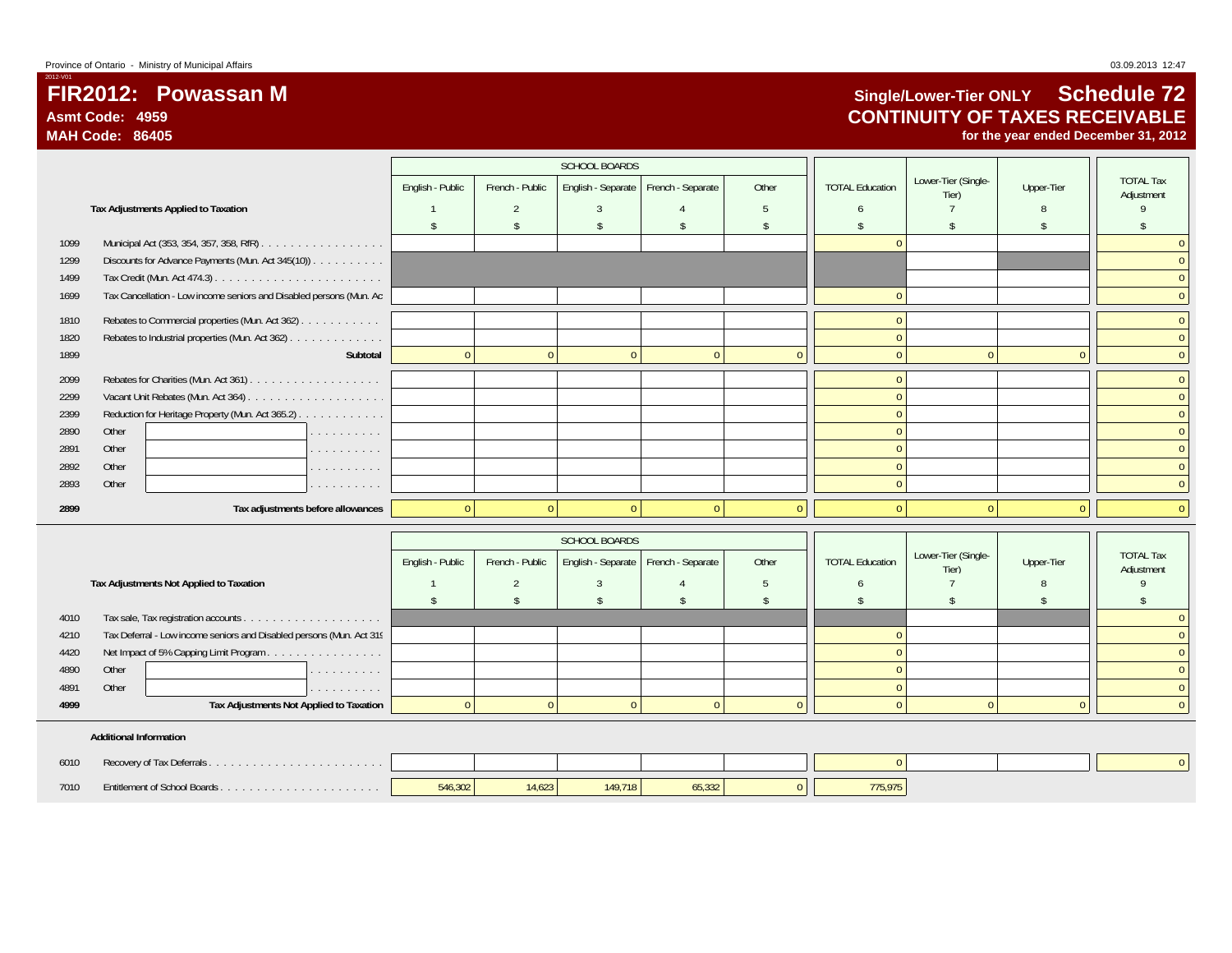|              |                        | Province of Ontario - Ministry of Municipal Affairs                                                             | 03.09.2013 12:47                     |
|--------------|------------------------|-----------------------------------------------------------------------------------------------------------------|--------------------------------------|
|              |                        | FIR2012: Powassan M                                                                                             | <b>Schedule 74</b>                   |
|              | Asmt Code: 4959        | <b>LONG TERM LIABILITIES AND COMMITMENTS</b>                                                                    |                                      |
|              | <b>MAH Code: 86405</b> |                                                                                                                 | for the year ended December 31, 2012 |
|              |                        | 1. Debt burden of the municipality                                                                              |                                      |
|              |                        | All outstanding debt issued by the municipality, predecessor municipalities and consolidated entities           | $\mathbf{1}$<br>\$                   |
| 0210         |                        |                                                                                                                 |                                      |
| 0220         |                        |                                                                                                                 |                                      |
| 0230         |                        |                                                                                                                 | 3,037,795                            |
| 0297         | Other                  | contractual obligations                                                                                         | 555,523                              |
| 0298         | Other                  |                                                                                                                 |                                      |
| 0299         |                        | Subtotal                                                                                                        | 3,593,318                            |
| 0499         |                        |                                                                                                                 |                                      |
|              |                        | LESS: All debt assumed by others                                                                                |                                      |
| 0610         |                        |                                                                                                                 |                                      |
| 0620         |                        |                                                                                                                 |                                      |
| 0630         |                        |                                                                                                                 |                                      |
| 0640         |                        |                                                                                                                 |                                      |
| 0697<br>0698 | Other<br>Other         |                                                                                                                 |                                      |
| 0699         |                        | Subtotal                                                                                                        | $\mathbf{0}$                         |
|              |                        | LESS: Debt retirement funds                                                                                     |                                      |
| 0810         |                        | Sewer.                                                                                                          |                                      |
| 0820         | Water                  | the contract of the contract of the contract of the contract of the contract of the contract of the contract of |                                      |
| 0896         | Other                  |                                                                                                                 |                                      |
| 0897         | Other                  |                                                                                                                 |                                      |
| 0898         | Other                  |                                                                                                                 |                                      |
| 0899         |                        | Subtotal                                                                                                        | $\mathbf{0}$                         |
| 1010         |                        | LESS: Own sinking funds (Actual balances)                                                                       |                                      |
| 1020         |                        |                                                                                                                 |                                      |
| 1096         | Other                  |                                                                                                                 |                                      |
| 1097         | Other                  |                                                                                                                 |                                      |
| 1098         | Other                  |                                                                                                                 |                                      |
| 1099         |                        | Subtotal                                                                                                        | $\mathbf{0}$                         |
| 9910         |                        | TOTAL Net Long Term Liabilities of the Municipality                                                             | 3,593,318                            |
|              |                        |                                                                                                                 |                                      |
| 1210         |                        | 2. Debt burden of the municipality: Analysed by debt instrument                                                 |                                      |
| 1220<br>1230 |                        |                                                                                                                 |                                      |
| 1240         |                        |                                                                                                                 |                                      |
| 1250         |                        | Mortgages                                                                                                       |                                      |
| 1260         |                        |                                                                                                                 |                                      |
| 1280         |                        |                                                                                                                 |                                      |
| 1297         | Other                  | OSIFA DEBENTURE                                                                                                 |                                      |
| 1298         | Other                  | CONTRACTUAL OBLIGATIONS                                                                                         | 122,606<br>2,915,189<br>555,523      |
| 9920         |                        | TOTAL Net Long Term Liabilities of the Municipality                                                             | 3,593,318                            |
|              |                        | 3. Debt burden of the municipality: Analysed by function                                                        |                                      |
| 1405         |                        |                                                                                                                 |                                      |
| 1410         |                        | Protection services                                                                                             |                                      |
|              |                        | Transportation services:                                                                                        |                                      |
| 1415         |                        |                                                                                                                 |                                      |
| 1416<br>1420 |                        |                                                                                                                 |                                      |
| 1421         |                        |                                                                                                                 |                                      |
| 1422         |                        |                                                                                                                 |                                      |
| 1423         |                        |                                                                                                                 |                                      |
|              |                        | Environmental services:                                                                                         |                                      |
| 1425         |                        |                                                                                                                 |                                      |
| 1430         |                        |                                                                                                                 |                                      |
| 1435<br>1440 |                        |                                                                                                                 |                                      |
| 1445         |                        |                                                                                                                 |                                      |
| 1446         |                        |                                                                                                                 |                                      |
| 1450         |                        |                                                                                                                 | 538,323                              |
| 1455         |                        |                                                                                                                 |                                      |
| 1460         |                        |                                                                                                                 | 1,260,869                            |
|              |                        | Recreation and cultural services:                                                                               |                                      |
| 1465<br>1466 |                        |                                                                                                                 | 1,776,926<br>17,200                  |
| 1471         |                        |                                                                                                                 |                                      |
| 1474         |                        |                                                                                                                 |                                      |
| 1475         |                        |                                                                                                                 |                                      |
| 1476         |                        | Museums                                                                                                         |                                      |
| 1477<br>1480 |                        |                                                                                                                 |                                      |

**19930 19930 19930 19930 19930 19930 19930 19930 19930 19930 19930 19930 19930 19980 19990 19990 19990 19990 19990 19990 19990 19990 19990 19990 19990 19990 19990**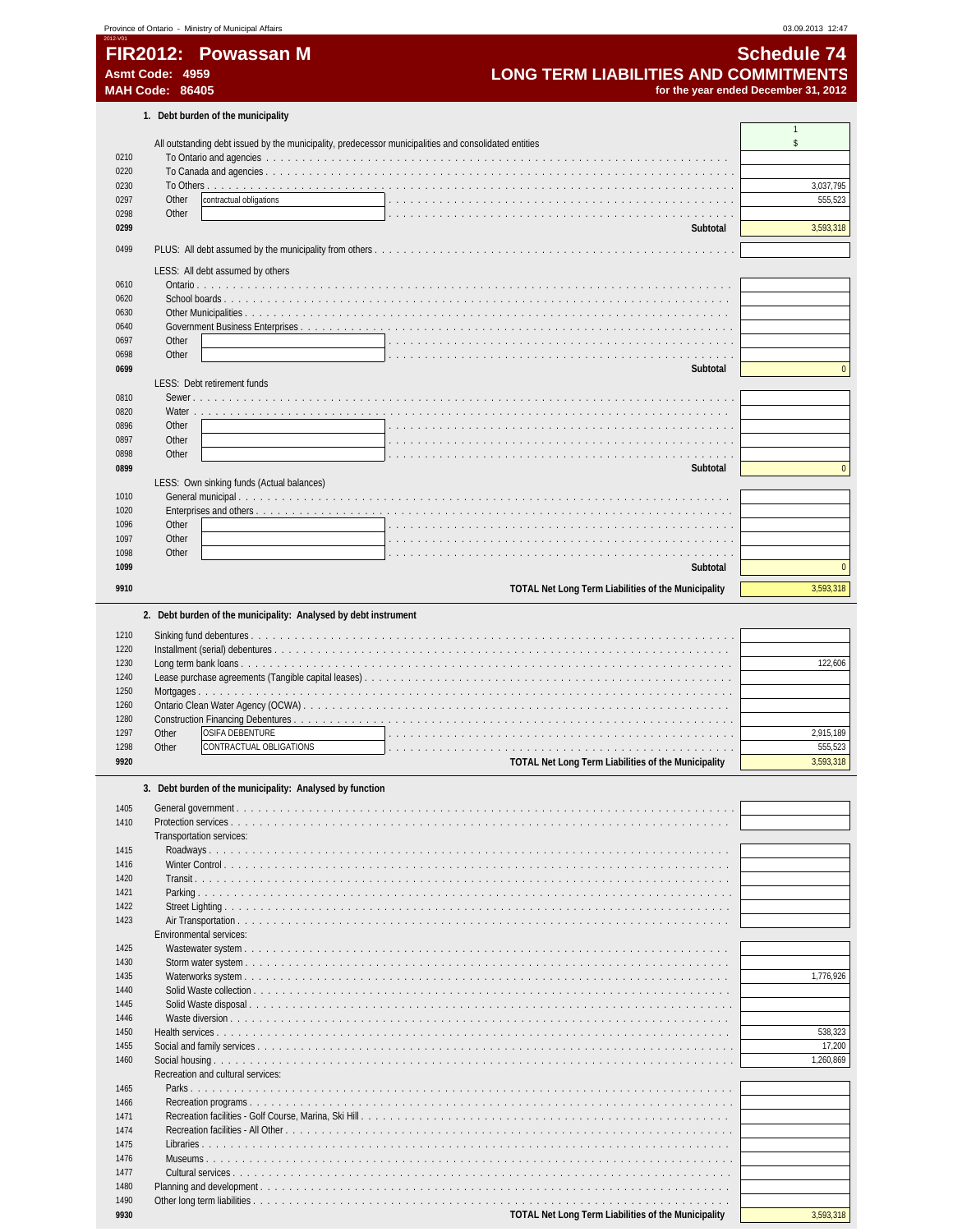| Province of Ontario - |  |  |  | Ministry of Municipal Affairs |
|-----------------------|--|--|--|-------------------------------|
|-----------------------|--|--|--|-------------------------------|

### 2012-V01 **FIR2012: Powassan M Schedule 74** Asmt Code: 4959 **MAH Code: 86405** *for the year ended* **December 31, 2012 <b>***for the year ended*

| <b>OVIIGUUIG 17</b>                  |  |
|--------------------------------------|--|
| ONG TERM LIABILITIES AND COMMITMENTS |  |
| for the year ended December 31, 2011 |  |

**4. Debt payable in foreign currencies (net of sinking fund holdings)**

|      | 4. Dept payable in foreign currencies (riet or sinking fund holdings)                                                                                                    |                |
|------|--------------------------------------------------------------------------------------------------------------------------------------------------------------------------|----------------|
|      |                                                                                                                                                                          |                |
|      | <b>US Dollars:</b>                                                                                                                                                       | $\mathsf{\$}$  |
| 1610 |                                                                                                                                                                          |                |
| 1620 |                                                                                                                                                                          |                |
|      | Other currency:                                                                                                                                                          |                |
| 1630 |                                                                                                                                                                          |                |
| 1640 | Par value in                                                                                                                                                             |                |
| 1650 |                                                                                                                                                                          |                |
| 1660 | Par value in                                                                                                                                                             |                |
|      |                                                                                                                                                                          |                |
|      | 5. Interest earned on sinking funds and on debt retirement funds during the year                                                                                         |                |
| 1810 |                                                                                                                                                                          |                |
|      | Ontario Clean Water Agency                                                                                                                                               |                |
| 1820 |                                                                                                                                                                          |                |
| 1830 |                                                                                                                                                                          |                |
|      |                                                                                                                                                                          |                |
|      | 6. Details of sinking fund balance                                                                                                                                       |                |
| 2010 |                                                                                                                                                                          |                |
|      | Balance of own sinking funds at year end                                                                                                                                 |                |
| 2110 |                                                                                                                                                                          |                |
| 2120 |                                                                                                                                                                          |                |
| 2199 | Subtotal                                                                                                                                                                 | $\mathbf{0}$   |
|      |                                                                                                                                                                          |                |
| 2210 | Estimated total future income earned from investments in lines 2199 and 2210 above $\ldots$ , $\ldots$ , $\ldots$ , $\ldots$ , $\ldots$ , $\ldots$ , $\ldots$ , $\ldots$ |                |
| 2220 |                                                                                                                                                                          |                |
|      | 7. Long term commitments at year end                                                                                                                                     |                |
| 2410 |                                                                                                                                                                          |                |
| 2420 |                                                                                                                                                                          |                |
| 2430 |                                                                                                                                                                          |                |
| 2440 |                                                                                                                                                                          |                |
| 2496 | Other                                                                                                                                                                    |                |
| 2497 | Other                                                                                                                                                                    |                |
| 2498 | Other                                                                                                                                                                    |                |
| 2499 | <b>TOTAL</b>                                                                                                                                                             | $\overline{0}$ |
|      |                                                                                                                                                                          |                |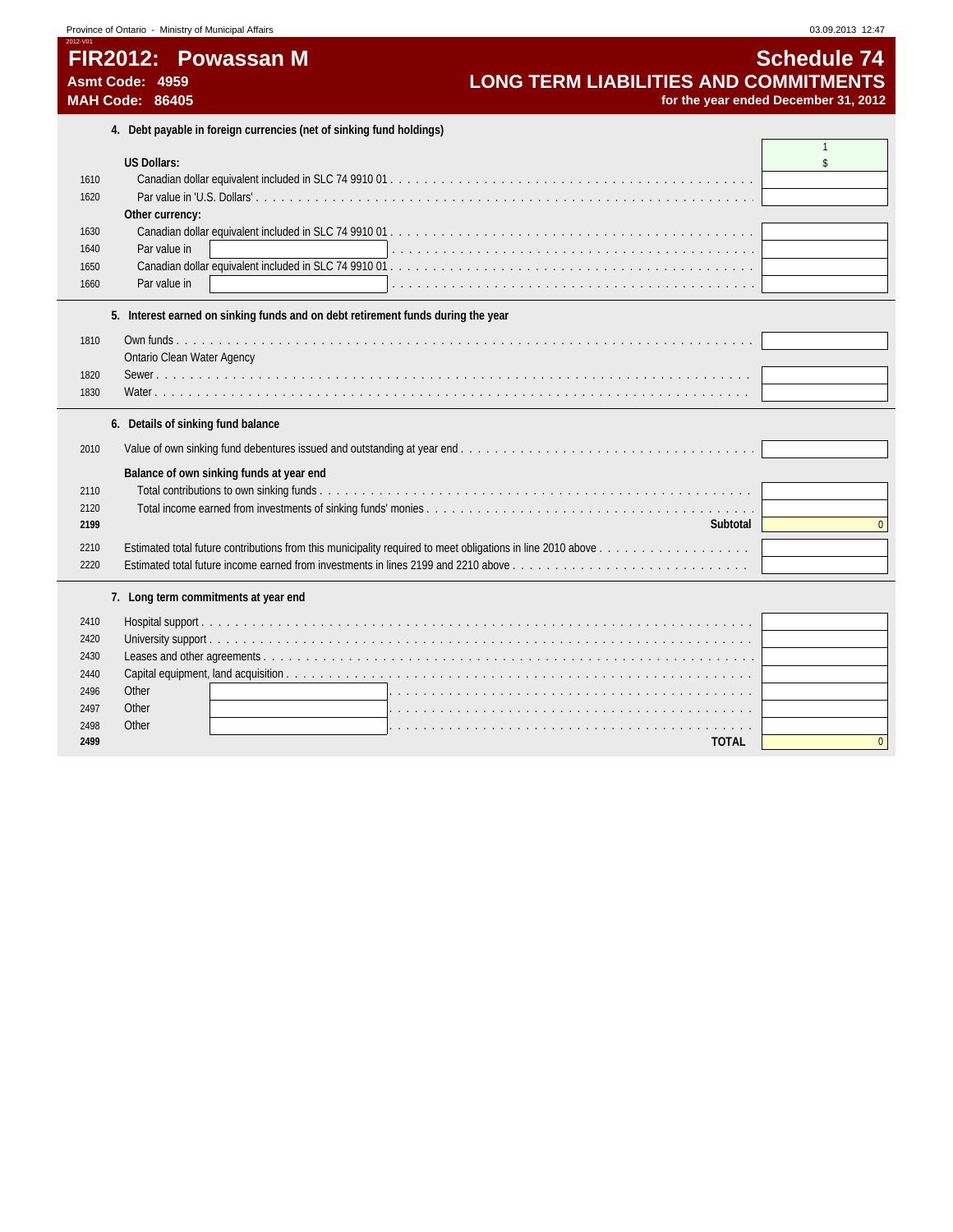2012-V01

 $\overline{\phantom{a}}$ 

**FIR2012: Powassan M**<br>Asmt Code: 4959<br>MAH Code: 86405 **Schedule 74**<br>MAH Code: 86405 **Schedule 74**<br>MAH Code: 86405 **Schedule 21, 2012 Asmt Code: 4959 LONG TERM LIABILITIES AND COMMITMENTS**

| Is Value in Column 2<br>Number of Years<br><b>Contingent Liabilities</b><br>Value<br>Payable Over<br>Estimated?<br>$\overline{2}$<br>3<br>8. Contingent liabilities<br>$\overline{4}$<br>$\mathbf{1}$<br>Y or N<br>Y or N<br>\$<br>Years<br>2610<br>2620<br>Guarantees of long term indebtedness in the name of the municipality but assumed by others<br>2630<br>2640<br>2698<br>Other<br>$\overline{0}$<br>2699<br><b>TOTAL</b><br><b>Accumulated Surplus /</b><br><b>Total Outstanding Capital</b><br>Debt Charges<br>Obligation<br>Deficit<br>$\sqrt{3}$<br>9. Ontario Clean Water Agency Provincial Projects<br>$\mathbf{1}$<br>2<br>\$<br>Water projects:<br>$\mathbb{S}$<br>\$<br>2810<br>2820<br>Wastewater projects:<br>2830<br>2840<br>Principal<br>Interest<br>Total<br>10. Debt Charges for the current year<br>$\overline{2}$<br>$\mathbf{1}$<br>3<br>$\mathbb{S}$<br>Recovered from the Consolidated Statement of Operations<br>$\mathbb{S}$<br>$\mathsf{s}$<br>3012<br>334,764<br>127,206<br>3014<br>3015<br>3020<br>Recovered from unconsolidated entities:<br>3030<br>3040<br>3050<br>Other<br>3097<br>and a straight and a<br>Other<br>3098<br>a concerta de la concerta de<br>3099<br><b>TOTAL</b><br>334,764<br>127,206<br>Line 3099 includes:<br>3110<br>3120<br>Analysis of Lease Purchase Agreements (Tangible Capital Leases) and Financing Leases (not Tangible Capital Leases)<br>Debt charges for Lease purchase agreements (Tangible capital leases)<br>3140<br>$\Omega$<br>Financing leases (not Tangible capital leases) beyond term of Council<br>3150<br><b>TOTAL</b><br>$\mathbf{0}$<br>3199<br>Principal<br>Interest<br>11. Long term debt refinanced<br>$\overline{2}$<br>$\mathbf{1}$<br>\$<br>\$<br>3410<br>3420 | MAH Code: 86405 |  | for the year ended December 31, 2012 |  |
|-------------------------------------------------------------------------------------------------------------------------------------------------------------------------------------------------------------------------------------------------------------------------------------------------------------------------------------------------------------------------------------------------------------------------------------------------------------------------------------------------------------------------------------------------------------------------------------------------------------------------------------------------------------------------------------------------------------------------------------------------------------------------------------------------------------------------------------------------------------------------------------------------------------------------------------------------------------------------------------------------------------------------------------------------------------------------------------------------------------------------------------------------------------------------------------------------------------------------------------------------------------------------------------------------------------------------------------------------------------------------------------------------------------------------------------------------------------------------------------------------------------------------------------------------------------------------------------------------------------------------------------------------------------------------------------------------------------------------------------------------------|-----------------|--|--------------------------------------|--|
|                                                                                                                                                                                                                                                                                                                                                                                                                                                                                                                                                                                                                                                                                                                                                                                                                                                                                                                                                                                                                                                                                                                                                                                                                                                                                                                                                                                                                                                                                                                                                                                                                                                                                                                                                       |                 |  |                                      |  |
|                                                                                                                                                                                                                                                                                                                                                                                                                                                                                                                                                                                                                                                                                                                                                                                                                                                                                                                                                                                                                                                                                                                                                                                                                                                                                                                                                                                                                                                                                                                                                                                                                                                                                                                                                       |                 |  |                                      |  |
|                                                                                                                                                                                                                                                                                                                                                                                                                                                                                                                                                                                                                                                                                                                                                                                                                                                                                                                                                                                                                                                                                                                                                                                                                                                                                                                                                                                                                                                                                                                                                                                                                                                                                                                                                       |                 |  |                                      |  |
|                                                                                                                                                                                                                                                                                                                                                                                                                                                                                                                                                                                                                                                                                                                                                                                                                                                                                                                                                                                                                                                                                                                                                                                                                                                                                                                                                                                                                                                                                                                                                                                                                                                                                                                                                       |                 |  |                                      |  |
|                                                                                                                                                                                                                                                                                                                                                                                                                                                                                                                                                                                                                                                                                                                                                                                                                                                                                                                                                                                                                                                                                                                                                                                                                                                                                                                                                                                                                                                                                                                                                                                                                                                                                                                                                       |                 |  |                                      |  |
|                                                                                                                                                                                                                                                                                                                                                                                                                                                                                                                                                                                                                                                                                                                                                                                                                                                                                                                                                                                                                                                                                                                                                                                                                                                                                                                                                                                                                                                                                                                                                                                                                                                                                                                                                       |                 |  |                                      |  |
|                                                                                                                                                                                                                                                                                                                                                                                                                                                                                                                                                                                                                                                                                                                                                                                                                                                                                                                                                                                                                                                                                                                                                                                                                                                                                                                                                                                                                                                                                                                                                                                                                                                                                                                                                       |                 |  |                                      |  |
|                                                                                                                                                                                                                                                                                                                                                                                                                                                                                                                                                                                                                                                                                                                                                                                                                                                                                                                                                                                                                                                                                                                                                                                                                                                                                                                                                                                                                                                                                                                                                                                                                                                                                                                                                       |                 |  |                                      |  |
|                                                                                                                                                                                                                                                                                                                                                                                                                                                                                                                                                                                                                                                                                                                                                                                                                                                                                                                                                                                                                                                                                                                                                                                                                                                                                                                                                                                                                                                                                                                                                                                                                                                                                                                                                       |                 |  |                                      |  |
|                                                                                                                                                                                                                                                                                                                                                                                                                                                                                                                                                                                                                                                                                                                                                                                                                                                                                                                                                                                                                                                                                                                                                                                                                                                                                                                                                                                                                                                                                                                                                                                                                                                                                                                                                       |                 |  |                                      |  |
|                                                                                                                                                                                                                                                                                                                                                                                                                                                                                                                                                                                                                                                                                                                                                                                                                                                                                                                                                                                                                                                                                                                                                                                                                                                                                                                                                                                                                                                                                                                                                                                                                                                                                                                                                       |                 |  |                                      |  |
|                                                                                                                                                                                                                                                                                                                                                                                                                                                                                                                                                                                                                                                                                                                                                                                                                                                                                                                                                                                                                                                                                                                                                                                                                                                                                                                                                                                                                                                                                                                                                                                                                                                                                                                                                       |                 |  |                                      |  |
|                                                                                                                                                                                                                                                                                                                                                                                                                                                                                                                                                                                                                                                                                                                                                                                                                                                                                                                                                                                                                                                                                                                                                                                                                                                                                                                                                                                                                                                                                                                                                                                                                                                                                                                                                       |                 |  |                                      |  |
|                                                                                                                                                                                                                                                                                                                                                                                                                                                                                                                                                                                                                                                                                                                                                                                                                                                                                                                                                                                                                                                                                                                                                                                                                                                                                                                                                                                                                                                                                                                                                                                                                                                                                                                                                       |                 |  |                                      |  |
|                                                                                                                                                                                                                                                                                                                                                                                                                                                                                                                                                                                                                                                                                                                                                                                                                                                                                                                                                                                                                                                                                                                                                                                                                                                                                                                                                                                                                                                                                                                                                                                                                                                                                                                                                       |                 |  |                                      |  |
|                                                                                                                                                                                                                                                                                                                                                                                                                                                                                                                                                                                                                                                                                                                                                                                                                                                                                                                                                                                                                                                                                                                                                                                                                                                                                                                                                                                                                                                                                                                                                                                                                                                                                                                                                       |                 |  |                                      |  |
|                                                                                                                                                                                                                                                                                                                                                                                                                                                                                                                                                                                                                                                                                                                                                                                                                                                                                                                                                                                                                                                                                                                                                                                                                                                                                                                                                                                                                                                                                                                                                                                                                                                                                                                                                       |                 |  |                                      |  |
|                                                                                                                                                                                                                                                                                                                                                                                                                                                                                                                                                                                                                                                                                                                                                                                                                                                                                                                                                                                                                                                                                                                                                                                                                                                                                                                                                                                                                                                                                                                                                                                                                                                                                                                                                       |                 |  |                                      |  |
|                                                                                                                                                                                                                                                                                                                                                                                                                                                                                                                                                                                                                                                                                                                                                                                                                                                                                                                                                                                                                                                                                                                                                                                                                                                                                                                                                                                                                                                                                                                                                                                                                                                                                                                                                       |                 |  |                                      |  |
|                                                                                                                                                                                                                                                                                                                                                                                                                                                                                                                                                                                                                                                                                                                                                                                                                                                                                                                                                                                                                                                                                                                                                                                                                                                                                                                                                                                                                                                                                                                                                                                                                                                                                                                                                       |                 |  |                                      |  |
|                                                                                                                                                                                                                                                                                                                                                                                                                                                                                                                                                                                                                                                                                                                                                                                                                                                                                                                                                                                                                                                                                                                                                                                                                                                                                                                                                                                                                                                                                                                                                                                                                                                                                                                                                       |                 |  |                                      |  |
|                                                                                                                                                                                                                                                                                                                                                                                                                                                                                                                                                                                                                                                                                                                                                                                                                                                                                                                                                                                                                                                                                                                                                                                                                                                                                                                                                                                                                                                                                                                                                                                                                                                                                                                                                       |                 |  |                                      |  |
|                                                                                                                                                                                                                                                                                                                                                                                                                                                                                                                                                                                                                                                                                                                                                                                                                                                                                                                                                                                                                                                                                                                                                                                                                                                                                                                                                                                                                                                                                                                                                                                                                                                                                                                                                       |                 |  |                                      |  |
|                                                                                                                                                                                                                                                                                                                                                                                                                                                                                                                                                                                                                                                                                                                                                                                                                                                                                                                                                                                                                                                                                                                                                                                                                                                                                                                                                                                                                                                                                                                                                                                                                                                                                                                                                       |                 |  |                                      |  |
|                                                                                                                                                                                                                                                                                                                                                                                                                                                                                                                                                                                                                                                                                                                                                                                                                                                                                                                                                                                                                                                                                                                                                                                                                                                                                                                                                                                                                                                                                                                                                                                                                                                                                                                                                       |                 |  |                                      |  |
|                                                                                                                                                                                                                                                                                                                                                                                                                                                                                                                                                                                                                                                                                                                                                                                                                                                                                                                                                                                                                                                                                                                                                                                                                                                                                                                                                                                                                                                                                                                                                                                                                                                                                                                                                       |                 |  |                                      |  |
|                                                                                                                                                                                                                                                                                                                                                                                                                                                                                                                                                                                                                                                                                                                                                                                                                                                                                                                                                                                                                                                                                                                                                                                                                                                                                                                                                                                                                                                                                                                                                                                                                                                                                                                                                       |                 |  |                                      |  |
|                                                                                                                                                                                                                                                                                                                                                                                                                                                                                                                                                                                                                                                                                                                                                                                                                                                                                                                                                                                                                                                                                                                                                                                                                                                                                                                                                                                                                                                                                                                                                                                                                                                                                                                                                       |                 |  |                                      |  |
|                                                                                                                                                                                                                                                                                                                                                                                                                                                                                                                                                                                                                                                                                                                                                                                                                                                                                                                                                                                                                                                                                                                                                                                                                                                                                                                                                                                                                                                                                                                                                                                                                                                                                                                                                       |                 |  |                                      |  |
|                                                                                                                                                                                                                                                                                                                                                                                                                                                                                                                                                                                                                                                                                                                                                                                                                                                                                                                                                                                                                                                                                                                                                                                                                                                                                                                                                                                                                                                                                                                                                                                                                                                                                                                                                       |                 |  |                                      |  |
|                                                                                                                                                                                                                                                                                                                                                                                                                                                                                                                                                                                                                                                                                                                                                                                                                                                                                                                                                                                                                                                                                                                                                                                                                                                                                                                                                                                                                                                                                                                                                                                                                                                                                                                                                       |                 |  |                                      |  |
|                                                                                                                                                                                                                                                                                                                                                                                                                                                                                                                                                                                                                                                                                                                                                                                                                                                                                                                                                                                                                                                                                                                                                                                                                                                                                                                                                                                                                                                                                                                                                                                                                                                                                                                                                       |                 |  |                                      |  |
|                                                                                                                                                                                                                                                                                                                                                                                                                                                                                                                                                                                                                                                                                                                                                                                                                                                                                                                                                                                                                                                                                                                                                                                                                                                                                                                                                                                                                                                                                                                                                                                                                                                                                                                                                       |                 |  |                                      |  |
|                                                                                                                                                                                                                                                                                                                                                                                                                                                                                                                                                                                                                                                                                                                                                                                                                                                                                                                                                                                                                                                                                                                                                                                                                                                                                                                                                                                                                                                                                                                                                                                                                                                                                                                                                       |                 |  |                                      |  |
|                                                                                                                                                                                                                                                                                                                                                                                                                                                                                                                                                                                                                                                                                                                                                                                                                                                                                                                                                                                                                                                                                                                                                                                                                                                                                                                                                                                                                                                                                                                                                                                                                                                                                                                                                       |                 |  |                                      |  |
|                                                                                                                                                                                                                                                                                                                                                                                                                                                                                                                                                                                                                                                                                                                                                                                                                                                                                                                                                                                                                                                                                                                                                                                                                                                                                                                                                                                                                                                                                                                                                                                                                                                                                                                                                       |                 |  |                                      |  |
|                                                                                                                                                                                                                                                                                                                                                                                                                                                                                                                                                                                                                                                                                                                                                                                                                                                                                                                                                                                                                                                                                                                                                                                                                                                                                                                                                                                                                                                                                                                                                                                                                                                                                                                                                       |                 |  |                                      |  |
|                                                                                                                                                                                                                                                                                                                                                                                                                                                                                                                                                                                                                                                                                                                                                                                                                                                                                                                                                                                                                                                                                                                                                                                                                                                                                                                                                                                                                                                                                                                                                                                                                                                                                                                                                       |                 |  |                                      |  |
|                                                                                                                                                                                                                                                                                                                                                                                                                                                                                                                                                                                                                                                                                                                                                                                                                                                                                                                                                                                                                                                                                                                                                                                                                                                                                                                                                                                                                                                                                                                                                                                                                                                                                                                                                       |                 |  |                                      |  |
|                                                                                                                                                                                                                                                                                                                                                                                                                                                                                                                                                                                                                                                                                                                                                                                                                                                                                                                                                                                                                                                                                                                                                                                                                                                                                                                                                                                                                                                                                                                                                                                                                                                                                                                                                       |                 |  |                                      |  |
|                                                                                                                                                                                                                                                                                                                                                                                                                                                                                                                                                                                                                                                                                                                                                                                                                                                                                                                                                                                                                                                                                                                                                                                                                                                                                                                                                                                                                                                                                                                                                                                                                                                                                                                                                       |                 |  |                                      |  |
|                                                                                                                                                                                                                                                                                                                                                                                                                                                                                                                                                                                                                                                                                                                                                                                                                                                                                                                                                                                                                                                                                                                                                                                                                                                                                                                                                                                                                                                                                                                                                                                                                                                                                                                                                       |                 |  |                                      |  |
|                                                                                                                                                                                                                                                                                                                                                                                                                                                                                                                                                                                                                                                                                                                                                                                                                                                                                                                                                                                                                                                                                                                                                                                                                                                                                                                                                                                                                                                                                                                                                                                                                                                                                                                                                       |                 |  |                                      |  |
|                                                                                                                                                                                                                                                                                                                                                                                                                                                                                                                                                                                                                                                                                                                                                                                                                                                                                                                                                                                                                                                                                                                                                                                                                                                                                                                                                                                                                                                                                                                                                                                                                                                                                                                                                       |                 |  |                                      |  |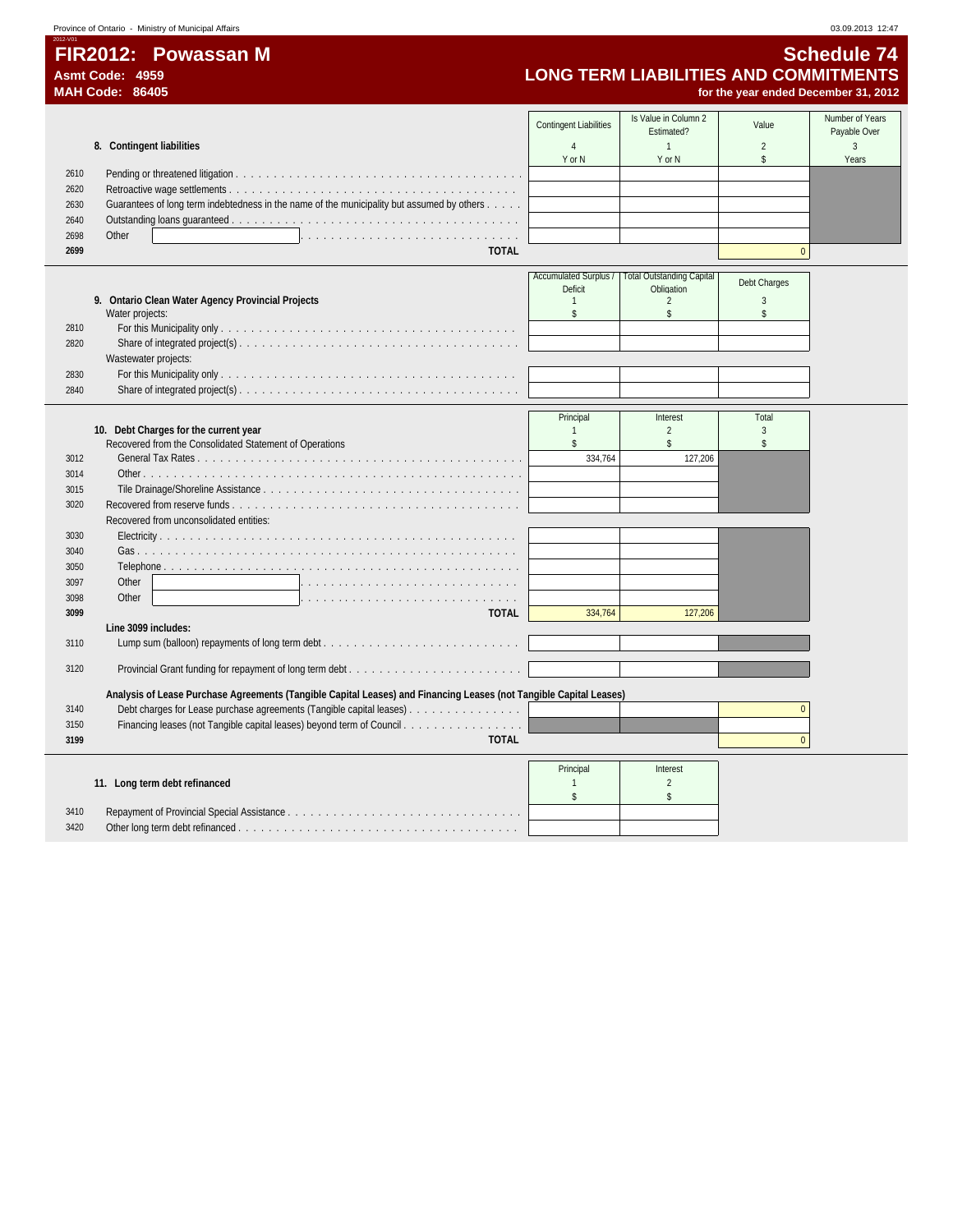# **FIR2012: Powassan M Schedule 74**

2012-V01

# Asmt Code: 4959 **Asmt Code: 4959**<br>
MAH Code: 86405 **MAH Code: 86405 LONG TERM LIABILITIES AND COMMITMENTS** for the year ended December 31, 2012

**12. Future principal and Interest payments on EXISTING debt**

|      |                                   |                                             | <b>RECOVERABLE FROM:</b> |           |               |           |                         |            |          |  |  |  |
|------|-----------------------------------|---------------------------------------------|--------------------------|-----------|---------------|-----------|-------------------------|------------|----------|--|--|--|
|      |                                   | <b>Consolidated Statement of Operations</b> |                          |           | Reserve Funds |           | Unconsolidated Entities | All Others |          |  |  |  |
|      |                                   | Principal                                   | Interest                 | Principal | Interest      | Principal | Interest                | Principal  | Interest |  |  |  |
|      |                                   |                                             |                          |           |               |           |                         |            |          |  |  |  |
|      |                                   |                                             |                          |           |               |           |                         |            |          |  |  |  |
|      | 3210 Year 2013.                   | 401,828                                     | 102,705                  |           |               |           |                         |            |          |  |  |  |
|      | $3220$ Year 2014.                 | 395,958                                     | 91,332                   |           |               |           |                         |            |          |  |  |  |
|      | 3230 Year 2015.                   | 407,713                                     | 79,577                   |           |               |           |                         |            |          |  |  |  |
|      | 3240 Year 2016.                   | 419,863                                     | 67,427                   |           |               |           |                         |            |          |  |  |  |
|      | 3250 Year 2017.                   | 422,329                                     | 55,016                   |           |               |           |                         |            |          |  |  |  |
| 3260 | Years 2018 to 2022                | 891,682                                     | 171,335                  |           |               |           |                         |            |          |  |  |  |
| 3270 | Years 2023 onwards                | 653,945                                     | 33,671                   |           |               |           |                         |            |          |  |  |  |
| 3280 | Int. to be earned on sink. funds. |                                             |                          |           |               |           |                         |            |          |  |  |  |
| 3299 | <b>TOTAL</b>                      | 3,593,318                                   | 601,063                  | $\Omega$  | $\Omega$      | $\Omega$  |                         | $\Omega$   | $\Omega$ |  |  |  |

### **13. Other notes**

Please list all Other Notes and forward supporting schedules as required by email to: **FIR.mah@ontario.ca** 

3601

\* Use ALT + ENTER Keys to "Return" to the next line.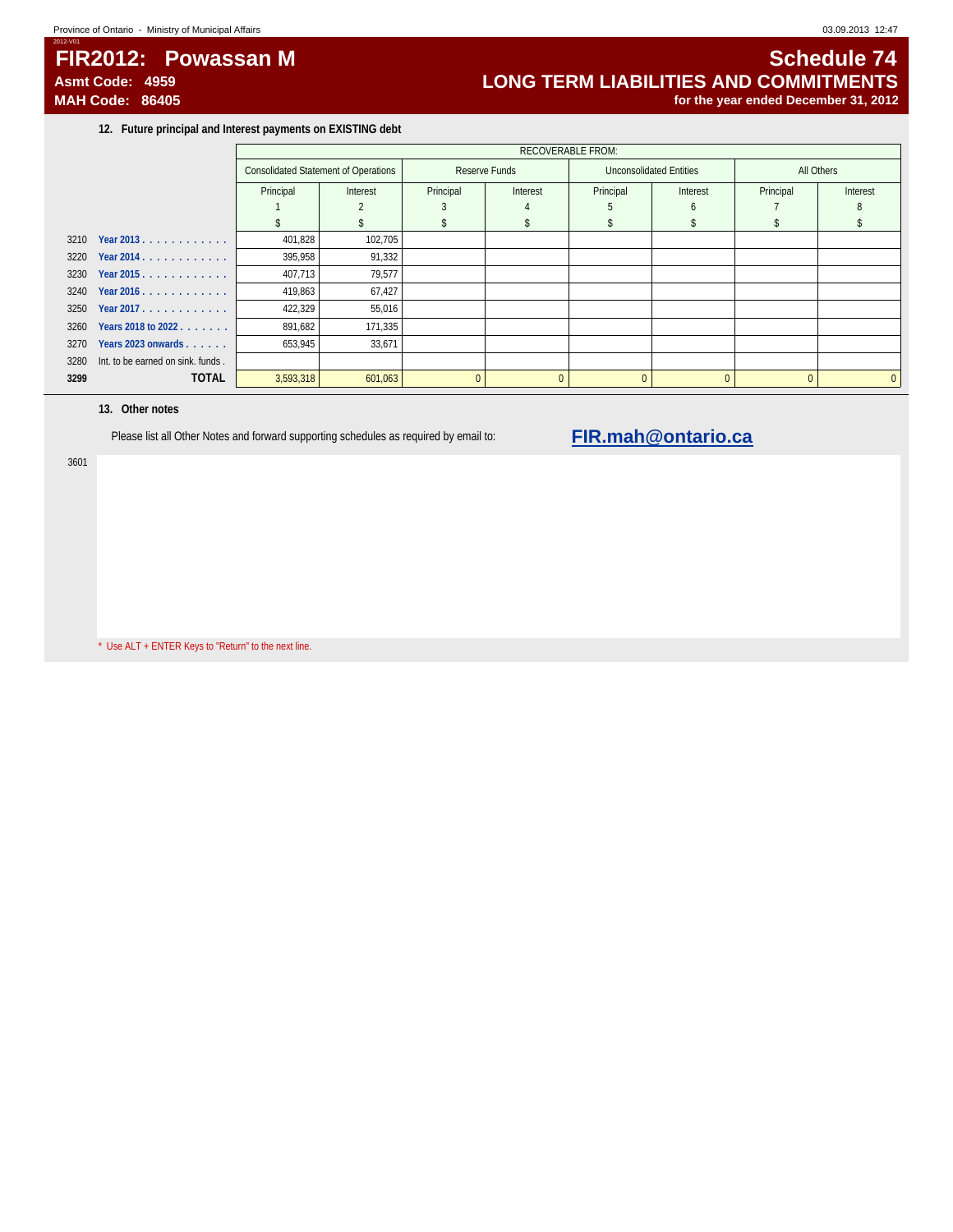# 2012-V01 **FIR2012: Powassan M** Schedule 75<br>Asmt Code: 4959 **SCHEDULE 2012: EXAMPLE 2012: CONTRACT SERVICE Asmt Code: 4959 WATER SERVICE**

**WATER SERVICE**

### **STATEMENT OF OPERATIONS**

|      | <b>Revenues</b>       |              |
|------|-----------------------|--------------|
| 0205 |                       |              |
| 0206 |                       |              |
| 0210 |                       |              |
| 0215 |                       |              |
| 0220 |                       |              |
| 0225 |                       |              |
| 0230 |                       |              |
| 0235 |                       |              |
| 0240 |                       |              |
| 0245 |                       |              |
| 0250 |                       |              |
| 0260 |                       |              |
| 0295 | Other                 |              |
| 0296 | Other                 |              |
| 0297 | Other                 |              |
| 0298 | Other                 |              |
| 0299 | <b>Total Revenues</b> | $\Omega$     |
|      |                       |              |
|      |                       | $\mathbf{1}$ |

|      | Operating Expenses: Analysis of Expenses by Object |  |
|------|----------------------------------------------------|--|
| 0410 |                                                    |  |
| 0420 |                                                    |  |
| 0430 |                                                    |  |
| 0440 |                                                    |  |
| 0495 | Other                                              |  |
| 0496 | Other                                              |  |
| 0497 | Other                                              |  |
| 0498 | Other                                              |  |
| 0499 | <b>Total Expenses</b>                              |  |
|      |                                                    |  |
| 9910 | Net Income                                         |  |

for the year ended December 31, 2012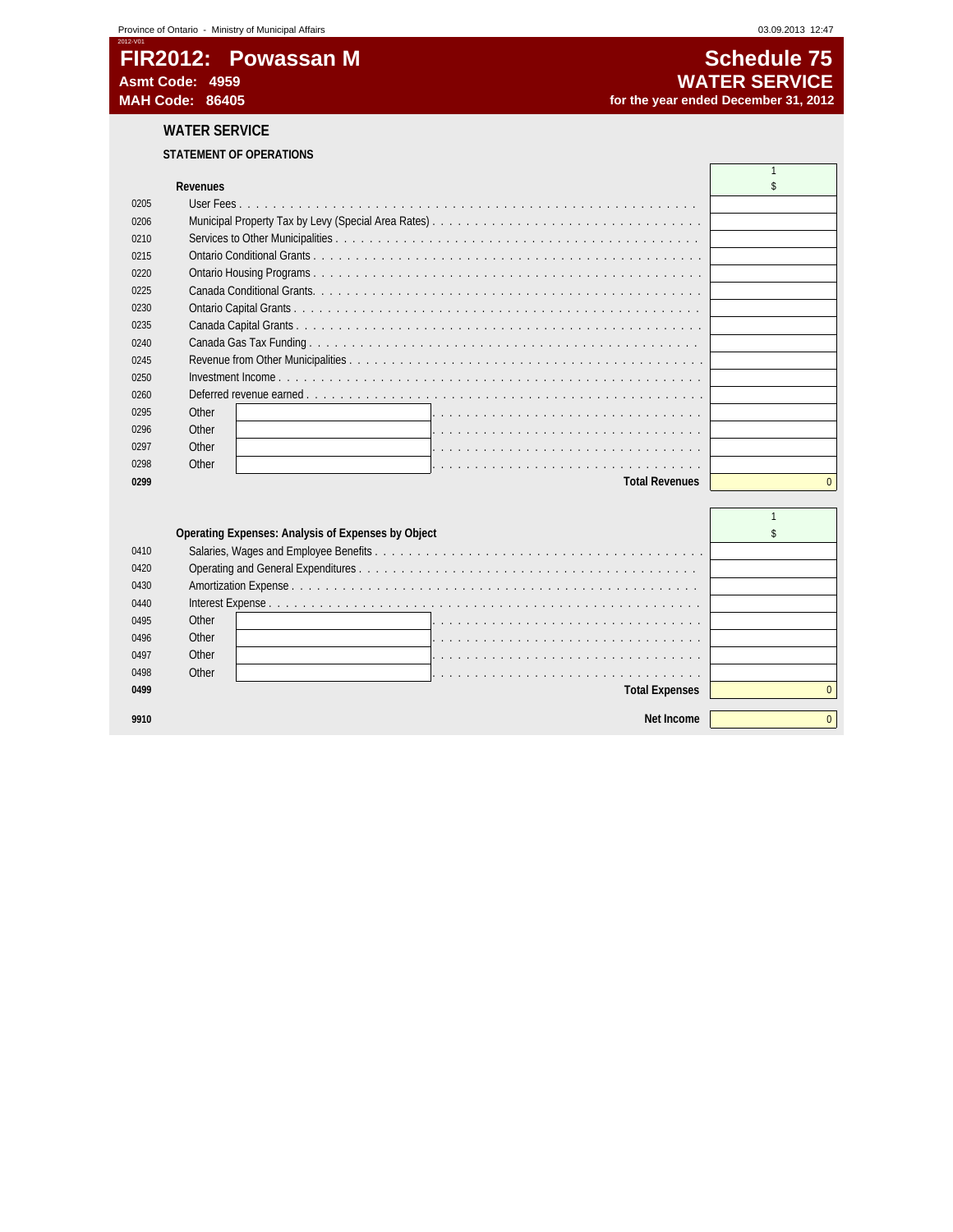# 2012-V01 **FIR2012: Powassan M**<br>Asmt Code: 4959 **Schedule 75**<br>WASTEWATER SERVICE **Asmt Code: 4959 WASTEWATER SERVICE**

# for the year ended December 31, 2012

# **WASTEWATER SERVICE**

### **STATEMENT OF OPERATIONS**

|      | <b>Revenues</b>       |  |
|------|-----------------------|--|
| 1005 |                       |  |
| 1006 |                       |  |
| 1010 |                       |  |
| 1015 |                       |  |
| 1020 |                       |  |
| 1025 |                       |  |
| 1030 |                       |  |
| 1035 |                       |  |
| 1040 |                       |  |
| 1045 |                       |  |
| 1050 |                       |  |
| 1060 |                       |  |
| 1095 | Other                 |  |
| 1096 | Other                 |  |
| 1097 | Other                 |  |
| 1098 | Other                 |  |
| 1099 | <b>Total Revenues</b> |  |
|      |                       |  |
|      |                       |  |

|      | Operating Expenses: Analysis of Expenses by Object |  |
|------|----------------------------------------------------|--|
| 1210 |                                                    |  |
| 1220 |                                                    |  |
| 1230 |                                                    |  |
| 1240 |                                                    |  |
| 1295 | Other                                              |  |
| 1296 | Other                                              |  |
| 1297 | Other                                              |  |
| 1298 | Other                                              |  |
| 1299 | <b>Total Expenses</b>                              |  |
|      |                                                    |  |
|      | Net Income                                         |  |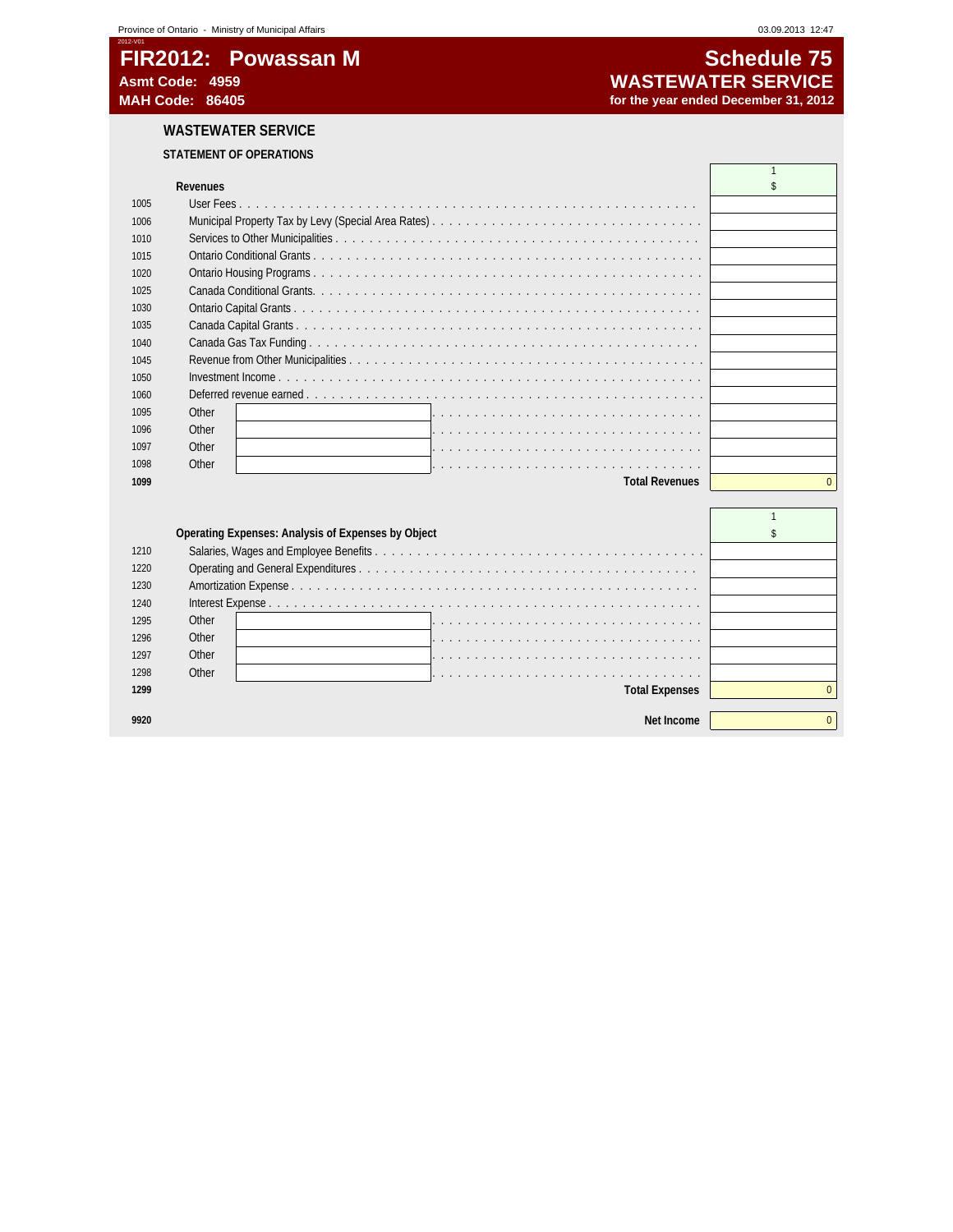2012-V01

 **FIR2012: Powassan MAsmt Code: 4959MAH Code: 86405**

**WATER SERVICE SEGMENTED BY ASSET CLASS**

|            |                                        |                                |                              | COST                         |           |             |                              | AMORTIZATION                           |                        |                          |                                             |                                |                             |
|------------|----------------------------------------|--------------------------------|------------------------------|------------------------------|-----------|-------------|------------------------------|----------------------------------------|------------------------|--------------------------|---------------------------------------------|--------------------------------|-----------------------------|
|            |                                        | 2012 Opening<br>Net Book Value | 2012 Opening<br>Cost Balance | Additions and<br>Betterments | Disposals | Write Downs | 2012 Closing<br>Cost Balance | 2012 Opening<br>  Amortization Balance | Annual<br>Amortization | Amortization<br>Disposal | 2012 Closing<br><b>Amortization Balance</b> | 2012 Closing<br>Net Book Value | Construction<br>in Progress |
|            |                                        |                                |                              |                              |           |             |                              |                                        |                        |                          |                                             |                                |                             |
|            |                                        |                                |                              |                              |           |             |                              |                                        |                        |                          |                                             |                                |                             |
|            |                                        |                                |                              |                              |           |             |                              |                                        |                        |                          |                                             |                                |                             |
|            | 0230 Distribution / Transmission Mains |                                |                              |                              |           |             |                              |                                        |                        |                          |                                             |                                |                             |
| 0240       |                                        |                                |                              |                              |           |             |                              |                                        |                        |                          |                                             |                                |                             |
|            | 0296 Other                             |                                |                              |                              |           |             |                              |                                        |                        |                          |                                             |                                |                             |
|            | 0297 Other                             |                                |                              |                              |           |             |                              |                                        |                        |                          |                                             |                                |                             |
| 0298 Other |                                        |                                |                              |                              |           |             |                              |                                        |                        |                          |                                             |                                |                             |
| 0299       | <b>Total Infrastructure Assets</b>     |                                |                              |                              |           |             |                              |                                        |                        |                          |                                             |                                |                             |

#### **WASTEWATER SERVICE**

**SEGMENTED BY ASSET CLASS**

|            |       |                                    |                                |                              | <b>COST</b>                  |           |             | AMORTIZATION                 |                                             |                        |                          |                                             |                                |                             |
|------------|-------|------------------------------------|--------------------------------|------------------------------|------------------------------|-----------|-------------|------------------------------|---------------------------------------------|------------------------|--------------------------|---------------------------------------------|--------------------------------|-----------------------------|
|            |       |                                    | 2012 Opening<br>Net Book Value | 2012 Opening<br>Cost Balance | Additions and<br>Betterments | Disposals | Write Downs | 2012 Closing<br>Cost Balance | 2012 Opening<br><b>Amortization Balance</b> | Annual<br>Amortization | Amortization<br>Disposal | 2012 Closing<br><b>Amortization Balance</b> | 2012 Closing<br>Net Book Value | Construction<br>in Progress |
|            |       |                                    |                                |                              |                              |           |             |                              |                                             |                        |                          |                                             | 11                             |                             |
|            |       |                                    |                                |                              |                              |           |             |                              |                                             |                        |                          |                                             |                                |                             |
|            |       |                                    |                                |                              |                              |           |             |                              |                                             |                        |                          |                                             |                                |                             |
| 0430       |       |                                    |                                |                              |                              |           |             |                              |                                             |                        |                          |                                             |                                |                             |
|            |       | 0440 Equipment                     |                                |                              |                              |           |             |                              |                                             |                        |                          |                                             |                                |                             |
| 0496 Other |       |                                    |                                |                              |                              |           |             |                              |                                             |                        |                          |                                             |                                |                             |
| 0497       | Other |                                    |                                |                              |                              |           |             |                              |                                             |                        |                          |                                             |                                |                             |
| 0498       | Other |                                    |                                |                              |                              |           |             |                              |                                             |                        |                          |                                             |                                |                             |
| 0499       |       | <b>Total Infrastructure Assets</b> |                                |                              |                              |           |             |                              |                                             |                        |                          |                                             |                                |                             |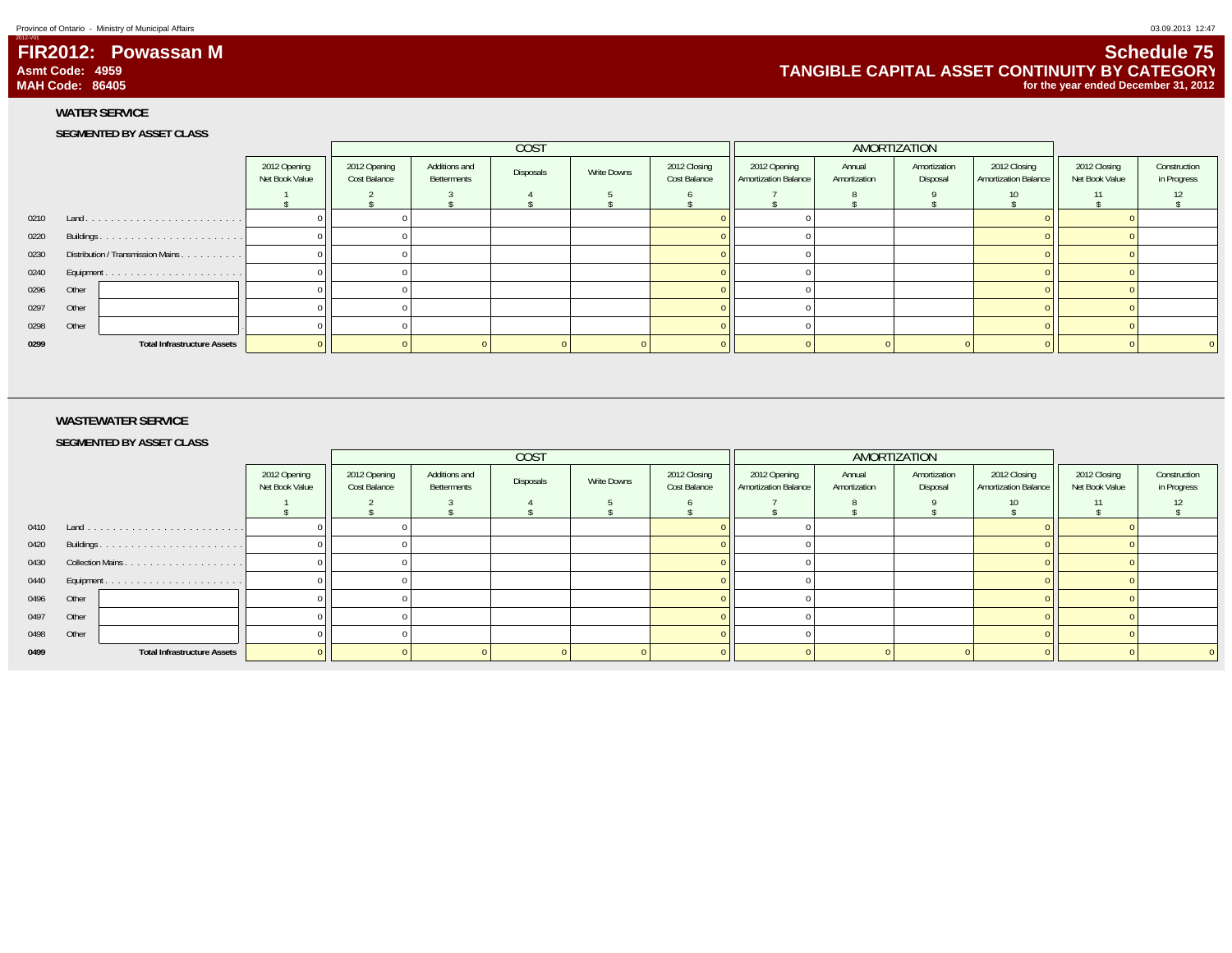# **FIR2012: Powassan M**

**Asmt Code: 4959MAH Code: 86405**

2012-V01

# **Schedule 76 GOVERNMENT BUSINESS ENTERPRISES**

**for the year ended December 31, 2012**

|      | <b>GOVERNMENT BUSINESS ENTERPRISES</b> |              |                    |               |                |              |                |  |  |  |  |
|------|----------------------------------------|--------------|--------------------|---------------|----------------|--------------|----------------|--|--|--|--|
|      |                                        |              | Please Specify GBE |               |                |              |                |  |  |  |  |
|      | STATEMENT OF FINANCIAL POSITION        |              |                    |               |                |              | Total          |  |  |  |  |
|      |                                        |              | 2                  | $\mathcal{R}$ |                | -5           | 20             |  |  |  |  |
|      | Assets                                 |              |                    |               |                |              | \$             |  |  |  |  |
| 0210 |                                        |              |                    |               |                |              |                |  |  |  |  |
| 0220 |                                        |              |                    |               |                |              | $\Omega$       |  |  |  |  |
| 0297 |                                        |              |                    |               |                |              |                |  |  |  |  |
| 0298 | Other<br>and a straight and a          |              |                    |               |                |              |                |  |  |  |  |
| 0299 | <b>Total Assets</b>                    | $\mathbf{0}$ | $\mathbf{0}$       | $\mathbf{0}$  | $\overline{0}$ | $\mathbf{0}$ | $\Omega$       |  |  |  |  |
|      | Liabilities                            |              |                    |               |                |              |                |  |  |  |  |
| 0410 |                                        |              |                    |               |                |              | $\overline{0}$ |  |  |  |  |
| 0420 |                                        |              |                    |               |                |              |                |  |  |  |  |
| 0497 |                                        |              |                    |               |                |              |                |  |  |  |  |
| 0498 | Other<br>and a straight and a          |              |                    |               |                |              |                |  |  |  |  |
| 0499 | <b>Total Liabilities</b>               | $\Omega$     | $\mathbf{0}$       | $\Omega$      | $\overline{0}$ | $\Omega$     | $\Omega$       |  |  |  |  |
|      |                                        |              |                    |               |                |              |                |  |  |  |  |
| 9910 | Net Equity                             | $\mathbf{0}$ | $\pmb{0}$          | $\mathbf{0}$  | $\mathbf{0}$   | $\mathbf{0}$ | $\overline{0}$ |  |  |  |  |
| 0610 | Municipality's Share                   |              |                    |               |                |              | $\Omega$       |  |  |  |  |
|      | STATEMENT OF OPERATIONS                |              |                    |               |                |              |                |  |  |  |  |
| 0810 |                                        |              |                    |               |                |              | $\overline{0}$ |  |  |  |  |
| 0820 |                                        |              |                    |               |                |              |                |  |  |  |  |
| 9920 | Net Income (Loss)                      | $\Omega$     | $\Omega$           | $\Omega$      | $\Omega$       | $\Omega$     | $\Omega$       |  |  |  |  |
|      |                                        |              |                    |               |                |              |                |  |  |  |  |
| 1010 | Municipality's Share                   |              |                    |               |                |              | $\overline{0}$ |  |  |  |  |
| 1020 | Dividends paid                         |              |                    |               |                |              | $\Omega$       |  |  |  |  |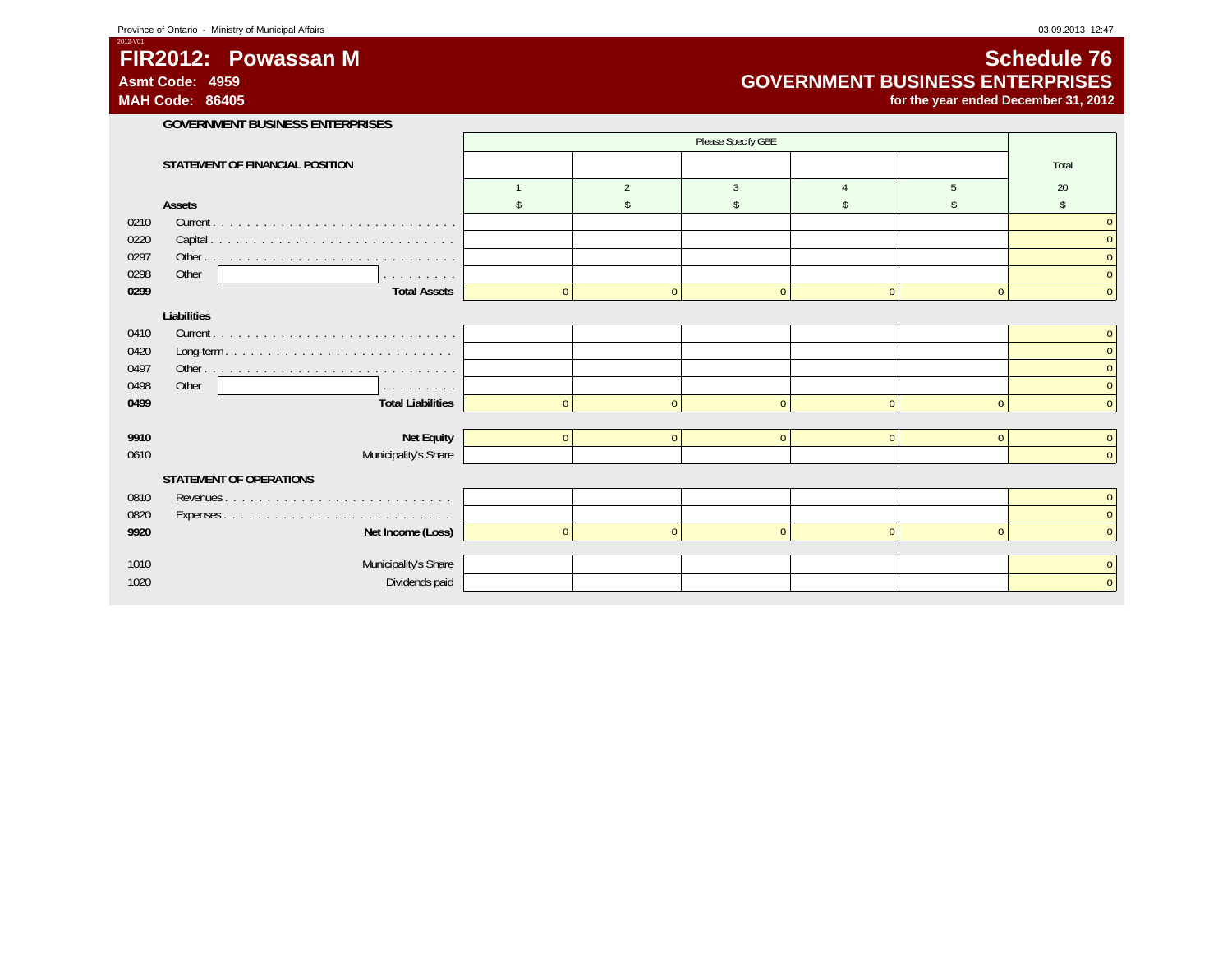| 2012-V0 |                             | Province of Ontario - Ministry of Municipal Affairs  |                            |                      | 03.09.2013 12:47                     |
|---------|-----------------------------|------------------------------------------------------|----------------------------|----------------------|--------------------------------------|
|         | <b>FIR2012:</b>             | <b>Powassan M</b>                                    |                            |                      | <b>Schedule 77</b>                   |
|         | <b>Asmt Code:</b><br>- 4959 | DISTRICT SOCIAL SERVICES ADMINISTRATION BOARD        |                            |                      |                                      |
|         | <b>MAH Code:</b><br>86405   |                                                      |                            |                      | for the year ended December 31, 2012 |
|         |                             |                                                      |                            |                      |                                      |
| 0210    |                             | <b>District Social Services Administration Board</b> | <b>DSSAB Parry Sound D</b> |                      |                                      |
|         |                             |                                                      |                            |                      |                                      |
|         |                             |                                                      | <b>DSSAB</b>               | Municipality's Share | % of Municipality's Share            |
|         |                             | <b>Consolidated Statement of Financial Position</b>  | $\mathbf{1}$               | $\overline{2}$       | of DSSAR<br>3                        |
|         | <b>Financial Assets</b>     |                                                      | $\mathsf{s}$               | \$                   | $\%$                                 |
| 0410    |                             |                                                      | 8,438,253                  | 170,790              | 2.0%                                 |
| 0420    |                             |                                                      | 484,034                    | 9,797                | 2.0%                                 |
| 0430    |                             |                                                      |                            | $\Omega$             |                                      |
| 0496    | Other                       |                                                      |                            | $\theta$             |                                      |
| 0497    | Other                       |                                                      |                            | $\theta$             |                                      |
| 0498    | Other                       |                                                      |                            | $\theta$             |                                      |
| 0499    |                             | <b>Total Financial Assets</b>                        | 8,922,287                  | 180,587              | 2.0%                                 |
|         | Liabilities                 |                                                      |                            |                      |                                      |
| 0610    |                             |                                                      | 911,896                    | 18,457               | 2.0%                                 |
| 0620    |                             |                                                      | 2,937,911                  | 59,463               | 2.0%                                 |
| 0630    |                             |                                                      |                            | $\mathbf{0}$         |                                      |
| 0640    |                             |                                                      |                            | $\mathbf{0}$         |                                      |
| 0650    |                             |                                                      | 732,942                    | 14,835               | 2.0%                                 |
| 0696    | Other                       | Due to Province                                      | 626,831                    | 12,687               | 2.0%                                 |
| 0697    | Other                       |                                                      |                            | $\mathbf{0}$         |                                      |
| 0698    | Other                       |                                                      |                            | $\theta$             |                                      |
| 0699    |                             | <b>Total Liabilities</b>                             | 5,209,580                  | 105,442              | 2.0%                                 |
| 9910    |                             | Net Financial Assets (Net Debt)                      | 3,712,707                  | 75,145               | 2.0%                                 |
|         |                             |                                                      |                            |                      |                                      |
|         | <b>Non-Financial Assets</b> |                                                      |                            |                      |                                      |
| 0810    |                             |                                                      | 13,578,997                 | 274,839              | 2.0%                                 |
| 0820    |                             |                                                      |                            | $\mathbf{0}$         |                                      |
| 0830    |                             |                                                      | 81,108                     | 1,642                | 2.0%                                 |
| 0896    | Other                       |                                                      |                            | $\mathbf{0}$         |                                      |
| 0897    | Other                       |                                                      |                            | $\mathbf{0}$         |                                      |
| 0898    | Other                       | a dia anala anala anala a                            |                            | $\Omega$             |                                      |
| 0899    |                             | <b>Total Non-Financial Assets</b>                    | 13,660,105                 | 276,481              | 2.0%                                 |
|         |                             |                                                      |                            |                      |                                      |
| 9920    |                             | <b>Accumulated Surplus/(Deficit)</b>                 | 17,372,812                 | 351,626              | 2.0%                                 |
|         |                             | <b>Accumulated Surplus Analysis</b>                  |                            |                      |                                      |
| 1010    |                             |                                                      | 10,641,086                 | 215,376              | 2.0%                                 |
| 1020    |                             | Reserves and Reserve funds                           | 5,354,807                  | 108,381              | 2.0%                                 |
| 1030    |                             |                                                      | 1,376,919                  | 27,869               | 2.0%                                 |
| 1097    | Other                       | $\mathbb{R}^2$                                       |                            | $\mathbf{0}$         | 2.0%                                 |
| 1098    | Other                       |                                                      |                            | $\mathbf{0}$         |                                      |
| 1099    |                             | <b>Accumulated Surplus/(Deficit)</b>                 | 17,372,812                 | 351,626              | 2.0%                                 |
|         |                             |                                                      |                            |                      |                                      |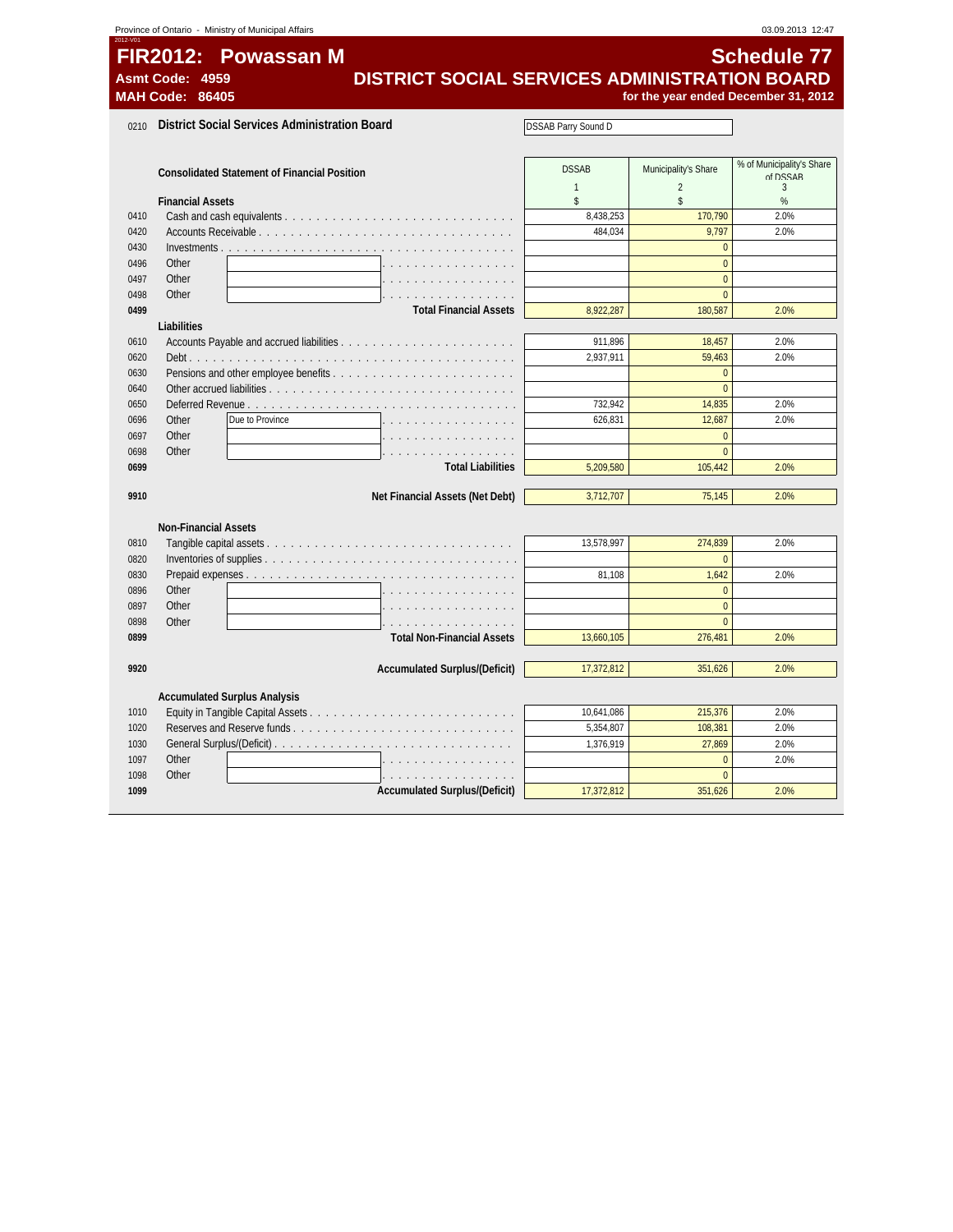|              | Province of Ontario - Ministry of Municipal Affairs                           |                            |                            | 03.09.2013 12:47                      |
|--------------|-------------------------------------------------------------------------------|----------------------------|----------------------------|---------------------------------------|
| 2012-VO      | FIR2012: Powassan M                                                           |                            |                            | <b>Schedule 77</b>                    |
|              | DISTRICT SOCIAL SERVICES ADMINISTRATION BOARD<br>Asmt Code: 4959              |                            |                            |                                       |
|              | <b>MAH Code: 86405</b>                                                        |                            |                            | for the year ended December 31, 2012  |
| 1210         | <b>District Social Services Administration Board</b>                          | <b>DSSAB Parry Sound D</b> |                            |                                       |
|              |                                                                               |                            |                            |                                       |
|              | <b>Consolidated Statement of Operations</b>                                   | <b>DSSAB</b>               | Municipality's Share       | % of Municipality's Share<br>of DSSAB |
|              | <b>REVENUES</b>                                                               | $\mathbf{1}$               | $\overline{2}$             | 3                                     |
|              | Provincial                                                                    | \$                         | \$                         | %                                     |
| 1410         |                                                                               | 7,122,104                  | 144,151                    | 2.0%                                  |
| 1420         |                                                                               |                            | $\bf{0}$<br>$\overline{0}$ |                                       |
| 1430<br>1440 |                                                                               | 4,910,926                  | 99,397                     | 2.0%                                  |
| 1450         |                                                                               |                            | $\mathbf{0}$               |                                       |
| 1460         |                                                                               | 574,123                    | 11,620                     | 2.0%                                  |
| 1498         | Community Services/Infrastructure<br>Other<br>.                               | 983,432                    | 19,905                     | 2.0%                                  |
| 1499         | <b>Total Provincial Funding</b>                                               | 13,590,585                 | 275,073                    | 2.0%                                  |
|              | Federal                                                                       |                            |                            |                                       |
| 1610         |                                                                               | 785,000                    | 15,888                     | 2.0%                                  |
| 1698         | Other<br>.                                                                    |                            | $\mathbf{0}$               |                                       |
| 1699         | <b>Total Federal Funding</b>                                                  | 785,000                    | 15,888                     | 2.0%                                  |
|              | <b>Municipal Contributions</b>                                                |                            |                            |                                       |
| 1810         |                                                                               | 6,361,793                  | 128,763                    | 2.0%                                  |
| 1898<br>1899 | Other<br>.<br><b>Total Municipal Contributions</b>                            | 6,361,793                  | $\theta$<br>128,763        | 2.0%                                  |
|              |                                                                               |                            |                            |                                       |
|              | <b>Other Revenues</b>                                                         |                            |                            |                                       |
| 2010<br>2020 |                                                                               | 107,275                    | 2,171<br>$\mathbf{0}$      | 2.0%                                  |
| 2097         | Other<br>user fees                                                            | 1,499,398                  | 30,348                     | 2.0%                                  |
| 2098         | Other<br>.                                                                    |                            | $\mathbf{0}$               |                                       |
| 2099         | <b>Total Other Revenues</b>                                                   | 1,606,673                  | 32,519                     | 2.0%                                  |
|              |                                                                               |                            |                            |                                       |
| 9930         | <b>Total Revenues</b>                                                         | 22,344,051                 | 452,244                    | 2.0%                                  |
|              | <b>EXPENSES</b>                                                               |                            |                            |                                       |
| 2210         | <b>Social Services</b>                                                        | 9,425,651                  | 190,775                    | 2.0%                                  |
| 2220         |                                                                               |                            | $\mathbf{0}$               |                                       |
| 2230         |                                                                               |                            | $\mathbf{0}$               |                                       |
| 2240         |                                                                               | 6,074,096                  | 122,940                    | 2.0%                                  |
| 2250         | Social Housing<br>.                                                           | 3,956,431                  | 80,078                     | 2.0%                                  |
| 2260         | Community services / other<br>Other                                           | 1,284,867                  | 26,006                     | 2.0%                                  |
| 2299         | <b>Total Social Services</b>                                                  | 20,741,045                 | 419,799                    | 2.0%                                  |
|              | <b>Health Services</b>                                                        |                            |                            |                                       |
| 2410         | Land Ambulance                                                                |                            | $\overline{0}$             |                                       |
| 2420         | Public Health $\ldots$ , $\ldots$ , $\ldots$ , $\ldots$ , $\ldots$ , $\ldots$ |                            | $\bf{0}$                   |                                       |
| 2430<br>2440 | Other<br>DSSAB Administration.                                                | 560,454                    | $\overline{0}$<br>11,344   | 2.0%                                  |
| 2496         | Other                                                                         |                            | $\mathbf{0}$               |                                       |
| 2497         | Other                                                                         |                            | $\overline{0}$             |                                       |
| 2498         | Other                                                                         |                            | $\bf{0}$                   |                                       |
| 2499         | <b>Total Health Services</b>                                                  | 560,454                    | 11,344                     | 2.0%                                  |
| 9940         | <b>Total Expenses</b>                                                         | 21,301,499                 | 431,142                    | 2.0%                                  |
|              |                                                                               |                            |                            |                                       |
| 9950         | Annual Surplus / (Deficit)                                                    | 1,042,552                  | 21,101                     | 2.0%                                  |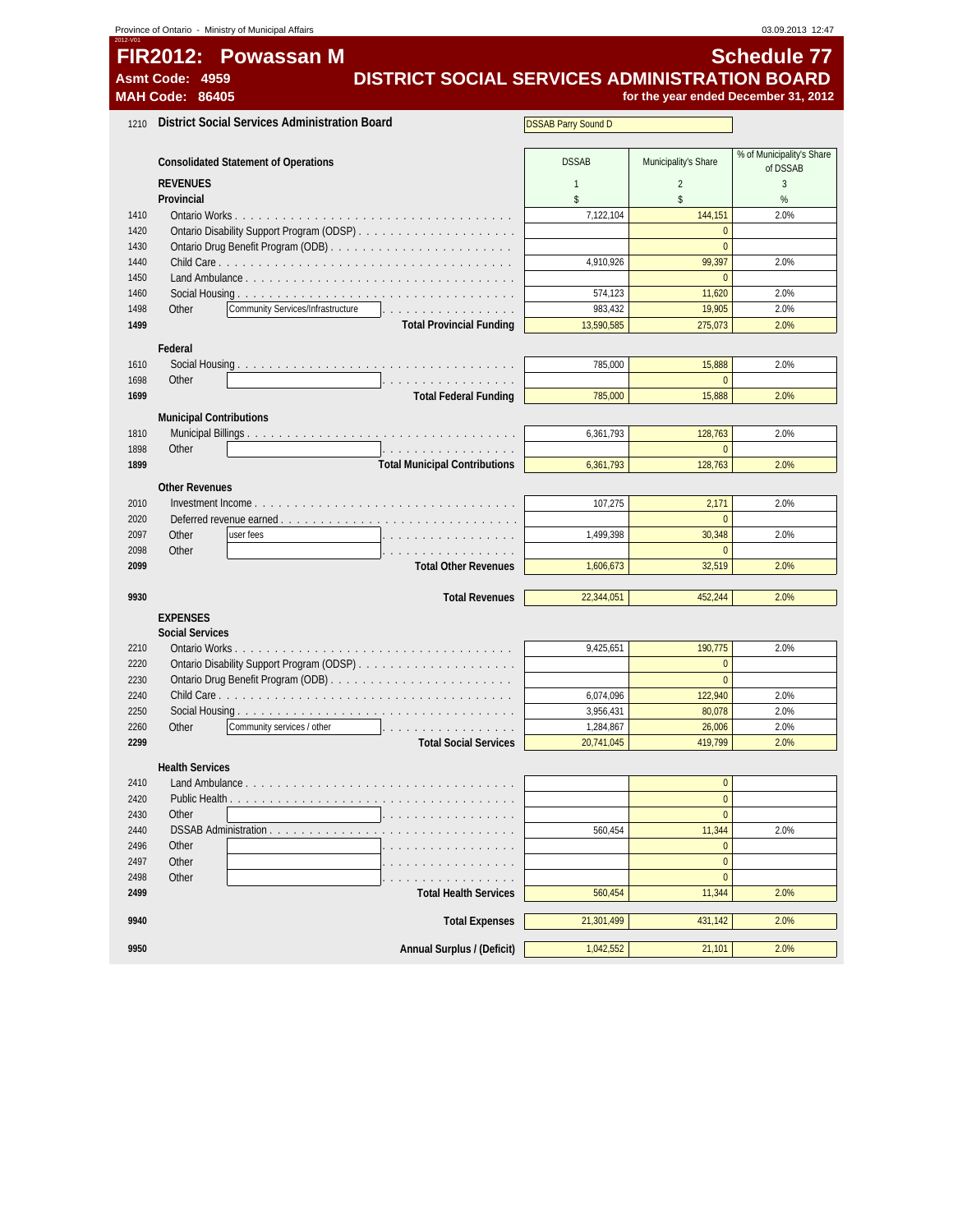0210 **Health Unit**

# **FIR2012: Powassan M** Schedule 77 **Asmt Code: 4959 HEALTH UNIT**

for the year ended December 31, 2012

 $\overline{\phantom{a}}$ 

North Bay Parry Sound District

|      | <b>Consolidated Statement of Financial Position</b> | <b>Health Unit</b> | Municipality's Share | % of Municipality's Share |
|------|-----------------------------------------------------|--------------------|----------------------|---------------------------|
|      |                                                     | 1                  | $\overline{2}$       | of Health I Init<br>3     |
|      | <b>Financial Assets</b>                             | \$                 | \$                   | %                         |
| 0410 |                                                     | 2,151,431          | 64,925               | 3.0%                      |
| 0420 |                                                     | 588,004            | 17,744               | 3.0%                      |
| 0430 | Investments <u>.</u>                                |                    | $\Omega$             |                           |
| 0496 | Other                                               |                    | $\Omega$             |                           |
| 0497 | Other                                               |                    | $\mathbf{0}$         |                           |
| 0498 | Other                                               |                    | $\Omega$             |                           |
| 0499 | <b>Total Financial Assets</b>                       | 2,739,435          | 82,669               | 3.0%                      |
|      | Liabilities                                         |                    |                      |                           |
| 0610 |                                                     | 1,234,619          | 37,258               | 3.0%                      |
| 0620 |                                                     | 952,819            | 28,754               | 3.0%                      |
| 0630 |                                                     | 270,766            | 8,171                | 3.0%                      |
| 0640 |                                                     |                    | $\Omega$             |                           |
| 0650 | Deferred Revenue <u>.</u>                           | 186,170            | 5,618                | 3.0%                      |
| 0696 | Other                                               |                    | $\mathbf{0}$         |                           |
| 0697 | Other                                               |                    | $\Omega$             |                           |
| 0698 | Other                                               |                    | $\mathbf{0}$         |                           |
| 0699 | <b>Total Liabilities</b>                            | 2,644,374          | 79,800               | 3.0%                      |
|      |                                                     |                    |                      |                           |
| 9910 | Net Financial Assets (Net Debt)                     | 95,061             | 2.869                | 3.0%                      |
|      |                                                     |                    |                      |                           |
|      | <b>Non-Financial Assets</b>                         |                    |                      |                           |
| 0810 |                                                     | 1,683,816          | 50,813               | 3.0%                      |
| 0820 |                                                     | 146,359            | 4,417                | 3.0%                      |
| 0830 |                                                     | 75.433             | 2,276                | 3.0%                      |
| 0896 | Other                                               |                    | $\Omega$             |                           |
| 0897 | Other                                               |                    | $\Omega$             |                           |
| 0898 | Other<br>and a straight and a straight              |                    | $\Omega$             |                           |
| 0899 | <b>Total Non-Financial Assets</b>                   | 1,905,608          | 57,506               | 3.0%                      |
|      |                                                     |                    |                      |                           |
| 9920 | <b>Accumulated Surplus/(Deficit)</b>                | 2,000,669          | 60.375               | 3.0%                      |
|      |                                                     |                    |                      |                           |
|      | <b>Accumulated Surplus Analysis</b>                 |                    |                      |                           |
| 1010 |                                                     | 1,683,816          | 50,813               | 3.0%                      |
| 1020 | Reserves and Reserve funds                          | 458,751            | 13,844               | 3.0%                      |
| 1030 |                                                     | $-141.898$         | $-4.282$             | 3.0%                      |
| 1097 | Other                                               |                    | $\Omega$             |                           |
| 1098 | Other                                               |                    | $\mathbf{0}$         |                           |
| 1099 | <b>Accumulated Surplus/(Deficit)</b>                | 2,000,669          | 60,375               | 3.0%                      |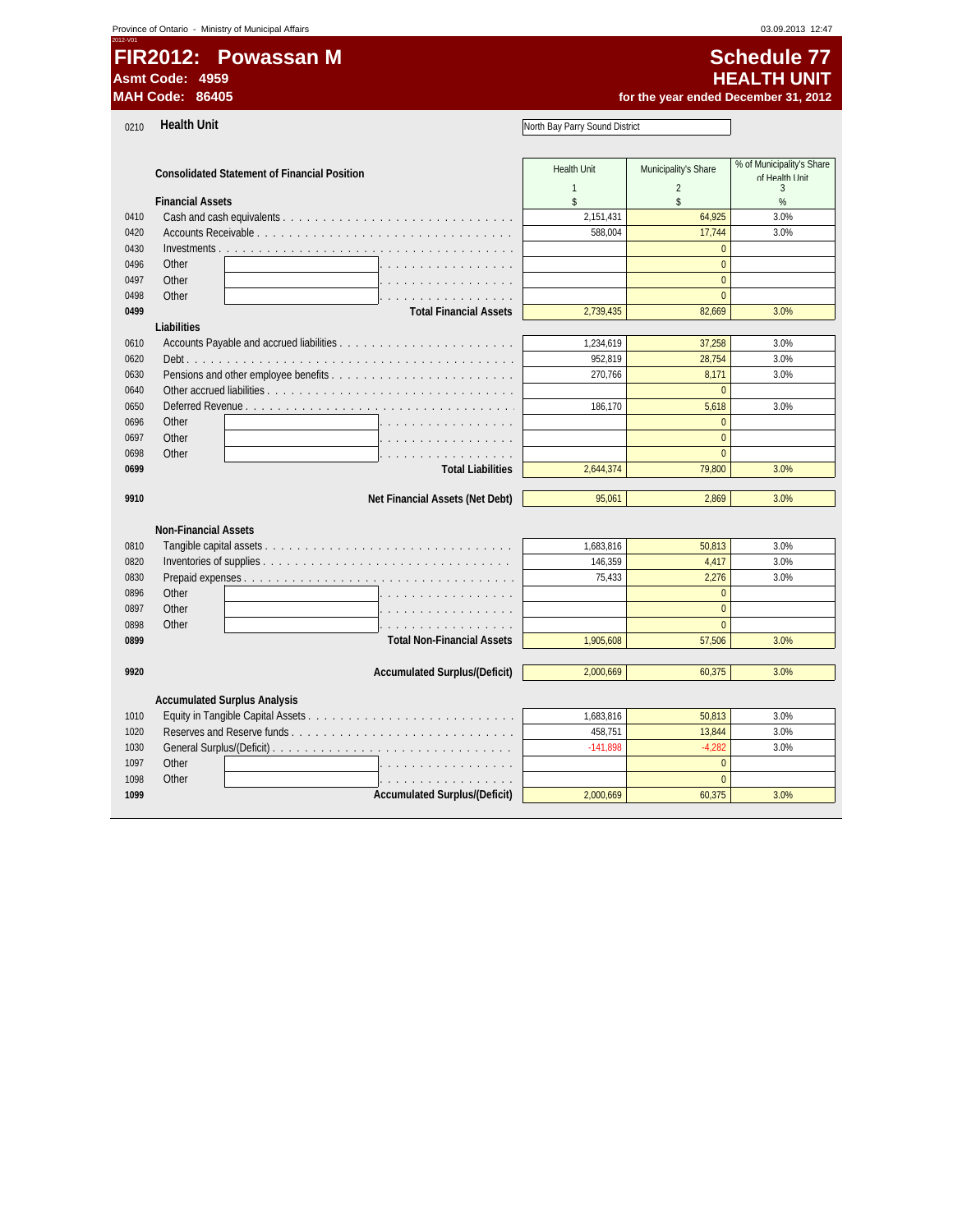| 2012-V01     | Asmt Code: 4959<br><b>MAH Code: 86405</b> | FIR2012: Powassan M                         |                                |                      | <b>Schedule 77</b><br><b>HEALTH UNIT</b><br>for the year ended December 31, 2012 |
|--------------|-------------------------------------------|---------------------------------------------|--------------------------------|----------------------|----------------------------------------------------------------------------------|
| 1210         | <b>Health Unit</b>                        |                                             | North Bay Parry Sound District |                      |                                                                                  |
|              |                                           |                                             |                                |                      | % of Municipality's Share                                                        |
|              |                                           | <b>Consolidated Statement of Operations</b> | <b>Health Unit</b>             | Municipality's Share | of Health Unit                                                                   |
|              | <b>REVENUES</b>                           |                                             | $\mathbf{1}$                   | $\overline{2}$       | 3                                                                                |
|              | Provincial                                |                                             | \$                             | \$                   | %                                                                                |
| 1411         |                                           |                                             | 14,777,926                     | 445.959              | 3.0%                                                                             |
| 1450         |                                           | Land Ambulance                              |                                | $\mathbf{0}$         |                                                                                  |
| 1497         | Other                                     |                                             |                                | $\mathbf{0}$         |                                                                                  |
| 1498         | Other                                     |                                             |                                | $\Omega$             |                                                                                  |
| 1499         |                                           | <b>Total Provincial Funding</b>             | 14,777,926                     | 445,959              | 3.0%                                                                             |
|              | Federal                                   |                                             |                                |                      |                                                                                  |
| 1611         |                                           |                                             |                                | $\mathbf{0}$         |                                                                                  |
| 1698         | Other                                     |                                             |                                | $\mathbf{0}$         |                                                                                  |
| 1699         |                                           | <b>Total Federal Funding</b>                | $\Omega$                       | $\Omega$             | 0.0%                                                                             |
|              | <b>Municipal Contributions</b>            |                                             |                                |                      |                                                                                  |
| 1810         |                                           |                                             | 3,460,488                      | 104,428              | 3.0%                                                                             |
| 1898         | Other                                     | .                                           |                                | $\mathbf{0}$         |                                                                                  |
| 1899         |                                           | <b>Total Municipal Contributions</b>        | 3,460,488                      | 104,428              | 3.0%                                                                             |
|              |                                           |                                             |                                |                      |                                                                                  |
|              | <b>Other Revenues</b>                     |                                             |                                |                      |                                                                                  |
| 2010         |                                           |                                             | 40,988<br>$-24.991$            | 1,237<br>$-754$      | 3.0%<br>3.0%                                                                     |
| 2020<br>2097 | Other                                     | Cost recovery and program revenue           | 706,712                        | 21,327               | 3.0%                                                                             |
| 2098         | Other                                     |                                             |                                | $\theta$             |                                                                                  |
| 2099         |                                           | <b>Total Other Revenues</b>                 | 722,709                        | 21,809               | 3.0%                                                                             |
|              |                                           |                                             |                                |                      |                                                                                  |
| 9930         |                                           | <b>Total Revenues</b>                       | 18,961,123                     | 572,197              | 3.0%                                                                             |
|              | <b>EXPENSES</b>                           |                                             |                                |                      |                                                                                  |
|              | <b>Health Services</b>                    |                                             |                                |                      |                                                                                  |
| 2410         |                                           |                                             |                                | $\Omega$             |                                                                                  |
| 2420         |                                           |                                             | 18,790,464                     | 567,047              | 3.0%                                                                             |
| 2430         | Other                                     |                                             |                                | $\mathbf{0}$         |                                                                                  |
| 2440         |                                           | DSSAB Administration                        |                                | $\Omega$             |                                                                                  |
| 2496         | Other                                     |                                             |                                | $\Omega$             |                                                                                  |
| 2497         | Other                                     |                                             |                                | $\pmb{0}$            |                                                                                  |
| 2498         | Other                                     |                                             |                                | $\Omega$             |                                                                                  |
| 2499         |                                           | <b>Total Health Services</b>                | 18,790,464                     | 567,047              | 3.0%                                                                             |
|              |                                           |                                             |                                |                      |                                                                                  |
| 9950         |                                           | Annual Surplus / (Deficit)                  | 170,659                        | 5,150                | 3.0%                                                                             |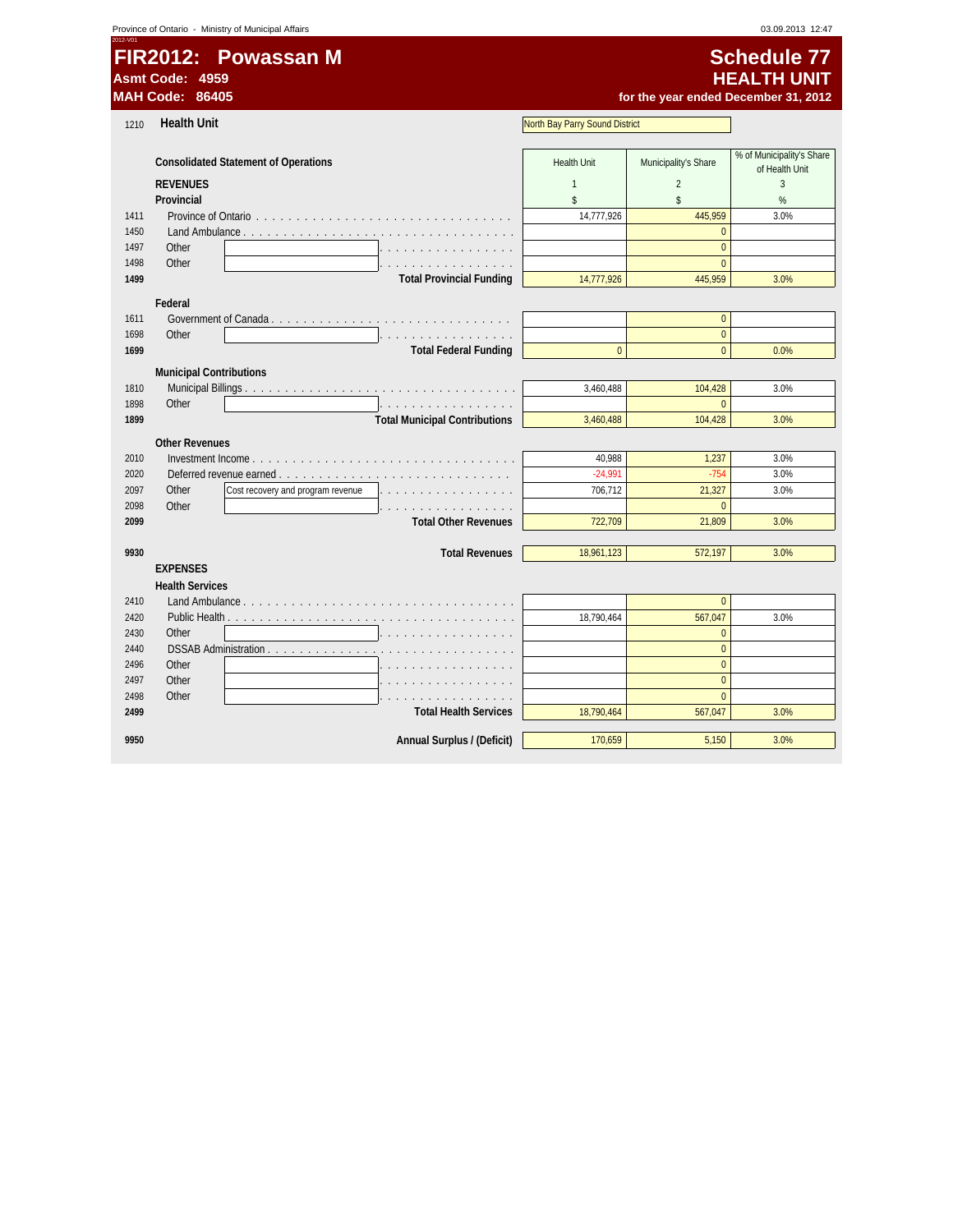**FIR2012: Powassan M** Schedule 77 **Asmt Code: 4959**

0210 **Entity**

for the year ended December 31, 2012 **OTHER CATEGORY**

Eastholme, District of Parry Sound (East) Home for the

|      |                                                     | Other Category | Municipality's Share | % of Municipality's Share |
|------|-----------------------------------------------------|----------------|----------------------|---------------------------|
|      | <b>Consolidated Statement of Financial Position</b> |                |                      | of Other Category         |
|      |                                                     | $\mathbf{1}$   | $\overline{2}$       | 3                         |
|      | <b>Financial Assets</b>                             | $\mathsf{s}$   | $\mathsf{\$}$        | %                         |
| 0410 |                                                     | 1,999,078      | 149,591              | 7.5%                      |
| 0420 |                                                     | 216,650        | 16,212               | 7.5%                      |
| 0430 | Investments                                         |                | $\Omega$             |                           |
| 0496 | Other                                               |                | $\Omega$             |                           |
| 0497 | Other                                               |                | $\Omega$             |                           |
| 0498 | Other                                               |                | $\overline{0}$       |                           |
| 0499 | <b>Total Financial Assets</b>                       | 2,215,728      | 165,803              | 7.5%                      |
|      | Liabilities                                         |                |                      |                           |
| 0610 |                                                     | 564,184        | 42,218               | 7.5%                      |
| 0620 |                                                     | 1,131,299      | 84.655               | 7.5%                      |
| 0630 |                                                     | 412,484        | 30,866               | 7.5%                      |
| 0640 |                                                     |                | $\Omega$             |                           |
| 0650 | Deferred Revenue                                    | 100,117        | 7,492                | 7.5%                      |
| 0696 | Other<br>Designated donatons                        | 16,873         | 1,263                | 7.5%                      |
| 0697 | Other                                               |                | $\Omega$             |                           |
| 0698 | Other                                               |                | $\Omega$             |                           |
| 0699 | <b>Total Liabilities</b>                            | 2,224,957      | 166,494              | 7.5%                      |
|      |                                                     |                |                      |                           |
| 9910 | Net Financial Assets (Net Debt)                     | $-9,229$       | $-691$               | 7.5%                      |
|      |                                                     |                |                      |                           |
|      | <b>Non-Financial Assets</b>                         |                |                      |                           |
| 0810 |                                                     | 13,583,087     | 1,016,422            | 7.5%                      |
| 0820 |                                                     | 29,245         | 2,188                | 7.5%                      |
| 0830 |                                                     |                | $\Omega$             |                           |
| 0896 | Other                                               |                | $\overline{0}$       |                           |
| 0897 | Other                                               |                | $\Omega$             |                           |
| 0898 | Other                                               |                | $\Omega$             |                           |
| 0899 | <b>Total Non-Financial Assets</b>                   | 13,612,332     | 1,018,611            | 7.5%                      |
|      |                                                     |                |                      |                           |
| 9920 | <b>Accumulated Surplus/(Deficit)</b>                | 13,603,103     | 1,017,920            | 7.5%                      |
|      |                                                     |                |                      |                           |
|      | <b>Accumulated Surplus Analysis</b>                 |                |                      |                           |
| 1010 |                                                     | 13,583,087     | 1,016,422            | 7.5%                      |
| 1020 | Reserves and Reserve funds                          | 1,232,816      | 92,252               | 7.5%                      |
| 1030 |                                                     | 330,983        | 24,767               | 7.5%                      |
| 1097 | Other<br>Amounts to be recovered                    | $-1,543,783$   | $-115,521$           | 7.5%                      |
| 1098 | Other                                               |                | $\Omega$             |                           |
| 1099 | <b>Accumulated Surplus/(Deficit)</b>                | 13,603,103     | 1,017,920            | 7.5%                      |
|      |                                                     |                |                      |                           |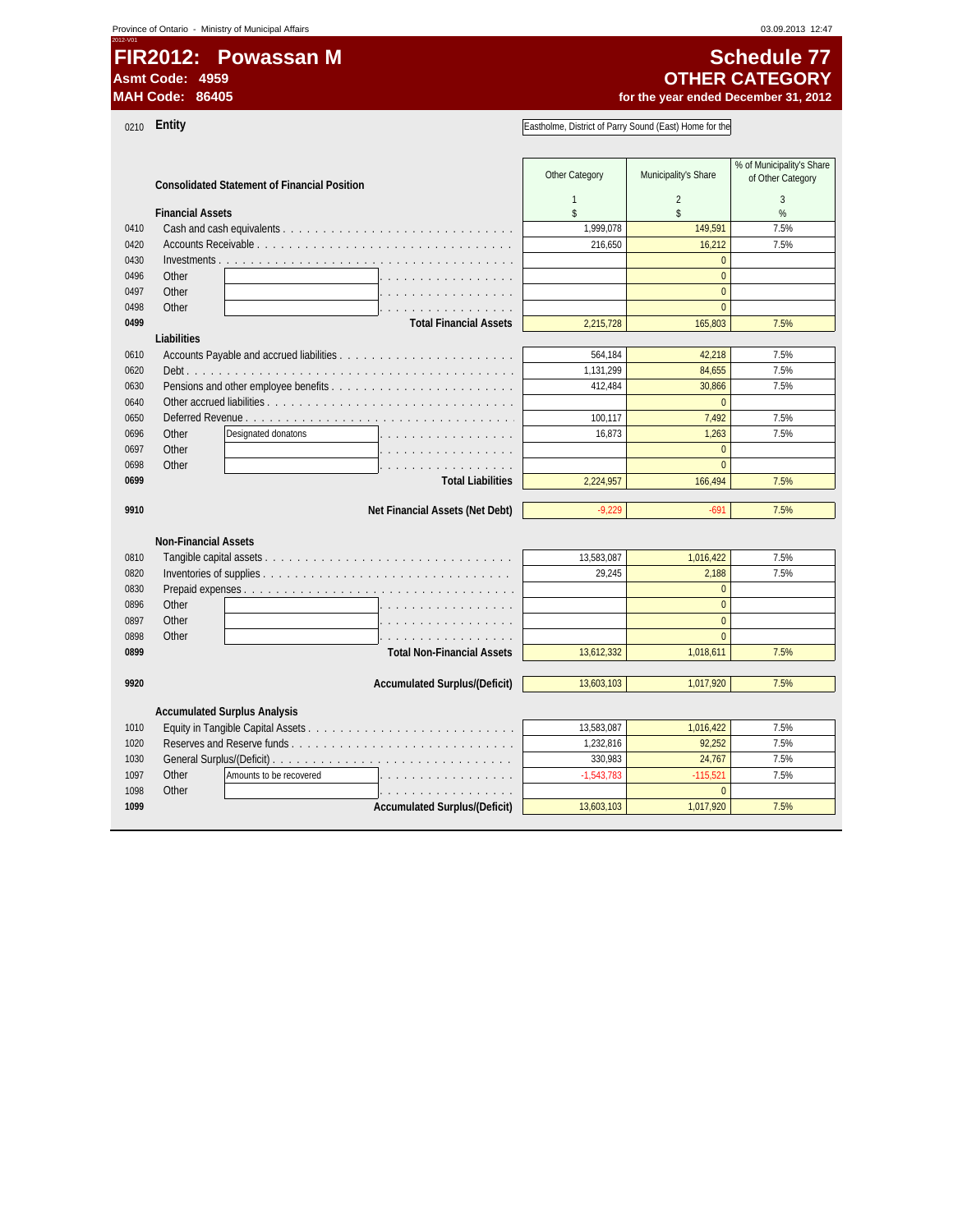**FIR2012: Powassan M** Schedule 77 **Asmt Code: 4959**

# for the year ended December 31, 2012 **OTHER CATEGORY**

| 1210         | Entity                         |                                             |                                      | Eastholme, District of Parry Sound (East) Home for the |                                |                           |  |
|--------------|--------------------------------|---------------------------------------------|--------------------------------------|--------------------------------------------------------|--------------------------------|---------------------------|--|
|              |                                |                                             |                                      |                                                        |                                |                           |  |
|              |                                |                                             |                                      |                                                        |                                | % of Municipality's Share |  |
|              |                                | <b>Consolidated Statement of Operations</b> |                                      | Other Category                                         | Municipality's Share           | of Other Category         |  |
|              | <b>REVENUES</b>                |                                             |                                      | $\mathbf{1}$                                           | $\overline{2}$                 | 3                         |  |
|              | Provincial                     |                                             |                                      | \$                                                     | \$                             | $\%$                      |  |
| 1411         |                                | Province of Ontario                         |                                      | 5,575,703                                              | 417,230                        | 7.5%                      |  |
| 1498         | Other                          |                                             |                                      |                                                        | $\mathbf{0}$                   |                           |  |
| 1499         |                                |                                             | <b>Total Provincial Funding</b>      | 5,575,703                                              | 417,230                        | 7.5%                      |  |
|              |                                |                                             |                                      |                                                        |                                |                           |  |
|              | Federal                        |                                             |                                      |                                                        |                                |                           |  |
| 1611         |                                |                                             |                                      |                                                        | $\mathbf{0}$                   |                           |  |
| 1698         | Other                          |                                             |                                      |                                                        | $\overline{0}$                 |                           |  |
| 1699         |                                |                                             | <b>Total Federal Funding</b>         | $\theta$                                               | $\Omega$                       | 0.0%                      |  |
|              | <b>Municipal Contributions</b> |                                             |                                      |                                                        |                                |                           |  |
| 1810         |                                |                                             |                                      | 772,000                                                | 57,769                         | 7.5%                      |  |
| 1898         | Other                          |                                             | .                                    |                                                        | $\mathbf{0}$                   |                           |  |
| 1899         |                                |                                             | <b>Total Municipal Contributions</b> | 772,000                                                | 57,769                         | 7.5%                      |  |
|              | <b>Other Revenues</b>          |                                             |                                      |                                                        |                                |                           |  |
| 2010         |                                |                                             |                                      | 38,771                                                 | 2,901                          | 7.5%                      |  |
| 2020         |                                | Deferred revenue earned                     |                                      |                                                        | $\mathbf{0}$                   |                           |  |
| 2097         | Other                          | Resident and client fees                    |                                      | 3,122,150                                              | 233,630                        | 7.5%                      |  |
| 2098         | Other                          |                                             |                                      |                                                        | $\Omega$                       |                           |  |
| 2099         |                                |                                             | <b>Total Other Revenues</b>          | 3,160,921                                              | 236,532                        | 7.5%                      |  |
|              |                                |                                             |                                      |                                                        |                                |                           |  |
| 9930         |                                |                                             | <b>Total Revenues</b>                | 9,508,624                                              | 711,530                        | 7.5%                      |  |
|              |                                |                                             |                                      |                                                        |                                |                           |  |
|              | <b>EXPENSES</b>                |                                             |                                      |                                                        |                                |                           |  |
|              | Other                          |                                             |                                      | 9,908,694                                              |                                | 7.5%                      |  |
| 2693<br>2694 | Other                          | Assistance to aged                          |                                      |                                                        | 741,468                        |                           |  |
|              |                                |                                             |                                      |                                                        | $\mathbf{0}$<br>$\Omega$       |                           |  |
| 2695         | Other                          |                                             |                                      |                                                        |                                |                           |  |
| 2696         | Other                          |                                             |                                      |                                                        | $\Omega$                       |                           |  |
| 2697<br>2698 | Other                          |                                             |                                      |                                                        | $\overline{0}$<br>$\mathbf{0}$ |                           |  |
| 2699         | Other                          |                                             | <b>Total Other Expenses</b>          | 9,908,694                                              | 741,468                        | 7.5%                      |  |
|              |                                |                                             |                                      |                                                        |                                |                           |  |
| 9950         |                                |                                             | Annual Surplus / (Deficit)           | $-400,070$                                             | $-29,937$                      | 7.5%                      |  |
|              |                                |                                             |                                      |                                                        |                                |                           |  |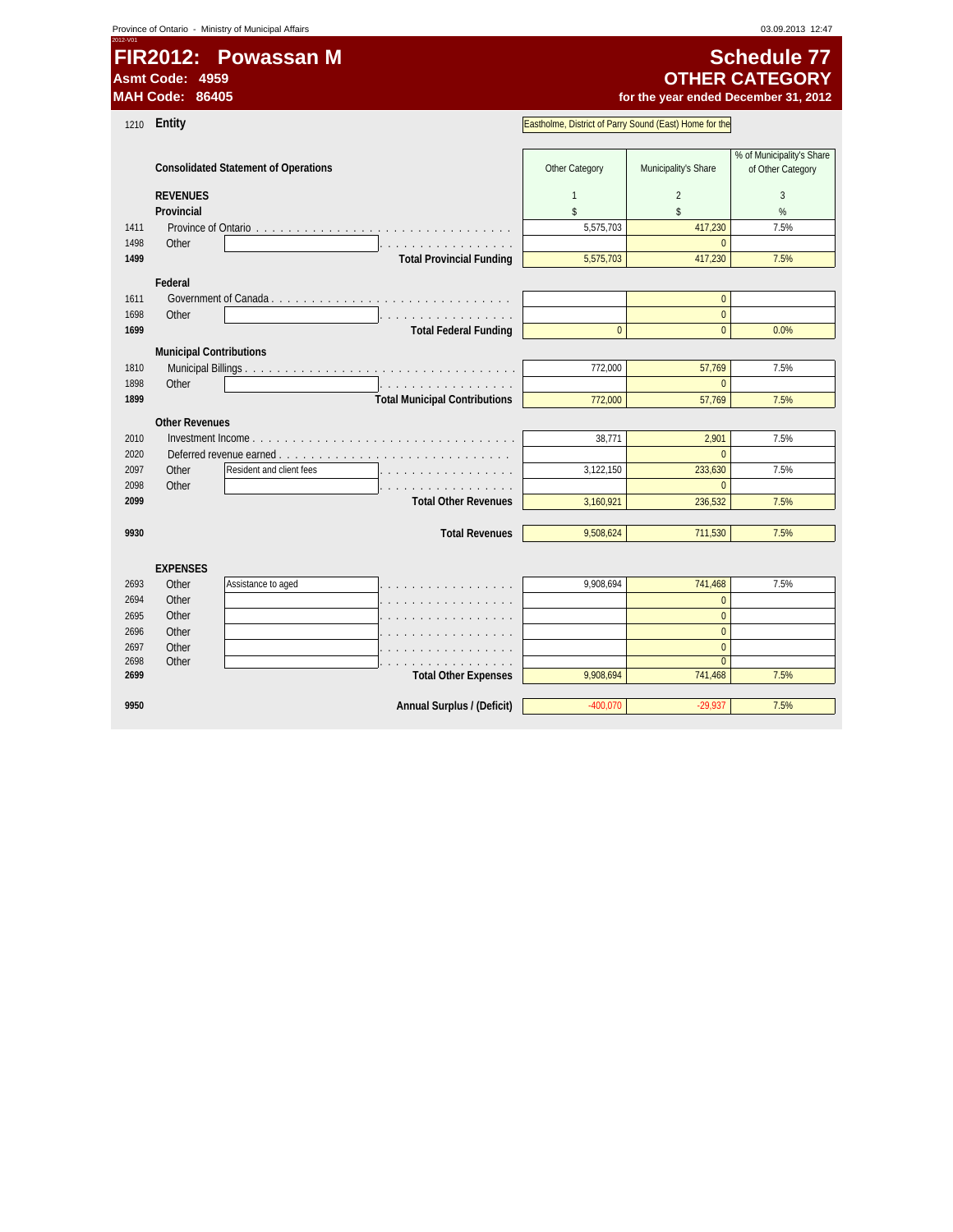|              | Province of Ontario - Ministry of Municipal Affairs       |                                  |                                        | 03.09.2013 12:47                               |
|--------------|-----------------------------------------------------------|----------------------------------|----------------------------------------|------------------------------------------------|
|              | <b>FIR2012:</b><br><b>Powassan M</b>                      |                                  |                                        | <b>Schedule 77</b>                             |
|              | <b>CONSOLIDATED STATEMENT OF FINANCIAL POSITION &amp;</b> |                                  |                                        |                                                |
|              | <b>STATEMENT OF OPERATIONS FOR OTHER ENTITIES</b><br>4959 |                                  |                                        |                                                |
|              | <b>Asmt Code:</b><br><b>MAH Code:</b><br>86405            |                                  |                                        | for the year ended December 31, 2012           |
|              |                                                           |                                  |                                        |                                                |
|              | <b>Consolidated Statement of Financial Position</b>       | <b>Total All</b><br>$\mathbf{1}$ | Municipality's Share<br>$\overline{a}$ | % of Municipality's Share<br>of Total All<br>3 |
|              | <b>Financial Assets</b>                                   | \$                               | \$                                     | $\%$                                           |
| 0410         |                                                           | 12,588,762                       | 385,306                                | 3.1%                                           |
| 0420         |                                                           | 1.288.688                        | 43,753                                 | 3.4%                                           |
| 0430         |                                                           | $\mathbf{0}$                     | $\overline{0}$                         | 0.0%                                           |
| 0496         | Other                                                     | $\overline{0}$                   | $\overline{0}$                         | 0.0%                                           |
| 0497         |                                                           | $\overline{0}$                   | $\Omega$                               | 0.0%                                           |
| 0498         | Other                                                     | $\overline{0}$                   | $\Omega$                               | 0.0%                                           |
| 0499         | <b>Total Financial Assets</b>                             | 13,877,450                       | 429.059                                | 3.1%                                           |
|              | Liabilities                                               |                                  |                                        |                                                |
| 0610         |                                                           | 2,710,699                        | 97,932                                 | 3.6%                                           |
| 0620         |                                                           | 5,022,029                        | 172,872                                | 3.4%                                           |
| 0630         |                                                           | 683,250                          | 39.037                                 | 5.7%                                           |
| 0640         |                                                           | $\overline{0}$                   | $\Omega$                               | 0.0%                                           |
| 0650<br>0696 |                                                           | 1,019,229<br>643,704             | 27.945<br>13,950                       | 2.7%<br>2.2%                                   |
| 0697         |                                                           | $\mathbf{0}$                     | $\overline{0}$                         | 0.0%                                           |
| 0698         |                                                           | $\overline{0}$                   | $\overline{0}$                         | 0.0%                                           |
| 0699         | <b>Total Liabilities</b>                                  | 10,078,911                       | 351,736                                | 3.5%                                           |
|              |                                                           |                                  |                                        |                                                |
| 9910         | Net Financial Assets (Net Debt)                           | 3.798.539                        | 77.323                                 | 2.0%                                           |
|              |                                                           |                                  |                                        |                                                |
|              | <b>Non-Financial Assets</b>                               |                                  |                                        |                                                |
| 0810         |                                                           | 28,845,900                       | 1.342.074                              | 4.7%                                           |
| 0820         |                                                           | 175,604                          | 6,605                                  | 3.8%                                           |
| 0830         |                                                           | 156,541                          | 3.918                                  | 2.5%                                           |
| 0896         |                                                           | $\overline{0}$                   | $\overline{0}$                         | 0.0%                                           |
| 0897         |                                                           | $\overline{0}$                   | $\overline{0}$                         | 0.0%                                           |
| 0898         |                                                           | $\overline{0}$                   | $\overline{0}$                         | 0.0%                                           |
| 0899         | <b>Total Non-Financial Assets</b>                         | 29,178,045                       | 1,352,598                              | 4.6%                                           |
| 9920         | <b>Accumulated Surplus/(Deficit)</b>                      | 32,976,584                       | 1,429,921                              | 4.3%                                           |
|              |                                                           |                                  |                                        |                                                |
|              | <b>Accumulated Surplus Analysis</b>                       |                                  |                                        |                                                |
| 1010         |                                                           | 25,907,989                       | 1,282,611                              | 5.0%                                           |
| 1020         |                                                           | 7,046,374                        | 214,477                                | 3.0%                                           |
| 1030         |                                                           | 1,566,004                        | 48.354                                 | 3.1%                                           |
| 1097         |                                                           | $-1.543.783$                     | $-115.521$                             | 7.5%                                           |
| 1098         | Other                                                     | $\mathbf{0}$                     | $\overline{0}$                         | 0.0%                                           |
| 1099         | <b>Accumulated Surplus/(Deficit)</b>                      | 32,976,584                       | 1,429,921                              | 4.3%                                           |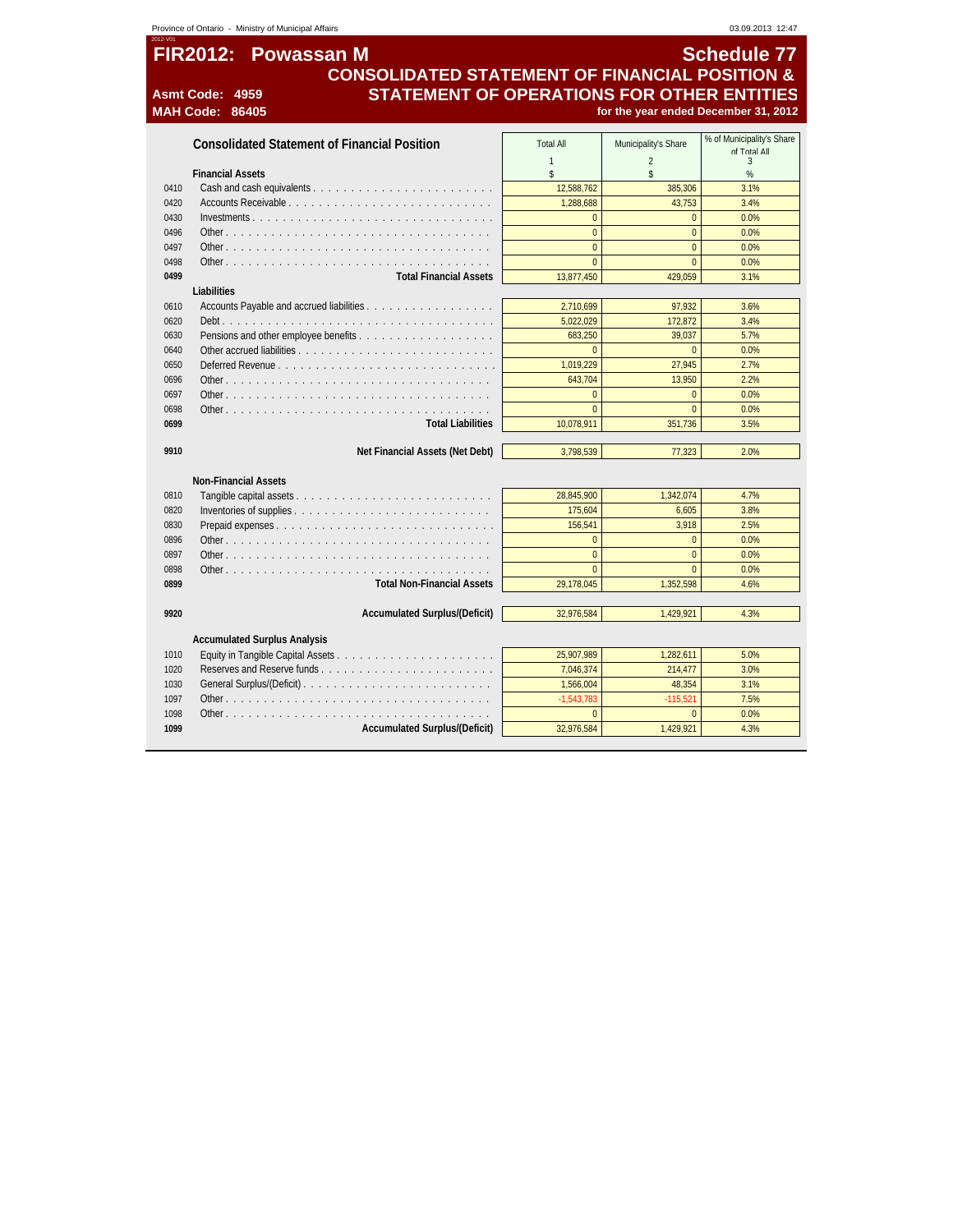|              | Province of Ontario - Ministry of Municipal Affairs                            |                             |                           | 03.09.2013 12:47                     |
|--------------|--------------------------------------------------------------------------------|-----------------------------|---------------------------|--------------------------------------|
|              | <b>FIR2012:</b><br><b>Powassan M</b>                                           |                             |                           | <b>Schedule 77</b>                   |
|              |                                                                                |                             |                           |                                      |
|              | <b>CONSOLIDATED STATEMENT OF FINANCIAL POSITION &amp;</b>                      |                             |                           |                                      |
|              | <b>STATEMENT OF OPERATIONS FOR OTHER ENTITIES</b><br><b>Asmt Code:</b><br>4959 |                             |                           |                                      |
|              | <b>MAH Code: 86405</b>                                                         |                             |                           | for the year ended December 31, 2012 |
|              |                                                                                |                             |                           | % of Municipality's Share            |
|              | <b>Consolidated Statement of Operations</b>                                    | <b>Total All</b>            | Municipality's Share      | of Total All                         |
|              | <b>REVENUES</b>                                                                | $\mathbf{1}$                | $\overline{2}$            | 3                                    |
|              | Provincial                                                                     | \$                          | \$                        | %                                    |
| 1410         |                                                                                | 7,122,104                   | 144,151                   | 2.0%                                 |
| 1411         |                                                                                | 20,353,629                  | 863,189                   | 4.2%                                 |
| 1420         | Ontario Disability Support Program (ODSP)                                      | $\overline{0}$              | $\overline{0}$            | 0.0%                                 |
| 1430         |                                                                                | $\overline{0}$              | $\overline{0}$            | 0.0%                                 |
| 1440         |                                                                                | 4.910.926                   | 99,397                    | 2.0%                                 |
| 1450         |                                                                                | $\mathbf{0}$                | $\Omega$                  | 0.0%                                 |
| 1460         |                                                                                | 574,123                     | 11,620                    | 2.0%                                 |
| 1497         |                                                                                | $\mathbf{0}$                | $\overline{0}$            | 0.0%                                 |
| 1498         |                                                                                | 983,432                     | 19,905                    | 2.0%                                 |
| 1499         | <b>Total Provincial Funding</b>                                                | 33,944,214                  | 1,138,263                 | 3.4%                                 |
|              | Federal                                                                        |                             |                           |                                      |
| 1610         |                                                                                | 785,000                     | 15,888                    | 2.0%                                 |
| 1611         |                                                                                | $\overline{0}$              | $\overline{0}$            | 0.0%                                 |
| 1698         |                                                                                | $\mathbf{0}$                | $\overline{0}$            | 0.0%                                 |
| 1699         | <b>Total Federal Funding</b>                                                   | 785,000                     | 15,888                    | 2.0%                                 |
|              |                                                                                |                             |                           |                                      |
|              | <b>Municipal Contributions</b>                                                 | 10.594.281                  | 290.960                   |                                      |
| 1810         |                                                                                |                             |                           | 2.7%                                 |
| 1898<br>1899 | <b>Total Municipal Contributions</b>                                           | $\pmb{0}$<br>10,594,281     | $\overline{0}$<br>290,960 | 0.0%<br>2.7%                         |
|              |                                                                                |                             |                           |                                      |
|              | <b>Other Revenues</b>                                                          |                             |                           |                                      |
| 2010         |                                                                                | 187,034                     | 6,309                     | 3.4%                                 |
| 2020         |                                                                                | $-24,991$                   | $-754$                    | 3.0%                                 |
| 2097         |                                                                                | 5,328,260                   | 285,305                   | 5.4%                                 |
| 2098         |                                                                                | $\mathbf{0}$                | $\overline{0}$            | 0.0%                                 |
| 2099         | <b>Total Other Revenues</b>                                                    | 5,490,303                   | 290,860                   | 5.3%                                 |
|              |                                                                                |                             |                           |                                      |
| 9930         | <b>Total Revenues</b>                                                          | 50,813,798                  | 1,735,971                 | 3.4%                                 |
|              | <b>EXPENSES</b>                                                                |                             |                           |                                      |
|              | <b>Social Services</b>                                                         |                             |                           |                                      |
| 2210         |                                                                                | 9.425.651                   | 190.775                   | 2.0%                                 |
| 2220         | Ontario Disability Support Program (ODSP)                                      | $\mathbf{0}$                | $\overline{0}$            | 0.0%                                 |
| 2230         |                                                                                | $\mathbf{0}$                | $\overline{0}$            | 0.0%                                 |
| 2240<br>2250 |                                                                                | 6,074,096<br>3,956,431      | 122,940                   | 2.0%<br>2.0%                         |
|              |                                                                                | 1,284,867                   | 80,078                    |                                      |
| 2260<br>2299 |                                                                                |                             | 26,006                    | 2.0%                                 |
|              | <b>Total Social Services</b>                                                   | 20,741,045                  | 419,799                   | 2.0%                                 |
|              | <b>Health Services</b>                                                         |                             |                           |                                      |
| 2410         | Land Ambulance                                                                 | $\mathbf{0}$                | $\overline{0}$            | 0.0%                                 |
| 2420         |                                                                                | 18,790,464                  | 567,047                   | 3.0%                                 |
| 2430         |                                                                                | $\overline{0}$              | $\overline{0}$            | 0.0%                                 |
| 2440         | DSSAB Administration                                                           | 560,454                     | 11,344                    | 2.0%                                 |
| 2496         |                                                                                | $\bf{0}$                    | $\overline{0}$            | 0.0%                                 |
| 2497         | Other $\ldots$ $\ldots$ $\ldots$ $\ldots$                                      | $\overline{0}$              | $\overline{0}$            | 0.0%                                 |
| 2498         | Other.                                                                         | $\mathbf{0}$                | $\overline{0}$            | 0.0%                                 |
| 2499         | <b>Total Health Services</b>                                                   | 19,350,918                  | 578,391                   | 3.0%                                 |
|              | <b>Other Expenses</b>                                                          |                             |                           |                                      |
| 2693         |                                                                                | 9,908,694<br>$\overline{0}$ | 741,468<br>$\overline{0}$ | 7.5%                                 |
| 2694         |                                                                                | $\mathbf{0}$                | $\overline{0}$            | 0.0%                                 |
| 2695<br>2696 |                                                                                | $\pmb{0}$                   | $\bf{0}$                  | 0.0%<br>0.0%                         |
| 2697         | Other                                                                          | $\overline{0}$              | $\overline{0}$            | 0.0%                                 |
| 2698         |                                                                                | $\overline{0}$              | $\overline{0}$            | 0.0%                                 |
| 2699         | <b>Total Other Expenses</b>                                                    | 9,908,694                   | 741,468                   | 7.5%                                 |
|              |                                                                                |                             |                           |                                      |
| 9940         | <b>Total All Expenses</b>                                                      | 50,000,657                  | 1,739,657                 | 3.5%                                 |
|              |                                                                                |                             |                           |                                      |
| 9950         | Annual Surplus / (Deficit)                                                     | 813,141                     | $-3,686$                  | $-0.5%$                              |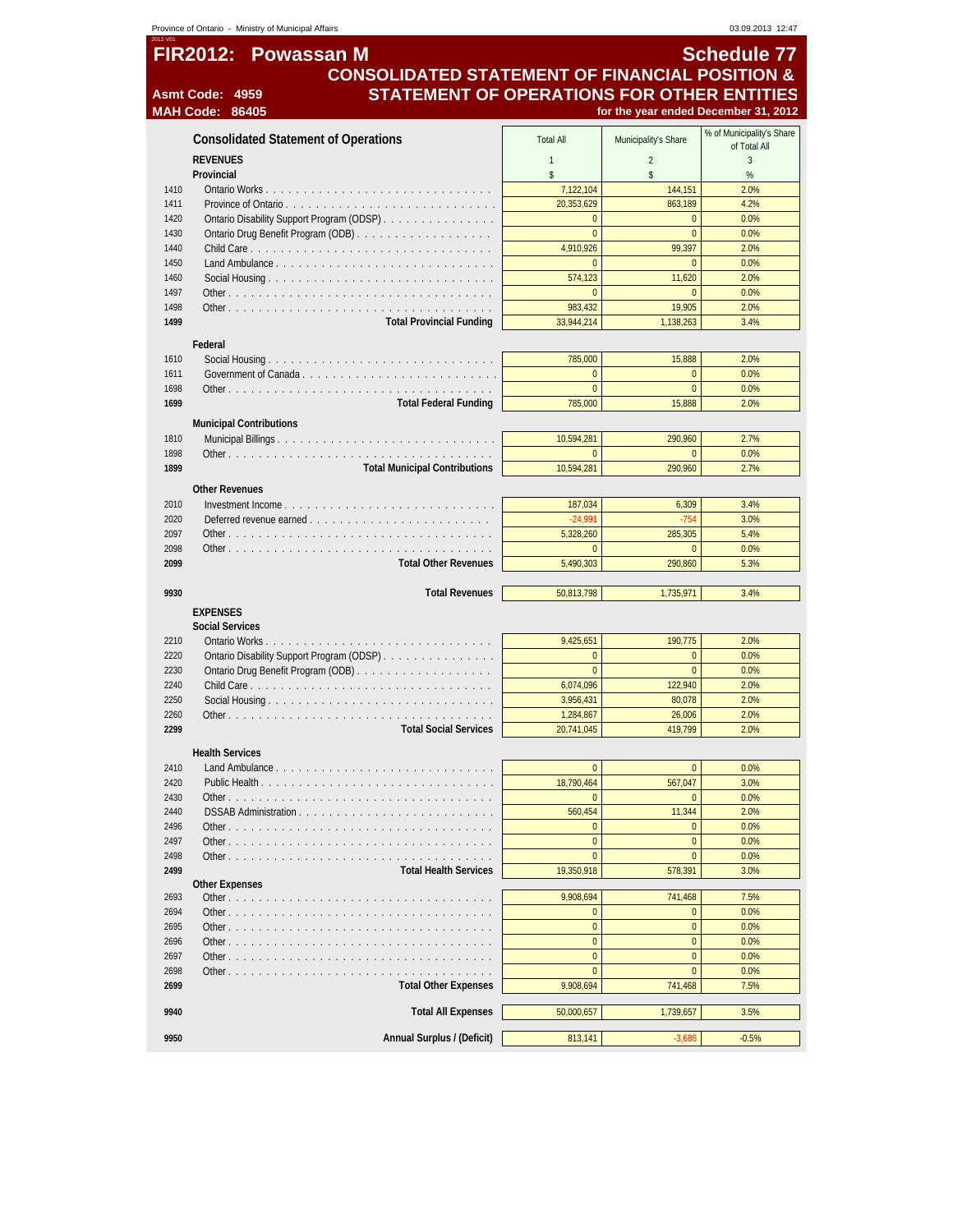# **FIR2012: Powassan M** Schedule 79<br>COMMUNITY IMPROVEMENT PLANS Asmt Code: 4959 **COMMUNITY IMPROVEMENT PLANS**<br>MAH Code: 86405 *COMMUNITY IMPROVEMENT PLANS*<br>for the year ended December 31, 2012 for the year ended December 31, 2012

|      | Community Improvement Plans (Section 28 of the Planning Act)          | Total Value of all approved<br>Grants, Loans & Tax<br>Assistance | Number of Approved<br>Grants/Loans/Tax<br><b>Assistance Applications</b> |
|------|-----------------------------------------------------------------------|------------------------------------------------------------------|--------------------------------------------------------------------------|
|      |                                                                       |                                                                  | $\mathfrak{D}$                                                           |
|      | Grants                                                                |                                                                  |                                                                          |
| 2010 |                                                                       |                                                                  |                                                                          |
| 2020 |                                                                       |                                                                  |                                                                          |
|      |                                                                       |                                                                  |                                                                          |
|      | Loans                                                                 |                                                                  |                                                                          |
| 2210 |                                                                       |                                                                  |                                                                          |
| 2220 |                                                                       |                                                                  |                                                                          |
|      |                                                                       |                                                                  |                                                                          |
|      |                                                                       |                                                                  |                                                                          |
|      | Tax Assistance (per Municipal Act 365.1 ss21)                         |                                                                  |                                                                          |
| 2410 |                                                                       |                                                                  |                                                                          |
| 2420 |                                                                       |                                                                  |                                                                          |
|      |                                                                       |                                                                  |                                                                          |
|      | Long Term Commitments for Grants, Loans or Tax Assistance beyond 2012 |                                                                  |                                                                          |
| 2610 |                                                                       |                                                                  |                                                                          |
| 2620 |                                                                       |                                                                  |                                                                          |
| 2630 |                                                                       |                                                                  |                                                                          |
| 2640 |                                                                       |                                                                  |                                                                          |
| 2650 |                                                                       |                                                                  |                                                                          |
| 2660 |                                                                       |                                                                  |                                                                          |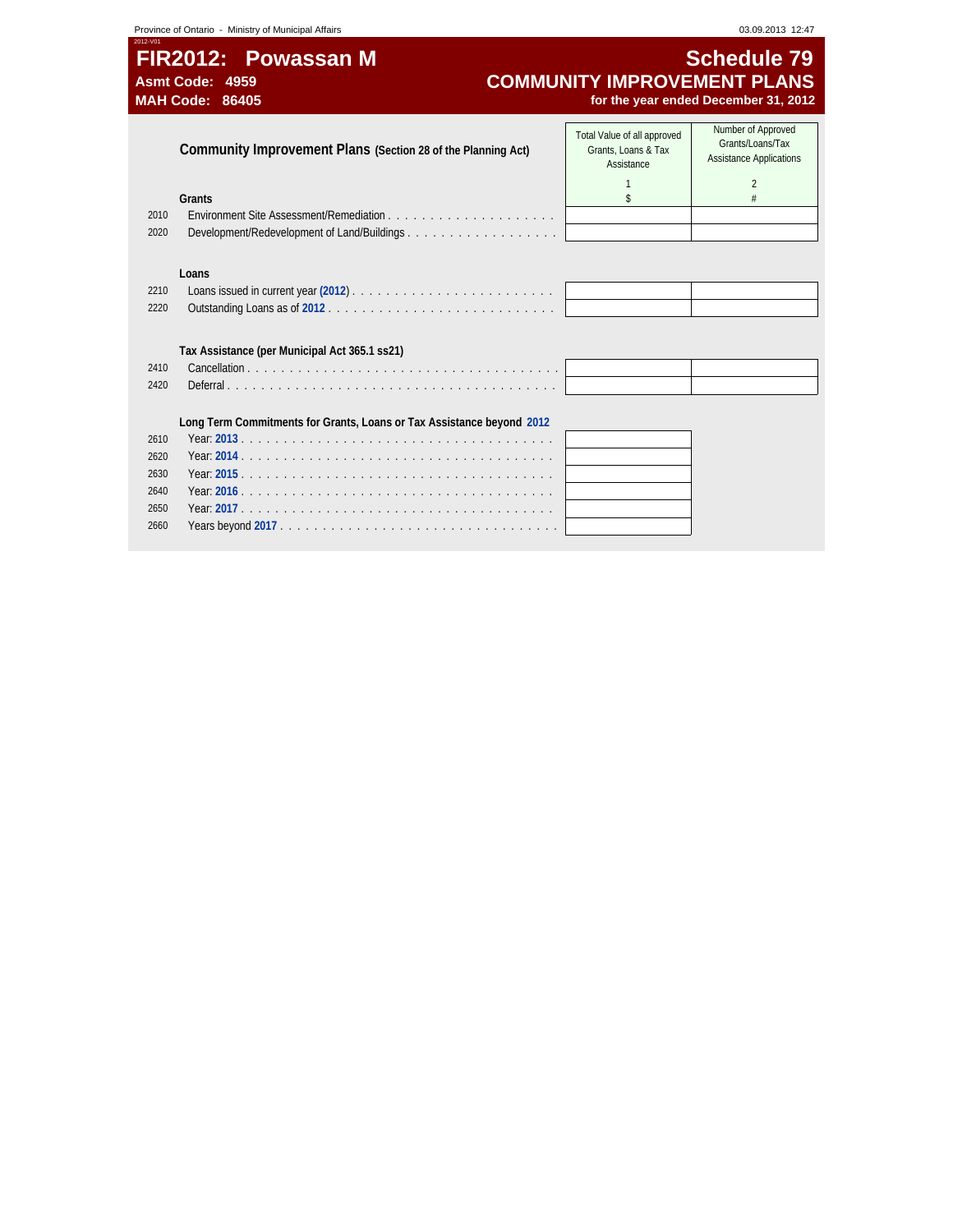2012-V01

|              |                                                                         | Full-Time Funded<br>Positions | Part-Time Funded<br>Positions | Seasonal Employees |
|--------------|-------------------------------------------------------------------------|-------------------------------|-------------------------------|--------------------|
|              | 1. Municipal workforce profile                                          | 1                             | $\overline{2}$                | 3                  |
| 0205         | <b>Employees of the Municipality</b>                                    | #<br>6.00                     | #<br>2.00                     | #<br>2.00          |
| 0210         |                                                                         | 0.00                          | 0.00                          | 0.00               |
| 0211         | Uniform $\ldots$ $\ldots$ $\ldots$ $\ldots$ $\ldots$                    |                               |                               |                    |
| 0212         |                                                                         |                               |                               |                    |
| 0215         |                                                                         | 0.00                          | 0.00                          | 0.00               |
| 0216         | Uniform $\ldots$ $\ldots$ $\ldots$ $\ldots$                             |                               |                               |                    |
| 0217         |                                                                         |                               |                               |                    |
| 0260<br>0261 |                                                                         | 0.00                          | 0.00                          | 0.00               |
| 0262         | Civilian $\ldots$ $\ldots$ $\ldots$ $\ldots$ $\ldots$ $\ldots$ $\ldots$ |                               |                               |                    |
| 0263         |                                                                         | 0.00                          | 0.00                          | 0.00               |
| 0264         |                                                                         |                               |                               |                    |
| 0265         |                                                                         |                               |                               |                    |
| 0220<br>0225 | Public Works                                                            | 9.00                          | 2.00                          | 4.00               |
| 0227         | Ambulance                                                               | 0.00                          | 0.00                          | 0.00               |
| 0228         | Uniform                                                                 |                               |                               |                    |
| 0229         | $Civilian \dots \dots \dots \dots \dots$                                |                               |                               |                    |
| 0230         |                                                                         |                               |                               |                    |
| 0235<br>0240 |                                                                         |                               |                               |                    |
| 0245         | Parks and Recreation                                                    | 2.00                          | 2.00                          | 6.00               |
| 0250         |                                                                         |                               |                               |                    |
| 0255<br>0290 |                                                                         | 1.00                          | 3.00                          |                    |
| 0298         | Subtotal                                                                | 18.00                         | 9.00                          | 12.00              |
| 0300         | Proportion of Munic. Empl. covered by 'Collective Agreements' (%)       |                               |                               |                    |
|              | <b>Employees of Joint Local Boards</b>                                  |                               |                               |                    |
| 0305         |                                                                         |                               |                               |                    |
| 0310         |                                                                         | 0.00                          | 0.00                          | 0.00               |
| 0311         |                                                                         |                               |                               |                    |
| 0312         | Civilian                                                                |                               |                               |                    |
| 0315<br>0316 | Uniform                                                                 | 0.00                          | 0.00                          | 0.00               |
| 0317         |                                                                         |                               |                               |                    |
| 0360         |                                                                         | 0.00                          | 0.00                          | 0.00               |
| 0361         |                                                                         |                               |                               |                    |
| 0362         |                                                                         |                               |                               |                    |
| 0363<br>0364 |                                                                         | 0.00                          | 0.00                          | 0.00               |
| 0365         |                                                                         |                               |                               |                    |
| 0320         |                                                                         |                               |                               |                    |
| 0325         |                                                                         |                               |                               |                    |
| 0327         |                                                                         | 0.00                          | 0.00                          | 0.00               |
| 0328<br>0329 |                                                                         |                               |                               |                    |
| 0330         |                                                                         |                               |                               |                    |
| 0335         |                                                                         |                               |                               |                    |
| 0340         |                                                                         |                               |                               |                    |
| 0345<br>0350 |                                                                         |                               |                               |                    |
| 0355         |                                                                         |                               |                               |                    |
| 0390         |                                                                         |                               |                               |                    |
| 0398         | Subtotal                                                                | 0.00                          | 0.00                          | 0.00               |
| 0399         | <b>TOTAL</b>                                                            | 18.00                         | 9.00                          | 12.00              |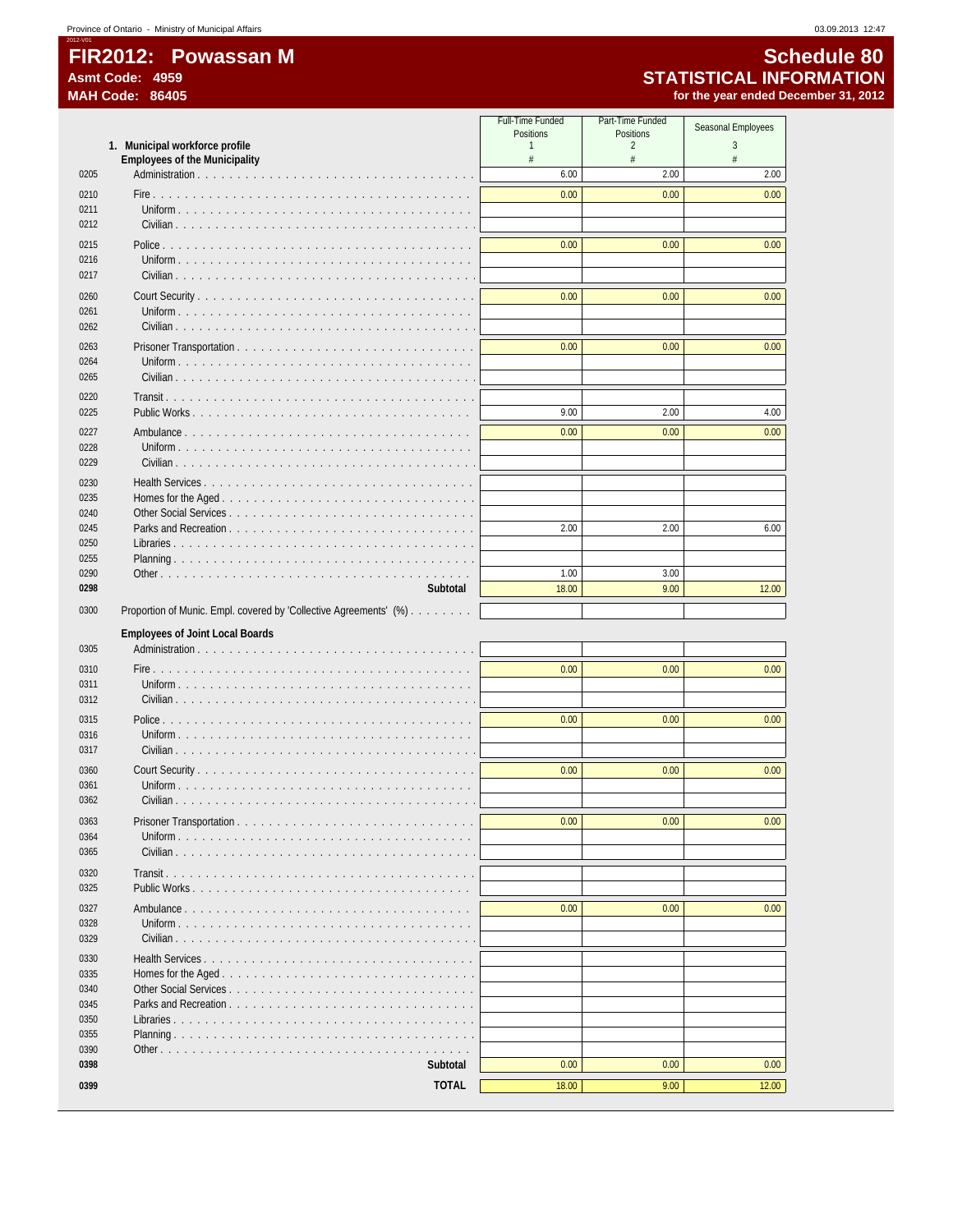# **FIR2012: Powassan M** Schedule 80<br>Asmt Code: 4959 **STATISTICAL INFORMATION**

2012-V01

# **Asmt Code: 4959 STATISTICAL INFORMATION** for the year ended December 31, 2012

|      |                                                                   | Own Municipality    | Other Munic., School           | Provincial | Federal |
|------|-------------------------------------------------------------------|---------------------|--------------------------------|------------|---------|
|      |                                                                   |                     | <b>Boards</b>                  |            |         |
|      | 2. Selected investments of own sinking funds as at Dec. 31        |                     | $\mathfrak{D}$                 | 3          |         |
|      |                                                                   | \$                  |                                |            | s       |
| 0610 |                                                                   |                     |                                |            |         |
|      |                                                                   |                     |                                |            |         |
|      |                                                                   | Number of Contracts | Value of Contracts             |            |         |
|      | 3. Municipal procurement this year                                |                     | $\overline{2}$                 |            |         |
|      |                                                                   |                     | \$                             |            |         |
| 1010 |                                                                   |                     |                                |            |         |
| 1020 | Construction contracts awarded at \$100,000 or greater            |                     |                                |            |         |
|      |                                                                   |                     |                                |            |         |
|      |                                                                   | Number of Building  | <b>Total Value of Building</b> |            |         |
|      |                                                                   | Permits             | Permits                        |            |         |
|      | 4. Building permit information                                    |                     | $\mathfrak{D}$                 |            |         |
|      |                                                                   |                     |                                |            |         |
| 1210 |                                                                   |                     |                                |            |         |
|      |                                                                   |                     |                                |            |         |
| 1220 |                                                                   |                     |                                |            |         |
| 1230 |                                                                   |                     |                                |            |         |
| 1299 | Subtotal                                                          | $\mathbf{0}$        | $\Omega$                       |            |         |
|      |                                                                   |                     |                                |            |         |
|      | 5. Insured value of physical assets                               | $\mathbf{1}$        |                                |            |         |
|      |                                                                   |                     |                                |            |         |
| 1410 |                                                                   |                     |                                |            |         |
| 1420 |                                                                   |                     |                                |            |         |
| 1430 |                                                                   |                     |                                |            |         |
| 1497 | Other                                                             |                     |                                |            |         |
| 1498 | Other                                                             |                     |                                |            |         |
|      |                                                                   |                     |                                |            |         |
| 1499 | Subtotal                                                          | $\overline{0}$      |                                |            |         |
|      |                                                                   |                     |                                |            |         |
|      | 6. Total Dollar Losses due to Structural Fires                    |                     |                                |            |         |
|      |                                                                   | <sup>\$</sup>       |                                |            |         |
| 1510 | Losses due to structural fires, averaged over 3 yrs (2010 - 2012) |                     |                                |            |         |
|      |                                                                   |                     |                                |            |         |
|      |                                                                   |                     |                                |            |         |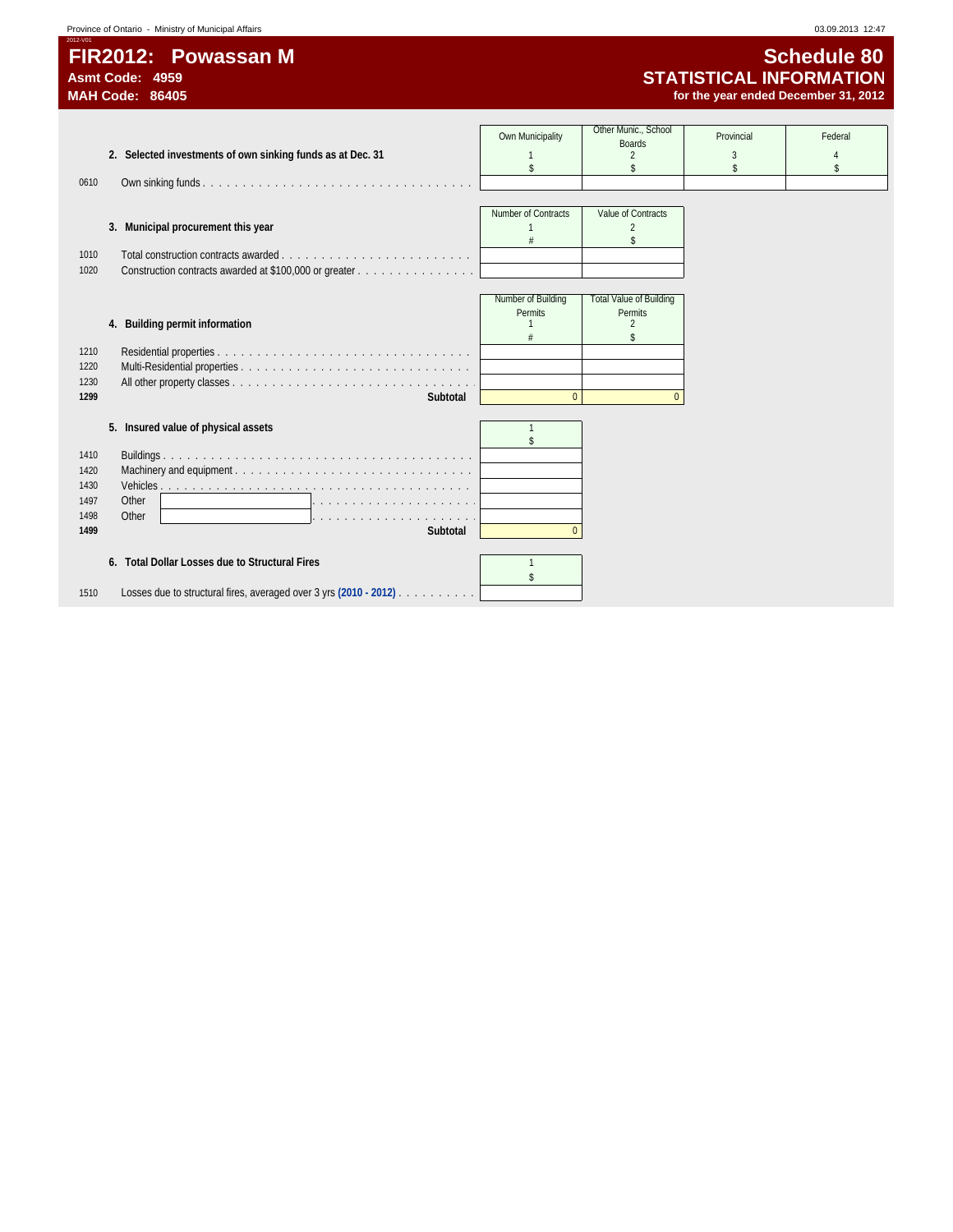# 2012-V01 **FIR2012: Powassan M** Schedule 80<br>Asmt Code: 4959 **STATISTICAL INFORMATION**

# **Asmt Code: 4959 STATISTICAL INFORMATION** for the year ended December 31, 2012

**7. Alternate service delivery arrangements**

Municipal services which the municipality currently provides through some form of alternate service delivery: (Top 10 by Operating Expenses

|      | Municipal service | S40 Functional Heading | S40 Line<br>Number | <b>Statement of Operations:</b><br>Expenses | Comments |
|------|-------------------|------------------------|--------------------|---------------------------------------------|----------|
| 1601 |                   | <b>LIST</b>            |                    |                                             |          |
| 1602 |                   |                        |                    |                                             |          |
| 1603 |                   |                        |                    |                                             |          |
| 1604 |                   |                        |                    |                                             |          |
|      |                   |                        |                    |                                             |          |
| 1605 |                   |                        |                    |                                             |          |
| 1606 |                   |                        |                    |                                             |          |
| 1607 |                   |                        |                    |                                             |          |
| 1608 |                   |                        |                    |                                             |          |
| 1609 |                   |                        |                    |                                             |          |
| 1610 |                   |                        |                    |                                             |          |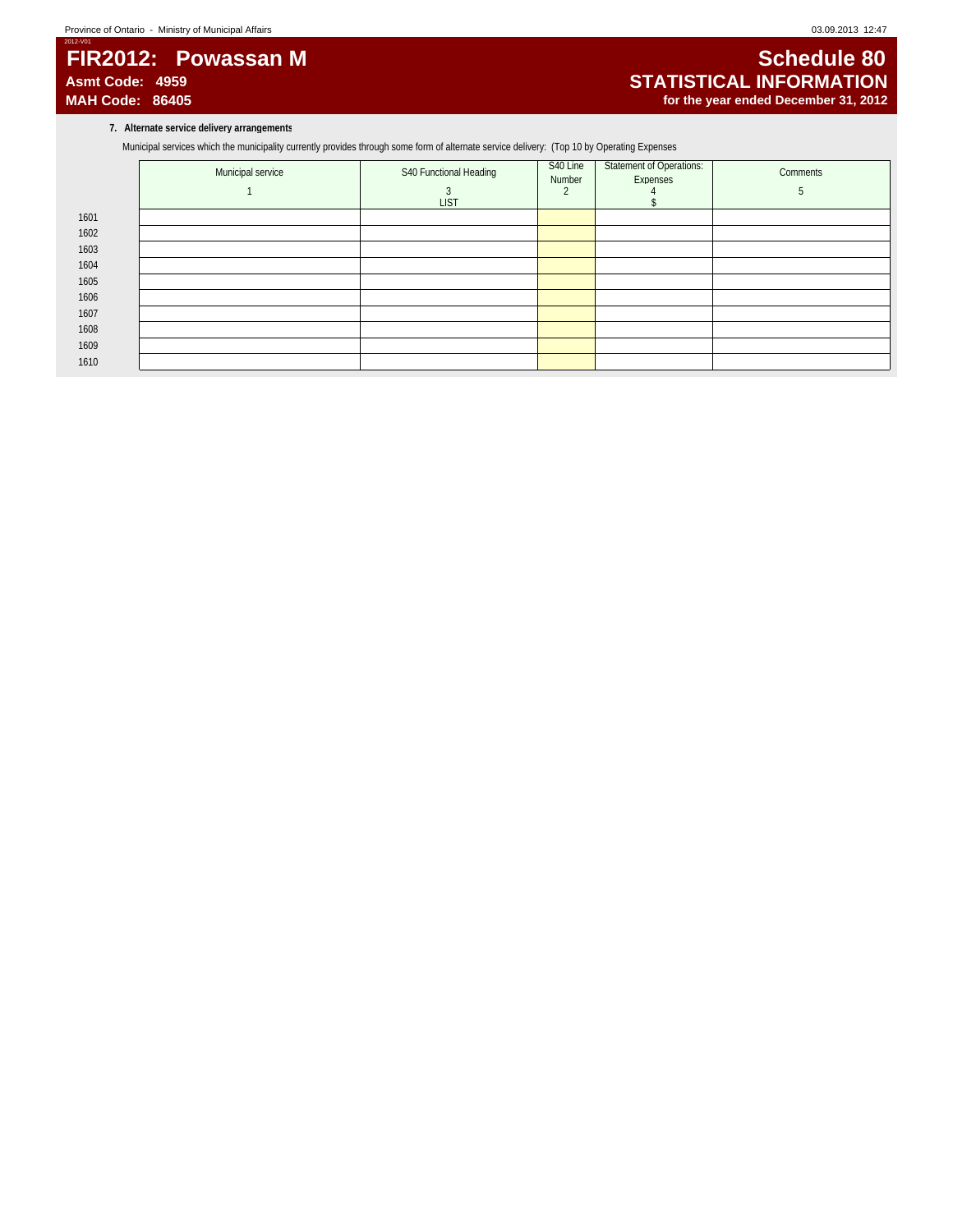2012-V01

# **FIR2012: Powassan M** Schedule 80<br>Asmt Code: 4959 **STATISTICAL INFORMATION**

# Asmt Code: 4959 **<b>Asmt Code: 4959 STATISTICAL INFORMATION**<br>
MAH Code: 86405 *ASMT***ION STATISTICAL INFORMATION** for the year ended December 31, 2012

### 8. Consolidated Local boards including Joint local boards and all local entities set up by the municipalit<sup>1</sup> **(I) PROPORTIONALLY CONSOLIDATED joint local boards**

|              | Name of Board or Entity            | <b>Board Description</b> | Board<br>Code  | Proportion of Total<br>Munic.<br>Contributions | Municipality's Share of<br><b>Total Contributions</b> | Municipality's Share of<br><b>Total Fee Revenues</b> |  |
|--------------|------------------------------------|--------------------------|----------------|------------------------------------------------|-------------------------------------------------------|------------------------------------------------------|--|
|              | $\mathbf{1}$                       | $\sqrt{3}$               | $\overline{2}$ | Consolidated<br>$\overline{4}$                 | $\sqrt{5}$                                            | $\boldsymbol{6}$                                     |  |
|              |                                    | <b>LIST</b>              |                | $\%$                                           | $\,$                                                  | $\,$                                                 |  |
| 0801         | Powassan & District Public Library | Library Board            | 1604           | 60%                                            |                                                       |                                                      |  |
| 0802         |                                    |                          |                |                                                |                                                       |                                                      |  |
| 0803         |                                    |                          |                |                                                |                                                       |                                                      |  |
| 0804         |                                    |                          |                |                                                |                                                       |                                                      |  |
| 0805         |                                    |                          |                |                                                |                                                       |                                                      |  |
| 0806         |                                    |                          |                |                                                |                                                       |                                                      |  |
| 0807         |                                    |                          |                |                                                |                                                       |                                                      |  |
| 0808         |                                    |                          |                |                                                |                                                       |                                                      |  |
| 0809         |                                    |                          |                |                                                |                                                       |                                                      |  |
| 0810         |                                    |                          |                |                                                |                                                       |                                                      |  |
| 0811         |                                    |                          |                |                                                |                                                       |                                                      |  |
| 0812         |                                    |                          |                |                                                |                                                       |                                                      |  |
| 0813         |                                    |                          |                |                                                |                                                       |                                                      |  |
| 0814         |                                    |                          |                |                                                |                                                       |                                                      |  |
| 0815         |                                    |                          |                |                                                |                                                       |                                                      |  |
| 0816         |                                    |                          |                |                                                |                                                       |                                                      |  |
| 0817         |                                    |                          |                |                                                |                                                       |                                                      |  |
| 0818         |                                    |                          |                |                                                |                                                       |                                                      |  |
| 0819         |                                    |                          |                |                                                |                                                       |                                                      |  |
| 0820         |                                    |                          |                |                                                |                                                       |                                                      |  |
| 0821         |                                    |                          |                |                                                |                                                       |                                                      |  |
| 0822         |                                    |                          |                |                                                |                                                       |                                                      |  |
| 0823         |                                    |                          |                |                                                |                                                       |                                                      |  |
| 0824         |                                    |                          |                |                                                |                                                       |                                                      |  |
| 0825         |                                    |                          |                |                                                |                                                       |                                                      |  |
| 0826         |                                    |                          |                |                                                |                                                       |                                                      |  |
| 0827         |                                    |                          |                |                                                |                                                       |                                                      |  |
| 0828         |                                    |                          |                |                                                |                                                       |                                                      |  |
| 0829         |                                    |                          |                |                                                |                                                       |                                                      |  |
| 0830<br>0831 |                                    |                          |                |                                                |                                                       |                                                      |  |
| 0832         |                                    |                          |                |                                                |                                                       |                                                      |  |
| 0833         |                                    |                          |                |                                                |                                                       |                                                      |  |
| 0834         |                                    |                          |                |                                                |                                                       |                                                      |  |
| 0835         |                                    |                          |                |                                                |                                                       |                                                      |  |
| 0836         |                                    |                          |                |                                                |                                                       |                                                      |  |
| 0837         |                                    |                          |                |                                                |                                                       |                                                      |  |
| 0838         |                                    |                          |                |                                                |                                                       |                                                      |  |
| 0839         |                                    |                          |                |                                                |                                                       |                                                      |  |
| 0840         |                                    |                          |                |                                                |                                                       |                                                      |  |
| 0841         |                                    |                          |                |                                                |                                                       |                                                      |  |
| 0842         |                                    |                          |                |                                                |                                                       |                                                      |  |
| 0843         |                                    |                          |                |                                                |                                                       |                                                      |  |
| 0844         |                                    |                          |                |                                                |                                                       |                                                      |  |
| 0845         |                                    |                          |                |                                                |                                                       |                                                      |  |
| 0846         |                                    |                          |                |                                                |                                                       |                                                      |  |
| 0847         |                                    |                          |                |                                                |                                                       |                                                      |  |
| 0848         |                                    |                          |                |                                                |                                                       |                                                      |  |
| 0849         |                                    |                          |                |                                                |                                                       |                                                      |  |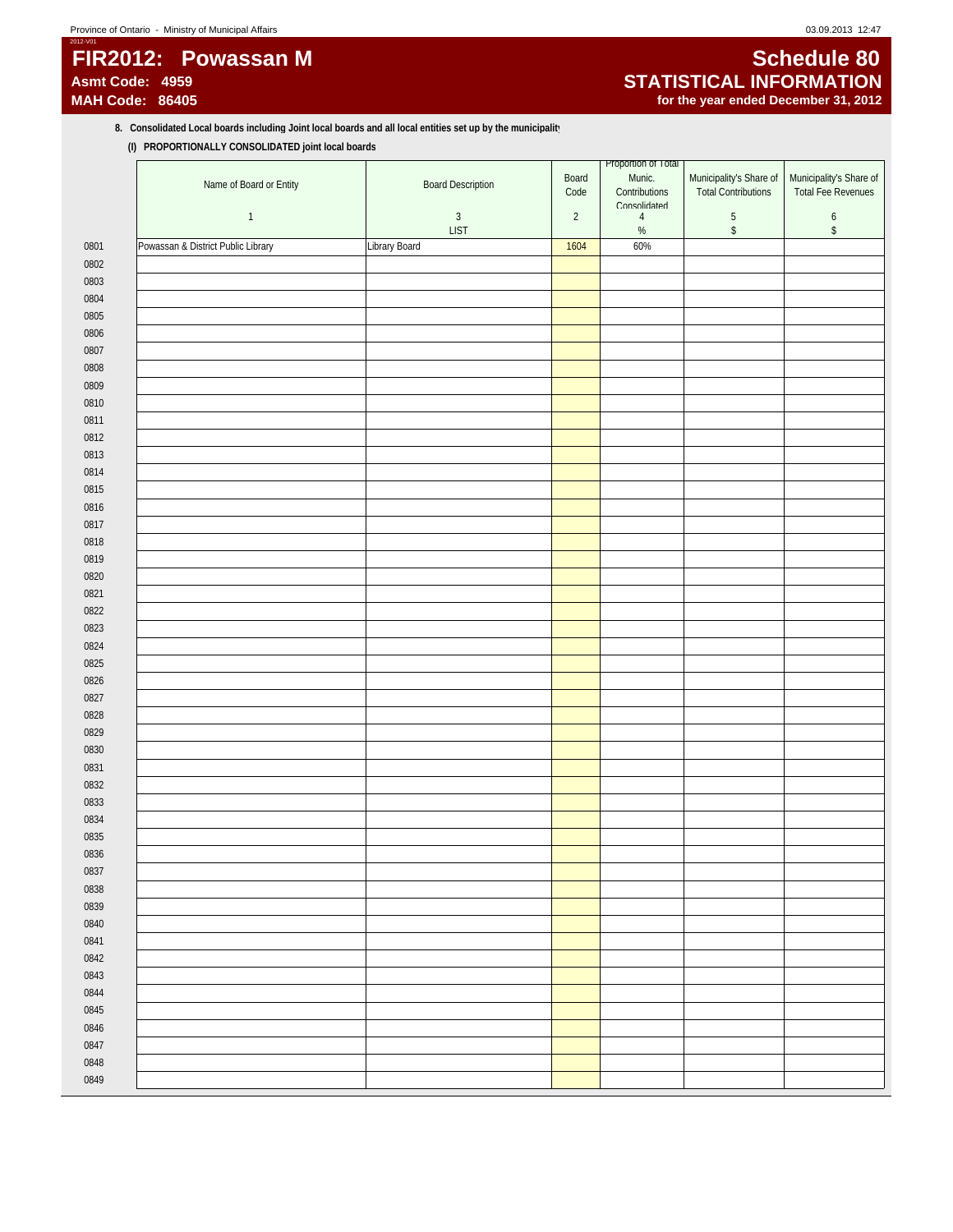# **FIR2012: Powassan M** Schedule 80<br>Asmt Code: 4959 **STATISTICAL INFORMATION Asmt Code: 4959 STATISTICAL INFORMATION**

**(II) FULLY CONSOLIDATED local boards and any local entities set up by the municipality**

for the year ended December 31, 2012

|      | Name of Board or Entity | <b>Board Description</b> | Board<br>Code  | Proportion of Total<br>Munic.<br>Contributions | Municipality's Share of<br><b>Total Contributions</b> | Municipality's Share of<br><b>Total Fee Revenues</b> |
|------|-------------------------|--------------------------|----------------|------------------------------------------------|-------------------------------------------------------|------------------------------------------------------|
|      |                         |                          |                | Consolidated                                   |                                                       |                                                      |
|      | $\overline{1}$          | $\sqrt{3}$               | $\overline{2}$ | $\overline{4}$                                 | $\sqrt{5}$                                            | $\boldsymbol{6}$                                     |
|      |                         | <b>LIST</b>              |                | $\%$                                           | $\,$                                                  | $\mathbb{S}$                                         |
| 0851 |                         |                          |                | 100%                                           |                                                       |                                                      |
| 0852 |                         |                          |                | 100%                                           |                                                       |                                                      |
| 0853 |                         |                          |                | 100%                                           |                                                       |                                                      |
| 0854 |                         |                          |                | 100%                                           |                                                       |                                                      |
| 0855 |                         |                          |                | 100%                                           |                                                       |                                                      |
| 0856 |                         |                          |                | 100%                                           |                                                       |                                                      |
| 0857 |                         |                          |                | 100%                                           |                                                       |                                                      |
| 0858 |                         |                          |                | 100%                                           |                                                       |                                                      |
| 0859 |                         |                          |                | 100%                                           |                                                       |                                                      |
| 0860 |                         |                          |                | 100%                                           |                                                       |                                                      |
| 0861 |                         |                          |                | 100%                                           |                                                       |                                                      |
| 0862 |                         |                          |                | 100%                                           |                                                       |                                                      |
| 0863 |                         |                          |                | 100%                                           |                                                       |                                                      |
| 0864 |                         |                          |                | 100%                                           |                                                       |                                                      |
| 0865 |                         |                          |                | 100%                                           |                                                       |                                                      |
| 0866 |                         |                          |                | 100%                                           |                                                       |                                                      |
| 0867 |                         |                          |                | 100%                                           |                                                       |                                                      |
| 0868 |                         |                          |                | 100%                                           |                                                       |                                                      |
| 0869 |                         |                          |                | 100%                                           |                                                       |                                                      |
| 0870 |                         |                          |                | 100%                                           |                                                       |                                                      |
| 0871 |                         |                          |                | 100%                                           |                                                       |                                                      |
| 0872 |                         |                          |                | 100%                                           |                                                       |                                                      |
| 0873 |                         |                          |                | 100%                                           |                                                       |                                                      |
| 0874 |                         |                          |                | 100%                                           |                                                       |                                                      |
| 0875 |                         |                          |                | 100%                                           |                                                       |                                                      |
| 0876 |                         |                          |                | 100%                                           |                                                       |                                                      |
| 0877 |                         |                          |                | 100%                                           |                                                       |                                                      |
| 0878 |                         |                          |                | 100%                                           |                                                       |                                                      |
| 0879 |                         |                          |                | 100%                                           |                                                       |                                                      |
| 0880 |                         |                          |                | 100%                                           |                                                       |                                                      |
| 0881 |                         |                          |                | 100%                                           |                                                       |                                                      |
| 0882 |                         |                          |                | 100%                                           |                                                       |                                                      |
| 0883 |                         |                          |                | 100%                                           |                                                       |                                                      |
|      |                         |                          |                |                                                |                                                       |                                                      |
| 0884 |                         |                          |                | 100%                                           |                                                       |                                                      |
| 0885 |                         |                          |                | 100%                                           |                                                       |                                                      |
| 0886 |                         |                          |                | 100%                                           |                                                       |                                                      |
| 0887 |                         |                          |                | 100%                                           |                                                       |                                                      |
| 0888 |                         |                          |                | 100%                                           |                                                       |                                                      |
| 0889 |                         |                          |                | 100%                                           |                                                       |                                                      |
| 0890 |                         |                          |                | 100%                                           |                                                       |                                                      |
| 0891 |                         |                          |                | 100%                                           |                                                       |                                                      |
| 0892 |                         |                          |                | 100%                                           |                                                       |                                                      |
| 0893 |                         |                          |                | 100%                                           |                                                       |                                                      |
| 0894 |                         |                          |                | 100%                                           |                                                       |                                                      |
| 0895 |                         |                          |                | 100%                                           |                                                       |                                                      |
| 0896 |                         |                          |                | 100%                                           |                                                       |                                                      |
| 0897 |                         |                          |                | 100%                                           |                                                       |                                                      |
| 0898 |                         |                          |                | 100%                                           |                                                       |                                                      |
| 0899 |                         |                          |                | 100%                                           |                                                       |                                                      |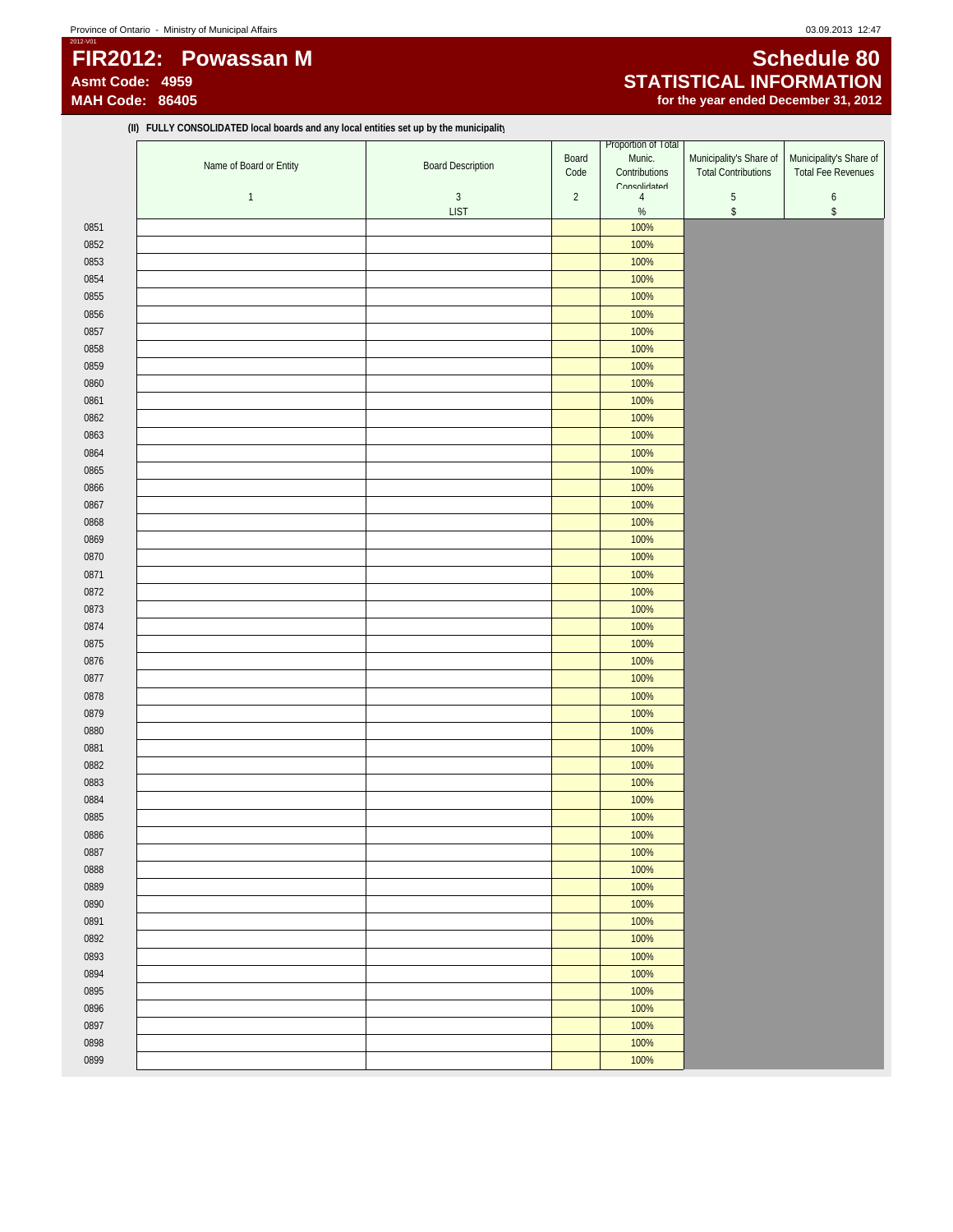| 2012-V01 | FIR2012: Powassan M<br>Asmt Code: 4959<br><b>MAH Code: 86405</b><br>based on the information reported for the year ended December 31, 2012 | <b>Schedule 81</b><br><b>ANNUAL DEBT REPAYMENT LIMIT</b> |
|----------|--------------------------------------------------------------------------------------------------------------------------------------------|----------------------------------------------------------|
|          | NOTE: THE ESTIMATED ANNUAL REPAYMENT LIMIT IS EFFECTIVE JANUARY 01, 2014                                                                   |                                                          |
|          | Please note that fees and revenues for Homes for the Aged are not reflected in this estimate.                                              |                                                          |
|          | DETERMINATION OF ANNUAL DEBT REPAYMENT LIMIT                                                                                               |                                                          |
|          | Debt Charges for the Current Year                                                                                                          |                                                          |
| 0210     |                                                                                                                                            | 334,764                                                  |
| 0220     |                                                                                                                                            | 127,206                                                  |
| 0299     |                                                                                                                                            | 461,970<br>Subtotal                                      |
|          | <b>Ontario Clean Water Agency Provincial Projects</b>                                                                                      |                                                          |
| 0410     |                                                                                                                                            |                                                          |
| 0420     |                                                                                                                                            |                                                          |
| 0430     |                                                                                                                                            | $\Omega$                                                 |
| 0440     |                                                                                                                                            | $\Omega$                                                 |
| 0499     |                                                                                                                                            | $\mathbf{0}$<br>Subtotal                                 |
| 0610     | Payments for Long Term Commitments and Liabilities financed from the consolidated statement of                                             |                                                          |
|          |                                                                                                                                            | $\mathbf{0}$                                             |
| 9910     | <b>Total Debt Charges</b>                                                                                                                  | 461,970                                                  |

|      | <b>Excluded Debt Charges</b>             |              |
|------|------------------------------------------|--------------|
| 1010 |                                          |              |
| 1020 |                                          |              |
| 1030 |                                          |              |
| 1040 |                                          |              |
| 1050 |                                          |              |
| 1060 |                                          |              |
| 1099 | Subtotal                                 | $\mathbf{0}$ |
| 1410 |                                          | $\Omega$     |
| 1411 |                                          | $\Omega$     |
| 1420 | <b>Total Debt Charges to be Excluded</b> | $\Omega$     |
| 9920 | Net Debt Charges                         | 461,970      |

| 1610 |                                                                               | 6,098,966 |
|------|-------------------------------------------------------------------------------|-----------|
|      | <b>Excluded Revenue Amounts</b>                                               |           |
| 2010 |                                                                               | $\Omega$  |
| 2210 |                                                                               | 1,055,080 |
| 2220 |                                                                               | 366,761   |
| 2225 |                                                                               | 169,418   |
| 2226 |                                                                               |           |
| 2230 |                                                                               |           |
| 2240 |                                                                               |           |
| 2250 |                                                                               |           |
| 2251 |                                                                               |           |
| 2253 |                                                                               |           |
| 2252 | Donated Tangible Capital Assets (SLC 53 0610 01).                             |           |
| 2254 | Increase / Decrease in Government Business Enterprise equity (SLC 10 1905 01) |           |
| 2299 | Subtotal                                                                      | 1,591,259 |
| 2410 |                                                                               | $\Omega$  |
| 2610 | <b>Net Revenues</b>                                                           | 4,507,707 |
| 2620 | 25% of Net Revenues                                                           | 1,126,927 |
| 9930 | ESTIMATED ANNUAL REPAYMENT LIMIT                                              | 664.957   |
|      | For Illustration Purposes Only                                                |           |
|      | <b>Annual Interest Rate</b><br>Term                                           |           |

**7.00% @ 5 years =** 2,726,454

1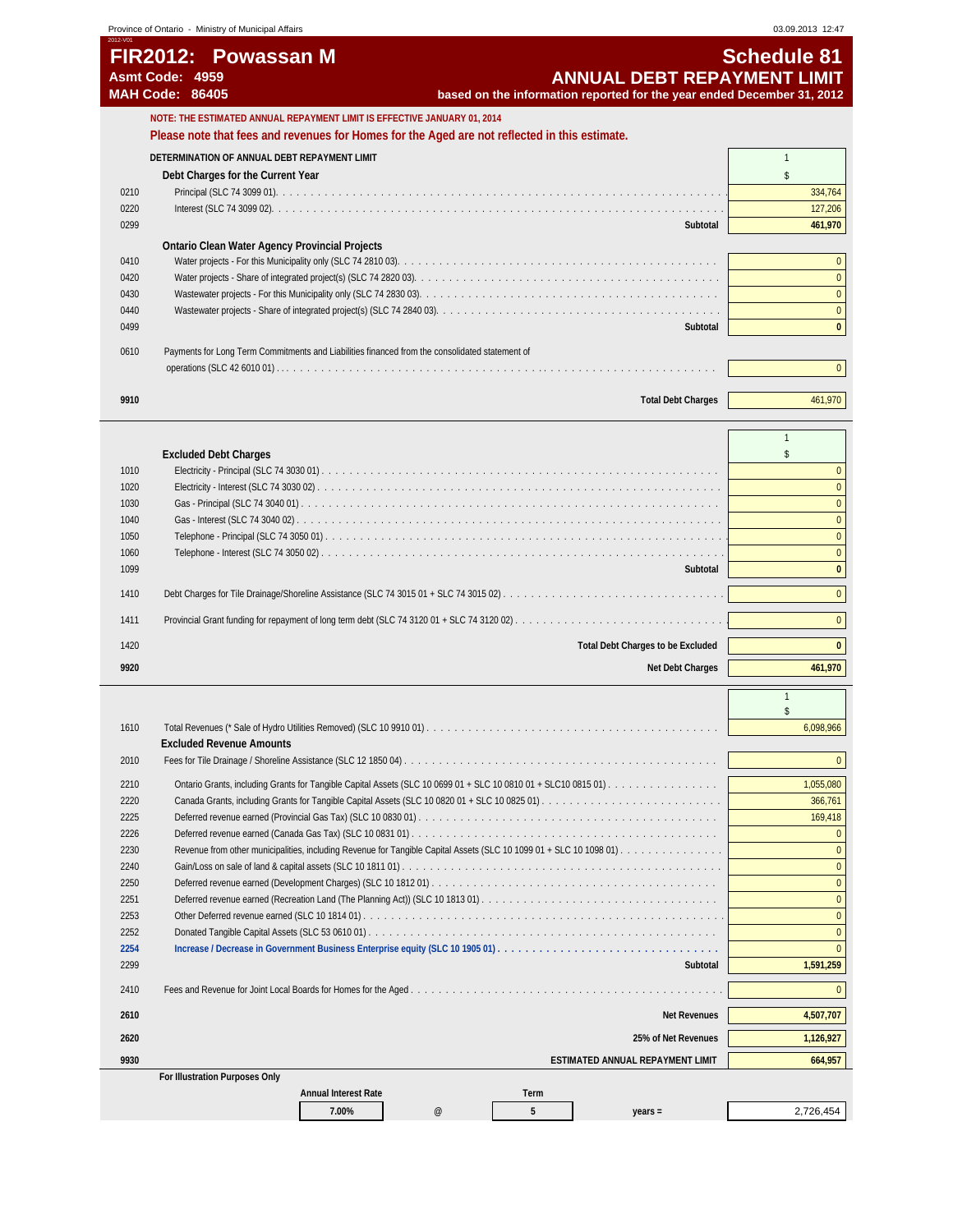Province of Ontario - Ministry of Municipal Affairs **Capacital Affairs** 03.09.2013 12:47

| 2012-V01 | Asmt Code: 4959<br><b>MAH Code: 86405</b> | FIR2012: Powassan M |              | <b>Schedule 83</b><br><b>NOTES</b><br>for the year ended December 31, 2012 |
|----------|-------------------------------------------|---------------------|--------------|----------------------------------------------------------------------------|
|          |                                           |                     | <b>NOTES</b> |                                                                            |
| 0010     | Schedule 10:                              | n/a                 |              |                                                                            |
| 0020     | Schedule 12:                              | n/a                 |              |                                                                            |
| 0030     | Schedule 40:                              | n/a                 |              |                                                                            |
| 0040     | Schedule 51:                              | n/a                 |              |                                                                            |
| 0050     | Schedule 53:                              | n/a                 |              |                                                                            |
| 0060     | Schedule 54:                              | n/a                 |              |                                                                            |
| 0070     | Schedule 60:                              | n/a                 |              |                                                                            |
| 0080     | Schedule 70:                              | n/a                 |              |                                                                            |
| 0090     | Schedule 74:                              | n/a                 |              |                                                                            |
| 0100     | Schedule 75:                              | n/a                 |              |                                                                            |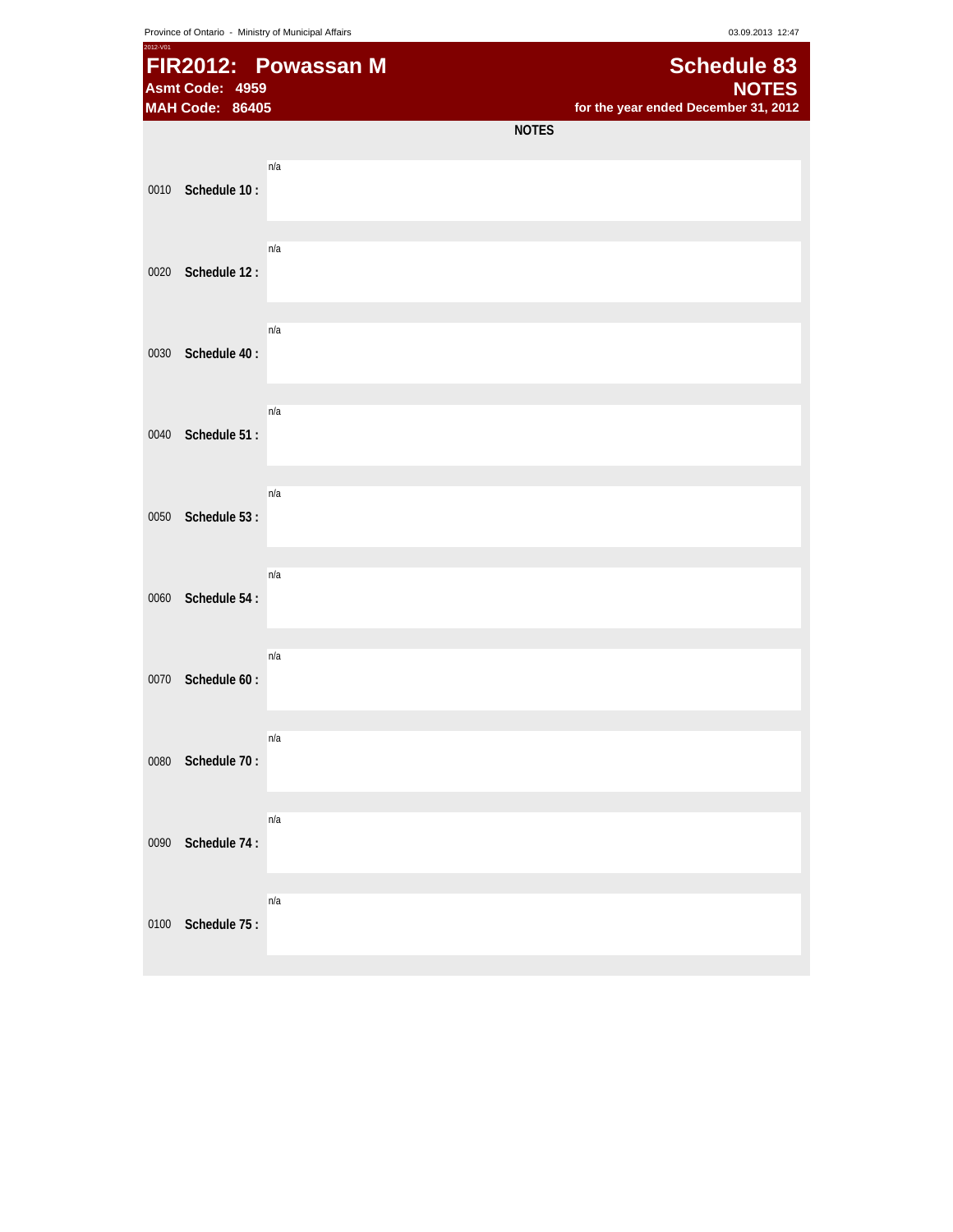| Province of Ontario - Ministry of Municipal Affairs |  |  |  |  |
|-----------------------------------------------------|--|--|--|--|
|-----------------------------------------------------|--|--|--|--|

| Province of Ontario - Ministry of Municipal Affairs                                 |                                                    |                                                            | 03.09.2013 12:47      |  |  |
|-------------------------------------------------------------------------------------|----------------------------------------------------|------------------------------------------------------------|-----------------------|--|--|
| 2012-V01<br><b>FIR2012: Powassan M</b><br>Asmt Code: 4959<br><b>MAH Code: 86405</b> | <b>PERFORMANCE MEASURES: MUNICIPAL INFORMATION</b> | <b>Schedule 90</b><br>for the year ended December 31, 2012 |                       |  |  |
| <b>Households and Population</b>                                                    |                                                    | <b>MPAC</b> Data                                           | <b>Municipal Data</b> |  |  |
| 0010                                                                                |                                                    |                                                            | .349                  |  |  |

0020 Population (From SLC 02 0041 01). . . . . . . . . . . . . . . . . . . . . . . . . . . . . . . . . . . . . . . . 3,378

# 0025 Youth Population (From SLC 02 0042 01). . . . . . . . . . . . . . . . . . . . . . . . . . . . . . . . . . . . . 635

#### **Property Assessment 1 1**  $\frac{$243,280,970}{243,280,970}$ 0034 Phased-In Taxable Assessment (SLC 22 9299 16) . . . . . . . . . . . . . . . . . . . . . . . . . . . . . . . . 243,280,970 0035 Phased-In Payments-In-Lieu Assessment (SLC 24 9299 16) . . . . . . . . . . . . . . . . . . . . . . . . . . . 3,592,200 0033 Assessment on Exempt Properties (Enter data from returned roll) . . . . . . . . . . . . . . . . . . . . . . . . 28,466,530 9902 **TOTAL Property Assessment** 275,339,700

| 0040 |                           |  |
|------|---------------------------|--|
|      | Triggered MPMP Edit Rules |  |
|      |                           |  |
| 0050 |                           |  |
| 0051 |                           |  |
|      |                           |  |

On Schedule 94, Municipalities must enter the Method used to Allocate Program Support to other functions on S40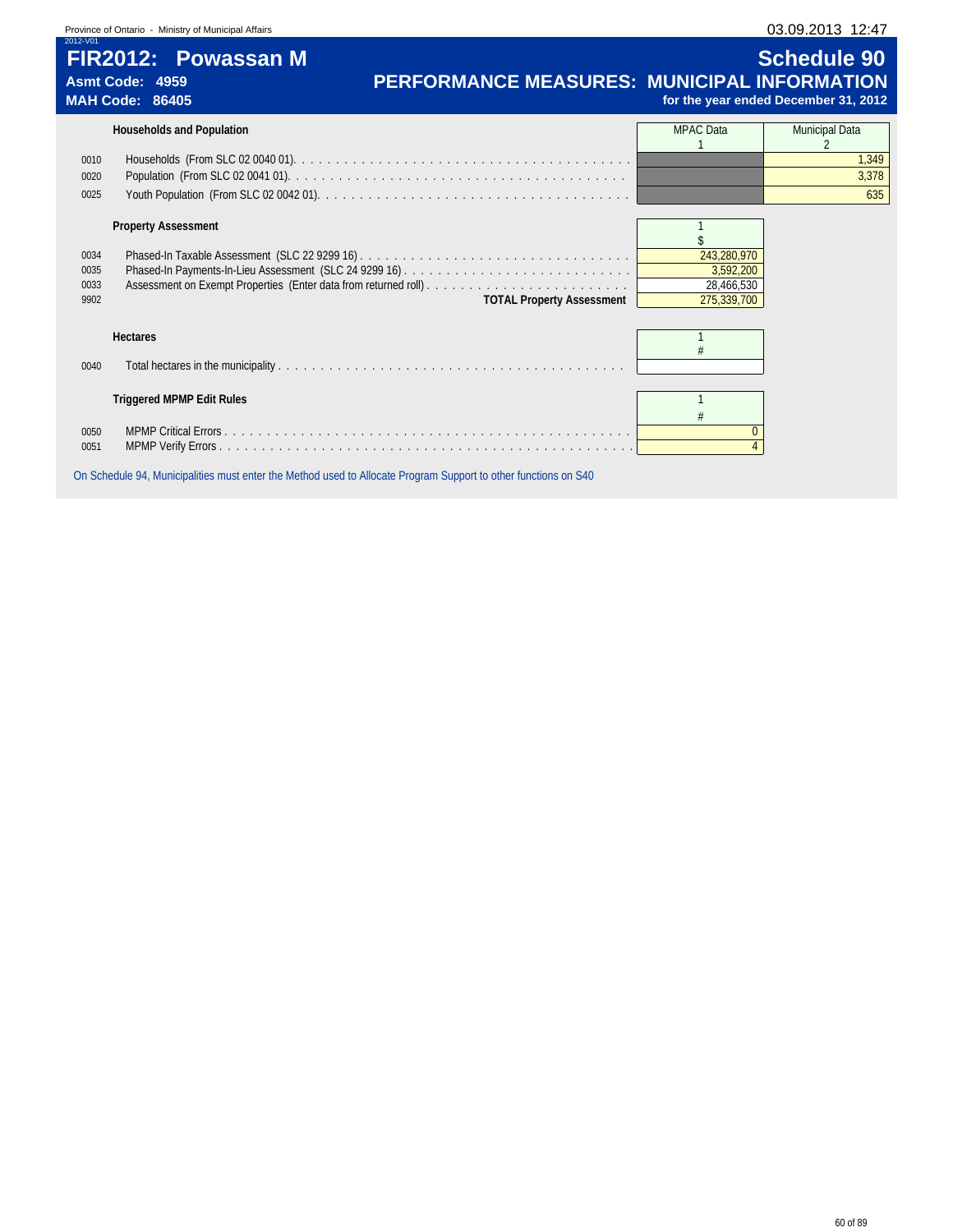| Province of Ontario - Ministry of Municipal Affairs | 03.09.2013 12:47 |
|-----------------------------------------------------|------------------|
|                                                     |                  |

2012-V01 **FIR2012: Powassan M**

**Asmt Code: 4959**

# **Schedule 91 PERFORMANCE MEASURES: EFFICIENCY**

|      |                                                                                                                                                                                                                                                           |                      | <b>MAH Code: 86405</b>                |                         |                               |                                    |                               |                                |                                       |                                                  |                        |                                   |                                  |                               |                         |                                                                                 | for the year ended December 31, 2012                      |
|------|-----------------------------------------------------------------------------------------------------------------------------------------------------------------------------------------------------------------------------------------------------------|----------------------|---------------------------------------|-------------------------|-------------------------------|------------------------------------|-------------------------------|--------------------------------|---------------------------------------|--------------------------------------------------|------------------------|-----------------------------------|----------------------------------|-------------------------------|-------------------------|---------------------------------------------------------------------------------|-----------------------------------------------------------|
|      |                                                                                                                                                                                                                                                           |                      | Salaries,<br>Wages, Empl.<br>Benefits | Materials               | Contracted<br>Services        | Rents and<br>Financial<br>Expenses | External<br>Transfers         | Interfunctional<br>Adjustments | Allocation of<br>Program<br>Support * | LESS:<br>Revenue from<br>Other<br>Municipalities | LESS:<br>Other Revenue | LESS:<br>MPAC & Tax<br>Write-offs | <b>OPERATING</b><br><b>COSTS</b> | Interest on Long<br>Term Debt | Amortization            | LESS:<br>Revenue from<br>Other<br>Municipalities:<br>Tangible Capital<br>Assets | <b>TOTAL COST (Col.</b><br>$30 + 2 + 16$ less<br>Col. 24) |
|      |                                                                                                                                                                                                                                                           |                      | $\mathbf{1}$                          | $\overline{3}$          | $\overline{4}$                | $5\phantom{.0}$                    | 6                             | 12                             | 13                                    | 20                                               | 21                     | 23                                | 30                               | $\overline{2}$                | $16\,$                  | 24                                                                              | 40                                                        |
| 9914 | Total Municipal Costs                                                                                                                                                                                                                                     |                      | $\mathbb{S}$<br>1,344,001             | $\hat{S}$<br>1,825,138  | $\mathsf S$<br>832,335        | $\hat{\mathbb{S}}$<br>3,882        | $\hat{\mathbf{x}}$<br>291,581 | $\mathbb{S}$<br>$\mathbf 0$    | $\mathbb{S}$<br>$\overline{0}$        | $\mathbb{S}$<br>$\Omega$                         | $\hat{\mathbb{S}}$     | $\sqrt{2}$<br>55,250              | $\hat{\mathbb{S}}$<br>4,241,687  | $\hat{\mathbf{x}}$<br>127,206 | $\mathsf{s}$<br>875,627 | $\mathbb{S}$<br>$\mathbf 0$                                                     | $\hat{S}$<br>5,244,520                                    |
|      |                                                                                                                                                                                                                                                           |                      |                                       |                         |                               |                                    |                               |                                |                                       |                                                  |                        |                                   |                                  |                               |                         |                                                                                 |                                                           |
|      | <b>SERVICE AREAS</b>                                                                                                                                                                                                                                      | Resp. for<br>Service | Salaries,<br>Wages, Empl.<br>Benefits | Materials               | Contracted<br>Services        | Rents and<br>Financial<br>Expenses | External<br>Transfers         | Interfunctional<br>Adjustments | Allocation of<br>Program<br>Support * | LESS:<br>Revenue from<br>Other<br>Municipalities | LESS:<br>Other Revenue | LESS:<br>MPAC & Tax<br>Write-offs | <b>OPERATING</b><br><b>COSTS</b> | Interest on Long<br>Term Debt | Amortization            | LESS:<br>Revenue from<br>Other<br>Municipalities:<br>Tangible Capital<br>Assets | <b>TOTAL COST (Col.</b><br>$30 + 2 + 16$ less<br>Col. 24) |
|      |                                                                                                                                                                                                                                                           | 53                   | $\mathbf{1}$                          | $\overline{3}$          | $\overline{4}$                | $5\phantom{.0}$                    | 6                             | 12                             | 13                                    | 20                                               | 21                     | 23                                | 30                               | $\overline{2}$                | 16                      | 24                                                                              | 40                                                        |
| 0206 | <b>GENERAL GOVERNMENT</b><br>General Government: Operating costs for<br>governance and corporate management as a %<br>of total municipal operating costs<br>AND<br>Total costs for governance and corporate<br>management as a % of total municipal costs | <b>LIST</b><br>LT.   | $\mathsf{s}$<br>299,091               | $\mathbb{S}$<br>250,798 | $\hat{\mathbb{S}}$<br>166,936 | $\hat{\mathbf{S}}$<br>3,882        | $\hat{S}$<br>4,510            | $\hat{S}$<br>$\Omega$          | $\mathsf{\$}$<br>$\sqrt{ }$           | $\hat{\mathbf{S}}$<br>$\Omega$                   | $\hat{\mathbb{S}}$     | $\mathsf{s}$<br>55,250            | $\sqrt{2}$<br>669,967            | $\mathsf{\$}$<br>$\Omega$     | $\mathsf{\$}$<br>64,373 | $\mathsf{\$}$<br>$\overline{0}$                                                 | $\mathsf{s}$<br>734,340                                   |
|      | <b>PROTECTION</b>                                                                                                                                                                                                                                         |                      |                                       |                         |                               |                                    |                               |                                |                                       |                                                  |                        |                                   |                                  |                               |                         |                                                                                 |                                                           |
| 1103 | Fire Services: Operating costs/Total costs for<br>fire services per \$1,000 of assessment                                                                                                                                                                 | LT.                  | 47,552                                | 77,003                  | 2,479                         |                                    |                               | $\Omega$                       |                                       |                                                  |                        |                                   | 127,034                          | $\Omega$                      | 57,507                  | $\Omega$                                                                        | 184,541                                                   |
| 1204 | Police Services: Operating costs/Total costs<br>for police services per person                                                                                                                                                                            | Shared               | $\overline{0}$                        | $\Omega$                | 414,570                       | $\Omega$                           | $\sqrt{2}$                    | $\Omega$                       | $\sqrt{ }$                            | $\Omega$                                         |                        |                                   | 414,570                          | $\overline{0}$                | $\overline{0}$          | $\mathbf{0}$                                                                    | 414,570                                                   |
| 1301 | <b>Building Permits and Inspection Services:</b><br>Operating costs/Total costs for building permits<br>and inspection services per \$1,000 of<br>construction activity (based on permits issued)                                                         | LT.                  | 103,744                               | 15,667                  |                               |                                    |                               | $\Omega$                       |                                       |                                                  |                        |                                   | 119,411                          | $\Omega$                      | $\Omega$                | $\Omega$                                                                        | 119,411                                                   |
|      | <b>ROADWAYS</b>                                                                                                                                                                                                                                           |                      |                                       |                         |                               |                                    |                               |                                |                                       |                                                  |                        |                                   |                                  |                               |                         |                                                                                 |                                                           |
| 2111 | Paved Roads: Operating costs/Total costs for<br>paved (hard top) roads per lane kilometre                                                                                                                                                                 | LT.                  | 7,636                                 | 18,377                  | $\Omega$                      |                                    |                               | $\Omega$                       |                                       |                                                  |                        |                                   | 26,013                           | $\overline{0}$                | $\overline{0}$          | $\mathbf 0$                                                                     | 26,013                                                    |
| 2110 | Unpaved Roads: Operating costs/Total costs<br>for unpaved (loose top) roads per lane kilometre                                                                                                                                                            | LT.                  | 29,090                                | 226,097                 |                               |                                    |                               |                                |                                       | $\Omega$                                         |                        |                                   | 255,187                          | $\overline{0}$                | $\overline{0}$          | $\Omega$                                                                        | 255,187                                                   |
| 2130 | Bridges and Culverts: Operating costs/Total<br>costs for bridges and culverts per square metre<br>of surface area                                                                                                                                         | LT.                  | 6,343                                 | 16,667                  | $\Omega$                      | $\Omega$                           |                               |                                |                                       | $\overline{0}$                                   |                        |                                   | 23,010                           | $\overline{0}$                | $\mathbf 0$             | $\mathbf 0$                                                                     | 23,010                                                    |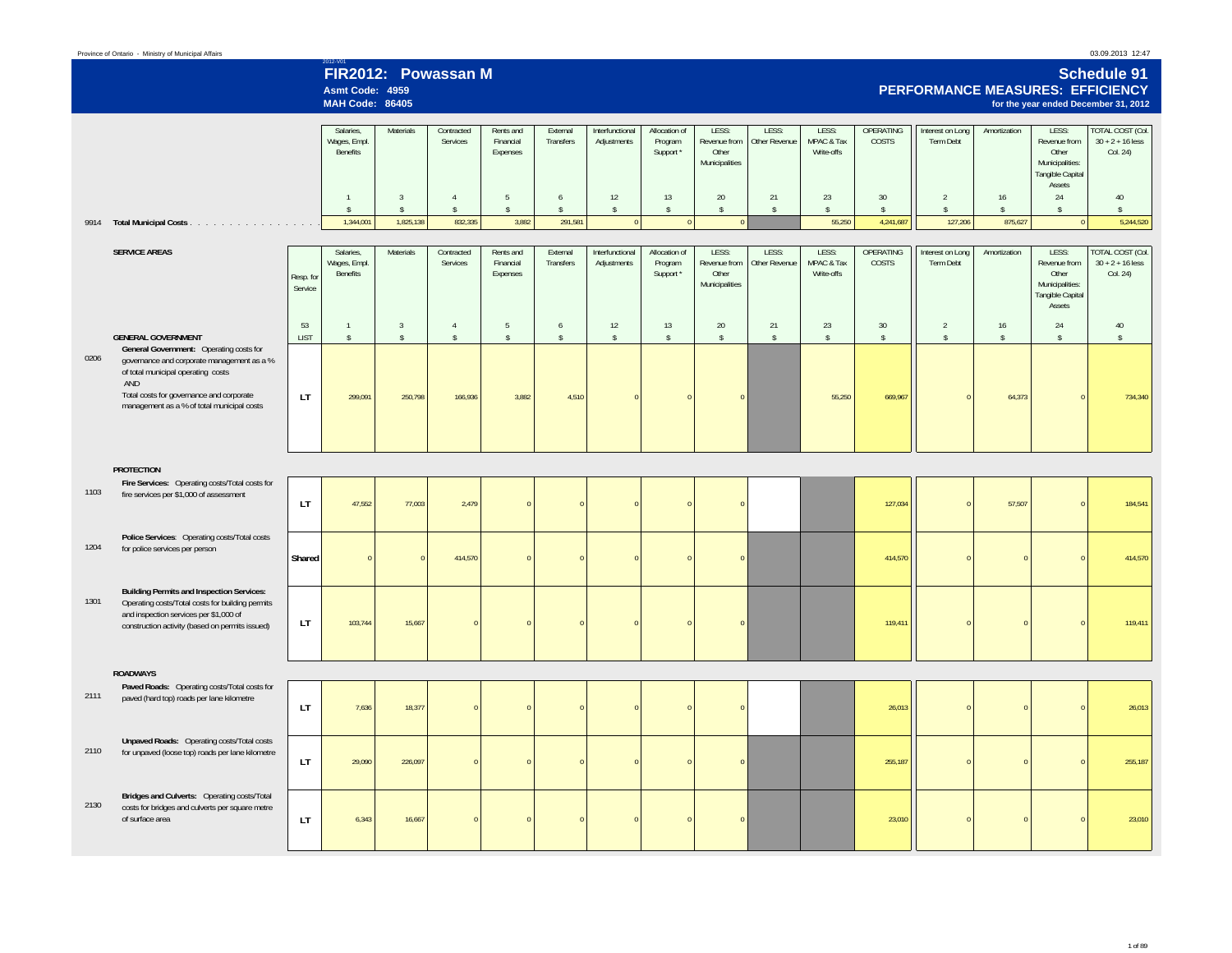Province of Ontario - Ministry of Municipal Affairs

# **Asmt Code: 4959MAH Code: 86405**

2012-V01 **FIR2012: Powassan M Schedule 91 PERFORMANCE MEASURES: EFFICIENCYfor the year ended December 31, 2012**

#### 9914 **Total Municipal Costs** . . . . . . . . . . . . . . . . .

|      | <b>SERVICE AREAS</b>                                                                                                                           | Resp. for<br>Service | Description                                                                           | DATA<br>Operating Costs /<br>Denominator | <b>EFFICIENCY</b><br>MEASURE (Based on<br><b>Operating Costs)</b> | DATA<br>Total Costs /<br>Denominator | EFFICIENCY<br>MEASURE (Based on<br><b>Total Costs)</b> | <b>DATA</b><br><b>Total Costs LESS</b><br>Interest on Long<br>Term Debt /<br>Denominator | <b>OPTIONAL</b><br><b>EFFICIENCY</b><br><b>MEASURE</b> (Based on<br><b>Total Costs, Net of</b><br>nterest on Long Term<br>Debt) | Units                                                                  | <b>CHECK</b><br>Core Expenses (SLC<br>91 xxxx $01 + 03 + 04$<br>$+05 + 06$ |
|------|------------------------------------------------------------------------------------------------------------------------------------------------|----------------------|---------------------------------------------------------------------------------------|------------------------------------------|-------------------------------------------------------------------|--------------------------------------|--------------------------------------------------------|------------------------------------------------------------------------------------------|---------------------------------------------------------------------------------------------------------------------------------|------------------------------------------------------------------------|----------------------------------------------------------------------------|
|      | <b>GENERAL GOVERNMENT</b>                                                                                                                      | 53<br><b>LIST</b>    | column 50 / column 51                                                                 | col. 30 / col. 31                        | 35                                                                | col. 40 / col. 41                    | 45                                                     | col. 42 / col. 41                                                                        | 46                                                                                                                              | 55                                                                     | 60                                                                         |
| 0206 | General Government: Operating costs for<br>governance and corporate management as a %<br>of total municipal operating costs<br>AND             |                      | <b>Costs for Governance and Corporate</b><br>Management                               | 669.967                                  | 15.8%                                                             | 734.340                              | 14.0%                                                  | <b>NA</b>                                                                                | <b>NA</b>                                                                                                                       | of Total Municipal<br><b>Operating Costs</b><br><b>Total Municipal</b> |                                                                            |
|      | Total costs for governance and corporate<br>management as a % of total municipal costs                                                         | <b>LT</b>            | <b>Total Municipal Operating Costs (Total</b><br><b>Municipal Costs)</b>              | 4,241,687                                |                                                                   | 5,244,520                            |                                                        | <b>NA</b>                                                                                |                                                                                                                                 | Costs) were Spent<br>on Governance<br>and Corporate<br>Management      | 725,217                                                                    |
|      | <b>PROTECTION</b>                                                                                                                              |                      |                                                                                       |                                          |                                                                   |                                      |                                                        |                                                                                          |                                                                                                                                 |                                                                        |                                                                            |
| 1103 | Fire Services: Operating costs/Total costs for<br>fire services per \$1,000 of assessment                                                      | <b>LT</b>            | <b>Costs for Fire Services</b>                                                        | 127,034                                  | \$0.46                                                            | 184,541                              | \$0.67                                                 | <b>NA</b>                                                                                | <b>NA</b>                                                                                                                       | per \$1,000 of<br>Property                                             | 127,034                                                                    |
|      |                                                                                                                                                |                      | Total Property Assessment / 1,000                                                     | 275.340                                  |                                                                   | 275,340                              |                                                        | <b>NA</b>                                                                                |                                                                                                                                 | Assessment                                                             |                                                                            |
| 1204 | Police Services: Operating costs/Total costs<br>for police services per person                                                                 | Shared               | <b>Costs for Police Services</b>                                                      | 414.570                                  | \$122.73                                                          | 414.570                              | \$122.73                                               | <b>NA</b>                                                                                | <b>NA</b>                                                                                                                       | per Person                                                             | 414.570                                                                    |
|      |                                                                                                                                                |                      | <b>Total Population</b>                                                               | 3,378                                    |                                                                   | 3,378                                |                                                        | <b>NA</b>                                                                                |                                                                                                                                 |                                                                        |                                                                            |
| 1301 | <b>Building Permits and Inspection Services:</b><br>Operating costs/Total costs for building permits<br>and inspection services per \$1,000 of |                      | <b>Costs for Building Permits</b><br>and Inspection Services                          | 119.411                                  | \$0.04                                                            | 119.411                              | \$0.04                                                 | <b>NA</b>                                                                                | <b>NA</b>                                                                                                                       | per \$1,000 of<br>Construction                                         |                                                                            |
|      | construction activity (based on permits issued)                                                                                                | LT                   | <b>Total Value</b><br>of Construction Activity<br>(Based on Permits Issued) / \$1,000 | 2,674,154                                |                                                                   | 2,674,154                            |                                                        | <b>NA</b>                                                                                |                                                                                                                                 | Activity<br><b>(Based on Permits</b><br>(ssued                         | 119,411                                                                    |
|      | <b>ROADWAYS</b>                                                                                                                                |                      |                                                                                       |                                          |                                                                   |                                      |                                                        |                                                                                          |                                                                                                                                 |                                                                        |                                                                            |
| 2111 | Paved Roads: Operating costs/Total costs for<br>paved (hard top) roads per lane kilometre                                                      | <b>LT</b>            | <b>Costs for Paved Roads</b>                                                          | 26,013                                   | \$604.95                                                          | 26,013                               | \$604.95                                               | <b>NA</b>                                                                                | <b>NA</b>                                                                                                                       | per Paved Lane<br>Kilometre                                            | 26,013                                                                     |
|      |                                                                                                                                                |                      | <b>Total Paved Lane KM</b>                                                            | 43                                       |                                                                   | 43                                   |                                                        | <b>NA</b>                                                                                |                                                                                                                                 |                                                                        |                                                                            |
| 2110 | Unpaved Roads: Operating costs/Total costs<br>for unpaved (loose top) roads per lane kilometre                                                 | <b>LT</b>            | <b>Costs for Unpaved Roads</b>                                                        | 255,187                                  | \$1,203.71                                                        | 255,187                              | \$1,203.71                                             | <b>NA</b>                                                                                | <b>NA</b>                                                                                                                       | per Unpaved Lane<br>Kilometre                                          | 255,187                                                                    |
|      |                                                                                                                                                |                      | <b>Total Unpaved Lane KM</b>                                                          | 212                                      |                                                                   | 212                                  |                                                        | <b>NA</b>                                                                                |                                                                                                                                 |                                                                        |                                                                            |
| 2130 | Bridges and Culverts: Operating costs/Total<br>costs for bridges and culverts per square metre<br>of surface area                              | <b>LT</b>            | <b>Costs for Bridges and Culverts</b>                                                 | 23,010                                   | \$18.92                                                           | 23.010                               | \$18.92                                                | <b>NA</b>                                                                                | <b>NA</b>                                                                                                                       | per Square Metre<br>of Surface Area on                                 | 23,010                                                                     |
|      |                                                                                                                                                |                      | <b>Total Square Metres of Surface Area</b><br>on Bridges and Culverts                 | 1,216                                    |                                                                   | 1,216                                |                                                        | <b>NA</b>                                                                                |                                                                                                                                 | <b>Bridges and</b><br>Culverts                                         |                                                                            |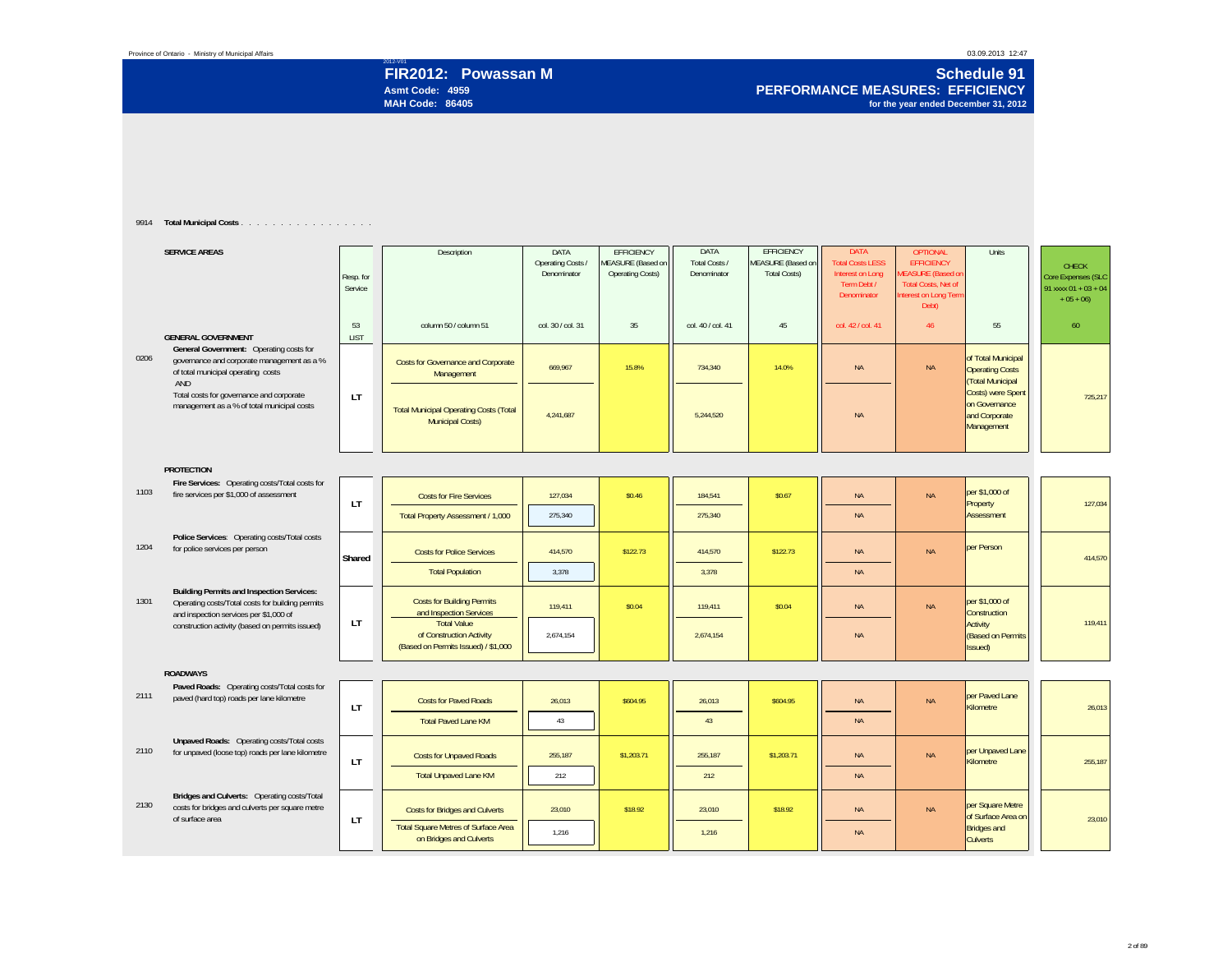drainage system

|      | Province of Ontario - Ministry of Municipal Affairs                                                                                                                                                                           |                      |                                                                                 |                      |                                      |                                    |                       |                                |                                       |                                                  |                        |                                   |                                 |                               |                     |                                                                                 | 03.09.2013 12:47                                                                                      |
|------|-------------------------------------------------------------------------------------------------------------------------------------------------------------------------------------------------------------------------------|----------------------|---------------------------------------------------------------------------------|----------------------|--------------------------------------|------------------------------------|-----------------------|--------------------------------|---------------------------------------|--------------------------------------------------|------------------------|-----------------------------------|---------------------------------|-------------------------------|---------------------|---------------------------------------------------------------------------------|-------------------------------------------------------------------------------------------------------|
|      |                                                                                                                                                                                                                               |                      | Asmt Code: 4959<br><b>MAH Code: 86405</b>                                       | FIR2012: Powassan M  |                                      |                                    |                       |                                |                                       |                                                  |                        |                                   |                                 |                               |                     |                                                                                 | <b>Schedule 91</b><br><b>PERFORMANCE MEASURES: EFFICIENCY</b><br>for the year ended December 31, 2012 |
|      |                                                                                                                                                                                                                               | Resp. for<br>Service | Salaries.<br>Wages, Empl.<br>Benefits                                           | <b>Materials</b>     | Contracted<br>Services               | Rents and<br>Financial<br>Expenses | External<br>Transfers | Interfunctional<br>Adjustments | Allocation of<br>Program<br>Support * | LESS:<br>Revenue from<br>Other<br>Municipalities | LESS:<br>Other Revenue | LESS:<br>MPAC & Tax<br>Write-offs | OPERATING<br>COSTS              | Interest on Long<br>Term Debt | Amortization        | LESS:<br>Revenue from<br>Other<br>Municipalities:<br>Tangible Capital<br>Assets | <b>TOTAL COST (Col.</b><br>$30 + 2 + 16$ less<br>Col. 24)                                             |
|      | <b>ROADWAYS</b>                                                                                                                                                                                                               | 53<br><b>LIST</b>    | $\mathbf{1}$<br>$\mathbf{\hat{S}}$                                              | $\overline{3}$<br>\$ | $\overline{4}$<br>$\hat{\mathbb{S}}$ | -5<br>$\hat{\mathbb{S}}$           | 6<br>$\mathsf{s}$     | 12<br>$\mathsf{s}$             | 13<br>$\mathsf{s}$                    | 20<br>$\hat{\mathbb{S}}$                         | 21<br>$\mathbb{S}$     | 23<br>$\mathsf{\$}$               | 30 <sup>°</sup><br>$\mathsf{s}$ | $\overline{2}$<br>\$          | 16<br>$\mathsf{\$}$ | 24<br>$\mathsf{\$}$                                                             | 40<br>$\mathsf{s}$                                                                                    |
| 2205 | Winter Control: Operating costs/Total costs<br>for winter maintenance of roadways, excluding<br>sidewalks and parking lots, per lane kilometre<br>maintained in winter                                                        | NА                   | 55,812                                                                          | 39,052               | $\Omega$                             |                                    |                       |                                | $\Omega$                              | $\sqrt{ }$                                       |                        |                                   | 94,864                          | $\Omega$                      | $\Omega$            | $\Omega$                                                                        | 94,864                                                                                                |
|      | <b>TRANSIT</b>                                                                                                                                                                                                                |                      |                                                                                 |                      |                                      |                                    |                       |                                |                                       |                                                  |                        |                                   |                                 |                               |                     |                                                                                 |                                                                                                       |
| 2303 | Conventional Transit: Operating costs/Total<br>costs for conventional transit per regular service<br>passenger trip                                                                                                           | LT                   |                                                                                 |                      |                                      |                                    |                       |                                |                                       | $\sqrt{ }$                                       |                        |                                   |                                 | $\sqrt{2}$                    | $\sqrt{2}$          | $\Omega$                                                                        |                                                                                                       |
|      | <b>ENVIRONMENTAL SERVICES</b><br>WASTEWATER                                                                                                                                                                                   |                      |                                                                                 |                      |                                      |                                    |                       |                                |                                       |                                                  |                        |                                   |                                 |                               |                     |                                                                                 |                                                                                                       |
| 3111 | Wastewater Collection/Conveyance:<br>Operating costs/Total costs for the<br>collection/conveyance of wastewater per<br>kilometre of wastewater main                                                                           | LT.                  | 11,565                                                                          | 7,004                | 46,497                               |                                    |                       |                                |                                       | $\mathfrak{g}$                                   |                        |                                   | 65,066                          | $\Omega$                      |                     | $\Omega$                                                                        | 65,066                                                                                                |
| 3112 | Wastewater Treatment and Disposal:<br>Operating costs/Total costs for the treatment<br>and disposal of wastewater per megalitre                                                                                               | LT.                  | 27.014                                                                          | 23,513               | $\sqrt{2}$                           |                                    |                       |                                | $\Omega$                              | $\Omega$                                         |                        |                                   | 50,527                          | $\Omega$                      | 19.154              | $\Omega$                                                                        | 69,681                                                                                                |
| 3113 | Wastewater Collection/Conveyance,<br><b>Treatment and Disposal (Integrated</b><br>System): Operating costs/Total costs for the<br>collection/conveyance, treatment, and disposal<br>of wastewater per megalitre *             | LT.                  | 38,579                                                                          | 30,517               | 46,497                               |                                    |                       |                                |                                       |                                                  |                        |                                   | 115,593                         | $\Omega$                      | 19,154              | $\Omega$                                                                        | 134,747                                                                                               |
|      |                                                                                                                                                                                                                               |                      | * Calculations on Line 3113 occur only IF Line 3111 and Line 3112 are completed |                      |                                      |                                    |                       |                                |                                       |                                                  |                        |                                   |                                 |                               |                     |                                                                                 |                                                                                                       |
| 3209 | <b>STORM WATER</b><br>Urban Storm Water Management (Separate<br>Storm Water System): Operating costs/Total<br>costs for urban storm water management<br>(collection, treatment, disposal) per kilometre of<br>drainage system | ΝA                   |                                                                                 |                      |                                      |                                    |                       |                                |                                       |                                                  |                        |                                   |                                 | $\Omega$                      | $\Omega$            | $\Omega$                                                                        |                                                                                                       |
| 3210 | Rural Storm Water Management (Separate<br>Storm Water System): Operating costs/Total<br>costs for rural storm water management<br>(collection, treatment, disposal) per kilometre of                                          | <b>NA</b>            | $\Omega$                                                                        |                      | $\Omega$                             |                                    |                       |                                |                                       |                                                  |                        |                                   |                                 | $\mathbf{0}$                  | $\mathbf{0}$        | $\mathbf{0}$                                                                    |                                                                                                       |

**NA**

3 of 89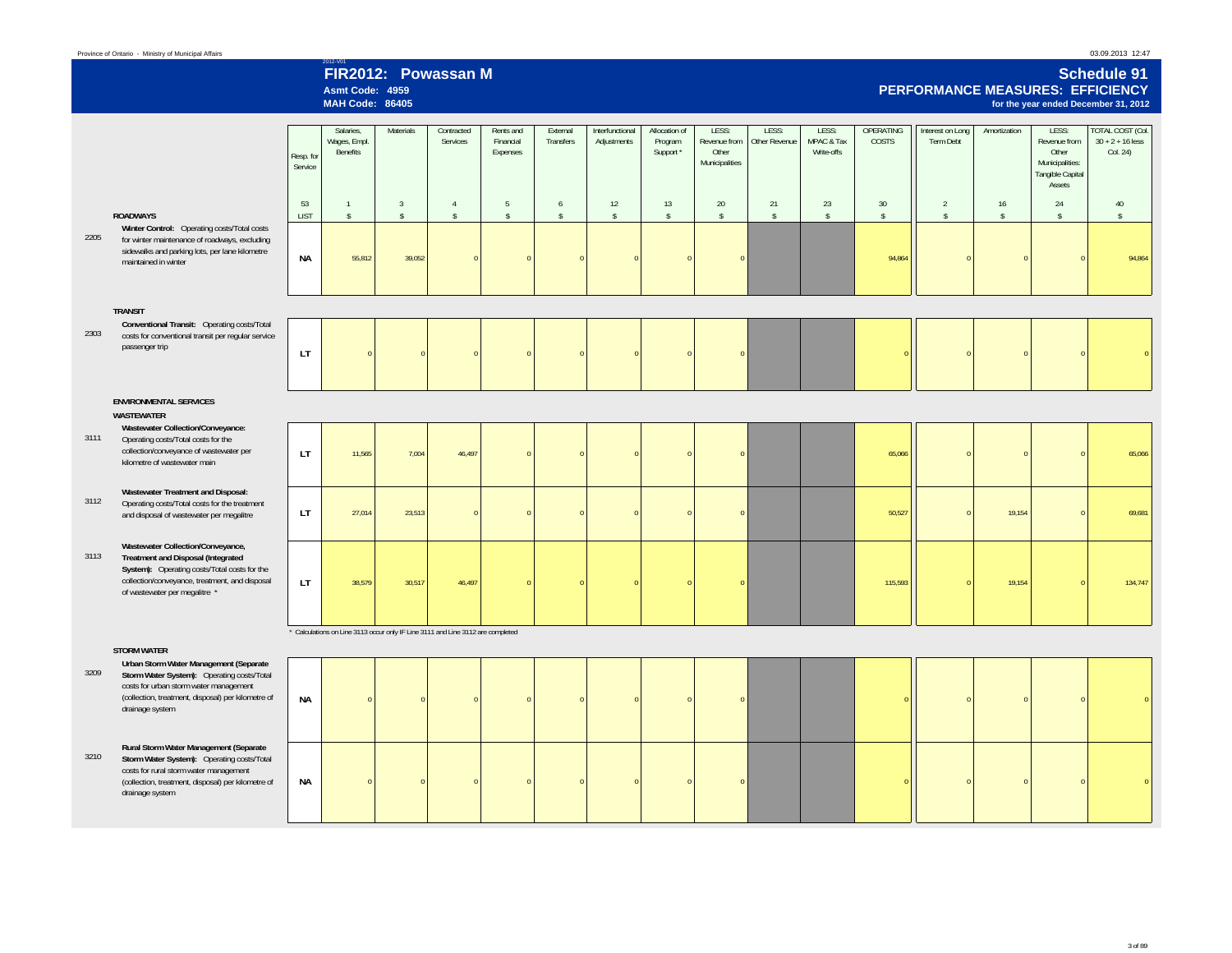| Province of Ontario - Ministry of Municipal Affairs                                                                                                                            |                      |                                                                                                             |                                          |                                                                          |                                      |                                                                      |                                                                                                 |                                                                                                                                | 03.09.2013 12:47                              |                                                                            |
|--------------------------------------------------------------------------------------------------------------------------------------------------------------------------------|----------------------|-------------------------------------------------------------------------------------------------------------|------------------------------------------|--------------------------------------------------------------------------|--------------------------------------|----------------------------------------------------------------------|-------------------------------------------------------------------------------------------------|--------------------------------------------------------------------------------------------------------------------------------|-----------------------------------------------|----------------------------------------------------------------------------|
|                                                                                                                                                                                |                      | FIR2012: Powassan M<br>Asmt Code: 4959<br><b>MAH Code: 86405</b>                                            |                                          |                                                                          |                                      |                                                                      | PERFORMANCE MEASURES: EFFICIENCY                                                                | for the year ended December 31, 2012                                                                                           | <b>Schedule 91</b>                            |                                                                            |
|                                                                                                                                                                                | Resp. for<br>Service | Description                                                                                                 | DATA<br>Operating Costs /<br>Denominator | <b>EFFICIENCY</b><br><b>MEASURE</b> (Based on<br><b>Operating Costs)</b> | DATA<br>Total Costs /<br>Denominator | <b>EFFICIENCY</b><br><b>MEASURE</b> (Based on<br><b>Total Costs)</b> | <b>DATA</b><br><b>Total Costs LESS</b><br><b>Interest on Long</b><br>Term Debt /<br>Denominator | <b>OPTIONAL</b><br><b>EFFICIENCY</b><br><b>IEASURE (Based of</b><br><b>Total Costs, Net of</b><br>nterest on Long Ten<br>Debt) | Units                                         | <b>CHECK</b><br>Core Expenses (SLC<br>91 xxxx $01 + 03 + 04$<br>$+05 + 06$ |
| <b>ROADWAYS</b>                                                                                                                                                                | 53<br>LIST           | column 50 / column 51                                                                                       | col. 30 / col. 31                        | 35                                                                       | col. 40 / col. 41                    | 45                                                                   | col. 42 / col. 41                                                                               | 46                                                                                                                             | 55                                            | 60                                                                         |
| Winter Control: Operating costs/Total costs<br>2205<br>for winter maintenance of roadways, excluding<br>sidewalks and parking lots, per lane kilometre<br>maintained in winter | <b>NA</b>            | Costs for Winter Maintenance of<br>roadways, excluding sidewalks and<br>parking lots                        | 94,864                                   | \$395.27                                                                 | 94,864                               | \$395.27                                                             | <b>NA</b>                                                                                       | <b>NA</b>                                                                                                                      | per Lane Kilometre<br>Maintained in<br>Winter | 94,864                                                                     |
|                                                                                                                                                                                |                      | Total Lane KM Maintained in Winter                                                                          | 240                                      |                                                                          | 240                                  |                                                                      | $\sf NA$                                                                                        |                                                                                                                                |                                               |                                                                            |
| <b>TRANSIT</b>                                                                                                                                                                 |                      |                                                                                                             |                                          |                                                                          |                                      |                                                                      |                                                                                                 |                                                                                                                                |                                               |                                                                            |
| Conventional Transit: Operating costs/Total<br>2303<br>costs for conventional transit per regular service<br>passenger trip                                                    |                      | <b>Costs for Conventional Transit</b>                                                                       | $\mathbf{0}$                             | <b>NA</b>                                                                | $\Omega$                             | <b>NA</b>                                                            | <b>NA</b>                                                                                       | <b>NA</b>                                                                                                                      | per Regular<br>Service Passenger              |                                                                            |
|                                                                                                                                                                                | <b>LT</b>            | <b>Total Number of Regular Service</b><br>Passenger Trips on Conventional<br><b>Transit in Service Area</b> | $\,0\,$                                  |                                                                          | $\overline{0}$                       |                                                                      | $\sf NA$                                                                                        |                                                                                                                                | Trip                                          |                                                                            |
| <b>ENVIRONMENTAL SERVICES</b><br><b>WASTEWATER</b>                                                                                                                             |                      |                                                                                                             |                                          |                                                                          |                                      |                                                                      |                                                                                                 |                                                                                                                                |                                               |                                                                            |
| Wastewater Collection/Conveyance:<br>3111<br>Operating costs/Total costs for the<br>collection/conveyance of wastewater per                                                    | <b>LT</b>            | <b>Costs for Wastewater</b><br>Collection/Conveyance                                                        | 65,066                                   | \$8,133.25                                                               | 65,066                               | \$8,133.25                                                           | <b>NA</b>                                                                                       | <b>NA</b>                                                                                                                      | per Kilometre of<br><b>Wastewater Main</b>    | 65,066                                                                     |
| kilometre of wastewater main                                                                                                                                                   |                      | <b>Total KM of Wastewater Mains</b>                                                                         | $\mathbf{g}$                             |                                                                          | $\mathbf{g}$                         |                                                                      | $\sf NA$                                                                                        |                                                                                                                                |                                               |                                                                            |
| Wastewater Treatment and Disposal:<br>3112<br>Operating costs/Total costs for the treatment<br>and disposal of wastewater per megalitre                                        | <b>LT</b>            | <b>Costs for Wastewater Treatment and</b><br>Disposal<br><b>Total Megalitres of Wastewater</b>              | 50,527                                   | \$14.96                                                                  | 69,681                               | \$20.63                                                              | <b>NA</b>                                                                                       | <b>NA</b>                                                                                                                      | per Megalitre                                 | 50,527                                                                     |
|                                                                                                                                                                                |                      | <b>Treated</b>                                                                                              | 3,378.000                                |                                                                          | 3,378.000                            |                                                                      | $\sf NA$                                                                                        |                                                                                                                                |                                               |                                                                            |
| Wastewater Collection/Conveyance,<br>3113<br><b>Treatment and Disposal (Integrated</b><br>System): Operating costs/Total costs for the                                         |                      | <b>Costs for Wastewater</b><br>Collection/Conveyance, Treatment<br>and Disposal                             | 115,593                                  | \$34.22                                                                  | 134,747                              | \$39.89                                                              | <b>NA</b>                                                                                       | <b>NA</b>                                                                                                                      | per Megalitre                                 |                                                                            |
| collection/conveyance, treatment, and disposal<br>of wastewater per megalitre *                                                                                                | <b>LT</b>            | <b>Total Megalitres of Wastewater</b><br>Treated                                                            | 3.378.000                                |                                                                          | 3,378.000                            |                                                                      | $\sf NA$                                                                                        |                                                                                                                                |                                               | 115,593                                                                    |
|                                                                                                                                                                                | Calculatio           | * 1 megalitre = $1,000,000$ litres                                                                          |                                          |                                                                          |                                      |                                                                      |                                                                                                 |                                                                                                                                |                                               |                                                                            |
| <b>STORM WATER</b>                                                                                                                                                             |                      |                                                                                                             |                                          |                                                                          |                                      |                                                                      |                                                                                                 |                                                                                                                                |                                               |                                                                            |
| Urban Storm Water Management (Separate<br>3209<br>Storm Water System): Operating costs/Total<br>costs for urban storm water management                                         |                      | Costs for Urban Storm Water<br>Management                                                                   | $\mathbf{0}$                             | <b>NA</b>                                                                | $\Omega$                             | <b>NA</b>                                                            | <b>NA</b>                                                                                       | <b>NA</b>                                                                                                                      | per KM of Urban<br><b>Drainage System</b>     |                                                                            |
| (collection, treatment, disposal) per kilometre of<br>drainage system                                                                                                          | <b>NA</b>            | Total KM of Urban Drainage System<br>plus (0.005 KM times No. of Catch<br>Basins)                           | $\,0\,$                                  |                                                                          | $\overline{0}$                       |                                                                      | <b>NA</b>                                                                                       |                                                                                                                                |                                               | $\sqrt{ }$                                                                 |
| Rural Storm Water Management (Separate<br>3210<br>Storm Water System): Operating costs/Total<br>costs for rural storm water management                                         |                      | <b>Costs for Rural Storm Water</b><br>Management                                                            | $\mathbf 0$                              | <b>NA</b>                                                                | $\overline{0}$                       | <b>NA</b>                                                            | $\sf NA$                                                                                        | <b>NA</b>                                                                                                                      | per KM of Rural<br><b>Drainage System</b>     | $\Omega$                                                                   |
| (collection, treatment, disposal) per kilometre of<br>drainage system                                                                                                          | <b>NA</b>            | Total KM of Rural Drainage System<br>plus (0.005 KM times No. of Catch<br>Basins)                           | $\,0\,$                                  |                                                                          | $\overline{0}$                       |                                                                      | <b>NA</b>                                                                                       |                                                                                                                                |                                               |                                                                            |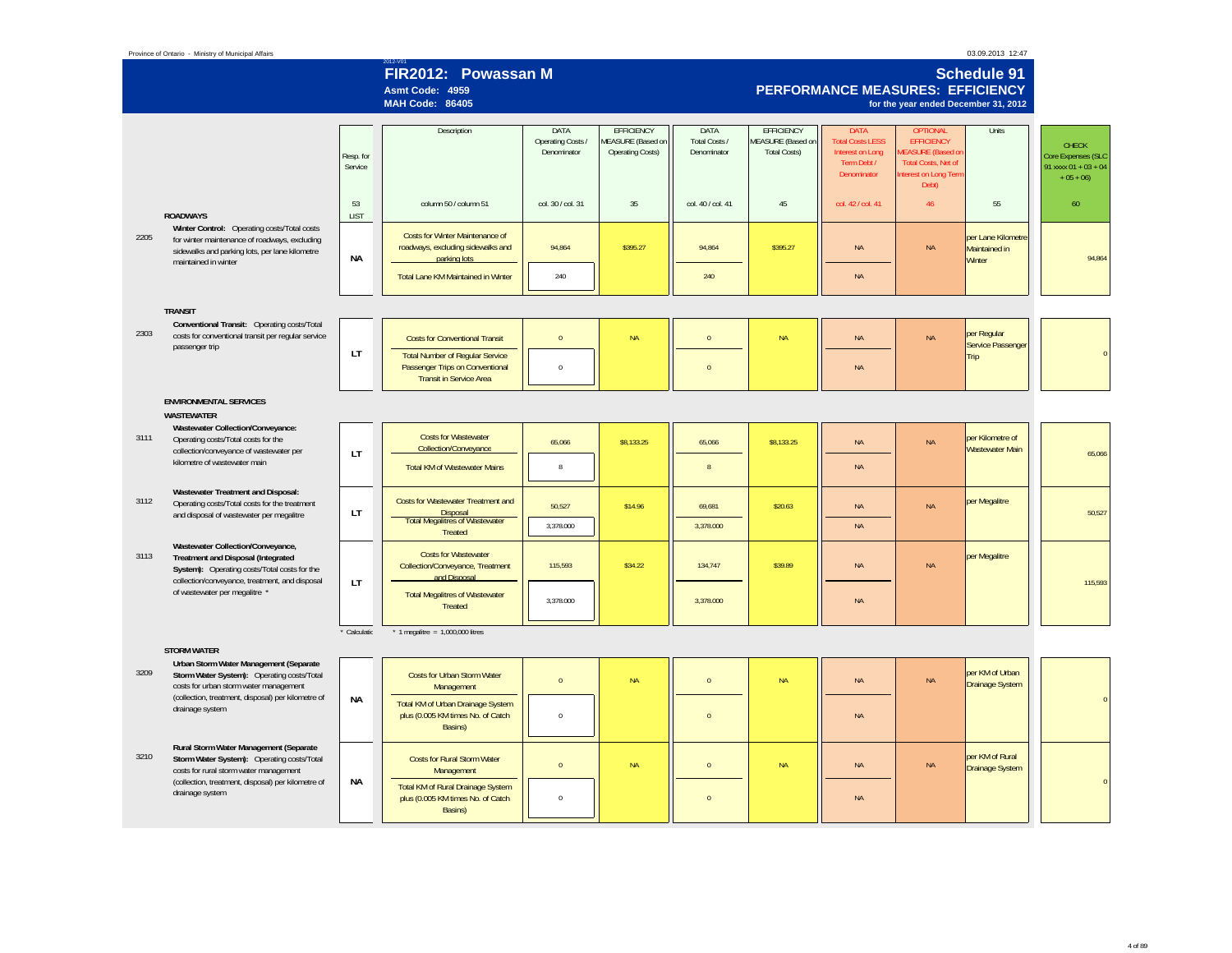## 2012-V01 **FIR2012: Powassan MAsmt Code: 4959**

**MAH Code: 86405**

#### **Schedule 91 PERFORMANCE MEASURES: EFFICIENCYfor the year ended December 31, 2012**

|      |                                                                                                                                                                                                           | Resp. for<br>Service | Salaries.<br>Wages, Empl.<br>Benefits                                            | Materials                      | Contracted<br>Services               | Rents and<br>Financial<br>Expenses | External<br>Transfers   | Interfunctional<br>Adjustments | Allocation of<br>Program<br>Support * | LESS:<br>Revenue from<br>Other<br>Municipalities | LESS:<br>Other Revenue   | LESS:<br>MPAC & Tax<br>Write-offs | OPERATING<br><b>COSTS</b>       | Interest on Long<br>Term Debt  | Amortization       | LESS:<br>Revenue from<br>Other<br>Municipalities:<br>Tangible Capital<br>Assets | <b>TOTAL COST (Col.</b><br>$30 + 2 + 16$ less<br>Col. 24) |
|------|-----------------------------------------------------------------------------------------------------------------------------------------------------------------------------------------------------------|----------------------|----------------------------------------------------------------------------------|--------------------------------|--------------------------------------|------------------------------------|-------------------------|--------------------------------|---------------------------------------|--------------------------------------------------|--------------------------|-----------------------------------|---------------------------------|--------------------------------|--------------------|---------------------------------------------------------------------------------|-----------------------------------------------------------|
|      | WATER                                                                                                                                                                                                     | 53<br><b>LIST</b>    | $\overline{1}$<br>$\mathsf{s}$                                                   | $\overline{3}$<br>$\mathsf{s}$ | $\overline{4}$<br>$\hat{\mathbf{S}}$ | 5<br>$\hat{\mathbf{S}}$            | 6<br>$\hat{\mathbf{s}}$ | 12<br>$\hat{\mathbf{S}}$       | 13<br>$\hat{\mathbf{S}}$              | 20<br>$\mathsf{s}$                               | 21<br>$\hat{\mathbf{S}}$ | 23<br>$\mathsf{s}$                | 30 <sup>°</sup><br>$\mathsf{s}$ | $\overline{2}$<br>$\mathsf{s}$ | 16<br>$\mathsf{s}$ | 24<br>$\mathsf{s}$                                                              | 40<br>$\hat{S}$                                           |
| 3311 | Treatment of Drinking Water: Operating<br>costs/Total costs for the treatment of drinking<br>water per megalitre                                                                                          | <b>LT</b>            | 11,896                                                                           | $-24,164$                      | 101,542                              | $\Omega$                           | $\Omega$                |                                | $\Omega$                              |                                                  |                          |                                   | 89,274                          | 57,103                         | 104,845            | $\mathbf{0}$                                                                    | 251,222                                                   |
| 3312 | Distribution/Transmission of Drinking<br>Water: Operating costs/Total costs for the<br>distribution/transmission of drinking water per<br>kilometre of water distribution/transmission pipe               | LT.                  | 3.963                                                                            |                                | $\Omega$                             |                                    |                         |                                |                                       |                                                  |                          |                                   | 3,963                           | $\Omega$                       |                    | $\Omega$                                                                        | 3,963                                                     |
| 3313 | Treatment and Distribution/Transmission of<br>Drinking Water (Integrated System):<br>Operating costs/Total costs for the treatment<br>and distribution/transmission of drinking water<br>per megalitre ** | LT.                  | 15,859                                                                           | $-24.164$                      | 101.542                              |                                    |                         |                                |                                       |                                                  |                          |                                   | 93,237                          | 57,103                         | 104,845            | $\overline{0}$                                                                  | 255,185                                                   |
|      | <b>SOLID WASTE</b>                                                                                                                                                                                        |                      | ** Calculations on Line 3313 occur only IF Line 3311 and Line 3312 are completed |                                |                                      |                                    |                         |                                |                                       |                                                  |                          |                                   |                                 |                                |                    |                                                                                 |                                                           |
| 3404 | Garbage Collection: Operating costs/Total<br>costs for garbage collection per tonne (or per<br>household)                                                                                                 | LT.                  | 36,310                                                                           | 25,309                         | $\Omega$                             |                                    |                         |                                | $\Omega$                              |                                                  |                          |                                   | 61,619                          | $\Omega$                       | $\Omega$           |                                                                                 | 61,619                                                    |
| 3504 | Garbage Disposal: Operating costs/Total<br>costs for garbage disposal per tonne (or per<br>household)                                                                                                     | <b>LT</b>            | 34,052                                                                           | 86,904                         | 2,698                                |                                    |                         |                                | $\Omega$                              |                                                  |                          |                                   | 123,654                         | $\Omega$                       | $\mathbf{0}$       |                                                                                 | 123,654                                                   |
| 3606 | Solid Waste Diversion: Operating costs/Total<br>costs for solid waste diversion per tonne (or per<br>household)                                                                                           | LT.                  |                                                                                  | 88,874                         | $\Omega$                             |                                    |                         |                                | $\Omega$                              |                                                  |                          |                                   | 88,874                          | $\Omega$                       | $\Omega$           |                                                                                 | 88,874                                                    |
| 3607 | Solid Waste Management (Integrated<br>System): Average operating cost/Total costs<br>for solid waste management (collection,<br>disposal and diversion) per tonne (or per<br>household) ***               | LT.                  | 70,362                                                                           | 201,087                        | 2,698                                |                                    |                         |                                | $\overline{0}$                        |                                                  | $\overline{0}$           |                                   | 274,147                         | $\overline{0}$                 | $\Omega$           |                                                                                 | 274,147                                                   |
|      |                                                                                                                                                                                                           |                      |                                                                                  |                                |                                      |                                    |                         |                                |                                       |                                                  |                          |                                   |                                 |                                |                    |                                                                                 |                                                           |

\*\*\* Calculations on Line 3607 occur only IF Line 3404, Line 3504 and Line 3606 are all completed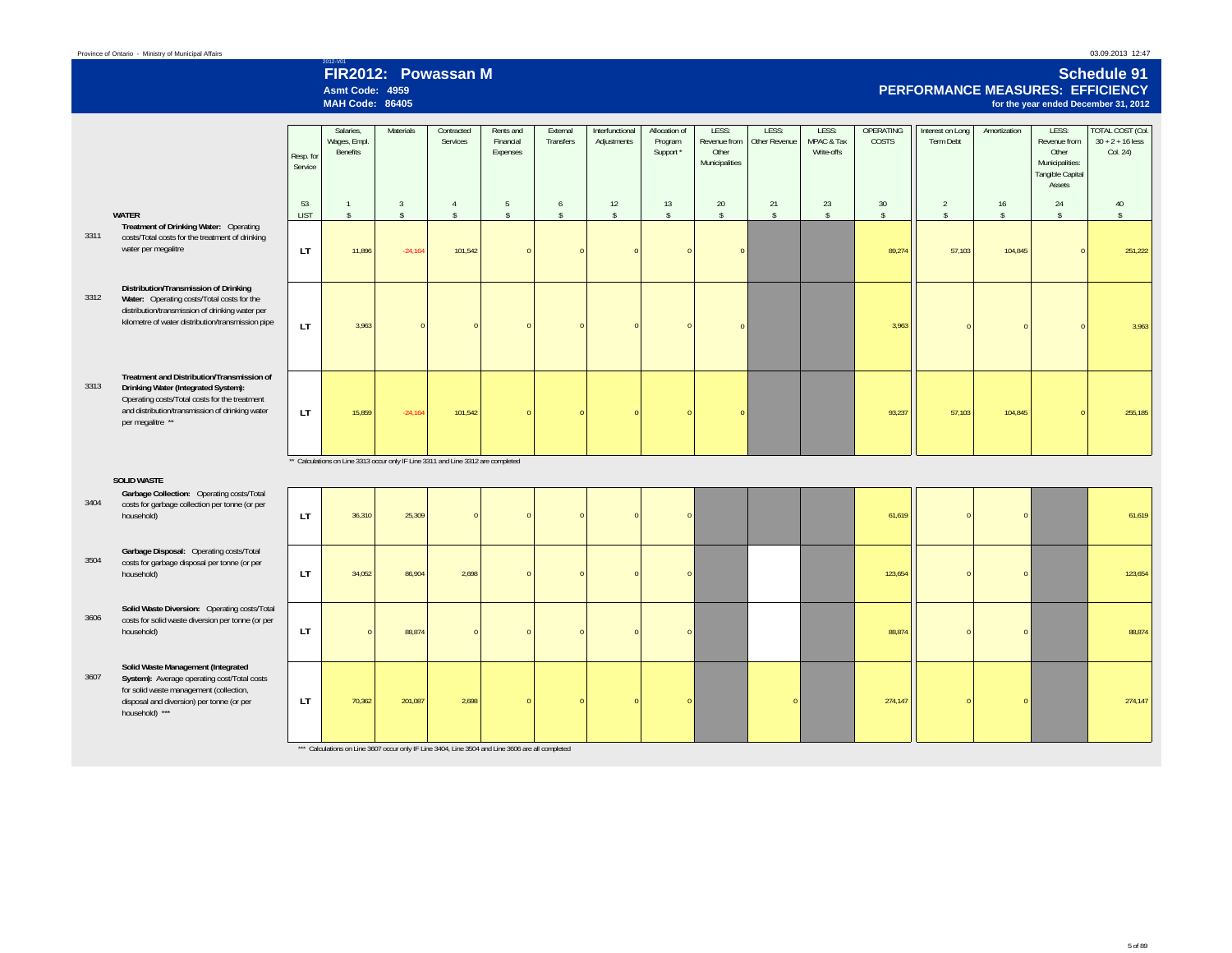#### Province of Ontario - Ministry of Municipal Affairs

 $***$  Calc

|      |                                                                                                                                                                                             |                      | FIR2012: Powassan M<br>Asmt Code: 4959<br><b>MAH Code: 86405</b>                          |                                          |                                                                   |                                      |                                                               | PERFORMANCE MEASURES: EFFICIENCY                                                                | for the year ended December 31, 2012                                                                                            | <b>Schedule 91</b>                                                         |                                                                            |
|------|---------------------------------------------------------------------------------------------------------------------------------------------------------------------------------------------|----------------------|-------------------------------------------------------------------------------------------|------------------------------------------|-------------------------------------------------------------------|--------------------------------------|---------------------------------------------------------------|-------------------------------------------------------------------------------------------------|---------------------------------------------------------------------------------------------------------------------------------|----------------------------------------------------------------------------|----------------------------------------------------------------------------|
|      |                                                                                                                                                                                             | Resp. for<br>Service | Description                                                                               | DATA<br>Operating Costs /<br>Denominator | EFFICIENCY<br><b>JEASURE</b> (Based on<br><b>Operating Costs)</b> | DATA<br>Total Costs /<br>Denominator | <b>EFFICIENCY</b><br>MEASURE (Based on<br><b>Total Costs)</b> | <b>DATA</b><br><b>Total Costs LESS</b><br><b>Interest on Long</b><br>Term Debt /<br>Denominator | <b>OPTIONAL</b><br><b>EFFICIENCY</b><br><b>IEASURE (Based on</b><br><b>Total Costs, Net of</b><br>nterest on Long Term<br>Debt) | Units                                                                      | <b>CHECK</b><br>Core Expenses (SLC<br>91 xxxx $01 + 03 + 04$<br>$+05 + 06$ |
|      | <b>WATER</b>                                                                                                                                                                                | 53<br>LIST           | column 50 / column 51                                                                     | col. 30 / col. 31                        | 35                                                                | col. 40 / col. 41                    | 45                                                            | col. 42 / col. 41                                                                               | 46                                                                                                                              | 55<br><b>LIST</b>                                                          | 60                                                                         |
| 3311 | Treatment of Drinking Water: Operating<br>costs/Total costs for the treatment of drinking<br>water per megalitre                                                                            | <b>LT</b>            | Costs for the Treatment of Drinking<br>Water<br><b>Total Megalitres of Drinking Water</b> | 89,274                                   | \$26.43                                                           | 251,222                              | \$74.37                                                       | 194,119                                                                                         | \$57.47                                                                                                                         | per Megalitre                                                              | 89.274                                                                     |
|      |                                                                                                                                                                                             |                      | <b>Treated</b>                                                                            | 3,378.000                                |                                                                   | 3,378.000                            |                                                               | 3,378.000                                                                                       |                                                                                                                                 |                                                                            |                                                                            |
| 3312 | Distribution/Transmission of Drinking<br>Water: Operating costs/Total costs for the<br>distribution/transmission of drinking water per<br>kilometre of water distribution/transmission pipe |                      | Costs for the<br>Distribution/Transmission of Drinking<br>Water                           | 3,963                                    | \$495.38                                                          | 3,963                                | \$495.38                                                      | <b>NA</b>                                                                                       | <b>NA</b>                                                                                                                       | per Kilometre of<br><b>Water Distribution/</b><br><b>Transmission Pipe</b> |                                                                            |
|      |                                                                                                                                                                                             | LT                   | Total KM of<br>Water Distribution/Transmission Pipe                                       | 8                                        |                                                                   | $\mathbf{g}$                         |                                                               | <b>NA</b>                                                                                       |                                                                                                                                 |                                                                            | 3,963                                                                      |
| 3313 | Treatment and Distribution/Transmission of<br>Drinking Water (Integrated System):<br>Operating costs/Total costs for the treatment<br>and distribution/transmission of drinking water       | LT                   | Costs for the Treatment and<br>Distribution/Transmission of Drinking<br>Water             | 93,237                                   | \$27.60                                                           | 255,185                              | \$75.54                                                       | 198,082                                                                                         | \$58.64                                                                                                                         | per Megalitre                                                              | 93,237                                                                     |
|      | per megalitre **                                                                                                                                                                            |                      | <b>Total Megalitres of Drinking Water</b><br><b>Treated</b>                               | 3,378.000                                |                                                                   | 3,378.000                            |                                                               | 3,378.000                                                                                       |                                                                                                                                 |                                                                            |                                                                            |
|      |                                                                                                                                                                                             | ** Calculati         | $*$ 1 megalitre = 1,000,000 litres                                                        |                                          |                                                                   |                                      |                                                               |                                                                                                 |                                                                                                                                 |                                                                            |                                                                            |
|      | <b>SOLID WASTE</b>                                                                                                                                                                          |                      |                                                                                           |                                          |                                                                   |                                      |                                                               |                                                                                                 |                                                                                                                                 |                                                                            |                                                                            |
| 3404 | Garbage Collection: Operating costs/Total<br>costs for garbage collection per tonne (or per<br>household)                                                                                   | LT                   | <b>Costs for Garbage Collection</b>                                                       | 61,619                                   | \$45.68                                                           | 61,619                               | \$45.68                                                       | <b>NA</b>                                                                                       | <b>NA</b>                                                                                                                       | per Household                                                              | 61,619                                                                     |
|      |                                                                                                                                                                                             |                      | <b>Total Households</b>                                                                   | 1,349.0                                  |                                                                   | 1,349.0                              |                                                               | <b>NA</b>                                                                                       |                                                                                                                                 |                                                                            |                                                                            |
| 3504 | Garbage Disposal: Operating costs/Total<br>costs for garbage disposal per tonne (or per<br>household)                                                                                       | LT                   | <b>Costs for Garbage Disposal</b>                                                         | 123,654                                  | \$91.66                                                           | 123,654                              | \$91.66                                                       | <b>NA</b>                                                                                       | <b>NA</b>                                                                                                                       | per Household                                                              | 123,654                                                                    |
|      |                                                                                                                                                                                             |                      | <b>Total Households</b>                                                                   | 1,349.0                                  |                                                                   | 1,349.0                              |                                                               | <b>NA</b>                                                                                       |                                                                                                                                 |                                                                            |                                                                            |
| 3606 | Solid Waste Diversion: Operating costs/Total<br>costs for solid waste diversion per tonne (or per<br>household)                                                                             | LT                   | <b>Costs for Solid Waste Diversion</b>                                                    | 88,874                                   | \$65.88                                                           | 88,874                               | \$65.88                                                       | <b>NA</b>                                                                                       | <b>NA</b>                                                                                                                       | per Household                                                              | 88,874                                                                     |
|      |                                                                                                                                                                                             |                      | <b>Total Households</b>                                                                   | 1,349.0                                  |                                                                   | 1,349.0                              |                                                               | <b>NA</b>                                                                                       |                                                                                                                                 |                                                                            |                                                                            |
| 3607 | Solid Waste Management (Integrated<br>System): Average operating cost/Total costs<br>for solid waste management (collection,<br>disposal and diversion) per tonne (or per                   | LT                   | <b>Costs for Solid Waste Management</b>                                                   | 274,147                                  | \$203.22                                                          | 274,147                              | \$203.22                                                      | <b>NA</b>                                                                                       | <b>NA</b>                                                                                                                       | per Household                                                              | 274,147                                                                    |
|      | household) ***                                                                                                                                                                              |                      | <b>Total Households</b>                                                                   | 1.349.0                                  |                                                                   | 1.349.0                              |                                                               | <b>NA</b>                                                                                       |                                                                                                                                 |                                                                            |                                                                            |

6 of 89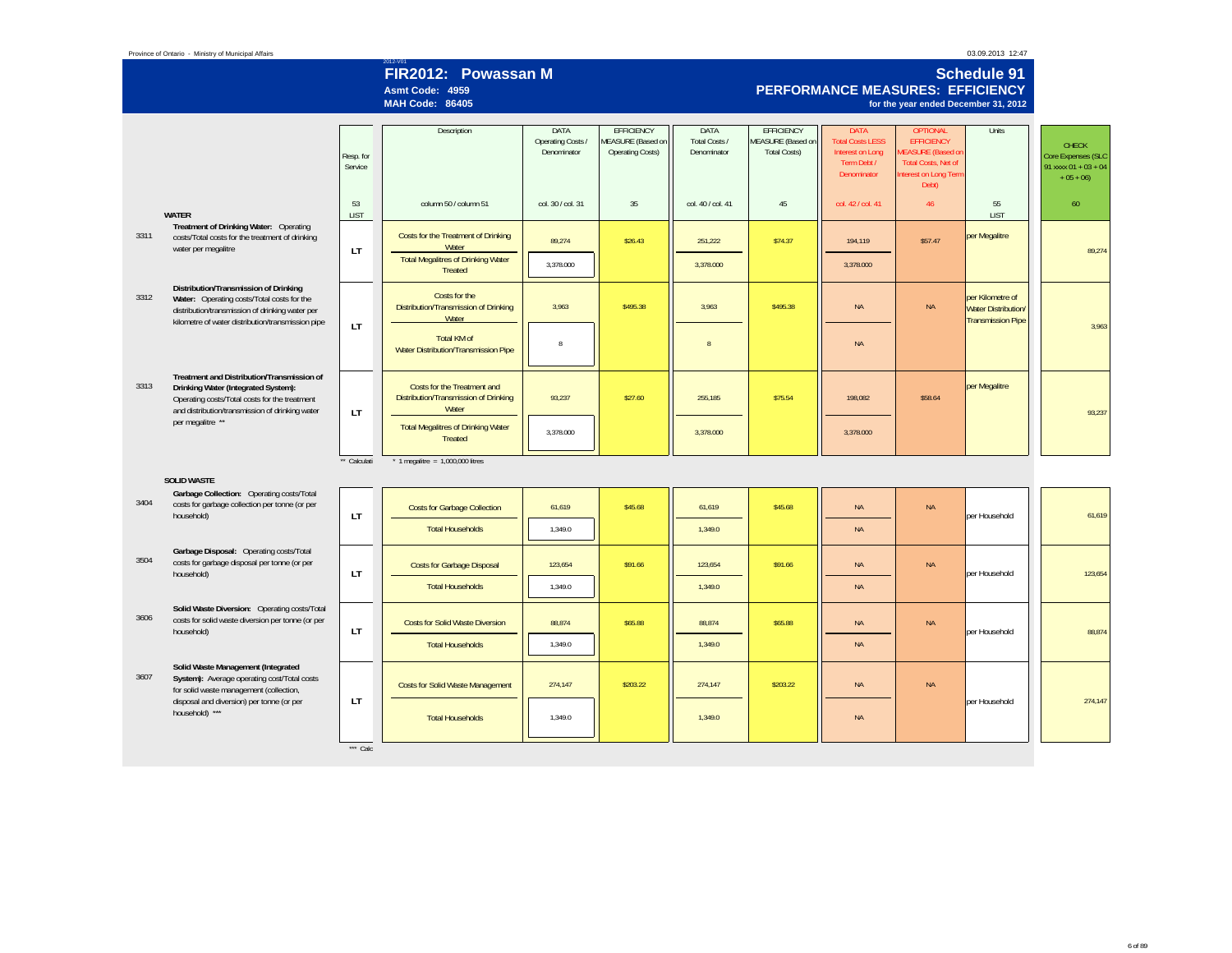## 2012-V01 **FIR2012: Powassan MAsmt Code: 4959**

**MAH Code: 86405**

#### **Schedule 91 PERFORMANCE MEASURES: EFFICIENCYfor the year ended December 31, 2012**

|      |                                                                                                                                                                                     | Resp. for<br>Service | Salaries.<br>Wages, Empl.<br>Benefits | <b>Materials</b>                | Contracted<br>Services   | Rents and<br>Financial<br>Expenses | External<br>Transfers   | Interfunctional<br>Adjustments | Allocation of<br>Program<br>Support * | LESS:<br>Revenue from<br>Other<br>Municipalities | LESS:<br>Other Revenue | LESS:<br>MPAC & Tax<br>Write-offs | OPERATING<br>COSTS       | Interest on Long<br>Term Debt   | Amortization        | LESS:<br>Revenue from<br>Other<br>Municipalities:<br>Tangible Capital<br>Assets | <b>TOTAL COST (Col.</b><br>$30 + 2 + 16$ less<br>Col. 24) |
|------|-------------------------------------------------------------------------------------------------------------------------------------------------------------------------------------|----------------------|---------------------------------------|---------------------------------|--------------------------|------------------------------------|-------------------------|--------------------------------|---------------------------------------|--------------------------------------------------|------------------------|-----------------------------------|--------------------------|---------------------------------|---------------------|---------------------------------------------------------------------------------|-----------------------------------------------------------|
|      | <b>PARKS AND RECREATION</b>                                                                                                                                                         | 53<br><b>LIST</b>    | $\overline{1}$<br>$\mathbf{\hat{S}}$  | $\overline{3}$<br>$\mathsf{\$}$ | $\Delta$<br>$\mathbb{S}$ | -5<br>$\hat{\mathbf{S}}$           | 6<br>$\hat{\mathbf{x}}$ | 12<br>$\hat{S}$                | 13<br>$\mathsf{s}$                    | 20<br>$\hat{\mathbb{S}}$                         | 21<br>$\sqrt{2}$       | 23<br>$\mathsf{\$}$               | 30<br>$\mathbf{\hat{s}}$ | $\overline{2}$<br>$\mathsf{\$}$ | 16<br>$\mathsf{\$}$ | 24<br>$\mathsf{s}$                                                              | 40<br>$\mathbf{s}$                                        |
| 7103 | Parks: Operating costs/Total costs for parks<br>per person                                                                                                                          | LT.                  | 5,052                                 | 15,328                          |                          |                                    |                         |                                |                                       | $\Omega$                                         |                        |                                   | 20,380                   | $\sqrt{2}$                      | $\Omega$            | $\Omega$                                                                        | 20,380                                                    |
| 7203 | Recreation Programs: Operating costs/Total<br>costs for recreation programs per person                                                                                              | LT.                  | 24,077                                |                                 |                          |                                    |                         |                                |                                       | $\Omega$                                         |                        |                                   | 24.077                   | $\Omega$                        | $\Omega$            | $\Omega$                                                                        | 24,077                                                    |
| 7306 | Recreation Facilities: Operating costs/Total<br>costs for recreation facilities per person                                                                                          | <b>LT</b>            | 205,846                               | 678,665                         | 16,335                   |                                    |                         |                                |                                       | $\Omega$                                         |                        |                                   | 900,846                  | 33,872                          | 127,595             | $\Omega$                                                                        | 1,062,313                                                 |
| 7320 | Subtotal: Recreation Programs and<br>Recreation Facilities: Operating costs/Total<br>costs for recreation programs and recreation<br>facilities per person (Subtotal)               | LT.                  | 229,923                               | 678,665                         | 16,335                   |                                    |                         |                                |                                       |                                                  |                        |                                   | 924,923                  | 33,872                          | 127,595             | $\Omega$                                                                        | 1,086,390                                                 |
| 7321 | Subtotal: Parks, Recreation Programs and<br>Recreation Facilities: Operating costs/Total<br>costs for parks, recreation programs and<br>recreation facilities per person (Subtotal) | LT.                  | 234,975                               | 693,993                         | 16,335                   |                                    |                         |                                |                                       | $\Omega$                                         |                        |                                   | 945,303                  | 33,872                          | 127,595             | $\Omega$                                                                        | 1,106,770                                                 |
|      | <b>LIBRARY SERVICES</b>                                                                                                                                                             |                      |                                       |                                 |                          |                                    |                         |                                |                                       |                                                  |                        |                                   |                          |                                 |                     |                                                                                 |                                                           |
| 7405 | Library Services: Operating costs/Total costs<br>for library services per person                                                                                                    | LT.                  | $\Omega$                              | 34,423                          |                          |                                    |                         |                                |                                       | $\Omega$                                         |                        |                                   | 34,423                   |                                 | $\Omega$            | $\Omega$                                                                        | 34,423                                                    |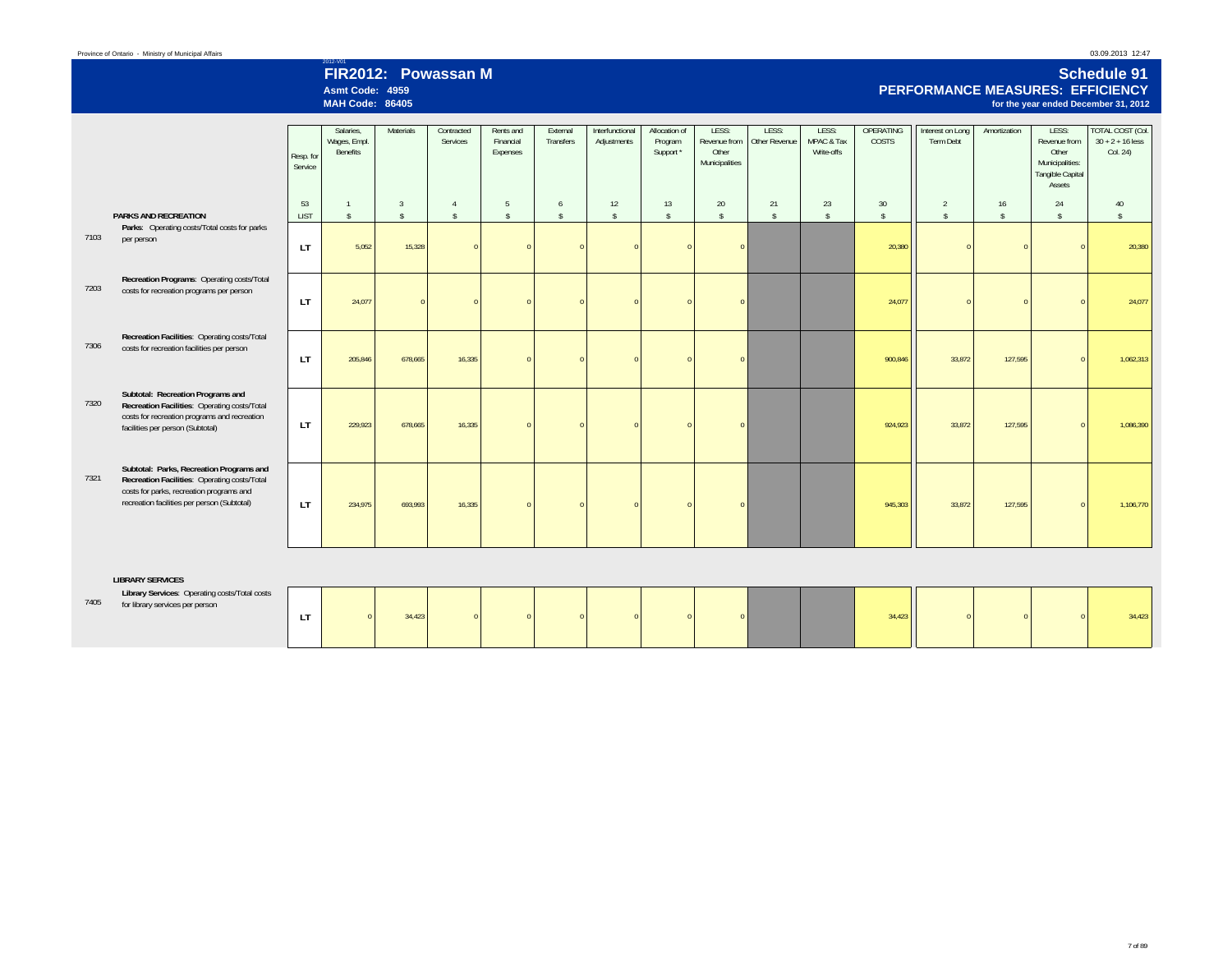#### Province of Ontario - Ministry of Municipal Affairs

#### 03.09.2013 12:47

# 2012-V01 **FIR2012: Powassan M Schedule 91**

#### **Asmt Code: 4959MAH Code: 86405**

#### **PERFORMANCE MEASURES: EFFICIENCYfor the year ended December 31, 2012**

|      |                                                                                              |             | Description                            | DATA              | <b>EFFICIENCY</b>       | DATA              | <b>EFFICIENCY</b>   | <b>DATA</b>                | <b>OPTIONAL</b>                       | Units       |                      |
|------|----------------------------------------------------------------------------------------------|-------------|----------------------------------------|-------------------|-------------------------|-------------------|---------------------|----------------------------|---------------------------------------|-------------|----------------------|
|      |                                                                                              |             |                                        | Operating Costs / | MEASURE (Based on       | Total Costs /     | MEASURE (Based on   | <b>Total Costs LESS</b>    | <b>EFFICIENCY</b>                     |             | <b>CHECK</b>         |
|      |                                                                                              | Resp. for   |                                        | Denominator       | <b>Operating Costs)</b> | Denominator       | <b>Total Costs)</b> | Interest on Long           | <b>MEASURE</b> (Based on              |             | Core Expenses (SLC   |
|      |                                                                                              | Service     |                                        |                   |                         |                   |                     | Term Debt /<br>Denominator | <b>Total Costs, Net of</b>            |             | 91 XXXX 01 + 03 + 04 |
|      |                                                                                              |             |                                        |                   |                         |                   |                     |                            | <b>Interest on Long Term</b><br>Debt) |             | $+05+06$             |
|      |                                                                                              |             |                                        |                   |                         |                   |                     |                            |                                       |             |                      |
|      |                                                                                              | 53          | column 50 / column 51                  | col. 30 / col. 31 | 35                      | col. 40 / col. 41 | 45                  | col. 42 / col. 41          | 46                                    | 55          | 60                   |
|      | <b>PARKS AND RECREATION</b>                                                                  | <b>LIST</b> |                                        |                   |                         |                   |                     |                            |                                       | <b>LIST</b> |                      |
|      | Parks: Operating costs/Total costs for parks                                                 |             |                                        |                   |                         |                   |                     |                            |                                       |             |                      |
| 7103 | per person                                                                                   |             | <b>Costs for Parks</b>                 | 20,380            | \$6.03                  | 20,380            | \$6.03              | <b>NA</b>                  | <b>NA</b>                             | per Person  |                      |
|      |                                                                                              | LT.         |                                        |                   |                         |                   |                     |                            |                                       |             | 20,380               |
|      |                                                                                              |             | <b>Total Population</b>                | 3,378             |                         | 3,378             |                     | <b>NA</b>                  |                                       |             |                      |
|      | Recreation Programs: Operating costs/Total                                                   |             |                                        |                   |                         |                   |                     |                            |                                       |             |                      |
| 7203 | costs for recreation programs per person                                                     |             | <b>Costs for Recreation Programs</b>   | 24.077            | \$7.13                  | 24,077            | \$7.13              | <b>NA</b>                  | <b>NA</b>                             | per Person  |                      |
|      |                                                                                              | LT          |                                        |                   |                         |                   |                     |                            |                                       |             | 24.077               |
|      |                                                                                              |             | <b>Total Population</b>                | 3,378             |                         | 3,378             |                     | <b>NA</b>                  |                                       |             |                      |
|      |                                                                                              |             |                                        |                   |                         |                   |                     |                            |                                       |             |                      |
|      | Recreation Facilities: Operating costs/Total                                                 |             |                                        |                   |                         |                   |                     |                            |                                       |             |                      |
| 7306 | costs for recreation facilities per person                                                   |             | <b>Costs for Recreation Facilities</b> | 900.846           | \$266.68                | 1,062,313         | \$314.48            | 1.028.441                  | \$304.45                              | per Person  |                      |
|      |                                                                                              | <b>LT</b>   |                                        |                   |                         |                   |                     |                            |                                       |             | 900.846              |
|      |                                                                                              |             | <b>Total Population</b>                | 3,378             |                         | 3.378             |                     | 3.378                      |                                       |             |                      |
|      |                                                                                              |             |                                        |                   |                         |                   |                     |                            |                                       |             |                      |
| 7320 | Subtotal: Recreation Programs and                                                            |             |                                        |                   |                         |                   |                     |                            |                                       | per Person  |                      |
|      | Recreation Facilities: Operating costs/Total<br>costs for recreation programs and recreation |             | Costs for Recreation Programs and      | 924,923           | \$273.81                | 1,086,390         | \$321.61            | 1,052,518                  | \$311.58                              |             |                      |
|      | facilities per person (Subtotal)                                                             | <b>LT</b>   | <b>Recreation Facilities</b>           |                   |                         |                   |                     |                            |                                       |             | 924.923              |
|      |                                                                                              |             |                                        |                   |                         |                   |                     |                            |                                       |             |                      |
|      |                                                                                              |             | <b>Total Population</b>                | 3,378             |                         | 3,378             |                     | 3,378                      |                                       |             |                      |
|      |                                                                                              |             |                                        |                   |                         |                   |                     |                            |                                       |             |                      |
| 7321 | Subtotal: Parks, Recreation Programs and                                                     |             |                                        |                   |                         |                   |                     |                            |                                       | per Person  |                      |
|      | Recreation Facilities: Operating costs/Total<br>costs for parks, recreation programs and     |             | Costs for Parks, Recreation Programs   | 945.303           | \$279.84                | 1,106,770         | \$327.64            | 1.072.898                  | \$317.61                              |             |                      |
|      | recreation facilities per person (Subtotal)                                                  |             | and Recreation Facilities              |                   |                         |                   |                     |                            |                                       |             |                      |
|      |                                                                                              | <b>LT</b>   |                                        |                   |                         |                   |                     |                            |                                       |             | 945.303              |
|      |                                                                                              |             | <b>Total Population</b>                | 3,378             |                         | 3,378             |                     | 3,378                      |                                       |             |                      |
|      |                                                                                              |             |                                        |                   |                         |                   |                     |                            |                                       |             |                      |
|      |                                                                                              |             |                                        |                   |                         |                   |                     |                            |                                       |             |                      |

#### **LIBRARY SERVICES**

|      | -----------------                                                                |          |                                   |        |         |        |         |           |            |            |        |  |
|------|----------------------------------------------------------------------------------|----------|-----------------------------------|--------|---------|--------|---------|-----------|------------|------------|--------|--|
| 7405 | Library Services: Operating costs/Total costs<br>for library services per person | <b>.</b> | <b>Costs for Library Services</b> | 34,423 | \$10.19 | 34.423 | \$10.19 | <b>NA</b> | <b>INA</b> | per Person | 34,423 |  |
|      |                                                                                  |          | <b>Total Population</b>           | 3,378  |         | 3,378  |         | <b>NA</b> |            |            |        |  |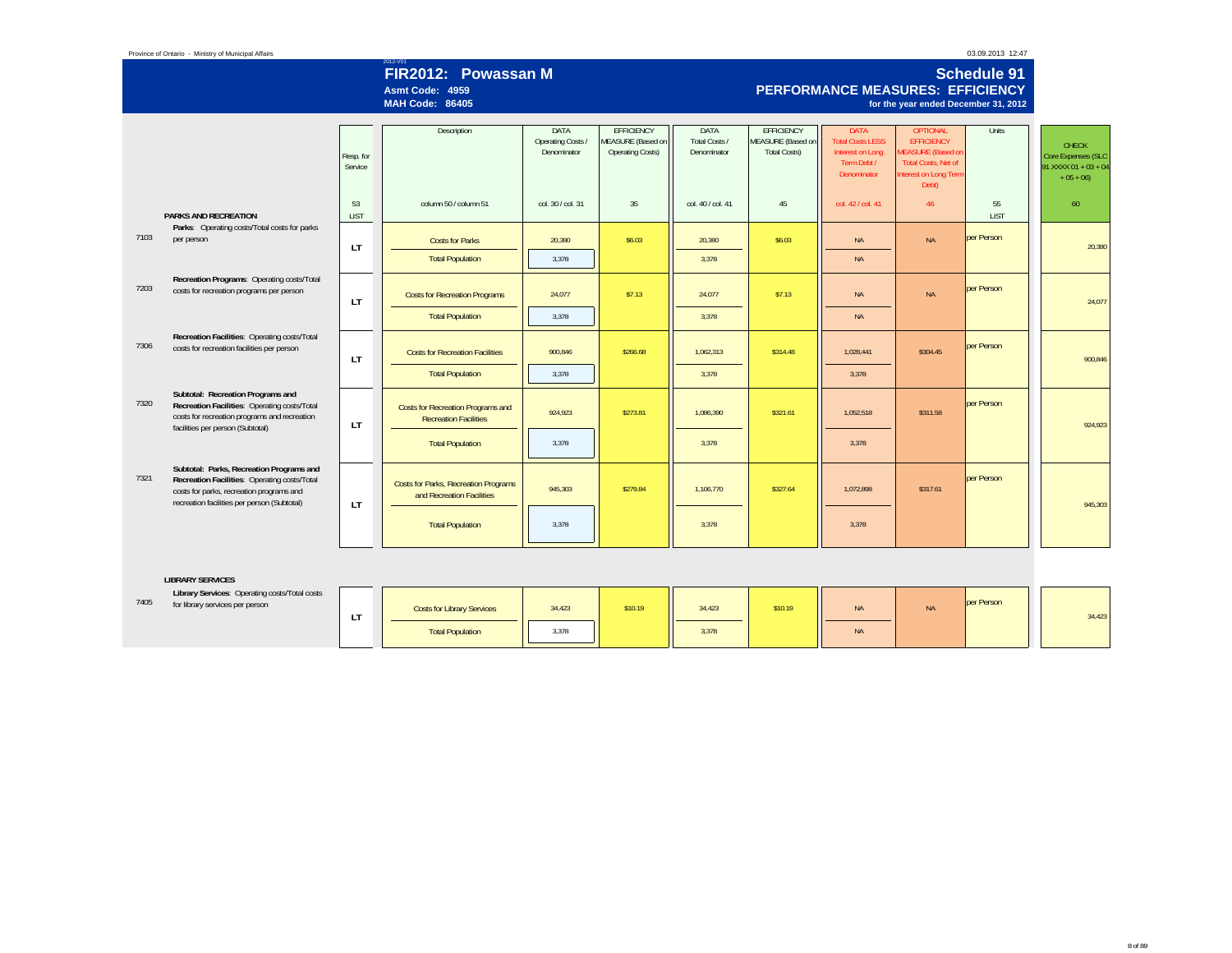2012-V01

# 03.09.2013 12:47

# **FIR2012: Powassan MAsmt Code: 4959MAH Code: 86405**

# **Schedule 92 PERFORMANCE MEASURES: EFFECTIVENESS**

**for the year ended December 31, 2012**

#### **PROTECTION SERVICES**

|      | <b>FIRE SERVICES</b>                                                                                                                                                | Description<br>Column 3 / Column 4                                                                                                        | Data<br>Column 5 / Column 6 | <b>Effectiveness Measure</b> | <b>Units</b><br><sup>8</sup> |
|------|---------------------------------------------------------------------------------------------------------------------------------------------------------------------|-------------------------------------------------------------------------------------------------------------------------------------------|-----------------------------|------------------------------|------------------------------|
| 1151 | Residential Fire Related Civilian Injuries Number of residential<br>fire related civilian injuries per 1,000 persons                                                | Total number of residential fire related civilian injuries                                                                                | $\mathbf 0$                 | 0.000                        | per 1,000 persons            |
|      |                                                                                                                                                                     | Total population / 1,000                                                                                                                  | 3.378                       |                              |                              |
| 1152 | Residential Fire Related Civilian Injuries -- 5 Year Average<br>Number of residential fire related civilian injuries averaged over 5<br>years per 1,000 persons     | (Total number of residential fire related civilian injuries for<br>$2008 + 2009 + 2010 + 2011 + 2012$ ) / 5<br>Total population / 1,000   | 0.000<br>3.378              | 0.000                        | per 1,000 persons            |
| 1155 | <b>Residential Fire Related Civilian Fatalities</b> Number of<br>residential fire related civilian fatalities per 1,000 persons                                     | Total number of residential fire related civilian fatalities<br>Total population / 1,000                                                  | 0.000<br>3.378              | 0.000                        | per 1,000 persons            |
| 1156 | Residential Fire Related Civilian Fatalities -- 5 Year Average<br>Number of residential fire related civilian fatalities averaged over 5<br>years per 1,000 persons | (Total number of residential fire related civilian fatalities for<br>$2008 + 2009 + 2010 + 2011 + 2012$ ) / 5<br>Total population / 1,000 | $\Omega$<br>3.378           | 0.000                        | per 1,000 persons            |
| 1160 | Number of Residential Structural Fires: Number of residential<br>structural fires per 1,000 households                                                              | Total number of residential structural fires<br>Total households / 1.000                                                                  | 1.349                       | 0.741                        | per 1.000 households         |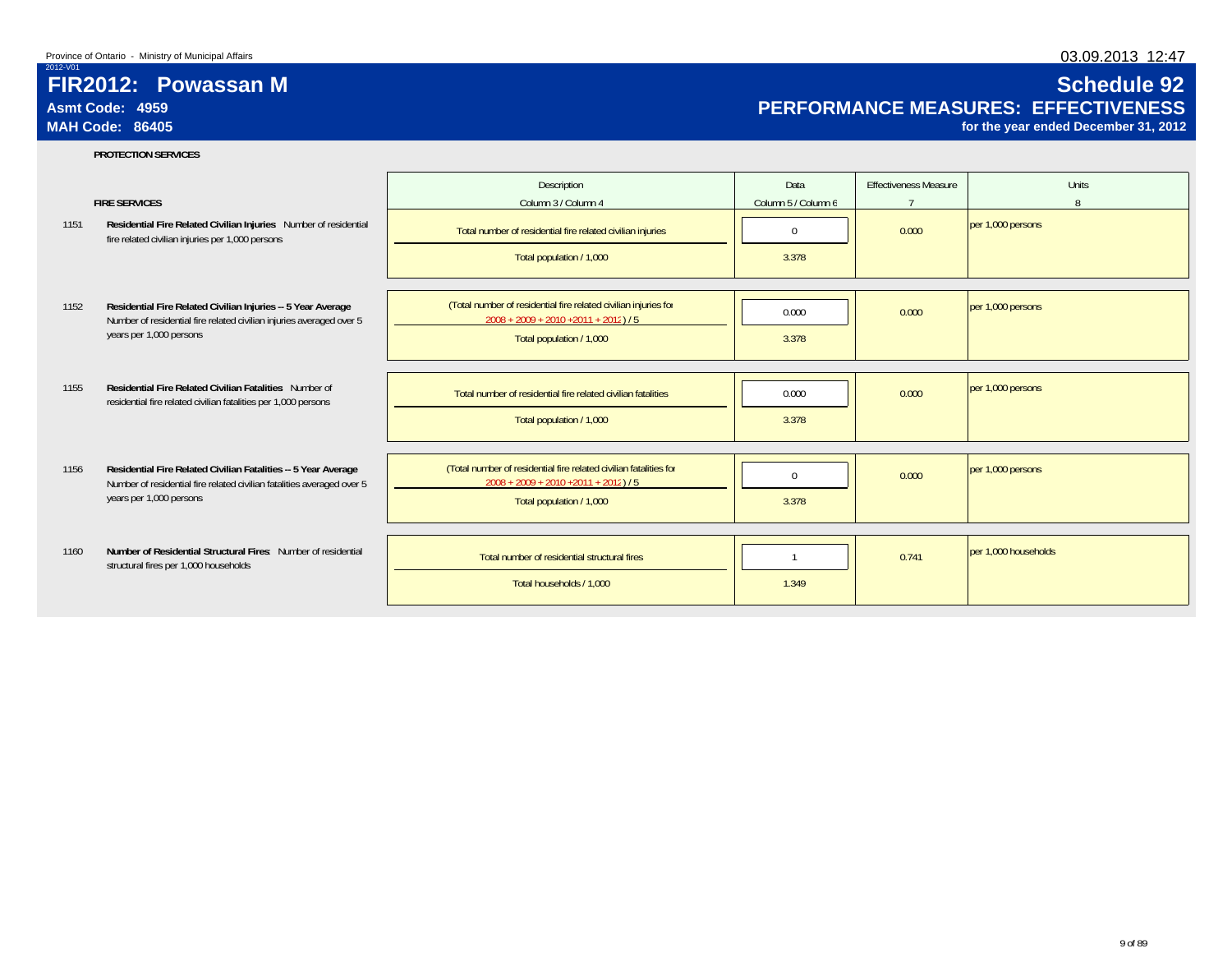# **FIR2012: Powassan MAsmt Code: 4959**

**MAH Code: 86405**

2012-V01

# **Schedule 92 PERFORMANCE MEASURES: EFFECTIVENESS**

**for the year ended December 31, 2012**

|      |                                                                                                               | Description                                                                                                                                           | Data                | <b>Effectiveness Measure</b>                                       | <b>Units</b>                                                                  |
|------|---------------------------------------------------------------------------------------------------------------|-------------------------------------------------------------------------------------------------------------------------------------------------------|---------------------|--------------------------------------------------------------------|-------------------------------------------------------------------------------|
|      | <b>POLICE</b>                                                                                                 | Column 3 / Column 4                                                                                                                                   | Column 5 / Column 6 | $\overline{7}$                                                     | $\mathsf{R}$                                                                  |
| 1258 | Crime Rate: Violent crime rate per 1,000 persons                                                              | Total number of actual incidents of violent crime                                                                                                     | 18                  | 5.329                                                              | violent crimes per 1,000 persons                                              |
|      |                                                                                                               | Total population / 1,000                                                                                                                              | 3.378               |                                                                    |                                                                               |
| 1259 | Crime Rate: Property crime rate per 1,000 persons                                                             | Total number of actual incidents of property crime                                                                                                    | 53                  | 15.690                                                             | property crimes per 1,000 persons                                             |
|      |                                                                                                               | Total population / 1,000                                                                                                                              | 3.378               |                                                                    |                                                                               |
|      |                                                                                                               |                                                                                                                                                       |                     |                                                                    |                                                                               |
| 1262 | Crime Rate: Crime Rate for Other Criminal Code offences,<br>excluding traffic, per 1,000 persons              | Total number of actual incidents of other Criminal Code offences, excluding traffic                                                                   | 12                  | 3.552                                                              | other Criminal Code crimes, excluding traffic, per 1,000<br>persons           |
|      |                                                                                                               | Total population / 1,000                                                                                                                              | 3.378               |                                                                    |                                                                               |
|      |                                                                                                               |                                                                                                                                                       |                     |                                                                    |                                                                               |
| 1263 | Crime Rate: Total crime rate per 1,000 persons (Criminal Code<br>offences, excluding traffic)                 | Total number of actual incidents of violent crime, property crime, and other Criminal<br>Code offences, excluding traffic                             | 83                  | 24.571                                                             | total crimes per 1,000 persons (Criminal Code<br>offences, excluding traffic) |
|      |                                                                                                               | Total population / 1,000                                                                                                                              | 3.378               |                                                                    |                                                                               |
|      |                                                                                                               |                                                                                                                                                       |                     |                                                                    |                                                                               |
| 1265 | Youth Crime: Youth crime rate per 1,000 youths                                                                | Total number of youths cleared by charge or cleared otherwise                                                                                         | $\overline{5}$      | 7.874                                                              | youth crimes per 1,000 youths                                                 |
|      |                                                                                                               | Youth population / 1,000                                                                                                                              | 0.635               |                                                                    |                                                                               |
|      |                                                                                                               |                                                                                                                                                       |                     |                                                                    |                                                                               |
|      | <b>BUILDING PERMITS AND INSPECTIONS</b>                                                                       |                                                                                                                                                       |                     | <b>Effectiveness Measure</b><br>(Median Number<br>of Working Days) | <b>Units</b>                                                                  |
|      | not issue a permit, and provide all reasons for refusal (by Category):                                        | Review of Complete Building Permit Applications: Median number of working days to review a complete building permit application and issue a permit or |                     | $7\overline{ }$                                                    | 8                                                                             |
| 1351 | Reference: provincial standard is 10 working days                                                             |                                                                                                                                                       |                     | $\overline{2}$                                                     | working days                                                                  |
| 1352 | Reference: provincial standard is 15 working days                                                             |                                                                                                                                                       | $\overline{4}$      | working days                                                       |                                                                               |
| 1353 | Reference: provincial standard is 20 working days                                                             |                                                                                                                                                       | $\Omega$            | working days                                                       |                                                                               |
| 1354 | d) Category 4: Complex Buildings (post disaster buildings, including hospitals, power/water, fire/police/EMS, |                                                                                                                                                       | $\mathbf 0$         | working days                                                       |                                                                               |
|      | Reference: provincial standard is 30 working days                                                             |                                                                                                                                                       |                     |                                                                    |                                                                               |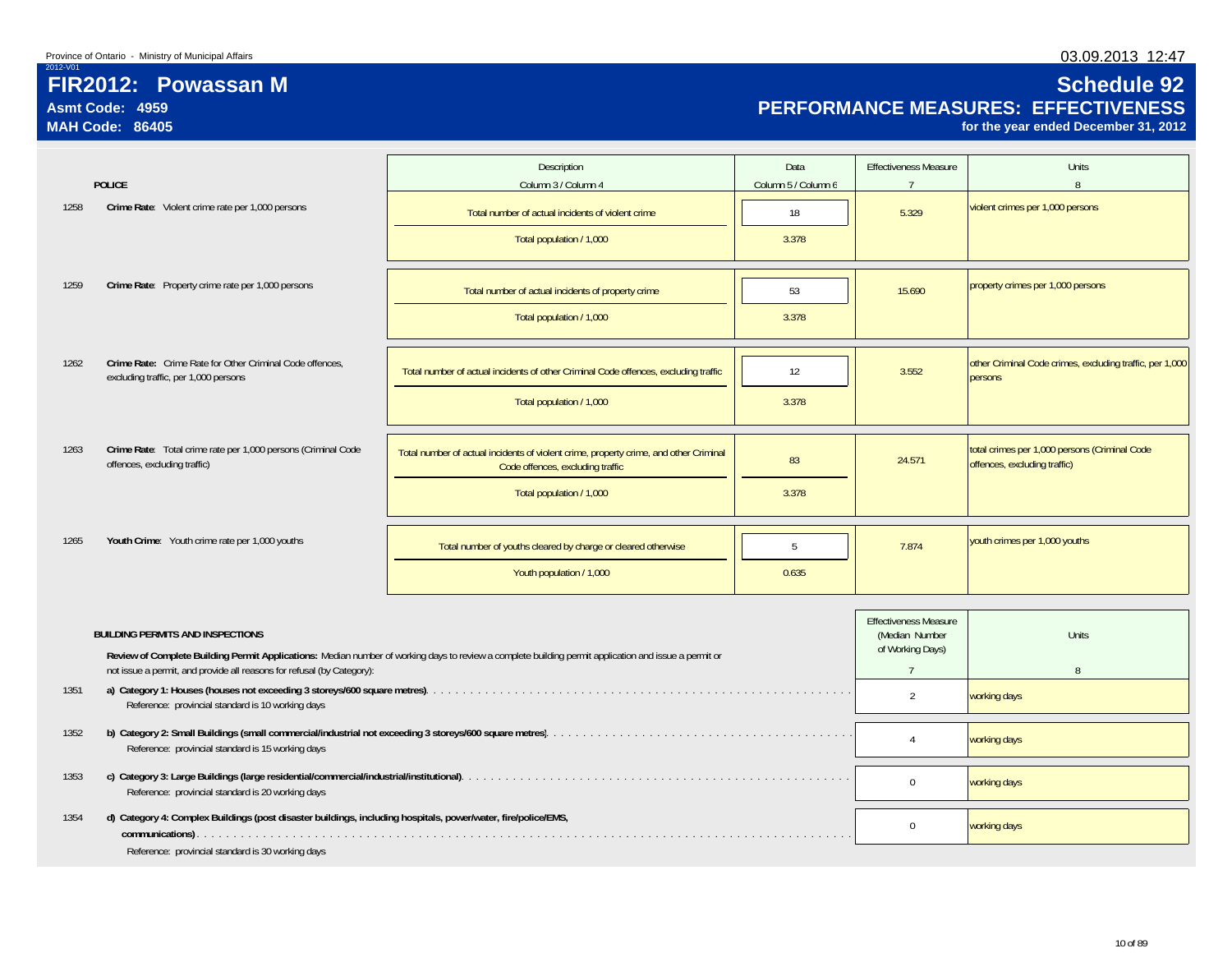# **FIR2012: Powassan MAsmt Code: 4959**

# **MAH Code: 86405**

2012-V01

2161 2162 2164

2165

2251

2351

#### **TRANSPORTATION SERVICES**

#### **ROADWAYS**

|                                                                                                                                                                                        | Description                                                                                                                           | Data                                                                                                                                  | <b>Effectiveness Measure</b> | Units                                                                                                                  |
|----------------------------------------------------------------------------------------------------------------------------------------------------------------------------------------|---------------------------------------------------------------------------------------------------------------------------------------|---------------------------------------------------------------------------------------------------------------------------------------|------------------------------|------------------------------------------------------------------------------------------------------------------------|
| <b>ROADWAYS</b>                                                                                                                                                                        | Column 3 / Column 4                                                                                                                   | Column 5 / Column 6                                                                                                                   | $\overline{7}$               | 8                                                                                                                      |
| Adequacy of Roads: Percentage of paved lane kilometres where<br>the condition is rated as good to very good                                                                            | Number of paved lane kilometres where the condition is rated as good to very good                                                     | 30                                                                                                                                    | 75.0%                        | of paved lane kilometres were rated as good to very<br>good                                                            |
|                                                                                                                                                                                        | Total number of paved lane kilometres                                                                                                 | 40                                                                                                                                    |                              |                                                                                                                        |
|                                                                                                                                                                                        |                                                                                                                                       | <b>DATA</b>                                                                                                                           | DATA                         |                                                                                                                        |
|                                                                                                                                                                                        |                                                                                                                                       | Number of structures<br>where the condition<br>of primary<br>components is rated<br>as good to very<br>good, requiring only<br>repair | <b>Total Number</b>          |                                                                                                                        |
| Data for Adequacy of Bridges and Culverts                                                                                                                                              |                                                                                                                                       | Column 5                                                                                                                              | Column 6                     |                                                                                                                        |
|                                                                                                                                                                                        |                                                                                                                                       |                                                                                                                                       |                              |                                                                                                                        |
|                                                                                                                                                                                        | Subtotal                                                                                                                              | <b>NA</b>                                                                                                                             | $\Omega$                     |                                                                                                                        |
|                                                                                                                                                                                        |                                                                                                                                       |                                                                                                                                       |                              |                                                                                                                        |
|                                                                                                                                                                                        | Description                                                                                                                           | Data                                                                                                                                  | <b>Effectiveness Measure</b> | <b>Units</b>                                                                                                           |
|                                                                                                                                                                                        | Column 3 / Column 4                                                                                                                   | Column 5 / Column 6                                                                                                                   | $\overline{7}$               | 8                                                                                                                      |
| Adequacy of Bridges and Culverts: Percentage of bridges and<br>culverts where the condition is rated as good to very good                                                              | Number of bridges and culverts where the condition of primary components is rated<br>as good to very good, requiring only maintenance | <b>NA</b>                                                                                                                             | <b>NA</b>                    | of bridges and culverts were rated in good to very good<br>condition                                                   |
|                                                                                                                                                                                        | Total number of bridges and culverts                                                                                                  | $\mathbf{0}$                                                                                                                          |                              |                                                                                                                        |
| Effective Snow and Ice Control for Winter Roads: Percentage<br>of winter events where the response met or exceeded locally<br>determined municipal service levels for road maintenance | Number of winter events where the response met or exceeded locally determined<br>municipal service levels for road maintenance        | 68                                                                                                                                    | 100.0%                       | of winter events where response met or exceeded<br>locally determined municipal service levels for road<br>maintenance |
|                                                                                                                                                                                        | Total number of winter events                                                                                                         | 68                                                                                                                                    |                              |                                                                                                                        |
| <b>TRANSIT</b>                                                                                                                                                                         |                                                                                                                                       |                                                                                                                                       |                              |                                                                                                                        |
| Conventional Transit Ridership: Number of conventional transit<br>passenger trips per person in the service area in a year                                                             | Total number of regular service passenger trips on conventional transit in the<br>service area                                        | $\overline{0}$                                                                                                                        | 0.00                         | conventional transit trips per person in the service area<br>in a year                                                 |
|                                                                                                                                                                                        | Population of service area                                                                                                            | 3,378                                                                                                                                 |                              |                                                                                                                        |

### 03.09.2013 12:47

# **Schedule 92 PERFORMANCE MEASURES: EFFECTIVENESS**

**for the year ended December 31, 2012**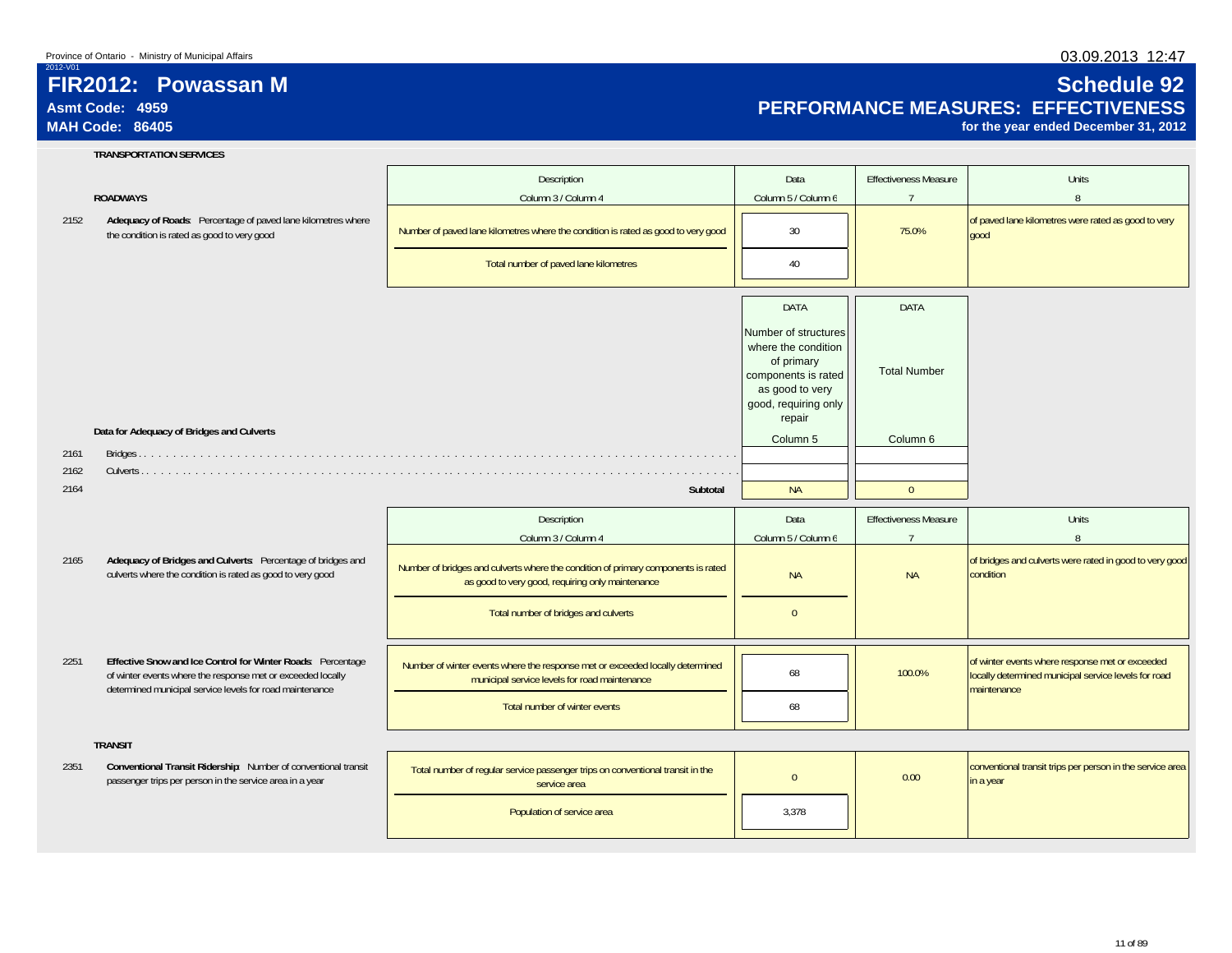# **FIR2012: Powassan MAsmt Code: 4959**

# **MAH Code: 86405**

2012-V01

#### **ENVIRONMENTAL SERVICES**

#### **WASTEWATER SYSTEM**

- 3154**Wastewater Main Backups**: Number of wastewater main
- 3155estimated to have by-passed treatment

#### **WATER**

- 3355**Boil Water Advisories**: Weighted number of days when a boil water advisory issued by the Medical Officer of Health, applicable to a municipal water supply, was in effect
- 3356**Water Main Breaks**: Number of water main breaks per 100

#### **SOLID WASTE MANAGEMENT**

3452complaints received in a year concerning the collection of garbage and recycled materials per 1,000 households

|                                             | ENVIRUNMENTAL SERVICES                                                                                                                                                         |                                                                                                        |                     |                              |                                                                                                                           |
|---------------------------------------------|--------------------------------------------------------------------------------------------------------------------------------------------------------------------------------|--------------------------------------------------------------------------------------------------------|---------------------|------------------------------|---------------------------------------------------------------------------------------------------------------------------|
|                                             |                                                                                                                                                                                | Description                                                                                            | Data                | <b>Effectiveness Measure</b> | Units                                                                                                                     |
|                                             | <b>WASTEWATER SYSTEM</b>                                                                                                                                                       | Column 3 / Column 4                                                                                    | Column 5 / Column 6 |                              |                                                                                                                           |
|                                             | Wastewater Main Backups: Number of wastewater main<br>backups per 100 kilometres of wastewater main in a year                                                                  | Total number of backed up wastewater mains                                                             | $\Omega$            | 0.0000                       | wastewater main backups per 100 kilometres of<br>wastewater main in a year                                                |
|                                             |                                                                                                                                                                                | Total kilometres of wastewater mains / 100                                                             | 0.08                |                              |                                                                                                                           |
|                                             |                                                                                                                                                                                |                                                                                                        |                     |                              |                                                                                                                           |
|                                             | Wastewater Bypasses Treatment Percentage of wastewater<br>estimated to have by-passed treatment                                                                                | Estimated megalitres of untreated wastewater                                                           | 0.000               | 0.000%                       | of wastewater is estimated to have bypassed treatment                                                                     |
|                                             |                                                                                                                                                                                | Total megalitres of treated wastewater PLUS Estimated megalitres of untreated<br>wastewater            | 3.378.000           |                              |                                                                                                                           |
|                                             | <b>WATER</b>                                                                                                                                                                   | 1 megalitre = $1,000,000$ litres                                                                       |                     |                              |                                                                                                                           |
|                                             | Boil Water Advisories: Weighted number of days when a boil<br>water advisory issued by the Medical Officer of Health, applicable<br>to a municipal water supply, was in effect | Summation of: Number of boil water days times the number of connections affected                       | $\Omega$            | 0.0000                       | weighted days a year when boil water advisories were<br>in effect in the service area                                     |
|                                             |                                                                                                                                                                                | Total connections in the service area                                                                  | 312                 |                              |                                                                                                                           |
|                                             |                                                                                                                                                                                |                                                                                                        |                     |                              |                                                                                                                           |
|                                             | Water Main Breaks: Number of water main breaks per 100<br>kilometres of water distribution pipe in a year                                                                      | Number of water main breaks in a year                                                                  | $\Omega$            | 0.0000                       | water main breaks per 100 kilometres of water<br>distribution/transmission pipe in a year                                 |
|                                             |                                                                                                                                                                                | Total kilometres of water distribution/transmission pipe / 100                                         | 0.08                |                              |                                                                                                                           |
|                                             | <b>SOLID WASTE MANAGEMENT</b>                                                                                                                                                  |                                                                                                        |                     |                              |                                                                                                                           |
|                                             | Complaints - Garbage and Recycling Collection Number of<br>complaints received in a year concerning the collection of garbage                                                  | Number of complaints received in a year concerning the collection of garbage and<br>recycled materials |                     | 5.189                        | complaints were received in a year concerning the<br>collection of garbage and recycled materials per 1,000<br>households |
| and recycled materials per 1,000 households | Total households / 1,000                                                                                                                                                       | 1.349                                                                                                  |                     |                              |                                                                                                                           |
|                                             |                                                                                                                                                                                |                                                                                                        |                     |                              |                                                                                                                           |

# **Schedule 92 PERFORMANCE MEASURES: EFFECTIVENESS**

**for the year ended December 31, 2012**

03.09.2013 12:47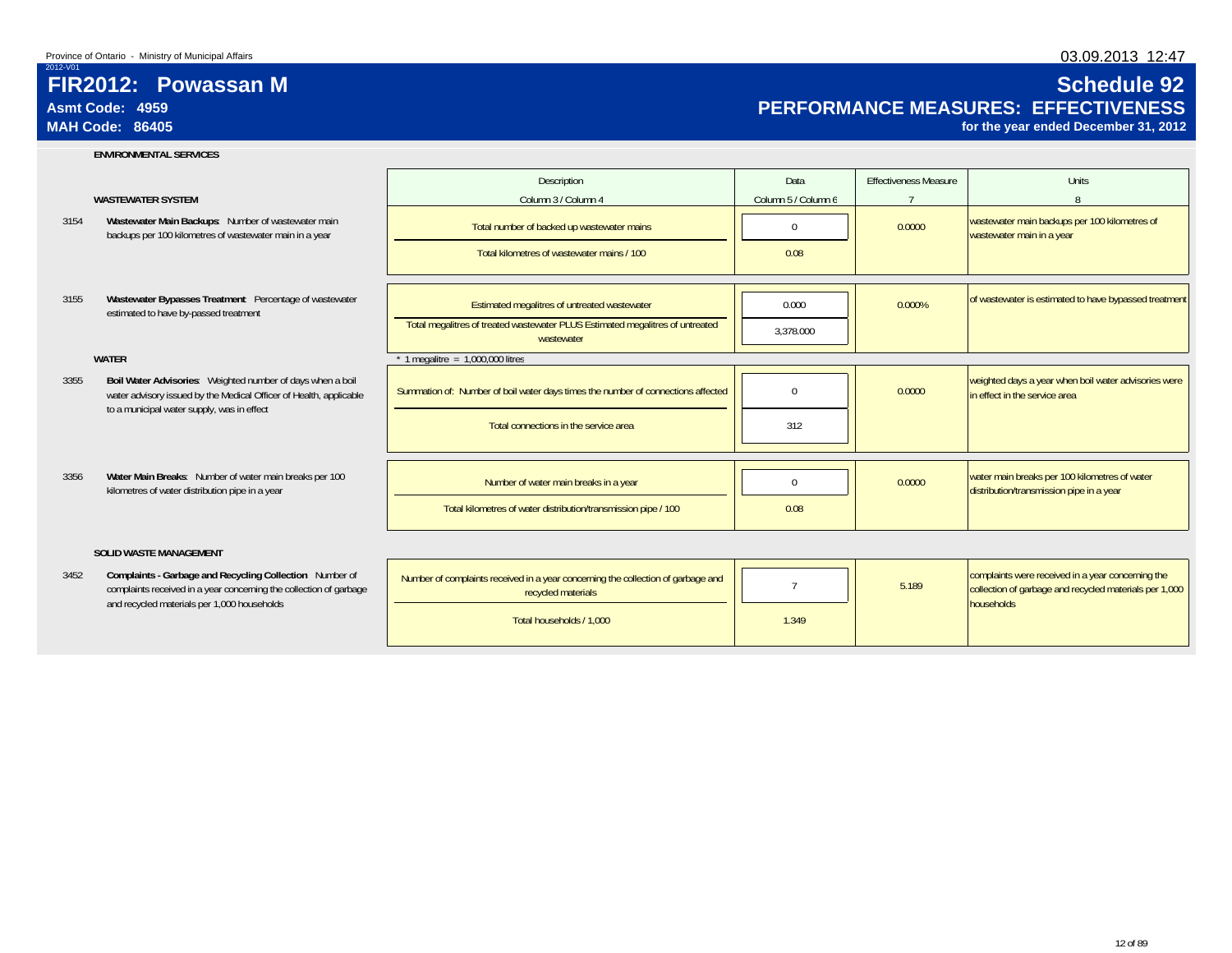**Asmt Code: 4959**

**MAH Code: 86405**

**FIR2012: Powassan M**

2012-V01

### 03.09.2013 12:47

# **Schedule 92 PERFORMANCE MEASURES: EFFECTIVENESS**

was in effect

**for the year ended December 31, 2012**

|      | Solid Waste Management Facility Compliance                                                                                                                 |                                                                                                                                                                                                                      | <b>Effectiveness Measure</b>           |                                                                                       |
|------|------------------------------------------------------------------------------------------------------------------------------------------------------------|----------------------------------------------------------------------------------------------------------------------------------------------------------------------------------------------------------------------|----------------------------------------|---------------------------------------------------------------------------------------|
| 3552 |                                                                                                                                                            |                                                                                                                                                                                                                      |                                        |                                                                                       |
|      |                                                                                                                                                            | Number of days per year when a Ministry of Environment compliance order for remediation concerning an air or groundwater standard was in effect for a municipally owned Solid Waste Management facility (by facility |                                        |                                                                                       |
|      | Complete for each municipally owned Solid Waste Management<br>facility with an MOE Certificate of Approval which has a compliance<br>order for remediation | Name of Solid Waste Facility (List Facility with highest number of days first)                                                                                                                                       | <b>Effectiveness Measure</b><br>(Days) | Units                                                                                 |
|      |                                                                                                                                                            | $\mathcal{E}$                                                                                                                                                                                                        |                                        |                                                                                       |
| 3553 |                                                                                                                                                            | Powassan Landfill -Proudfoot Road                                                                                                                                                                                    | $\Omega$                               | days a year an MOE compliance order for remediation<br>was in effect                  |
| 3554 |                                                                                                                                                            |                                                                                                                                                                                                                      |                                        | days a year an MOE compliance order for remediation<br>was in effect                  |
| 3555 |                                                                                                                                                            |                                                                                                                                                                                                                      |                                        | days a year an MOE compliance order for remediation<br>was in effect                  |
| 3556 |                                                                                                                                                            |                                                                                                                                                                                                                      |                                        | days a year an MOE compliance order for remediation<br>was in effect                  |
| 3557 |                                                                                                                                                            |                                                                                                                                                                                                                      |                                        | days a year an MOE compliance order for remediation<br>was in effect                  |
| 3558 |                                                                                                                                                            |                                                                                                                                                                                                                      |                                        | days a year an MOE compliance order for remediation<br>was in effect                  |
| 3559 |                                                                                                                                                            |                                                                                                                                                                                                                      |                                        | days a year an MOE compliance order for remediation<br>was in effect                  |
| 3560 |                                                                                                                                                            |                                                                                                                                                                                                                      |                                        | days a year an MOE compliance order for remediation<br>was in effect                  |
| 3561 |                                                                                                                                                            |                                                                                                                                                                                                                      |                                        | days a year an MOE compliance order for remediation                                   |
| 3562 |                                                                                                                                                            |                                                                                                                                                                                                                      |                                        | was in effect<br>days a year an MOE compliance order for remediation<br>$\frac{1}{2}$ |

|      |                                                                                                                                                           | Description<br>Column 3 / Column 4                                                                                                                               | Data<br>Column 5 / Column 6 | <b>Effectiveness Measure</b> | <b>Units</b>                                                                                             |
|------|-----------------------------------------------------------------------------------------------------------------------------------------------------------|------------------------------------------------------------------------------------------------------------------------------------------------------------------|-----------------------------|------------------------------|----------------------------------------------------------------------------------------------------------|
| 3655 | Diversion of Residential Solid Waste: Percentage of residential<br>solid waste diverted for recycling                                                     | Total tonnes of residential solid waste diverted                                                                                                                 | 368.0                       | 41.4%                        | of residential solid waste was diverted for recycling                                                    |
|      |                                                                                                                                                           | Total tonnes of residential solid waste disposed of and total tonnes diverted                                                                                    | 888.0                       |                              |                                                                                                          |
| 3656 | Diversion of Residential Solid Waste*: Percentage of residential<br>solid waste diverted for recycling (based on combined residential<br>and ICI tonnage) | Total tonnes of solid waste diverted from all property classes<br>Total tonnes of solid waste disposed of and total tonnes diverted from all property<br>classes |                             | <b>NA</b>                    | of residential solid waste was diverted for recycling<br>(based on combined residential and ICI tonnage) |

*\* This measure should be completed only if tonnage for residential solid waste cannot be identified separately from ICI tonnage.*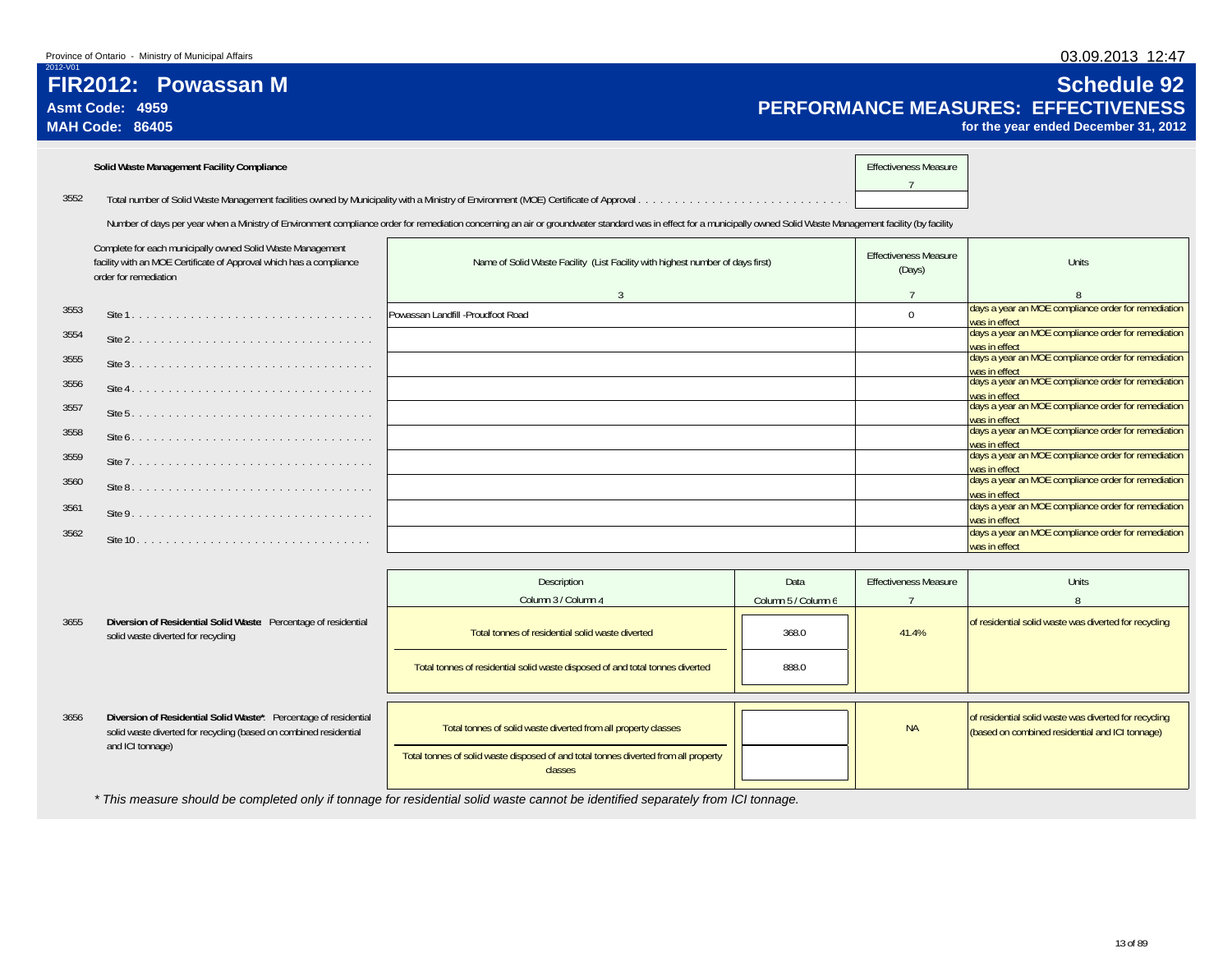2012-V01

## **FIR2012: Powassan MAsmt Code: 4959MAH Code: 86405**

### 03.09.2013 12:47

# **Schedule 92 PERFORMANCE MEASURES: EFFECTIVENESS**

**for the year ended December 31, 2012**

|      | <b>PARKS AND RECREATION</b>                                                                                                    |                                                                                                                                         |                     |                                     |                                                                           |
|------|--------------------------------------------------------------------------------------------------------------------------------|-----------------------------------------------------------------------------------------------------------------------------------------|---------------------|-------------------------------------|---------------------------------------------------------------------------|
|      |                                                                                                                                | Description                                                                                                                             | Data                | <b>Effectiveness Measure</b>        | <b>Units</b>                                                              |
|      |                                                                                                                                | Column 3 / Column 4                                                                                                                     | Column 5 / Column 6 | $\overline{7}$                      | 8                                                                         |
| 7152 | Trails: Total kilometres of trails per 1,000 persons                                                                           | Total kilometres of trails (owned by municipality and third parties)                                                                    | 6                   | 1.776                               | kilometres of trails per 1,000 persons                                    |
|      |                                                                                                                                |                                                                                                                                         |                     |                                     |                                                                           |
|      |                                                                                                                                | Total population / 1,000                                                                                                                | 3.378               |                                     |                                                                           |
| 7155 | Open Space: Hectares of open space per 1,000 persons<br>(municipally owned)                                                    | Total hectares of open space (municipally owned)                                                                                        | 13                  | 3.848                               | hectares of open space per 1,000 persons (municipally<br>owned)           |
|      |                                                                                                                                | Total population / 1,000                                                                                                                | 3.378               |                                     |                                                                           |
|      |                                                                                                                                |                                                                                                                                         |                     | Hectares                            |                                                                           |
| 7154 | Third Party Property (Subject to joint use agreement, reciprocal agreement, lease)                                             |                                                                                                                                         |                     | $\overline{7}$<br>$\mathbf 0$       |                                                                           |
| 7156 |                                                                                                                                |                                                                                                                                         |                     | $\mathbf 0$                         |                                                                           |
| 7357 |                                                                                                                                |                                                                                                                                         |                     | $\mathbf{0}$                        |                                                                           |
| 7360 |                                                                                                                                |                                                                                                                                         |                     | $\mathbf 0$                         |                                                                           |
|      |                                                                                                                                |                                                                                                                                         |                     |                                     |                                                                           |
|      | Calculating Numerator in Line 7255, Column 5<br>Participant Hours for Recreation Programs:                                     |                                                                                                                                         |                     | Participant Hours<br>$\overline{7}$ |                                                                           |
| 7250 |                                                                                                                                |                                                                                                                                         |                     | 10 <sup>°</sup>                     |                                                                           |
| 7251 |                                                                                                                                |                                                                                                                                         |                     | 525                                 |                                                                           |
| 7252 |                                                                                                                                |                                                                                                                                         |                     | $\mathbf{0}$                        |                                                                           |
| 7253 |                                                                                                                                |                                                                                                                                         |                     | $\mathbf 0$                         |                                                                           |
| 7254 |                                                                                                                                |                                                                                                                                         | Subtotal            | 525                                 |                                                                           |
|      |                                                                                                                                | Description                                                                                                                             | Data                | <b>Effectiveness Measure</b>        | <b>Units</b>                                                              |
|      |                                                                                                                                | Column 3 / Column 4                                                                                                                     | Column 5 / Column 6 | $\overline{7}$                      | 8                                                                         |
| 7255 | Participant Hours for Recreation Programs: Total participant<br>hours for recreation programs per 1,000 persons                | Total participant hours for recreation programs (registered, drop-in and permitted<br>programs)                                         | 525                 | 155.417                             | participant hours of recreation programs per 1,000<br>persons             |
|      |                                                                                                                                | Total population / 1,000                                                                                                                | 3.378               |                                     |                                                                           |
|      |                                                                                                                                |                                                                                                                                         |                     |                                     |                                                                           |
| 7356 | Indoor Recreation Facilites: Square metres of indoor recreation<br>facilities per 1,000 persons (municipally owned)            | Square metres of indoor recreation facilities (municipally owned)                                                                       | 3,350               | 991.711                             | square metres of indoor recreation facilities<br>(municipally owned)      |
|      |                                                                                                                                | Total population / 1,000                                                                                                                | 3.378               |                                     |                                                                           |
|      |                                                                                                                                |                                                                                                                                         |                     |                                     |                                                                           |
|      |                                                                                                                                |                                                                                                                                         |                     |                                     |                                                                           |
| 7359 | Outdoor Recreation Facility Space: Square metres of outdoor<br>recreation facility space per 1,000 persons (municipally owned) | Square metres of outdoor recreation facility space with controlled access and<br>electrical or mechanical functions (municipally owned) | $\Omega$            | 0.000                               | square metres of outdoor recreation facility space<br>(municipally owned) |
|      |                                                                                                                                | Total population / 1,000                                                                                                                | 3.378               |                                     |                                                                           |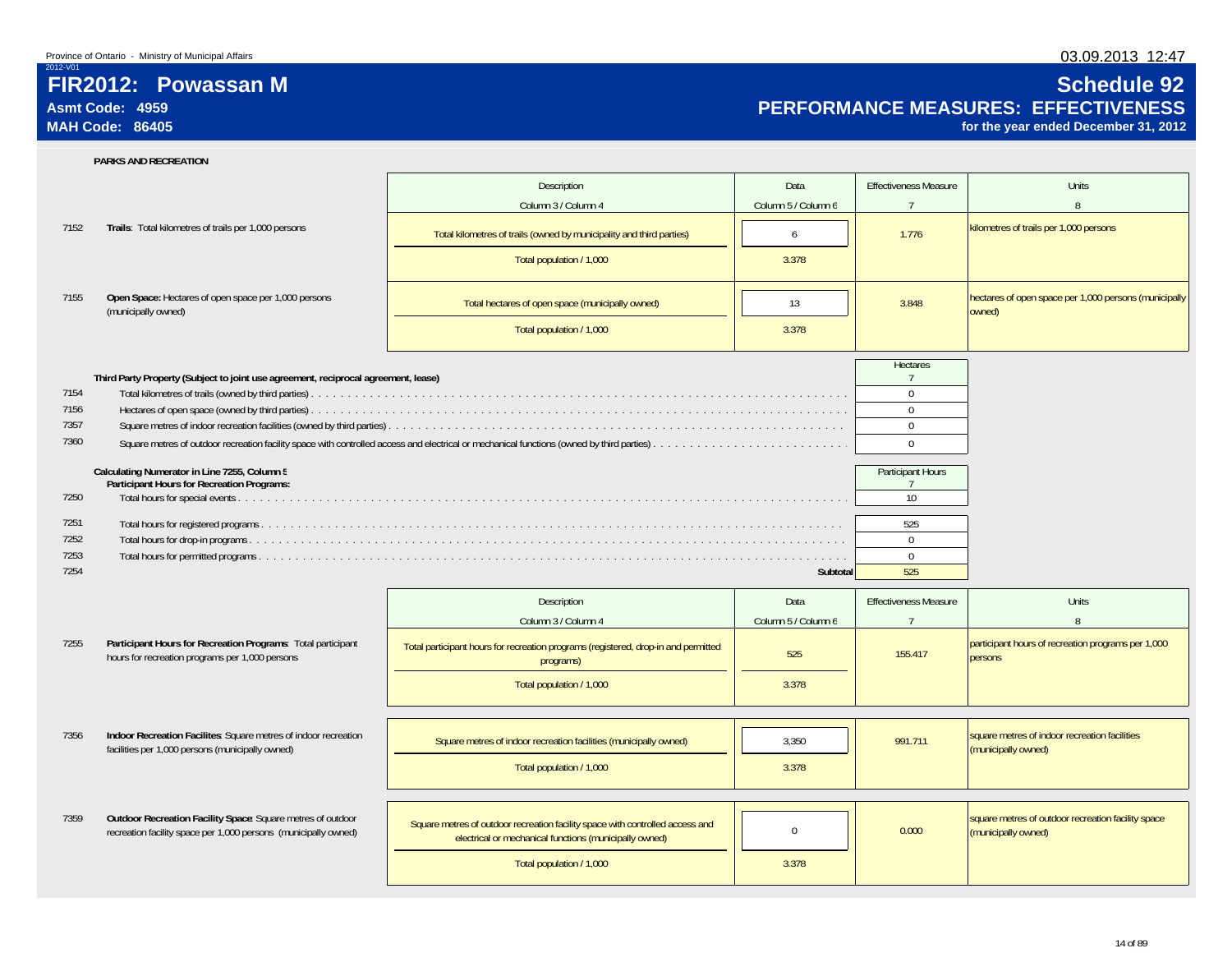# 03.09.2013 12:47 **Schedule 92**

**for the year ended December 31, 2012**

# **FIR2012: Powassan M**

### **Asmt Code: 4959 PERFORMANCE MEASURES: EFFECTIVENESS MAH Code: 86405**

2012-V01

7460

### **LIBRARY SERVICES**

|      | Calculating Numerator and Denominator in line 7460. Complete 2 of the following 6 lines<br>Single-tier or lower-tier (Not a member of a union public library). | Data   | Units          |
|------|----------------------------------------------------------------------------------------------------------------------------------------------------------------|--------|----------------|
| 7451 |                                                                                                                                                                |        | library uses   |
| 7452 |                                                                                                                                                                |        | persons        |
|      | Member of a union public library                                                                                                                               |        |                |
| 7453 |                                                                                                                                                                | 17.521 | library uses   |
| 7454 |                                                                                                                                                                | 3.378  | <b>persons</b> |
|      | Upper-tier with a library board                                                                                                                                |        |                |
| 7455 |                                                                                                                                                                |        | library uses   |
| 7456 |                                                                                                                                                                |        | <b>persons</b> |
|      |                                                                                                                                                                |        |                |

|                                           | Description         | Data                | <b>Effectiveness Measure</b> | Units                   |  |
|-------------------------------------------|---------------------|---------------------|------------------------------|-------------------------|--|
|                                           | Column 3 / Column 4 | Column 5 / Column 6 |                              |                         |  |
| Library services: Library uses per person | Total library uses  | 17,521              | 5.187                        | library uses per person |  |
|                                           | Total population    | 3,378               |                              |                         |  |

|      |              | <b>Effectiveness Measure</b> | <b>Units</b>                |
|------|--------------|------------------------------|-----------------------------|
|      | Type of uses |                              |                             |
| 7463 |              | 44.0%                        | electronic library uses     |
| 7462 |              | 56.0%                        | non-electronic library uses |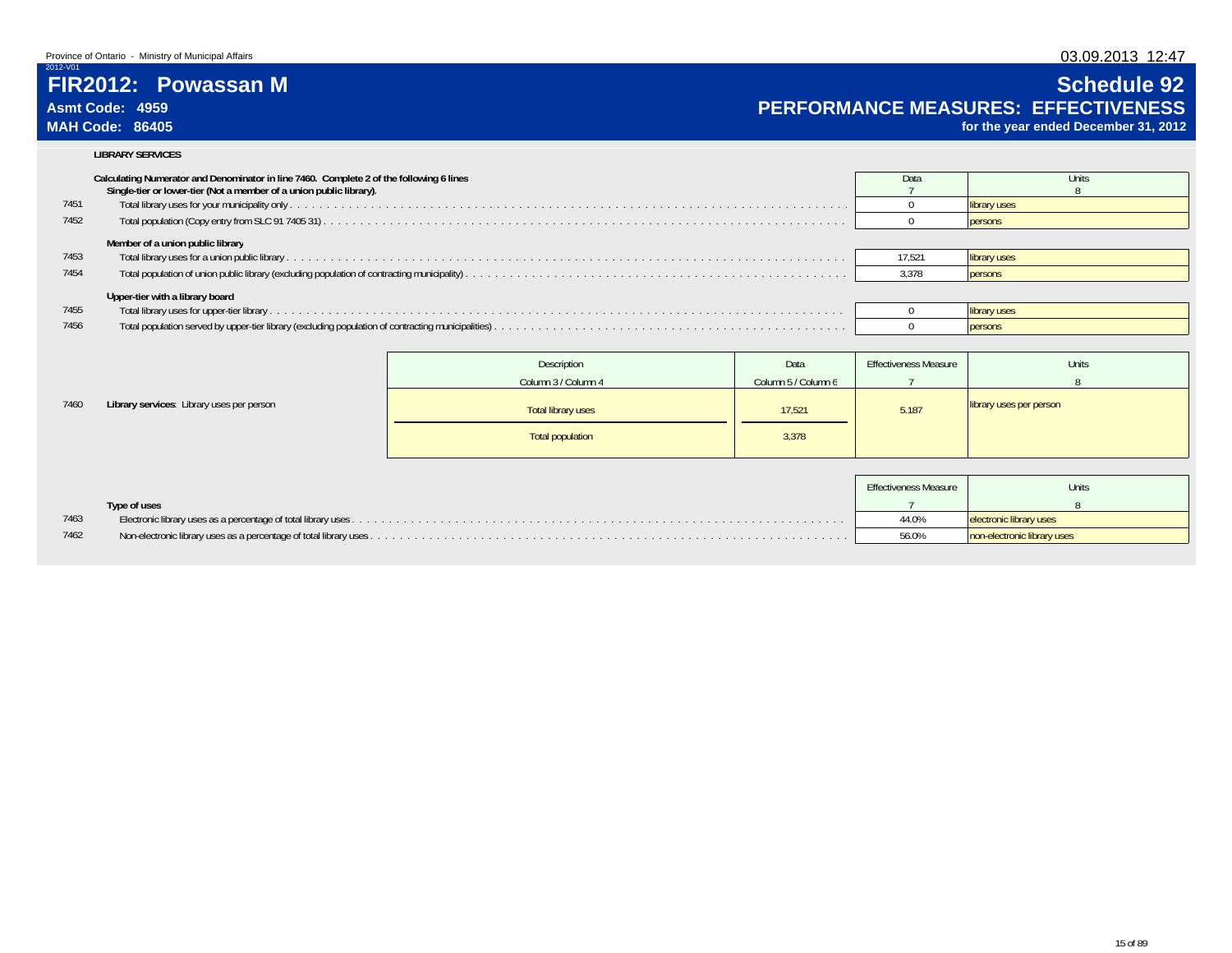2012-V01

8170

8163

8164

### 03.09.2013 12:47

# **Schedule 92 PERFORMANCE MEASURES: EFFECTIVENESS**

**for the year ended December 31, 2012**

 **FIR2012: Powassan MAsmt Code: 4959MAH Code: 86405**

### **PLANNING AND DEVELOPMENT**

|      | <b>LAND USE PLANNING</b>                                                                            | Residential Units within<br>Settlement Areas | <b>Total Residential Units</b> |
|------|-----------------------------------------------------------------------------------------------------|----------------------------------------------|--------------------------------|
|      | Calculating Measure in line 8170:                                                                   |                                              |                                |
| 8171 |                                                                                                     |                                              |                                |
| 8172 | Number of residential units in new semi-detached houses (using building permit information).        |                                              |                                |
| 8173 |                                                                                                     |                                              |                                |
| 8174 | Number of residential units in new apartments/condo apartments (using building permit information). |                                              |                                |
| 8175 | Subtotal                                                                                            |                                              |                                |

|                                                                                                           | Description                                                          | Data                | <b>Effectiveness Measure</b> | Units                                                                 |
|-----------------------------------------------------------------------------------------------------------|----------------------------------------------------------------------|---------------------|------------------------------|-----------------------------------------------------------------------|
|                                                                                                           | Column 3 / Column 4                                                  | Column 5 / Column 6 |                              |                                                                       |
| Location of New Residential Units: Percentage of new<br>residential units located within settlement areas | Number of new residential units located within settlement areas      |                     | 0.0%                         | of new residential units which are located within<br>settlement areas |
|                                                                                                           | Total number of new residential units within the entire municipality |                     |                              |                                                                       |

|                                                                                                                               | Description                                                                                           | Data                | <b>Effectiveness Measure</b> | <b>Units</b>                                                                                              |
|-------------------------------------------------------------------------------------------------------------------------------|-------------------------------------------------------------------------------------------------------|---------------------|------------------------------|-----------------------------------------------------------------------------------------------------------|
|                                                                                                                               | Column 3 / Column 4                                                                                   | Column 5 / Column 6 |                              |                                                                                                           |
| Preservation of Agricultural Land in Reporting Year.<br>Percentage of land designated for agricultural purposes which was     | Hectares of land designated for agricultural purposes in the<br>Official Plan as of December 31, 2012 |                     | <b>NA</b>                    | of land designated for agricultural purposes in the<br>Official Plan was not re-designated for other uses |
| not re-designated for other uses during the reporting year                                                                    | Hectares of land designated for agricultural purposes in the<br>Official Plan as of January 1, 2012   |                     |                              | during the reporting year                                                                                 |
|                                                                                                                               |                                                                                                       |                     |                              |                                                                                                           |
| Preservation of Agricultural Land Relative to Base Year.<br>Percentage of land designated for agricultural purposes which was | Hectares of land designated for agricultural purposes in the<br>Official Plan as of December 31, 2012 |                     | <b>NA</b>                    | of land designated for agricultural purposes in the<br>Official Plan was not re-designated for other uses |
| not re-designated for other uses relative to the base year of 2000                                                            | Hectares of land designated for agricultural purposes in the<br>Official Plan as of January 1, 2000   |                     |                              | relative to the base year of 2000                                                                         |
|                                                                                                                               |                                                                                                       |                     |                              |                                                                                                           |
|                                                                                                                               |                                                                                                       |                     | <b>Effectiveness Measure</b> | <b>Units</b>                                                                                              |
|                                                                                                                               |                                                                                                       |                     |                              |                                                                                                           |

7 88165 **Number of hectares re-designated during reporting year**: Number of hectares of land originally designated for agricultural purposes which was re-designated for other uses during the reporting year . . . . . . . . . . . . . . . . . . . . . . . . . . . . . . . . . . . . . . . . . . . . . . . . . . . . . . . . . . . . . . NAhectares were re-designated from agricultural purposes<br>to other uses during the reporting year 8166 **Number of hectares re-designated since January 1, 2000**: Number of hectares of land originally designated for agricultural purposes which was re-designated for other uses since January 1, 2000. . . . . . . . . . . . . . . . . . . . . . . . . . . . . . . . . . . . . . . . . . . . . . . . . . . . . . . . . . . . . . NAhectares were re-designated from agricultural purposes<br>to other uses since January 1, 2000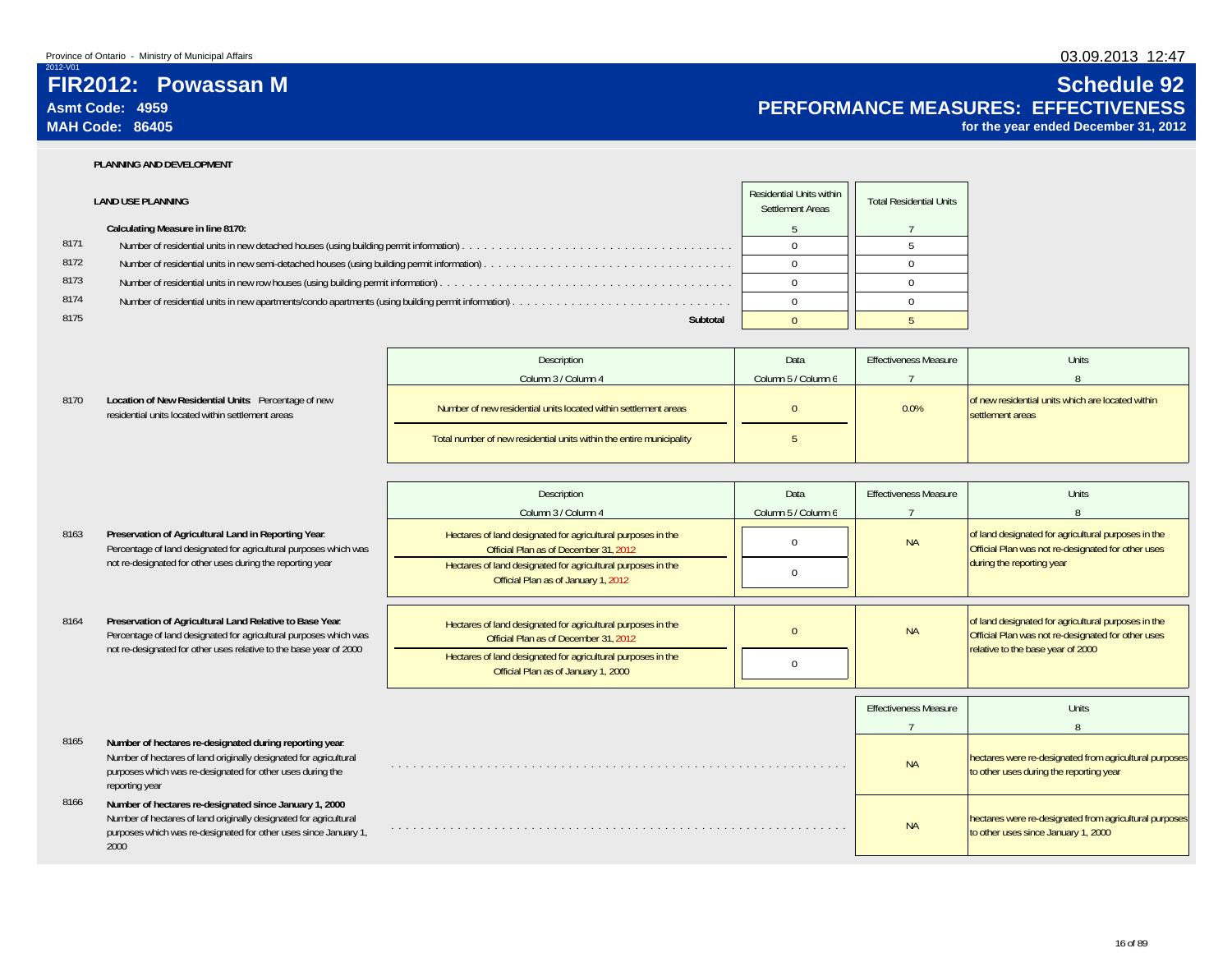### 03.09.2013 12:47

# **FIR2012: Powassan M**

**Asmt Code: 4959MAH Code: 86405**

2012-V01

8168

# **Schedule 92 PERFORMANCE MEASURES: EFFECTIVENESS**

**for the year ended December 31, 2012**

|      |                                                                                                             | Hectares | Units                                                                            |
|------|-------------------------------------------------------------------------------------------------------------|----------|----------------------------------------------------------------------------------|
|      |                                                                                                             |          |                                                                                  |
| 8167 | Size of Settlement Area: Hectares of land in the settlement area<br>as of December 31 of the reporting year | 22,275   | hectares of land in the settlement area as of December<br>31st of reporting year |

|                                                                                                                              | Description                                                                                                                                  | Data                | <b>Effectiveness Measure</b> | <b>Units</b>                                                                          |
|------------------------------------------------------------------------------------------------------------------------------|----------------------------------------------------------------------------------------------------------------------------------------------|---------------------|------------------------------|---------------------------------------------------------------------------------------|
|                                                                                                                              | Column 3 / Column 4                                                                                                                          | Column 5 / Column 6 |                              |                                                                                       |
| Change in Size of Settlement Area: Percentage change in the<br>size of the settlement area relative to the base year of 2004 | Hectares of land in the settlement area as of Dec. 31, 2012 less the number of<br>hectares of land in the settlement area as of Jan. 1, 2004 |                     | 0.0%                         | increase/(decrease) in the size of the settlement area<br>relative to January 1, 2004 |
|                                                                                                                              | Hectares of land in the settlement area as of January 1, 2004                                                                                | 22,275              |                              |                                                                                       |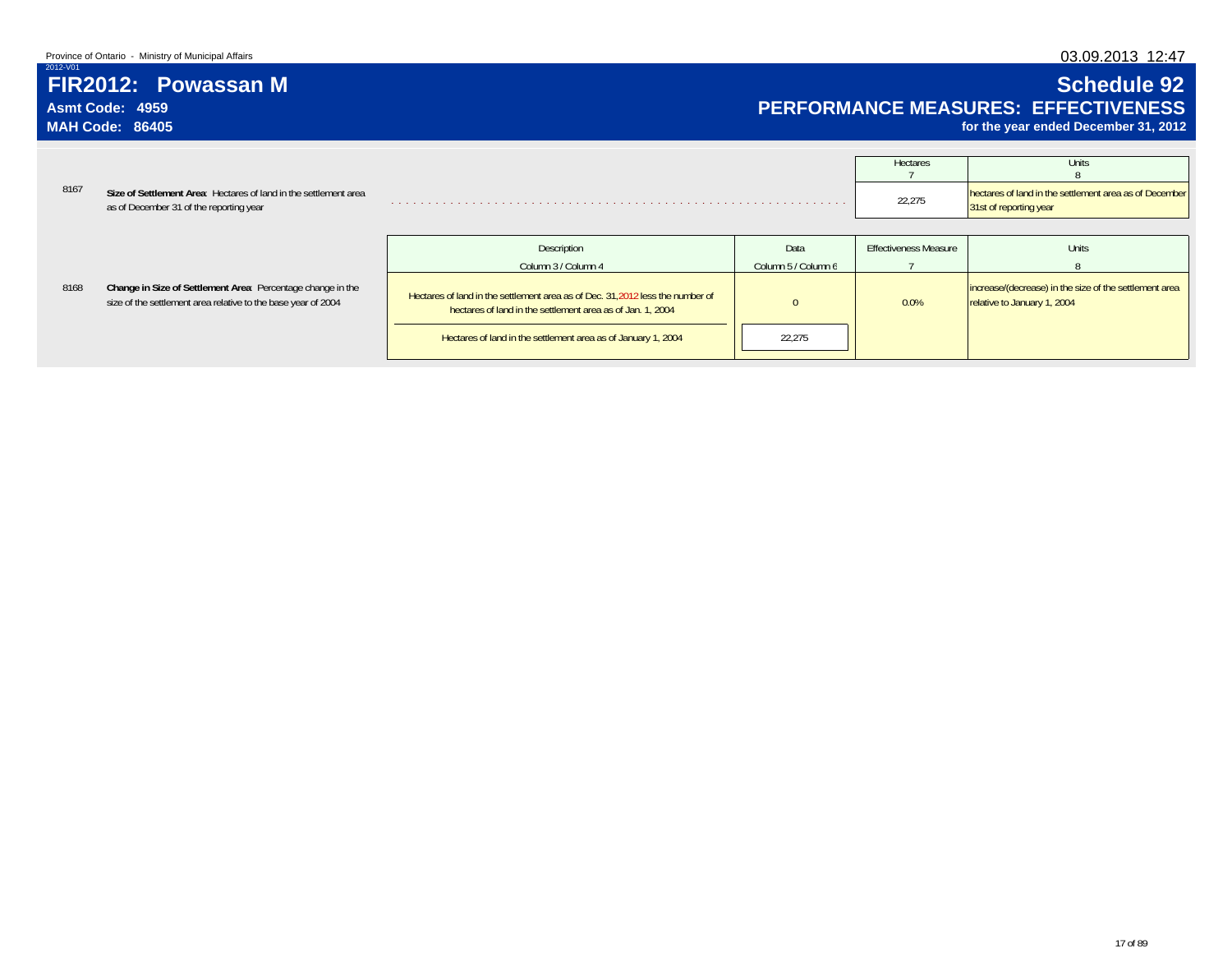03.09.2013 12:47<br>Schedule 93

| -----------             |                     |  |
|-------------------------|---------------------|--|
|                         | FIR2012: Powassan M |  |
| Asmt Code: 4959         |                     |  |
| $M\Delta H$ Code: 86405 |                     |  |

# **Asmt Code: 4959 PERFORMANCE MEASURES: NOTES (OPTIONAL) MAH Code: 86405 for the year ended December 31, 2012**

Municipalities may enter information to explain the unique circumstances of the municipality which affect MPMP results. All Measures from Schedule 91 and 92 are available, however information is not required for every service area.

### **EFFICIENCY Measures Reported on Schedule 91**

|      |                                                                                                                                                                                                                              | Use ALT + ENTER keys to "Return" to the next line.       |
|------|------------------------------------------------------------------------------------------------------------------------------------------------------------------------------------------------------------------------------|----------------------------------------------------------|
|      |                                                                                                                                                                                                                              | <b>Notes</b>                                             |
| 9914 | <b>Total Municipal Costs</b>                                                                                                                                                                                                 | $\overline{c}$<br>all other information is not available |
|      |                                                                                                                                                                                                                              |                                                          |
|      |                                                                                                                                                                                                                              |                                                          |
| 0100 | <b>GENERAL GOVERNMENT</b><br><b>General Comments:</b>                                                                                                                                                                        | all other information is not available                   |
|      |                                                                                                                                                                                                                              |                                                          |
| 0206 | General Government: Operating costs for<br>governance and corporate management as a<br>% of total municipal operating costs<br>AND<br>Total costs for governance and corporate<br>management as a % of total municipal costs | all other information is not available                   |
|      |                                                                                                                                                                                                                              |                                                          |
| 1100 | <b>FIRE</b><br><b>General Comments:</b>                                                                                                                                                                                      | all other information is not available                   |
|      |                                                                                                                                                                                                                              |                                                          |
| 1103 | Fire Services: Operating costs/Total costs<br>for fire services per \$1,000 of assessment                                                                                                                                    | all other information is not available                   |
|      | <b>POLICE</b>                                                                                                                                                                                                                |                                                          |
| 1200 | <b>General Comments:</b>                                                                                                                                                                                                     | all other information is not available                   |
| 1204 | Police Services: Operating costs/Total costs<br>for police services per person                                                                                                                                               | all other information is not available                   |
|      | <b>BUILDING PERMITS AND INSPECTION</b>                                                                                                                                                                                       |                                                          |
|      | <b>SERVICES</b>                                                                                                                                                                                                              |                                                          |
| 1300 | <b>General Comments:</b>                                                                                                                                                                                                     | all other information is not available                   |
| 1301 | <b>Building Permits and Inspection Services:</b><br>Operating costs/Total costs for building<br>permits and inspection services per \$1,000 of<br>construction activity (based on permits issued)                            | all other information is not available                   |
|      | <b>ROADWAYS</b>                                                                                                                                                                                                              |                                                          |
| 2100 | <b>General Comments:</b>                                                                                                                                                                                                     | all other information is not available                   |
|      |                                                                                                                                                                                                                              |                                                          |
| 2111 | Paved Roads: Operating costs/Total costs<br>for paved (hard top) roads per lane kilometre                                                                                                                                    | all other information is not available                   |
| 2110 | Unpaved Roads: Operating costs/Total<br>costs for unpaved (loose top) roads per lane<br>kilometre                                                                                                                            | all other information is not available                   |
| 2130 | Bridges and Culverts: Operating costs/Total<br>costs for bridges and culverts per square<br>metre of surface area                                                                                                            | all other information is not available                   |
| 2205 | Winter Control: Operating costs/Total costs<br>for winter maintenance of roadways, excluding<br>sidewalks and parking lots, per lane kilometre<br>maintained in winter                                                       | all other information is not available                   |
|      | <b>TRANSIT</b>                                                                                                                                                                                                               |                                                          |
| 2300 | <b>General Comments:</b>                                                                                                                                                                                                     | all other information is not available                   |
| 2303 | Conventional Transit: Operating costs/Total                                                                                                                                                                                  | all other information is not available                   |
|      | costs for conventional transit per regular<br>service passenger trip                                                                                                                                                         |                                                          |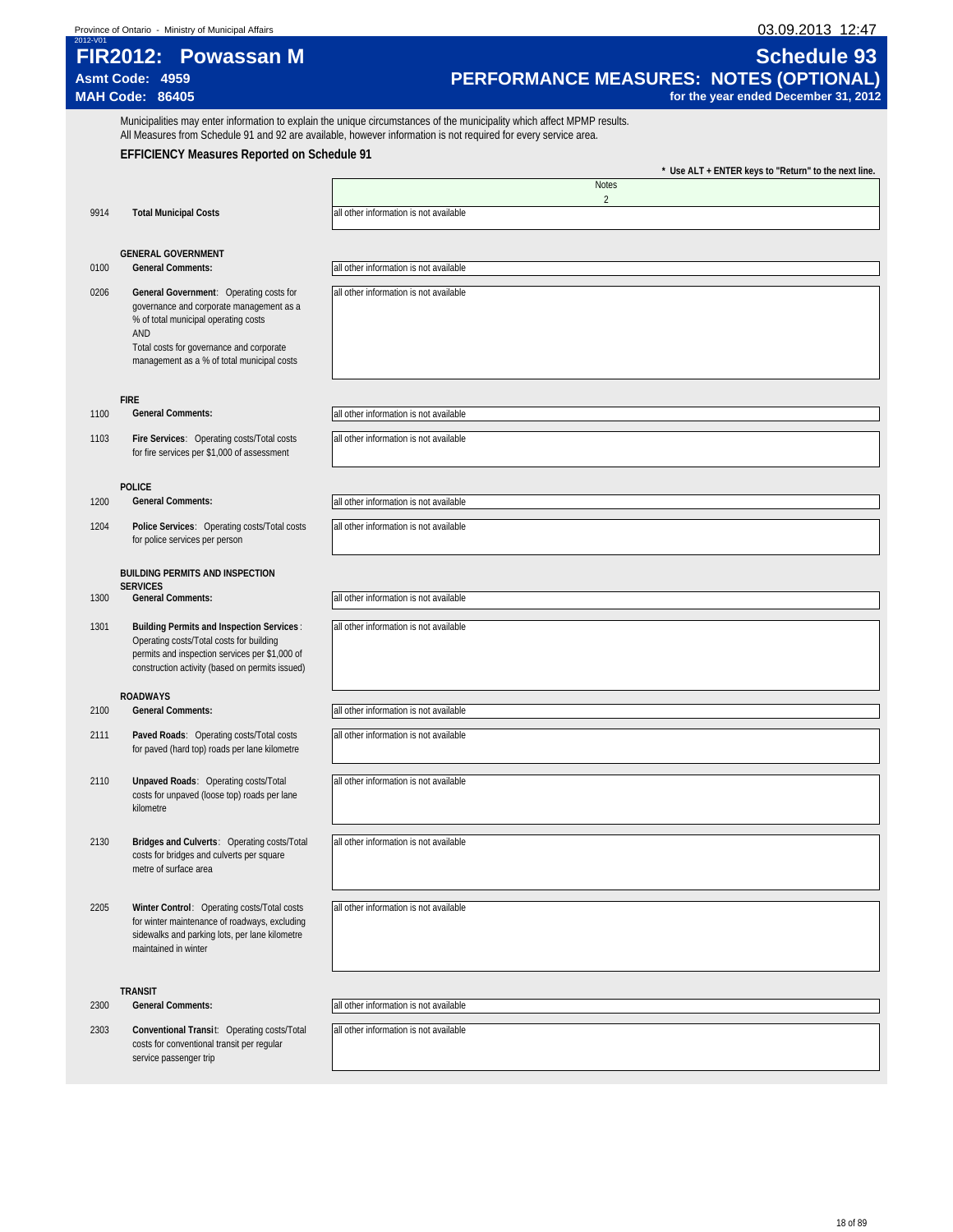| 2012-V01 | Province of Ontario - Ministry of Municipal Affairs                                                                                                                                                           | 03.09.2013 12:47                       |
|----------|---------------------------------------------------------------------------------------------------------------------------------------------------------------------------------------------------------------|----------------------------------------|
|          | FIR2012: Powassan M                                                                                                                                                                                           | <b>Schedule 93</b>                     |
|          | Asmt Code: 4959                                                                                                                                                                                               | PERFORMANCE MEASURES: NOTES (OPTIONAL) |
|          | <b>MAH Code: 86405</b>                                                                                                                                                                                        | for the year ended December 31, 2012   |
|          | <b>WASTEWATER</b>                                                                                                                                                                                             |                                        |
| 3100     | <b>General Comments:</b>                                                                                                                                                                                      | all other information is not available |
| 3111     | Wastewater Collection/Conveyance:<br>Operating costs/Total costs for the<br>collection/conveyance of wastewater per<br>kilometre of wastewater main                                                           | all other information is not available |
|          | 3112 Wastewater Treatment and Disposal:<br>Operating costs/Total costs for the treatment and<br>disposal of wastewater per megalitre                                                                          | all other information is not available |
|          | 3113 Wastewater Collection/Conveyance, Treatment<br>and Disposal (Integrated System): Operating<br>costs/Total costs for the collection/conveyance,<br>treatment and disposal of wastewater per<br>megalitre  | all other information is not available |
|          | <b>STORM WATER</b>                                                                                                                                                                                            |                                        |
| 3200     | <b>General Comments:</b>                                                                                                                                                                                      | all other information is not available |
| 3209     | Urban Storm Water Management (Separate<br>Storm Water System): Operating costs/Total<br>costs for urban storm water management<br>(collection, treatment, disposal) per kilometre<br>of drainage system       | all other information is not available |
| 3210     | Rural Storm Water Management (Separate<br>Storm Water System): Operating costs/Total<br>costs for rural storm water management<br>(collection, treatment, disposal) per kilometre<br>of drainage system       | all other information is not available |
|          | WATER                                                                                                                                                                                                         |                                        |
| 3300     | <b>General Comments:</b>                                                                                                                                                                                      | all other information is not available |
| 3311     | Treatment of Drinking Water: Operating<br>costs/Total costs for the treatment of drinking<br>water per megalitre                                                                                              | all other information is not available |
| 3312     | Distribution/Transmission of Drinking<br>Water: Operating costs/Total costs for the<br>distribution/transmission of drinking water per<br>kilometre of water distribution/transmision pipe                    | all other information is not available |
| 3313     | <b>Treatment and Distribution/Transmission</b><br>of Drinking Water (Integrated System):<br>Operating costs/Total costs for the treatment<br>and distribution/transmission of drinking water<br>per megalitre | all other information is not available |
|          | <b>SOLID WASTE</b>                                                                                                                                                                                            |                                        |
| 3400     | <b>General Comments:</b>                                                                                                                                                                                      | all other information is not available |
| 3404     | Garbage Collection: Operating costs/Total<br>costs for garbage collection per tonne (or per<br>household)                                                                                                     | all other information is not available |
| 3504     | Garbage Disposal: Operating costs/Total<br>costs for garbage disposal per tonne (or per<br>household)                                                                                                         | all other information is not available |
| 3606     | Solid Waste Diversion: Operating<br>costs/Total costs for solid waste diversion per<br>tonne (or per household)                                                                                               | all other information is not available |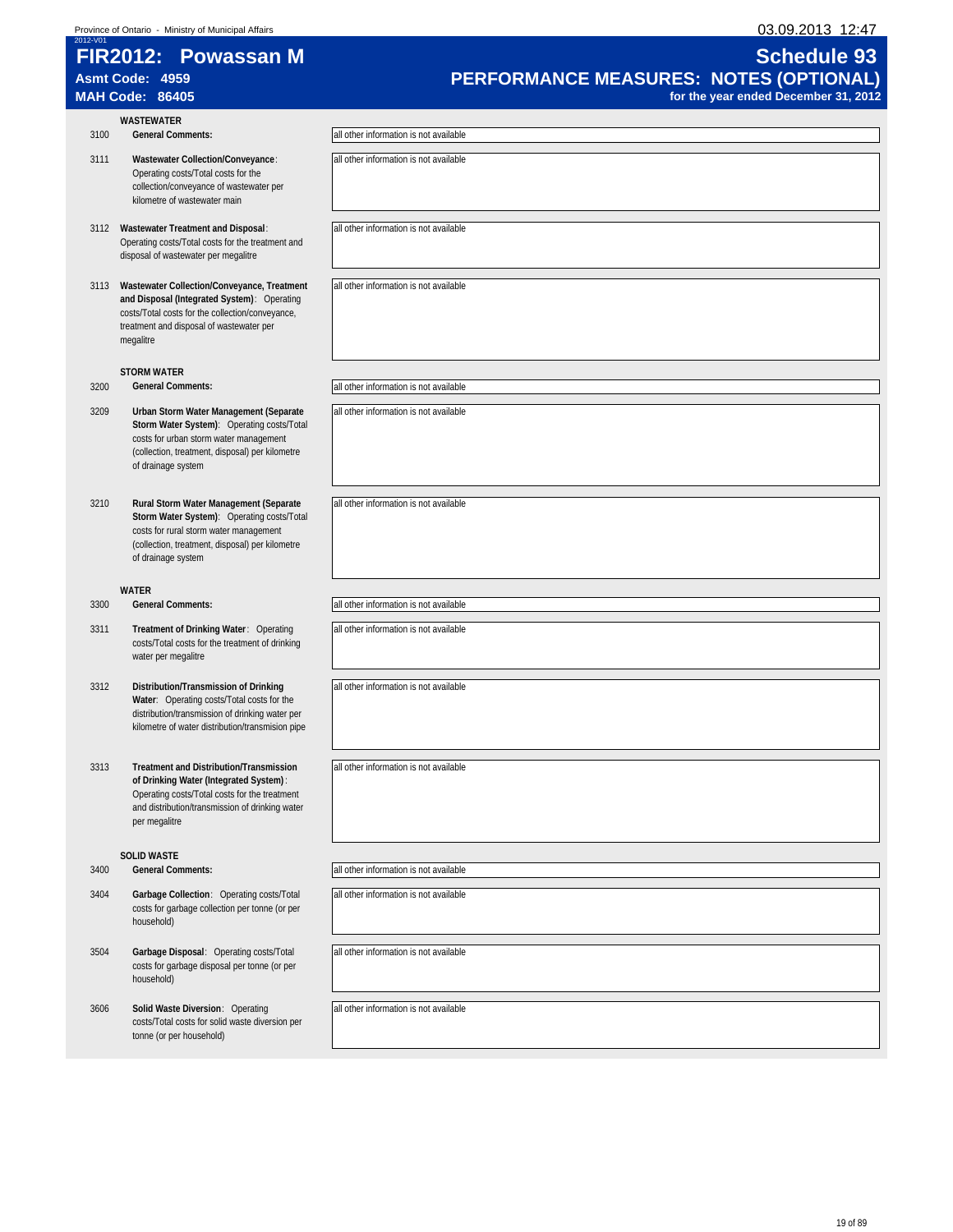| 03.09.2013 12:47 |
|------------------|
|------------------|

| 2012-V01 | FIR2012: Powassan M                                                                                                                                                                      | <b>Schedule 93</b>                                                             |
|----------|------------------------------------------------------------------------------------------------------------------------------------------------------------------------------------------|--------------------------------------------------------------------------------|
|          | Asmt Code: 4959<br><b>MAH Code: 86405</b>                                                                                                                                                | PERFORMANCE MEASURES: NOTES (OPTIONAL)<br>for the year ended December 31, 2012 |
| 3607     | Solid Waste Management (Integrated<br>System): Average operating costs/Total<br>costs for solid waste management (collection,<br>disposal and diversion) per tonne (or per<br>household) | all other information is not available                                         |
| 7100     | PARKS AND RECREATION<br><b>General Comments:</b>                                                                                                                                         | all other information is not available                                         |
| 7103     | Parks: Operating costs/Total costs for parks<br>per person                                                                                                                               | all other information is not available                                         |
| 7203     | Recreation Programs: Operating costs/Total<br>costs for recreation programs per person                                                                                                   | all other information is not available                                         |
| 7306     | Recreation Facilities: Operating costs/Total<br>costs for recreation facilities per person                                                                                               | all other information is not available                                         |
| 7320     | Subtotal: Recreation Programs and<br>Recreation Facilities: Operating costs/Total<br>costs for recreation programs and recreation<br>facilities per person (Subtotal)                    | all other information is not available                                         |
| 7321     | Subtotal: Parks, Recreation Programs and<br>Recreation Facilities: Operating costs/Total<br>costs for parks, recreation programs and<br>recreation facilities per person (Subtotal)      | all other information is not available                                         |
|          | <b>LIBRARY SERVICES</b>                                                                                                                                                                  |                                                                                |
| 7400     | <b>General Comments:</b>                                                                                                                                                                 | all other information is not available                                         |
| 7405     | Library Services per Person: Operating<br>costs/Total costs for library services per<br>norcon                                                                                           | all other information is not available                                         |
| 7406     | Library Costs per Use: Operating costs/Total<br>costs for library services per use                                                                                                       | all other information is not available                                         |
|          | EFFECTIVENESS Measures Reported on Schedule 92                                                                                                                                           |                                                                                |
|          | <b>PROTECTION SERVICES</b><br><b>FIRE</b>                                                                                                                                                | <b>Notes</b><br>$\overline{2}$                                                 |
| 1150     | <b>General Comments:</b>                                                                                                                                                                 | all other information is not available                                         |
| 1151     | Residential Fire Related Civilian Injuries :<br>Number of residential fire related civilian<br>injuries per 1,000 persons                                                                | all other information is not available                                         |
| 1152     | Residential Fire Related Civilian Injuries --<br>5 Year Average: Number of residential fire<br>related civilian injuries averaged over 5 years<br>per 1,000 persons                      | all other information is not available                                         |
| 1155     | Residential Fire Related Civilian Fatalities:<br>Number of residential fire related civilian<br>fatalities per 1,000 persons                                                             | all other information is not available                                         |
| 1156     | Residential Fire Related Civilian Fatalities --<br>5 Year Average: Number of residential fire<br>related civilian fatalities averaged over 5 years<br>per 1,000 persons                  | all other information is not available                                         |
| 1160     | Number of Residential Structural Fires:<br>Number of residential structural fires per 1,000<br>households                                                                                | all other information is not available                                         |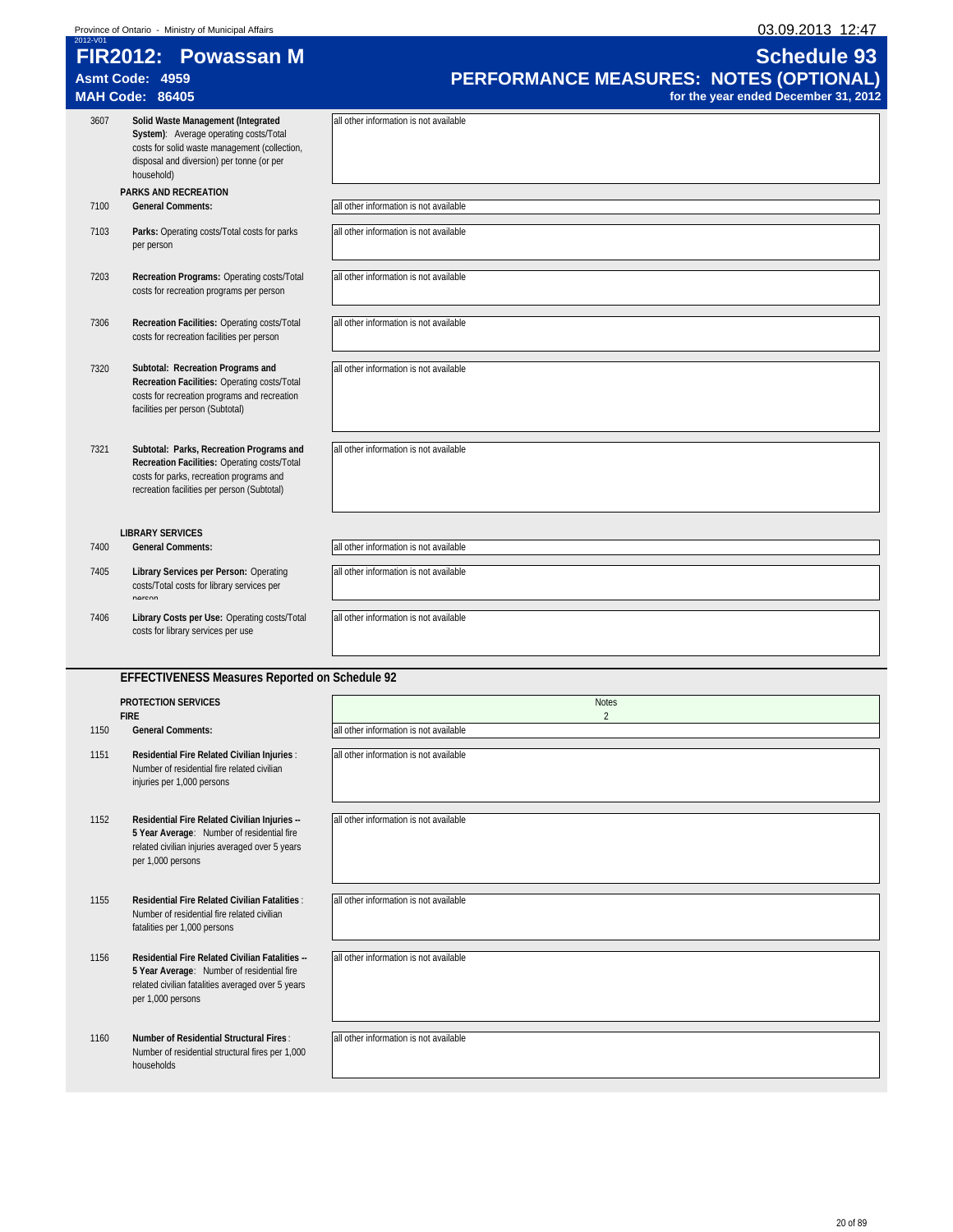| 03.09.2013 12:47 |  |
|------------------|--|
|                  |  |

|      | FIR2012: Powassan M<br>Asmt Code: 4959<br><b>MAH Code: 86405</b>                                                                                                                                                                         | <b>Schedule 93</b><br>PERFORMANCE MEASURES: NOTES (OPTIONAL)<br>for the year ended December 31, 2012 |
|------|------------------------------------------------------------------------------------------------------------------------------------------------------------------------------------------------------------------------------------------|------------------------------------------------------------------------------------------------------|
|      | <b>POLICE</b>                                                                                                                                                                                                                            |                                                                                                      |
| 1250 | <b>General Comments:</b>                                                                                                                                                                                                                 | all other information is not available                                                               |
| 1258 | Crime Rate: Violent crime rate per 1,000<br>persons                                                                                                                                                                                      | all other information is not available                                                               |
| 1259 | Crime Rate: Property crime rate per 1,000<br>persons                                                                                                                                                                                     | all other information is not available                                                               |
| 1262 | Crime Rate: Crime Rate for Other Criminal<br>Code offences, excluding traffic, per 1,000<br>norcone                                                                                                                                      | all other information is not available                                                               |
| 1263 | Crime Rate: Total crime rate per 1,000<br>persons (Criminal Code offences, excluding<br>traffio)                                                                                                                                         | all other information is not available                                                               |
| 1265 | Crime Rate: Youth crime rate per 1,000<br>youths                                                                                                                                                                                         | all other information is not available                                                               |
|      | <b>BUILDING PERMITS AND INSPECTION</b>                                                                                                                                                                                                   |                                                                                                      |
| 1350 | <b>SERVICES</b><br><b>General Comments:</b>                                                                                                                                                                                              | all other information is not available                                                               |
|      | Review of Complete Building Permit Applications:<br>Median number of working days to review a complete<br>building permit application and issue a permit or not<br>issue a permit, and provide all reasons for refusal (by<br>Category): |                                                                                                      |
| 1351 | Review of Complete Building Permit<br>Applications: Category 1: Houses (houses<br>not exceeding 3 storeys / 600 square metres)                                                                                                           | all other information is not available                                                               |
| 1352 | Review of Complete Building Permit<br>Applications: Category 2: Small Buildings<br>(small commercial/industrial not exceeding 3<br>storeys / 600 square metres)                                                                          | all other information is not available                                                               |
| 1353 | Review of Complete Building Permit<br>Applications: Category 3: Large Buildings<br>(large residential / commercial / industrial /<br>institutional)                                                                                      | all other information is not available                                                               |
| 1354 | Review of Complete Building Permit<br>Applications: Category 4: Complex<br>Buildings (post disaster buildings, including<br>hospitals, power / water, fire / police / EMS,<br>communications)                                            | all other information is not available                                                               |
|      | <b>TRANSPORTATION SERVICES</b>                                                                                                                                                                                                           |                                                                                                      |
|      | <b>ROADWAYS</b>                                                                                                                                                                                                                          |                                                                                                      |
| 2150 | <b>General Comments:</b>                                                                                                                                                                                                                 | all other information is not available                                                               |
| 2152 | Adequacy of Roads: Percentage of paved<br>lane kilometres where the condition is rated as<br>good to very good                                                                                                                           | all other information is not available                                                               |
| 2165 | Adequacy of Bridges and Culverts:<br>Percentage of bridges and culverts where the<br>condition is rated as good to very good                                                                                                             | all other information is not available                                                               |
| 2251 | <b>Effective Snow and Ice Control for Winter</b><br>Roads: Percentage of winter events where<br>the response met or exceeded locally<br>determined municipal service levels for road<br>maintenance                                      | all other information is not available                                                               |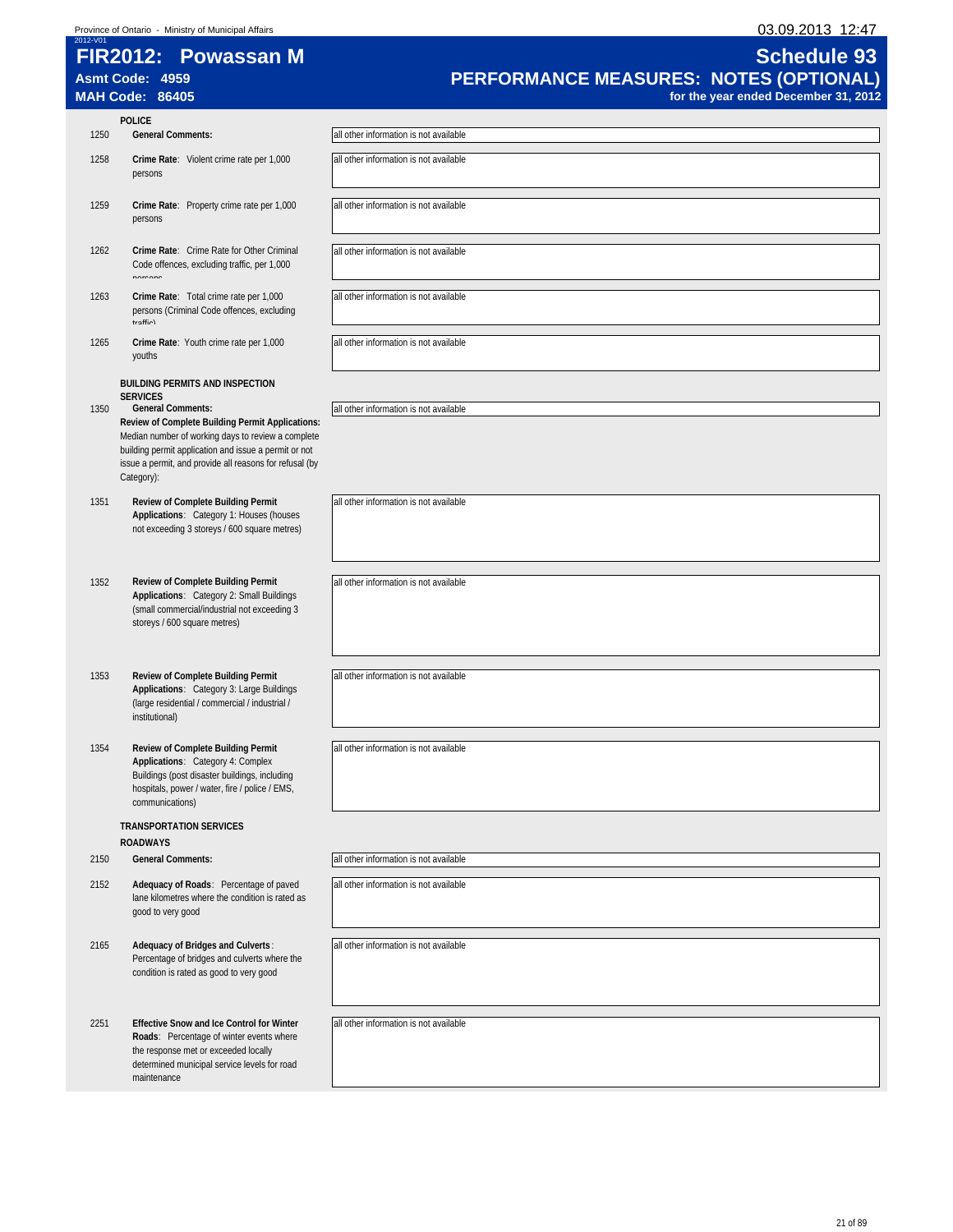| 03.09.2013 12:47<br>Province of Ontario - Ministry of Municipal Affairs<br>2012-V01 |                                                                                                                                                                                                                                                                                                                                       |                                                                                                      |
|-------------------------------------------------------------------------------------|---------------------------------------------------------------------------------------------------------------------------------------------------------------------------------------------------------------------------------------------------------------------------------------------------------------------------------------|------------------------------------------------------------------------------------------------------|
|                                                                                     | FIR2012: Powassan M<br>Asmt Code: 4959<br><b>MAH Code: 86405</b>                                                                                                                                                                                                                                                                      | <b>Schedule 93</b><br>PERFORMANCE MEASURES: NOTES (OPTIONAL)<br>for the year ended December 31, 2012 |
|                                                                                     | <b>TRANSIT</b>                                                                                                                                                                                                                                                                                                                        |                                                                                                      |
| 2350                                                                                | <b>General Comments:</b>                                                                                                                                                                                                                                                                                                              | all other information is not available                                                               |
| 2351                                                                                | Conventional Transit Ridership: Number of<br>conventional transit passenger trips per person<br>in the service area in a year                                                                                                                                                                                                         | all other information is not available                                                               |
|                                                                                     | <b>ENVIRONMENTAL SERVICES</b><br><b>WASTEWATER</b>                                                                                                                                                                                                                                                                                    |                                                                                                      |
| 3150                                                                                | <b>General Comments:</b>                                                                                                                                                                                                                                                                                                              | all other information is not available                                                               |
| 3154                                                                                | Wastewater Main Backups: Number of<br>wastewater main backups per 100 kilometres<br>of wastewater main in a year                                                                                                                                                                                                                      | all other information is not available                                                               |
| 3155                                                                                | Wastewater Bypasses Treatment:<br>Percentage of wastewater estimated to have<br>bypassed treatment                                                                                                                                                                                                                                    | all other information is not available                                                               |
|                                                                                     | <b>WATER</b>                                                                                                                                                                                                                                                                                                                          |                                                                                                      |
| 3350                                                                                | <b>General Comments:</b>                                                                                                                                                                                                                                                                                                              | all other information is not available                                                               |
| 3355                                                                                | Boil Water Advisories: Weighted number of<br>days when a boil water advisory issued by the<br>Medical Officer of Health, applicable to a<br>municipal water supply, was in effect                                                                                                                                                     | all other information is not available                                                               |
| 3356                                                                                | Water Main Breaks: Number of water main<br>breaks per 100 kilometres of water distribution<br>pipe in a year                                                                                                                                                                                                                          | all other information is not available                                                               |
|                                                                                     | <b>SOLID WASTE MANAGEMENT</b>                                                                                                                                                                                                                                                                                                         |                                                                                                      |
| 3450                                                                                | <b>General Comments:</b>                                                                                                                                                                                                                                                                                                              | all other information is not available                                                               |
| 3452                                                                                | <b>Complaints - Garbage and Recycling</b><br>Collection: Number of complaints received in<br>a year concerning the collection of garbage<br>and recycled materials per 1,000 households                                                                                                                                               | all other information is not available                                                               |
| 3552                                                                                | Solid Waste Management Facility<br>Compliance: Total number of Solid Waste<br>Management facilities owned by Municipality<br>with a Ministry of Environment (MOE)<br>Certificate of Approval                                                                                                                                          | all other information is not available                                                               |
| 3553                                                                                | Solid Waste Management Facility<br>Compliance: (Solid Waste Facilities on Lines<br>3553 to 3560)<br>Number of days per year when a Ministry of<br>Environment compliance order for remediation<br>concerning an air or groundwater standard was<br>in effect for a municipally owned solid waste<br>management facility (by facility) | all other information is not available                                                               |
| 3655                                                                                | Diversion of Residential Solid Waste:<br>Percentage of residential solid waste diverted<br>for rocueling                                                                                                                                                                                                                              | all other information is not available                                                               |
| 3656                                                                                | Diversion of Residential Solid Waste:<br>Percentage of residential solid waste diverted<br>for recycling (based on combined residential<br>and ICI tonnage)                                                                                                                                                                           | all other information is not available                                                               |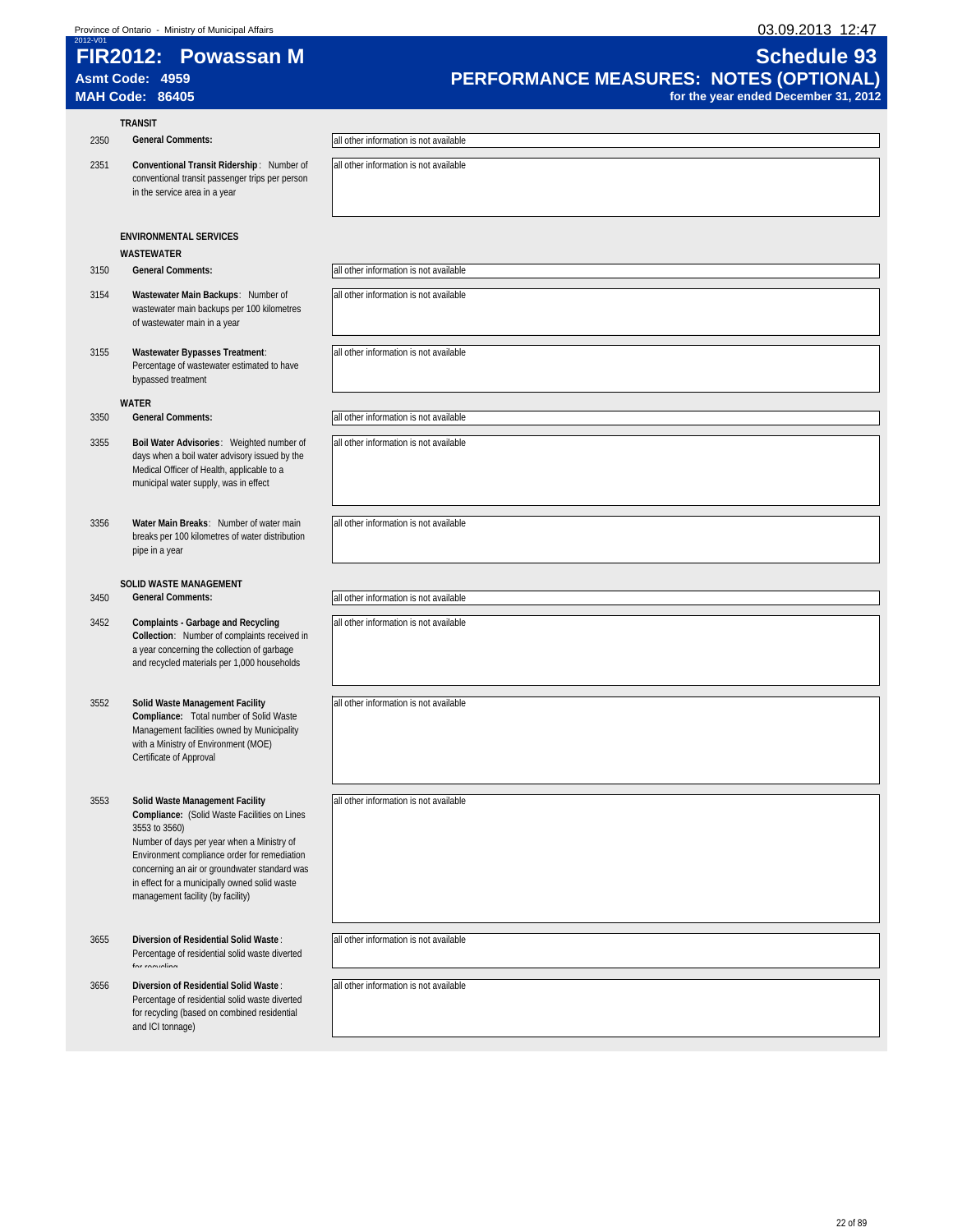Percentage of new residential units located

within settlement areas

| 2012-V01 | FIR2012: Powassan M<br>Asmt Code: 4959<br><b>MAH Code: 86405</b>                                                                                                                                                                                   | <b>Schedule 93</b><br><b>PERFORMANCE MEASURES: NOTES (OPTIONAL)</b><br>for the year ended December 31, 2012 |
|----------|----------------------------------------------------------------------------------------------------------------------------------------------------------------------------------------------------------------------------------------------------|-------------------------------------------------------------------------------------------------------------|
| 7150     | <b>PARKS AND RECREATION</b><br><b>General Comments:</b>                                                                                                                                                                                            | all other information is not available                                                                      |
| 7152     | Trails: Total kilometres of trails per 1,000<br>persons. (Defined as trails owned by<br>municipality and third parties)                                                                                                                            | all other information is not available                                                                      |
| 7155     | Open Space: Total hectares of open space<br>per 1,000 persons (municipally owned)                                                                                                                                                                  | all other information is not available                                                                      |
| 7255     | Participant Hours for Recreation Programs:<br>Total participant hours for recreation programs<br>per 1,000 persons                                                                                                                                 | all other information is not available                                                                      |
| 7356     | Indoor Recreation Facilities: Square metres<br>of indoor recreation facilities per 1,000 persons<br>(municipally owned)                                                                                                                            | all other information is not available                                                                      |
| 7359     | <b>Outdoor Recreation Facility Space: Square</b><br>metres of outdoor recreation facility space per<br>1,000 persons (municipally owned). (Defined<br>as outdoor facility space with controlled access<br>and electrical or mechanical functions.) | all other information is not available                                                                      |

|      | Third Party Property (Subject to joint use agreement, reciprocal agreement, lease)                                                                                                           |                                        |
|------|----------------------------------------------------------------------------------------------------------------------------------------------------------------------------------------------|----------------------------------------|
| 7154 | Trails: Total kilometres of trails (owned by<br>third parties)                                                                                                                               | all other information is not available |
| 7156 | Open Space: Hectares of open space (owned<br>by third parties)                                                                                                                               | all other information is not available |
| 7357 | Indoor Recreation Facilities: Square metres<br>of indoor recreation facilities (owned by third<br>parties)                                                                                   | all other information is not available |
| 7360 | <b>Outdoor Recreation Facility Space: Square</b><br>metres of outdoor recreation facility space with<br>controlled access and electrical or mechanical<br>functions (owned by third parties) | all other information is not available |
|      | <b>LIBRARY SERVICES</b>                                                                                                                                                                      |                                        |
| 7450 | <b>General Comments:</b>                                                                                                                                                                     | all other information is not available |
| 7460 | Library Uses: Library uses per person                                                                                                                                                        | all other information is not available |
| 7463 | Electronic Uses: Electronic library uses as a<br>percentage of total library uses                                                                                                            | all other information is not available |
| 7462 | <b>Non-electronic Uses:</b><br>Non-electronic library uses as a percentage of<br>total library uses                                                                                          | all other information is not available |
|      | PLANNING AND DEVELOPMENT                                                                                                                                                                     |                                        |
| 8150 | <b>LAND USE PLANNING</b><br><b>General Comments:</b>                                                                                                                                         | all other information is not available |
|      |                                                                                                                                                                                              |                                        |
| 8170 | Location of New Residential Units:                                                                                                                                                           | all other information is not available |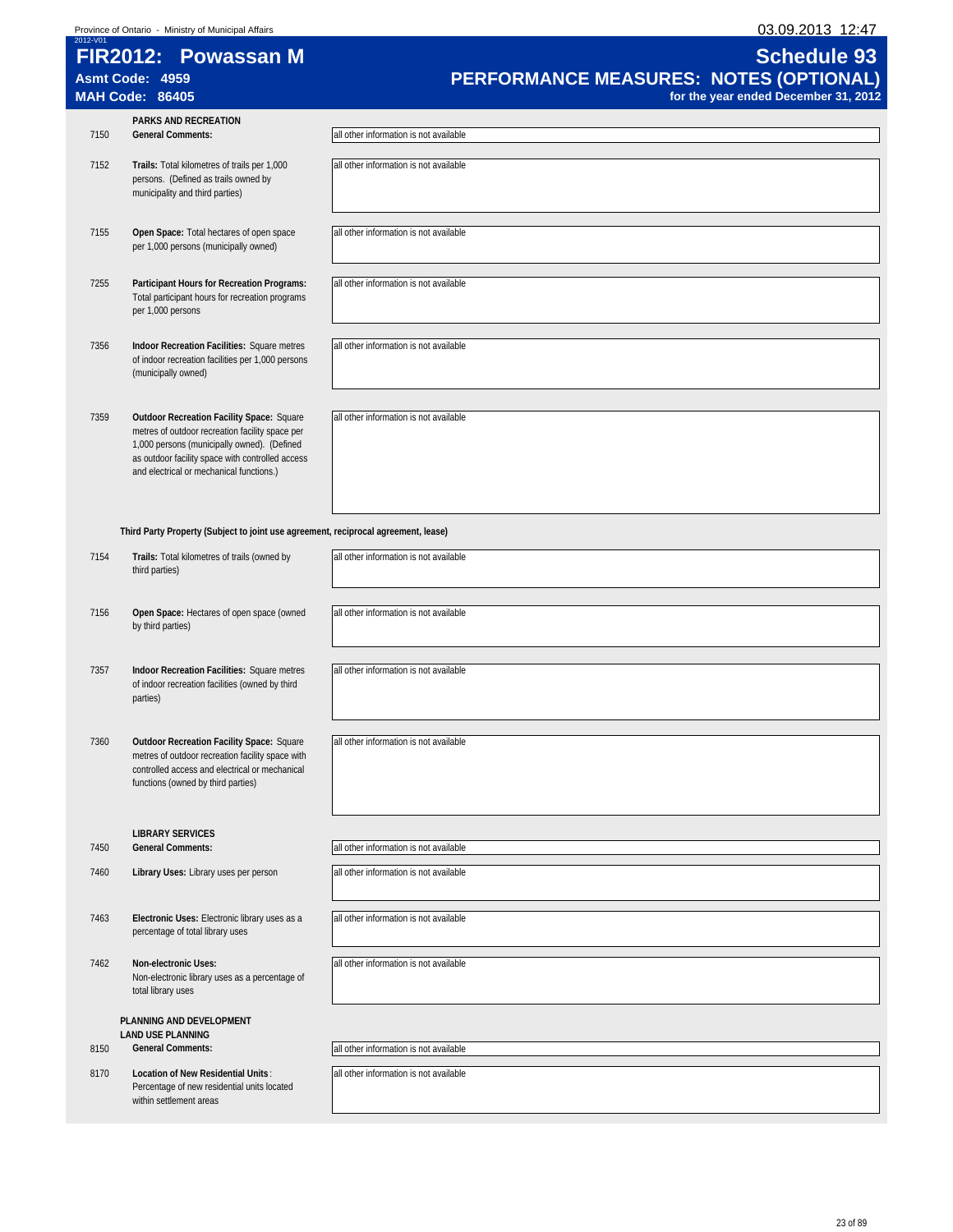| FIR2012: Powasean M                                 | Schedule 93      |
|-----------------------------------------------------|------------------|
| 2012-V01                                            |                  |
| Province of Ontario - Ministry of Municipal Affairs | 03.09.2013 12:47 |

|      | FIR2012: Powassan M<br>Asmt Code: 4959<br><b>MAH Code: 86405</b>                                                                                                                                           | <b>Schedule 93</b><br>PERFORMANCE MEASURES: NOTES (OPTIONAL)<br>for the year ended December 31, 2012 |
|------|------------------------------------------------------------------------------------------------------------------------------------------------------------------------------------------------------------|------------------------------------------------------------------------------------------------------|
| 8163 | Preservation of Agricultural Land in<br>Reporting Year: Percentage of land<br>designated for agricultural purposes which was<br>not re-designated for other uses during the<br>reporting year              | all other information is not available                                                               |
| 8164 | Preservation of Agricultural Land Relative<br>to Base Year: Percentage of land designated<br>for agricultural purposes which was not re-<br>designated for other uses relative to the base<br>year of 2000 | all other information is not available                                                               |
| 8165 | Number of Hectares Re-designated During<br>Reporting Year: Number of hectares of land<br>designated for agricultural purposes which was<br>re-designated for other uses during the<br>reporting year       | all other information is not available                                                               |
| 8166 | Number of Hectares Re-designated Since<br>January 1, 2000: Number of hectares of land<br>designated for agricultural purposes which was<br>re-designated for other uses since January 1,<br>2000           | all other information is not available                                                               |
| 8167 | Size of Settlement Area: Hectares of land in<br>the settlement area as of December 31 of the<br>reporting year                                                                                             | all other information is not available                                                               |
| 8168 | Change in Size of Settlement Area:<br>Percentage change in the size of the<br>settlement area relative to the base year of<br>0.001                                                                        | all other information is not available<br>* Use ALT + ENTER keys to "Return" to the next line.       |
|      |                                                                                                                                                                                                            |                                                                                                      |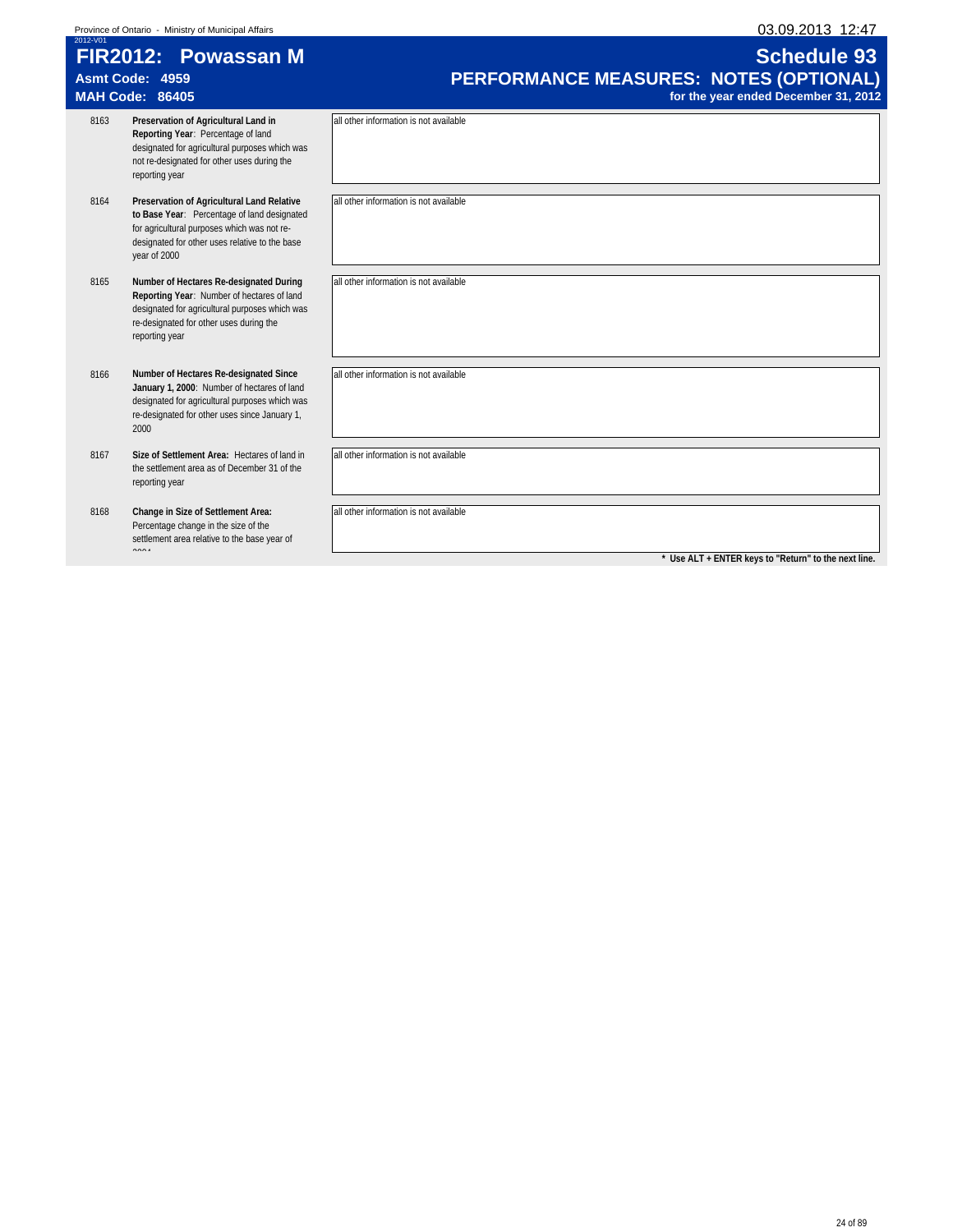# **FIR2012: Powassan M**

### **Asmt Code: 4959MAH Code: 86405**

2012-V01

# **Schedule 94 PERFORMANCE MEASUREMENT: QUESTIONS**

**for the year ended December 31, 2012**

|      |                                                                                                                | Response     | Lane kilometres | Description                      |
|------|----------------------------------------------------------------------------------------------------------------|--------------|-----------------|----------------------------------|
|      |                                                                                                                |              |                 |                                  |
|      | <b>General Government</b>                                                                                      | Y. N or NA   | km              | <b>LIST</b>                      |
| 0201 |                                                                                                                |              |                 | Percentage of Total Expenditures |
| 0202 | If "Other Method" is selected in line 0201, please describe method of allocating Program Support               |              |                 |                                  |
|      |                                                                                                                |              |                 |                                  |
|      |                                                                                                                |              |                 |                                  |
|      | Fire                                                                                                           |              |                 |                                  |
| 1100 |                                                                                                                |              |                 | Volunteer Fire Fighters only     |
| 1104 | Does Municipality have property with significant assessed value that has its own Fire Fighting Force?          | N            |                 |                                  |
| 1105 | If "Y" is selected in line 1104, please briefly describe the property.                                         |              |                 |                                  |
|      |                                                                                                                |              |                 |                                  |
|      | Police                                                                                                         |              |                 |                                  |
| 1201 |                                                                                                                | <sup>N</sup> |                 |                                  |
| 1202 |                                                                                                                | N            |                 |                                  |
| 1203 |                                                                                                                | Y            |                 |                                  |
|      |                                                                                                                |              |                 |                                  |
|      | Roadways                                                                                                       |              |                 |                                  |
| 2201 | Is the no. of lane km maintained in winter in own mun. the same as the no. of lane km in the mun. road system? | N            |                 |                                  |
| 2202 |                                                                                                                |              | 268             |                                  |
| 2203 |                                                                                                                |              | 256             |                                  |
| 2204 | Number of lane kilometres maintained during the rest of the year in own municipality (exclude private roads)   |              | 268             |                                  |
| 2205 | Number of lane kilometres maintained in winter in own municipality and any other municipalities served         |              | 256             |                                  |
| 2206 |                                                                                                                | Y            |                 |                                  |
| 2207 |                                                                                                                |              |                 | PLOW                             |
| 2208 | Are any storm water costs included on the lines for paved roads or unpaved roads in Schedule 40?               | N            |                 |                                  |
| 2209 |                                                                                                                |              |                 |                                  |
|      |                                                                                                                |              |                 |                                  |
|      | Wastewater and Storm Water Systems                                                                             |              |                 |                                  |
| 3101 |                                                                                                                | Y            |                 |                                  |
| 3102 |                                                                                                                | Y            |                 |                                  |
| 3103 | Does your municipality provide wastewater treatment and disposal?                                              | Y            |                 |                                  |
| 3104 |                                                                                                                | $\mathsf{N}$ |                 |                                  |
| 3105 |                                                                                                                | $\mathbb N$  |                 |                                  |
| 3106 | Are wastewater and storm water systems integrated in some parts of the municipality?                           | N            |                 |                                  |

03.09.2013 12:47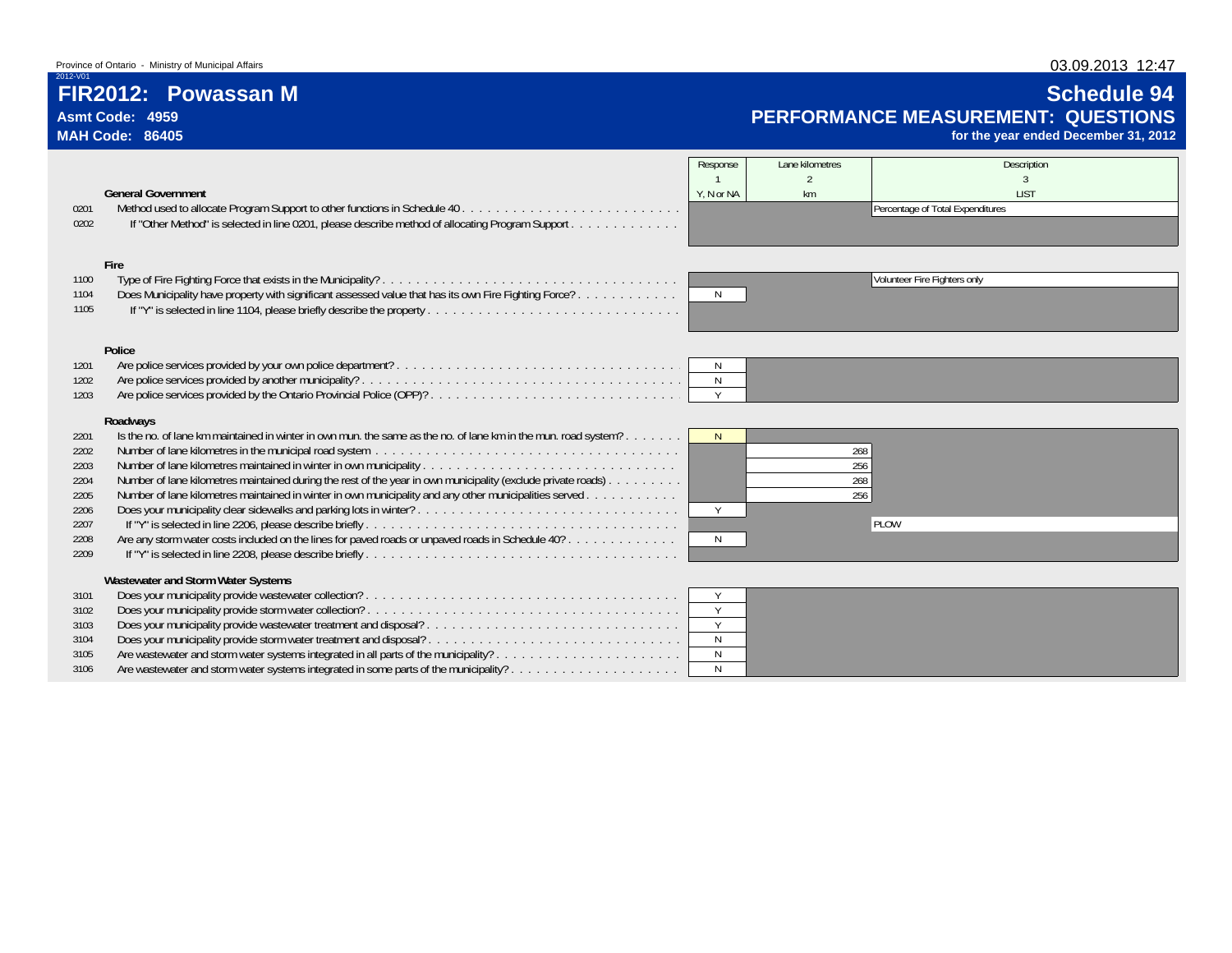### Province of Ontario - Ministry of Municipal Affairs

# **FIR2012: Powassan M**

# **Asmt Code: 4959**

### **MAH Code: 86405**

2012-V01

# **Schedule 94 PERFORMANCE MEASUREMENT: QUESTIONSfor the year ended December 31, 2012**

|      | Water                                                                                                         |  |                            |
|------|---------------------------------------------------------------------------------------------------------------|--|----------------------------|
| 3300 |                                                                                                               |  | Metred billing system only |
| 3301 | Is any water treated to standards which are lower than drinking water standards, such as the provision of raw |  |                            |
| 3302 |                                                                                                               |  |                            |

**Complete this section only if your municipality reports library measures. (A lower-tier served by the upper-tier library does not report.)**

|      |                                                                                                             | Response   | Library Uses | <b>Description</b>                |
|------|-------------------------------------------------------------------------------------------------------------|------------|--------------|-----------------------------------|
|      |                                                                                                             |            |              |                                   |
|      | Libraries                                                                                                   | Y. N or NA |              | <b>IIST</b>                       |
| 7400 |                                                                                                             |            |              | Member of a union public library. |
| 7401 |                                                                                                             |            |              |                                   |
|      |                                                                                                             |            |              |                                   |
|      | If the answer to line 7400 was "No library board. Purchases service." do not complete lines 7402 to 7404.   |            |              |                                   |
|      | Does your library board or union public library provide service on a contract basis to other municipalities |            |              |                                   |
| 7402 |                                                                                                             |            |              |                                   |
| 7403 |                                                                                                             |            | 2.210        |                                   |
| 7404 |                                                                                                             |            |              |                                   |

### 03.09.2013 12:47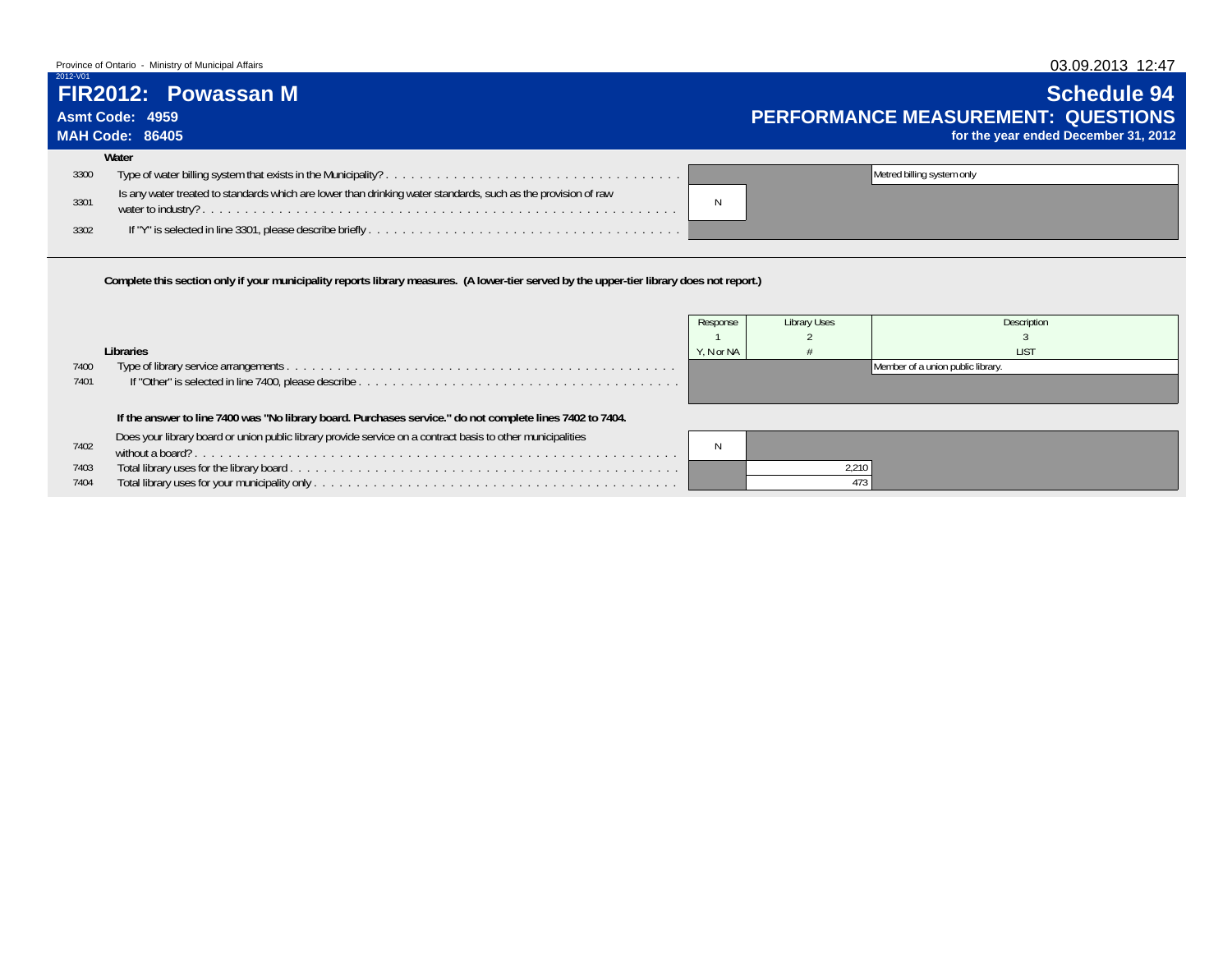| FIR2012: Powassan M<br>Asmt Code: 4959<br><b>MAH Code: 86405</b> | PERFORMANCE MEASURES: CROSS BOUNDARY SERVICE DELIVERY                                                                                                                      |                                                    |                                       | <b>Schedule 95</b><br>for the year ended December 31, 2012 |
|------------------------------------------------------------------|----------------------------------------------------------------------------------------------------------------------------------------------------------------------------|----------------------------------------------------|---------------------------------------|------------------------------------------------------------|
|                                                                  | PLEASE REPORT: Municipal service responsibilities, contractual service agreements with other municipalities, and services provided by the Ontario Provincial Police (OPP). |                                                    |                                       |                                                            |
| <b>SERVICE AREA</b>                                              | Indicate whether your municipality Provides or Receives Service<br>$\overline{2}$<br><b>LIST</b>                                                                           | Municipality List<br>$\overline{4}$<br><b>LIST</b> | MAH<br>Asmt<br>Code<br>Code<br>5<br>6 | Comments<br>$7\overline{ }$                                |
|                                                                  | Provides Service TO Own Municipality ONLY                                                                                                                                  |                                                    |                                       |                                                            |
| <b>Protection Services</b><br>1101                               | Provides Service TO Own Municipality ONLY                                                                                                                                  |                                                    |                                       |                                                            |
|                                                                  |                                                                                                                                                                            |                                                    |                                       |                                                            |
| 1202                                                             | Purchases Service FROM Ont. Prov. Police (OPP)                                                                                                                             |                                                    |                                       |                                                            |
| 1301                                                             | Provides Service TO Own Municipality ONLY                                                                                                                                  |                                                    |                                       |                                                            |
| Roadways                                                         |                                                                                                                                                                            |                                                    |                                       |                                                            |
| 2105                                                             | Provides Service TO Own Municipality ONLY                                                                                                                                  |                                                    |                                       |                                                            |
| 2106                                                             | Provides Service TO Own Municipality ONLY                                                                                                                                  |                                                    |                                       |                                                            |
|                                                                  |                                                                                                                                                                            |                                                    |                                       |                                                            |
| 2107                                                             | Provides Service TO Own Municipality ONLY                                                                                                                                  |                                                    |                                       |                                                            |
| 2203                                                             | Provides Service TO Own Municipality ONLY                                                                                                                                  |                                                    |                                       |                                                            |
| Transit                                                          |                                                                                                                                                                            |                                                    |                                       |                                                            |
| 2301                                                             | Not Applicable                                                                                                                                                             |                                                    |                                       |                                                            |

2012-V01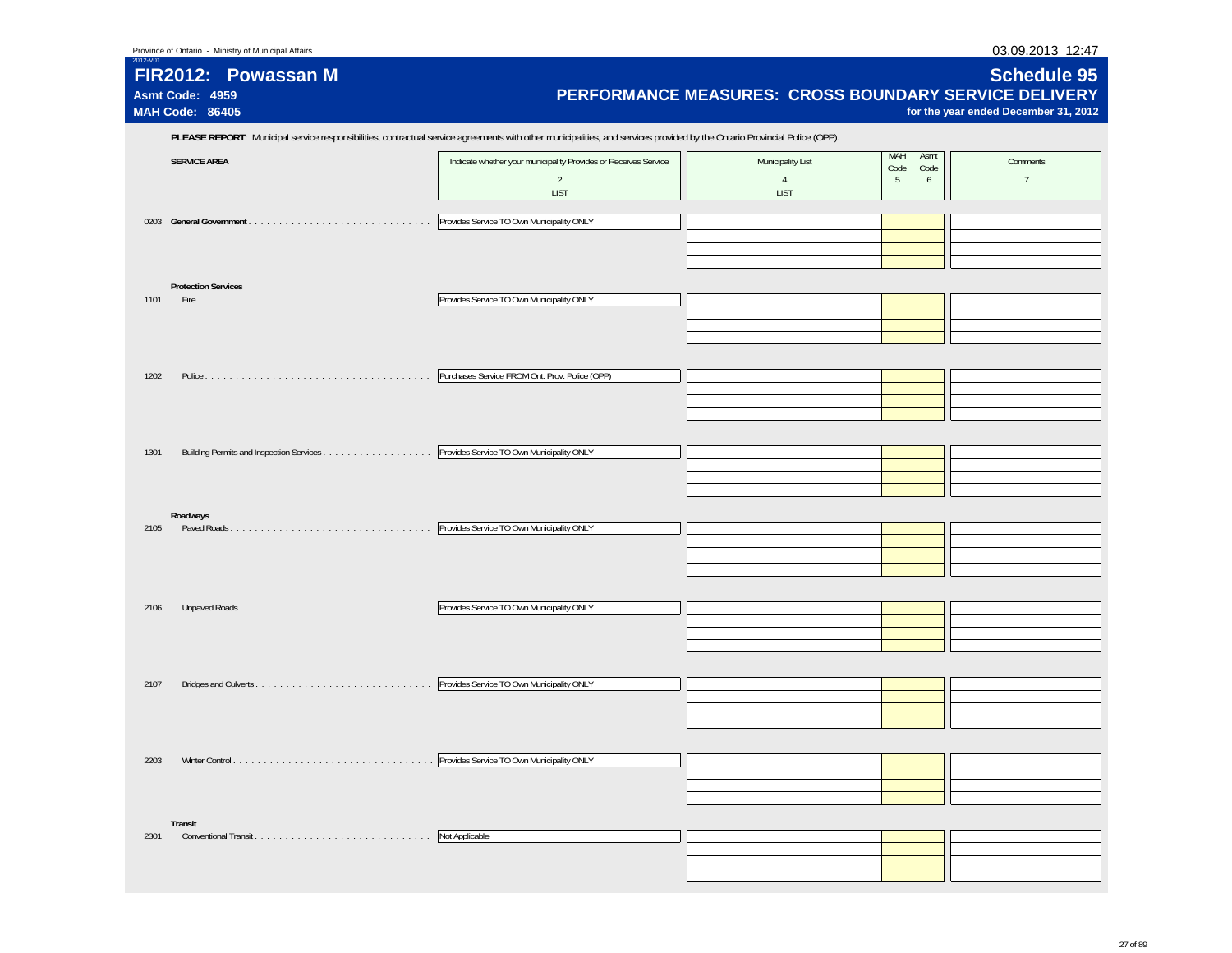| Province of Ontario - Ministry of Municipal Affairs | 03.09.2013 12:47 |
|-----------------------------------------------------|------------------|
|                                                     |                  |

| 2012-V01 | FIR2012: Powassan M<br>Asmt Code: 4959<br><b>MAH Code: 86405</b>                                                                                                           | PERFORMANCE MEASURES: CROSS BOUNDARY SERVICE DELIVERY                                            |                                                    |                                       | <b>Schedule 95</b><br>for the year ended December 31, 2012 |  |  |  |
|----------|----------------------------------------------------------------------------------------------------------------------------------------------------------------------------|--------------------------------------------------------------------------------------------------|----------------------------------------------------|---------------------------------------|------------------------------------------------------------|--|--|--|
|          | PLEASE REPORT: Municipal service responsibilities, contractual service agreements with other municipalities, and services provided by the Ontario Provincial Police (OPP). |                                                                                                  |                                                    |                                       |                                                            |  |  |  |
|          | <b>SERVICE AREA</b>                                                                                                                                                        | Indicate whether your municipality Provides or Receives Service<br>$\overline{2}$<br><b>LIST</b> | Municipality List<br>$\overline{4}$<br><b>LIST</b> | MAH<br>Asmt<br>Code<br>Code<br>5<br>6 | Comments<br>$7^{\circ}$                                    |  |  |  |
| 3106     | Wastewater and Storm Water Systems                                                                                                                                         | Provides Service TO Own Municipality ONLY                                                        |                                                    |                                       |                                                            |  |  |  |
| 3104     |                                                                                                                                                                            | Provides Service TO Own Municipality ONLY                                                        |                                                    |                                       |                                                            |  |  |  |
| 3105     | Wastewater Collection/Conveyance, Treatment and<br>Disposal (Integrated System)                                                                                            | Provides Service TO Own Municipality ONLY                                                        |                                                    |                                       |                                                            |  |  |  |
| 3203     | <b>Storm Water</b>                                                                                                                                                         | Provides Service TO Own Municipality ONLY                                                        |                                                    |                                       |                                                            |  |  |  |
| 3204     |                                                                                                                                                                            | Provides Service TO Own Municipality ONLY                                                        |                                                    |                                       |                                                            |  |  |  |
| 3303     | Water                                                                                                                                                                      | Provides Service TO Own Municipality ONLY                                                        |                                                    |                                       |                                                            |  |  |  |
| 3306     | Distribution/Transmission of Drinking Water                                                                                                                                | Provides Service TO Own Municipality ONLY                                                        |                                                    |                                       |                                                            |  |  |  |
| 3305     | Treatment and Distribution/Transmission of Drinking<br>Water (Integrated System)                                                                                           | Provides Service TO Own Municipality ONLY                                                        |                                                    |                                       |                                                            |  |  |  |